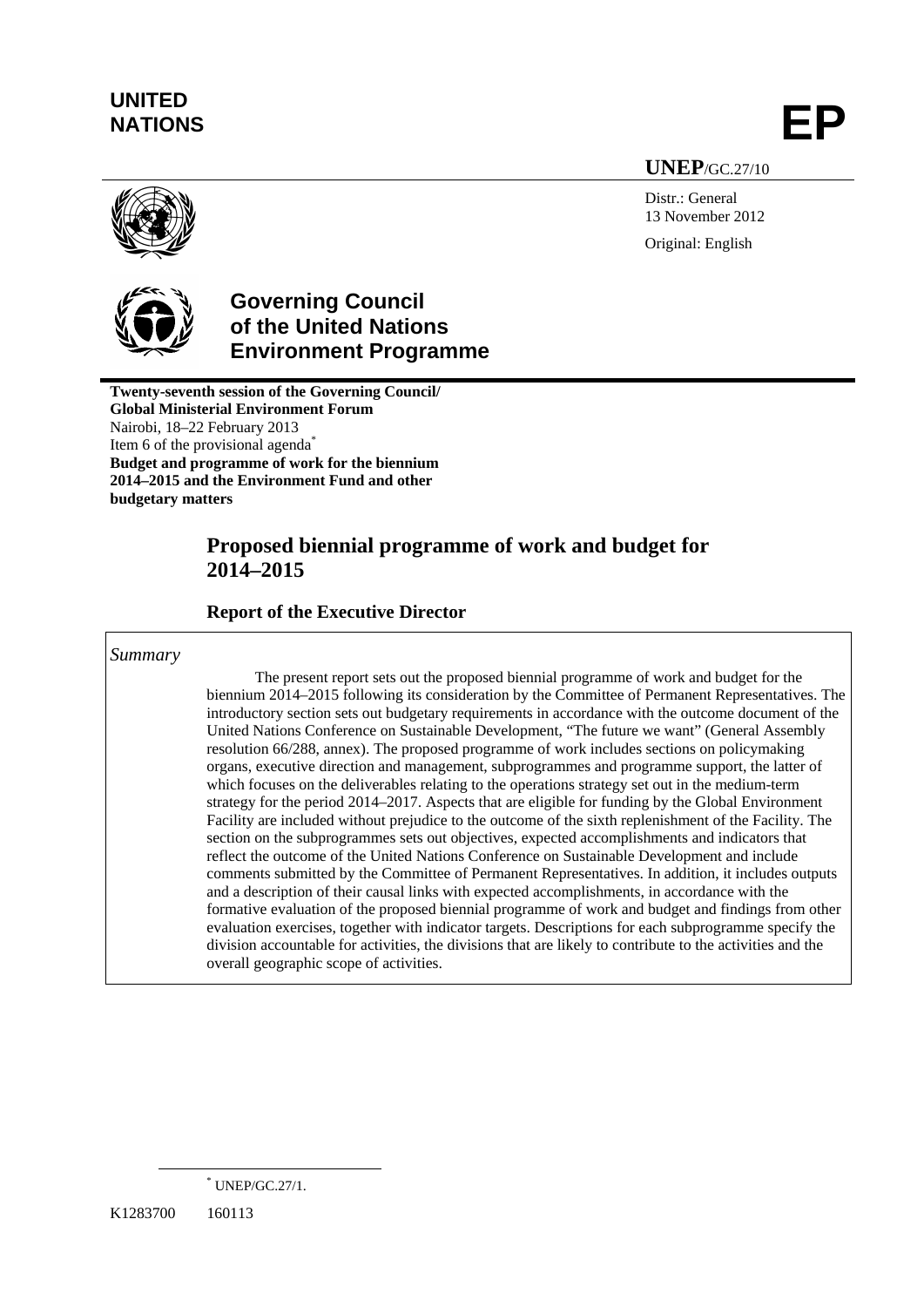# Contents

| I.      |                 |                                                                                      |
|---------|-----------------|--------------------------------------------------------------------------------------|
| $\Pi$ . |                 |                                                                                      |
|         | А.              |                                                                                      |
|         | <b>B.</b>       |                                                                                      |
|         | C.              |                                                                                      |
| Ш.      |                 |                                                                                      |
| IV.     |                 |                                                                                      |
|         | A.              | Objectives for the biennium, expected accomplishments, indicators of achievement and |
|         |                 |                                                                                      |
|         | <b>B.</b>       |                                                                                      |
|         | $\mathcal{C}$ . |                                                                                      |
| V.      |                 |                                                                                      |
|         |                 |                                                                                      |
|         |                 |                                                                                      |
|         |                 |                                                                                      |
|         |                 |                                                                                      |
|         |                 |                                                                                      |
|         |                 |                                                                                      |
|         |                 |                                                                                      |
|         |                 |                                                                                      |
| VI.     |                 |                                                                                      |
|         |                 |                                                                                      |
| Annexes |                 |                                                                                      |
|         | L.              |                                                                                      |
|         | $\Pi$ .         | Recommendations of the United Nations Board of Auditors (A/67/XXX)  105              |
|         | Ш.              |                                                                                      |
|         | IV.             |                                                                                      |
|         | V.              |                                                                                      |
|         | VI.             |                                                                                      |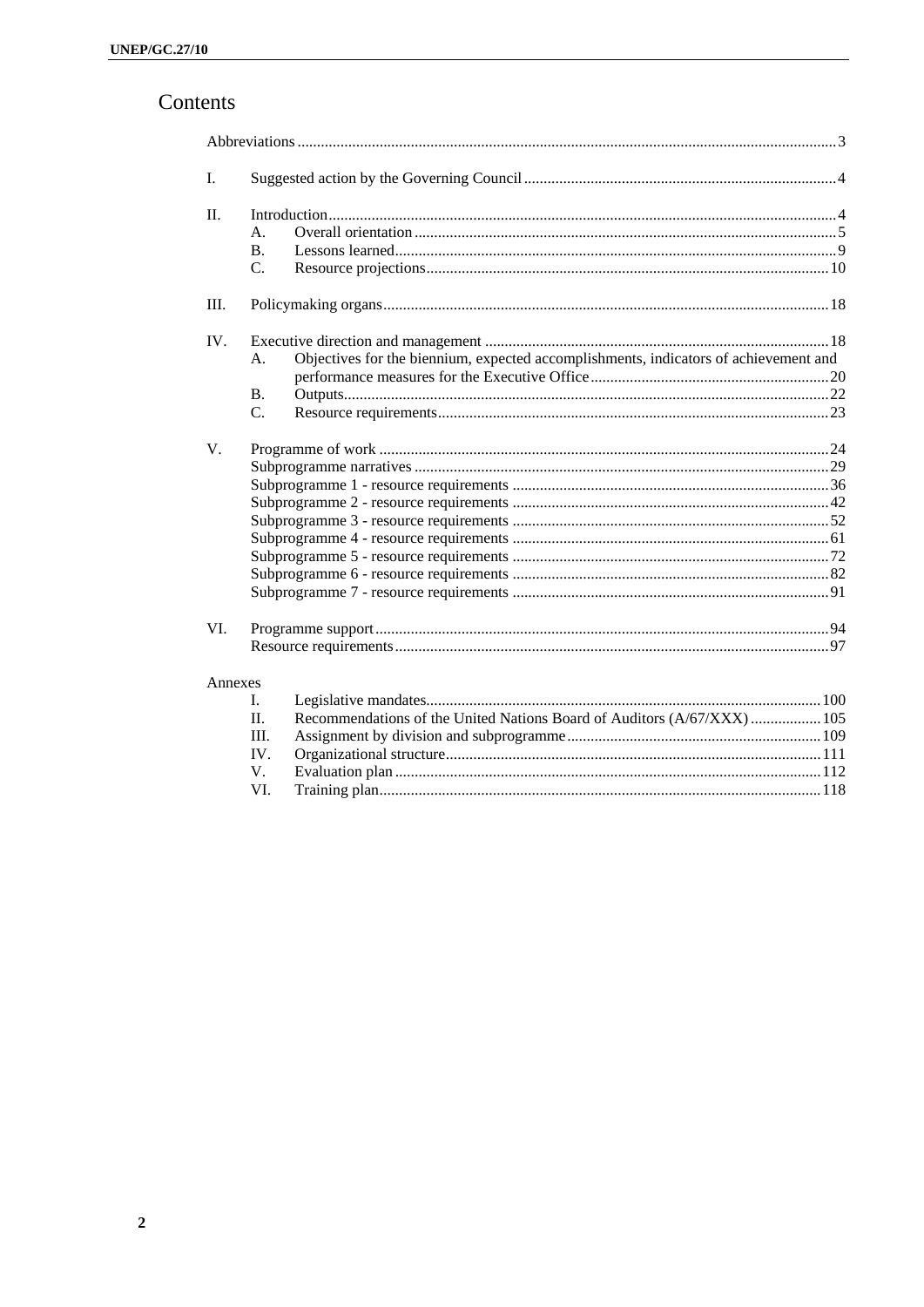# **Abbreviations**

| <b>AGEE</b>    | Advisory Group on Environmental Emergencies                                      |
|----------------|----------------------------------------------------------------------------------|
| <b>CBD</b>     | United Nations Convention on Biological Diversity                                |
| <b>CEB</b>     | United Nations System Chief Executives Board for Coordination                    |
| <b>CPR</b>     | <b>Committee of Permanent Representatives</b>                                    |
| <b>DCPI</b>    | Division of Communications and Public Information                                |
| <b>DELC</b>    | Division of Environmental Law and Conventions                                    |
| <b>DEPI</b>    | Division of Environmental Policy Implementation                                  |
| <b>DEWA</b>    | Division of Early Warning and Assessment                                         |
| <b>DRC</b>     | Division of Regional Cooperation                                                 |
| <b>DTIE</b>    | Division of Technology, Industry and Economics                                   |
| EA             | Expected accomplishment                                                          |
| EMG            | <b>Environmental Management Group</b>                                            |
| FAO.           | Food and Agricultural Organization of the United Nations                         |
| <b>GEF</b>     | <b>Global Environment Facility</b>                                               |
| <b>GEO</b>     | <b>Global Environment Outlook</b>                                                |
| <b>GPA</b>     | Global Programme of Action for the Protection of the Marine Environment from     |
|                | <b>Land-based Activities</b>                                                     |
| <b>ILO</b>     | <b>International Labour Organization</b>                                         |
| <b>IOMC</b>    | Inter-organization Programme for the Sound Management of Chemicals               |
| <b>IPBES</b>   | Intergovernmental Science-Policy Platform on Biodiversity and Ecosystem Services |
| <b>IPSAS</b>   | <b>International Public Sector Accounting Standards</b>                          |
| <b>IUCN</b>    | International Union for Conservation of Nature                                   |
| <b>MEA</b>     | Multilateral environmental agreement                                             |
| PAGE           | Partnership for Action on Green Economy                                          |
| PEI            | Poverty-Environment Initiative                                                   |
| <b>PIMS</b>    | Programme information management system                                          |
| <b>SAICM</b>   | Strategic Approach to International Chemicals Management                         |
| <b>SDG</b>     | Sustainable development goal                                                     |
| <b>UNCT</b>    | United Nations country team                                                      |
| <b>UNDAF</b>   | United Nations Development Assistance Framework                                  |
| <b>UNDG</b>    | <b>United Nations Development Group</b>                                          |
| <b>UNDP</b>    | United Nations Development Programme                                             |
| <b>UNESCO</b>  | United Nations Educational, Scientific and Cultural Organization                 |
| <b>UNIDO</b>   | United Nations Industrial Development Organization                               |
| <b>UNITAR</b>  | United Nations Institute for Training and Research                               |
| <b>UNEP</b>    | <b>United Nations Environment Programme</b>                                      |
| <b>UN-REDD</b> | United Nations Collaborative Programme on Reducing Emissions from Deforestation  |
|                | and Forest Degradation in Developing Countries                                   |
| <b>UNSCEAR</b> | United Nations Scientific Committee on the Effects of Atomic Radiation           |
| <b>WWF</b>     | World Wide Fund for Nature                                                       |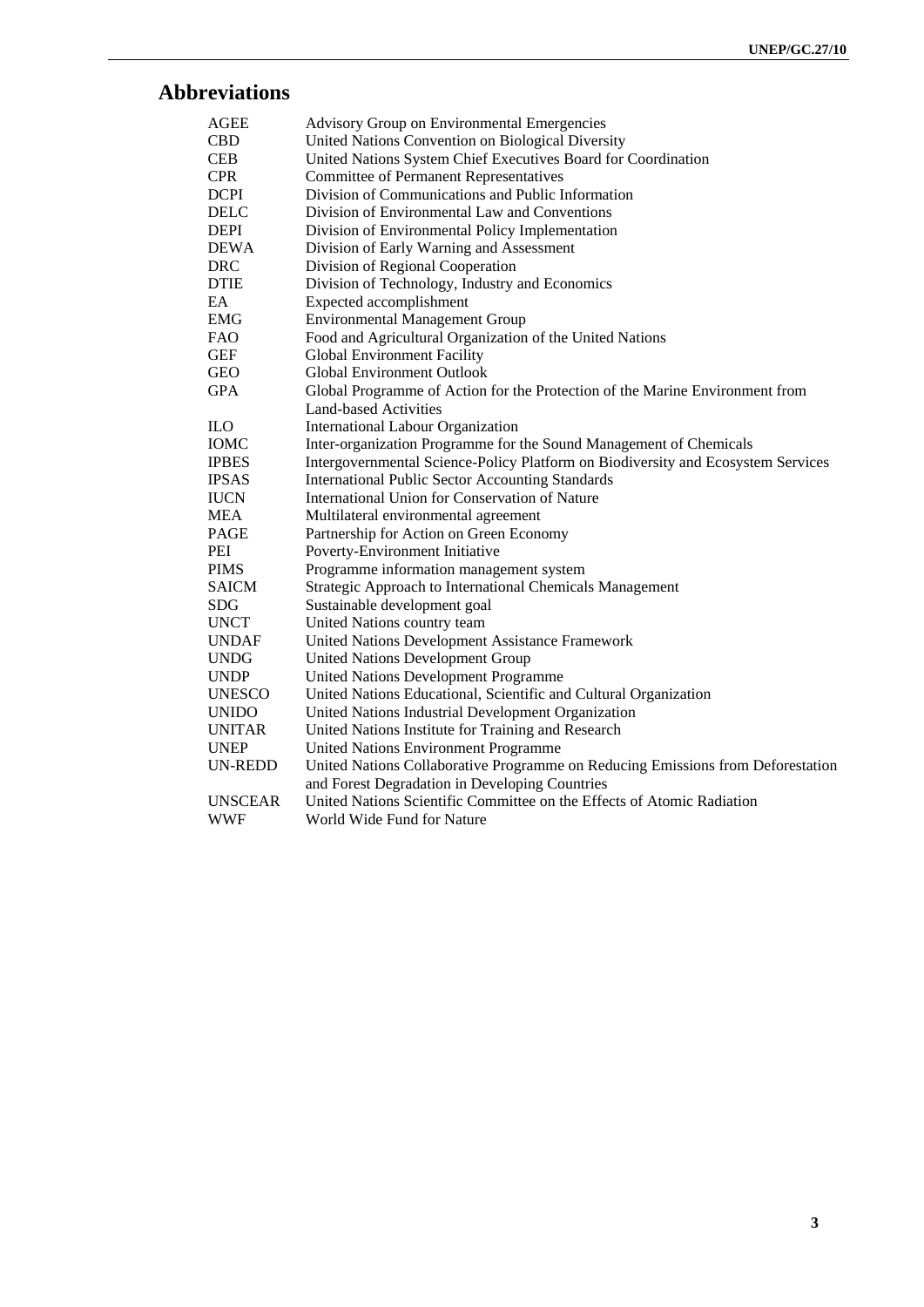# **I. Suggested action by the Governing Council**

1. The Governing Council may wish to consider the adoption of a decision along the lines suggested by the Executive Director. The suggested action will be submitted separately to the Committee of Permanent Representatives for its use in the preparation of draft decisions for consideration by the Governing Council.

# **II. Introduction**

2. The Executive Director of UNEP hereby submits the proposed programme of work and budget for the biennium 2014–2015 to the Governing Council, in accordance with financial rules 210.1–210.5 of the Environment Fund and General Assembly resolution 2997 (XXVII) of 15 December 1972, by which the Assembly established the Governing Council, the Environment secretariat and the Environment Fund.

3. In accordance with section II of decision 40 (III) of 30 April 1975 and decision 19/25 of 7 February 1997, the attention of the Governing Council is drawn to the resources of the Environment Fund over which the Council has direct authority in accordance with resolution 2997 (XXVII). To facilitate deliberations by the Council on the proposed allocation of Environment Fund resources, information is also presented on the allocation of resources from trust and earmarked funds, the support charge levied on these funds (programme support costs) and from the regular budget of the United Nations. Information is also presented on the resources that UNEP has applied to secure from GEF for support to countries and partners. The total resource projections are provided in section C, below.

4. The proposed programme of work 2014–2015 is guided by the medium-term strategy for the period 2014–2017, as submitted to the Governing Council for its consideration at its twenty-seventh session, and the outcome of the United Nations Conference on Sustainable Development, as stipulated by the Committee for Programme and Coordination at its fifty-second session.<sup>1</sup>

5. In preparing the medium-term strategy 2010–2013 and the programmes of work and budgets for the bienniums 2010–2011 and 2012–2013, UNEP pioneered a matrix management approach to programme implementation.<sup>2</sup> This approach sought to harness the specialized sectoral expertise available in the six divisions to deliver cross-cutting subprogrammes. In introducing matrix management, the first such attempt by the United Nations Secretariat, UNEP has strengthened its focus on results and improved its use of existing resources through improved coordination and the elimination of duplication, overlap and the "silo mentality" – the tendency of staff members to work in isolation from one another, characteristic of subprogramme-specific divisions. While this approach has been maintained and strengthened for the biennium 2014–2015, lessons learned from the implementation of the previous programmes of work have been key in the design of the programme of work for the biennium 2014–2015 (see paras. 30-35)

6. The lessons learned are based on the findings of several internal and external monitoring and evaluation exercises conducted between 2010 and 2012, all of which recommended a deepening of results-based management at the planning stage. For instance, in strengthening the foundation for results-based management, the causal relationship between outputs, expected accomplishments and objectives is set out for each subprogramme (sect. V) with the intention of ensuring that efforts are geared towards achieving the planned outcomes as embodied in the expected accomplishments. The expected accomplishments (or planned outcomes) are designed to ensure that UNEP products and services are more easily attributable to them. Indicators of achievement are designed to measure with greater accuracy whether the expected accomplishments are achieved.

7. Expected accomplishments and indicators of achievement for elements relating to executive direction and management and programme support (sects. IV and VI) are clearly aligned with the business strategy contained in the medium-term strategy 2014–2017 and have been designed to strengthen the indicators to enable assessment of the implementation of the UNEP business strategy.<sup>3</sup>

 ${}^{1}$ E/AC.51/2012/L.4/Add.29, para.7.

<sup>2</sup> UNEP/GC.25/12.

<sup>&</sup>lt;sup>3</sup> A/64/7 and UNEP/GC.25/12/Add.1.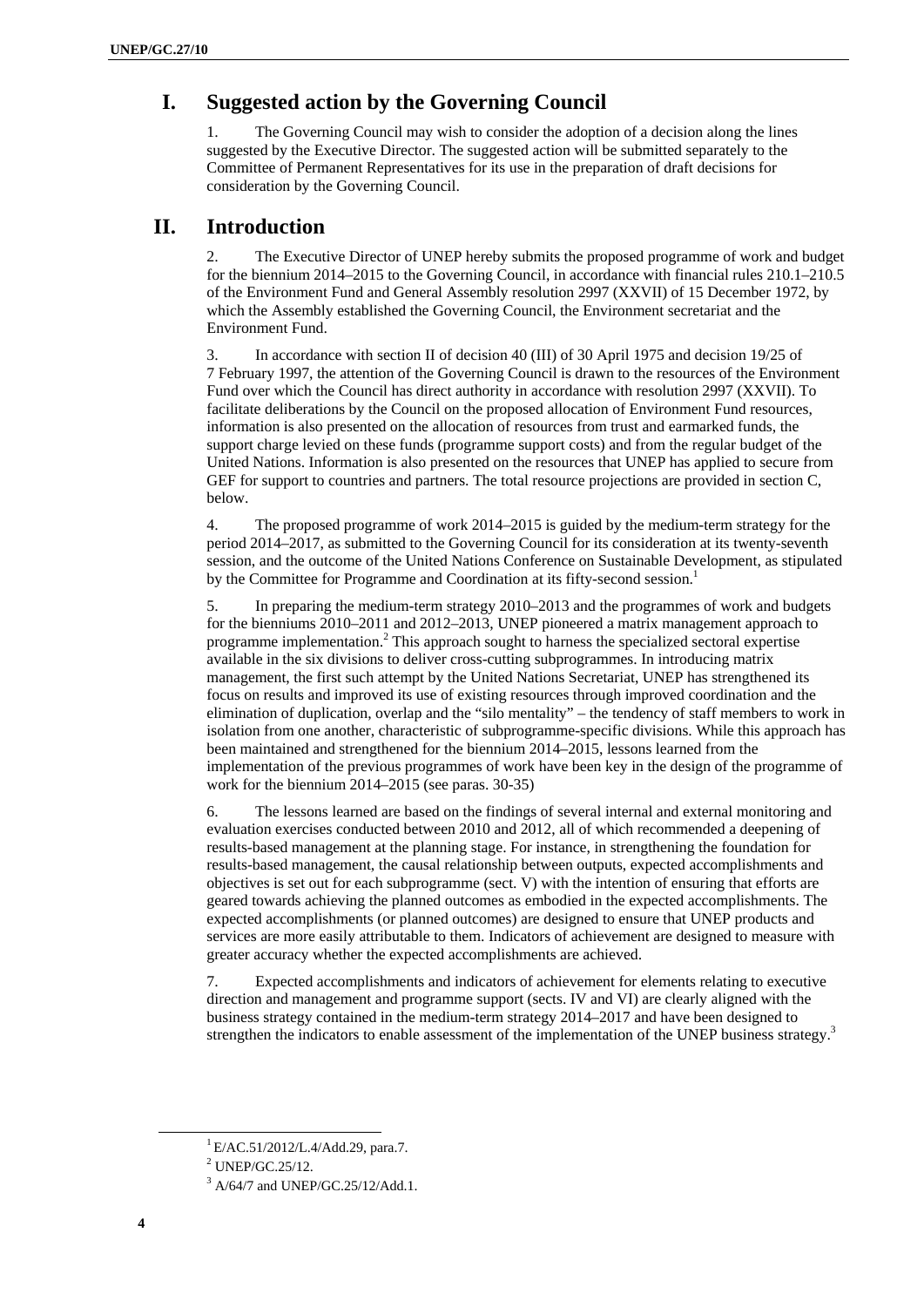### **A. Overall orientation**

8. UNEP is the subsidiary organ of the General Assembly responsible for leading and coordinating action on environmental matters.<sup>4</sup> The UNEP core objective for 2014–2017 is to catalyse a transition towards low-carbon, low-emission, resource-efficient and equitable development based on the protection and sustainable use of ecosystem services, coherent and improved environmental governance and the reduction of environmental risks. The ultimate goal is to contribute to the well-being of current and future generations of humankind and the attainment of global environmental goals.

9. In order to achieve that objective, the UNEP strategy will be to play a leadership role within the United Nations system and beyond on environmental matters in accordance with the outcome document of the United Nations Conference on Sustainable Development (Rio+20), "The future we want", as endorsed by the General Assembly in its resolution 66/288. Promoting system-wide coherence in addressing environmental matters within the United Nations is therefore a key thrust of the UNEP programme of work with the objective of ensuring a coordinated approach to reduce fragmentation and increase efficiency and effectiveness. UNEP will strengthen its leadership role in key United Nations coordination bodies and will lead efforts to formulate United Nations system-wide strategies on the environment at the national, regional and global levels to maximize the potential for environmentally sound development, unlocking the additional value of the United Nations system. The strategy aims to invest in partnerships, driven by quality rather than quantity, particularly within the United Nations system, to facilitate the transition by societies towards low-carbon and low-emission, resource-efficient and equitable development based on the protection and sustainable use of ecosystem services and the reduction of environmental risks.

10. UNEP will continue to strengthen strategic partnerships with governmental institutions and major groups to catalyse transformational change and leverage impact. As affirmed at Rio+20, the strengthening of partnerships must include major groups as key contributors to the implementation of environmental commitments and engage relevant stakeholders in new mechanisms to promote transparency based on best practices and models from relevant multilateral institutions. UNEP will ensure that all major groups whose actions affect, or are affected by, an environmental issue are engaged through their relevant global, regional or national networks. UNEP will thus ensure that actions to scale up the use of norms, methods and tools recognize the potential of the major groups that are best placed to work with UNEP and other United Nations entities throughout its programme of work. UNEP will also redefine and strengthen its relationship with UNEP national committees, which currently exist in 36 countries, with a view to ensuring their optimal use in outreach at the national level and that UNEP services and products are accessible to the public.

11. In the outcome document of the United Nations Conference on Sustainable Development, Heads of State and Government and high-level representatives invited the General Assembly, at its sixty-seventh session, to adopt a resolution strengthening and upgrading UNEP in number of ways. That outcome was endorsed by the General Assembly in its resolution 66/288. The objectives of greater efficiency and transparency and the use of performance information for improved management decision-making throughout UNEP operations are embedded in the UNEP strategy. UNEP will take into account the comprehensive policy review on the effectiveness, efficiency, coherence and impact of United Nations activities on development in developing countries in line with the spirit of discussions under way with regard to the United Nations quadrennial review. UNEP will pay particular attention to ways in which it can leverage further impact through development cooperation and the country-level modalities of the United Nations system.

12. Capacity-building and technology support to countries underpin UNEP support to countries in the programme of work, which also integrates gender and environmental and social safeguards to take into account the emphasis laid by participants at Rio+20 on social equity issues as an important means of achieving environmental sustainability. In implementing Governing Council decision 23/11 on gender equality in the field of the environment, UNEP will continue to ensure the integration of gender perspectives in its programme of work.

13. The green economy in the context of sustainable development and poverty eradication is an important tool for achieving sustainable development and one for which UNEP will provide support to countries as one of the main pillars of its programme of work. In particular, UNEP will strengthen its cooperation with the International Labour Organization (ILO) with regard to relevant opportunities for

 $\overline{4}$ <sup>4</sup> The UNEP mandate is derived from General Assembly resolution 2997 (XXVII). The UNEP Governing Council further clarified the role and mandate of UNEP in the Nairobi Declaration on the Role and Mandate of the United Nations Environment Programme (see decision 19/1), which the General Assembly subsequently endorsed in its resolutions S/19-2, 53/242 and 66/288.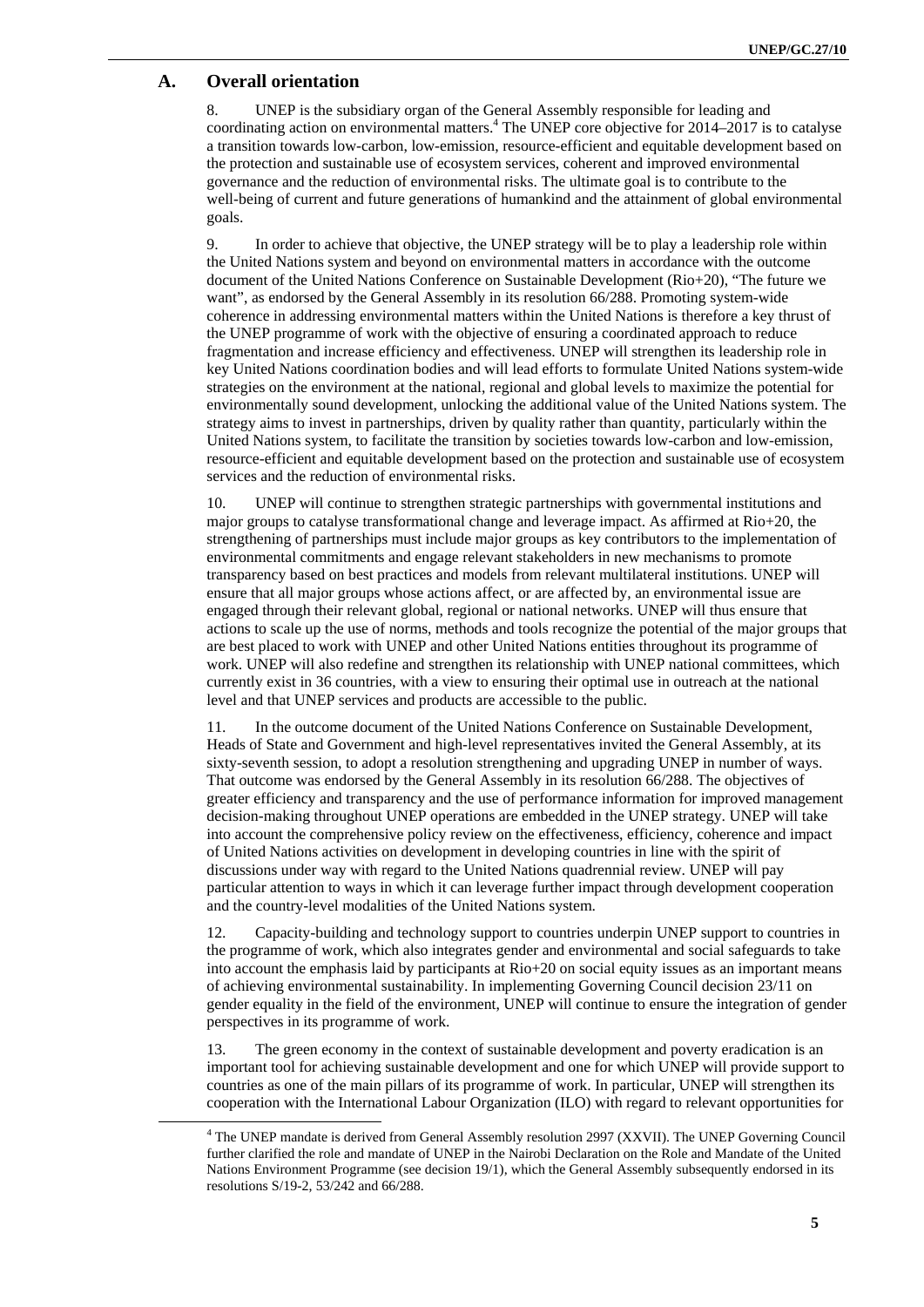decent green employment. Activities will also be undertaken to contribute to the United Nations system-wide efforts to address the need for broader measurements of progress to complement gross domestic product in order better to inform policy decisions.

- 14. UNEP will deliver its work within seven priority areas for the biennium  $2014-2015$ .<sup>5</sup>
	- (a) Climate change;
	- (b) Disasters and conflicts;
	- (c) Ecosystem management;
	- (d) Environmental governance;
	- (e) Chemicals and waste;
	- (f) Resource efficiency;
	- (g) Environment under review.

15. Over the period 2010–2013 of the current medium-term strategy, UNEP has been carrying out activities to enable the state of the environment and emerging issues to be reviewed together with access to information (principle 10 of Agenda  $21<sup>6</sup>$ ) as an expected accomplishment under the environmental governance subprogramme. These activities have now been allocated to a new dedicated subprogramme in conformity with the outcome of Rio+20, which emphasized the importance of the role of science, the use of information for decision-making, raising the awareness of the public on critical environmental issues, strengthening the science-policy interface, building on assessments, the engagement of civil society and other stakeholders, and assessing progress in the implementation of all sustainable development commitments. The new subprogramme allows key UNEP stakeholders, both within the United Nations system and beyond, to stay abreast of the results of UNEP activities to keep the global state of the environment under review.

16. Various activities are intended to disseminate important expertise and knowledge, including products such as the Global Environment Outlook (GEO) reports, on a range of topics, such as the internationally agreed goals set out in the fifth Global Environment Outlook report (GEO-5) as part of the process of developing sustainable development goals as identified in "The future we want". That endeavour will require information on indicators, data, regular reporting on the environment and on sustainable development, including mechanisms and strategies to advance the integration of the three dimensions of sustainable development.

17. **Climate change**. Within the framework of the United Nations approach to climate change, UNEP will work with partners, including the private sector, to:

(a) Build the resilience of countries to climate change through ecosystem-based approaches and other supporting adaptation approaches;

(b) Promote the transfer and use of energy efficiency and renewable energy technologies for low-emission development;

(c) Support planning and implementation of initiatives to reduce emissions from deforestation and forest degradation.

18. The implementation of national and subnational energy policies, support for low-emission development, cleaner energy technologies, public mass transportation systems, clean fuels and vehicles, adaptation to climate change and forests were key areas of work cited as needing attention by participants in Rio+20. UNEP will work in those areas by conducting scientific assessments, providing policy, planning and legislative advice, facilitating access to finance, undertaking pilot interventions and promoting the integration of those approaches into national development plans and strategies; fostering climate change outreach and awareness-raising; sharing knowledge through climate change networks; and supporting the United Nations Framework Convention on Climate Change process and the implementation of commitments under both the Framework Convention on Climate Change and the Convention on Biological Diversity.

 $\frac{1}{5}$  $<sup>5</sup>$  In its decision 26/9, on the proposed biennial programme of work and budget for 2012–2013, the Governing</sup> Council of UNEP requested the Executive Director to prepare, in consultation with the Committee of Permanent Representatives, a medium-term strategy for the period 2014–2017 with a clearly defined vision, clearly defined objectives, priorities and impact measures and a robust mechanism for review by Governments, for approval by the Governing Council at its twenty-seventh session.

 $6$  Principle 10 of the Rio Declaration on Environment and Development was adopted by 178 nations at the United Nations Conference on Environment and Development, held in Rio de Janeiro, Brazil, from 3 to 14 June 1992.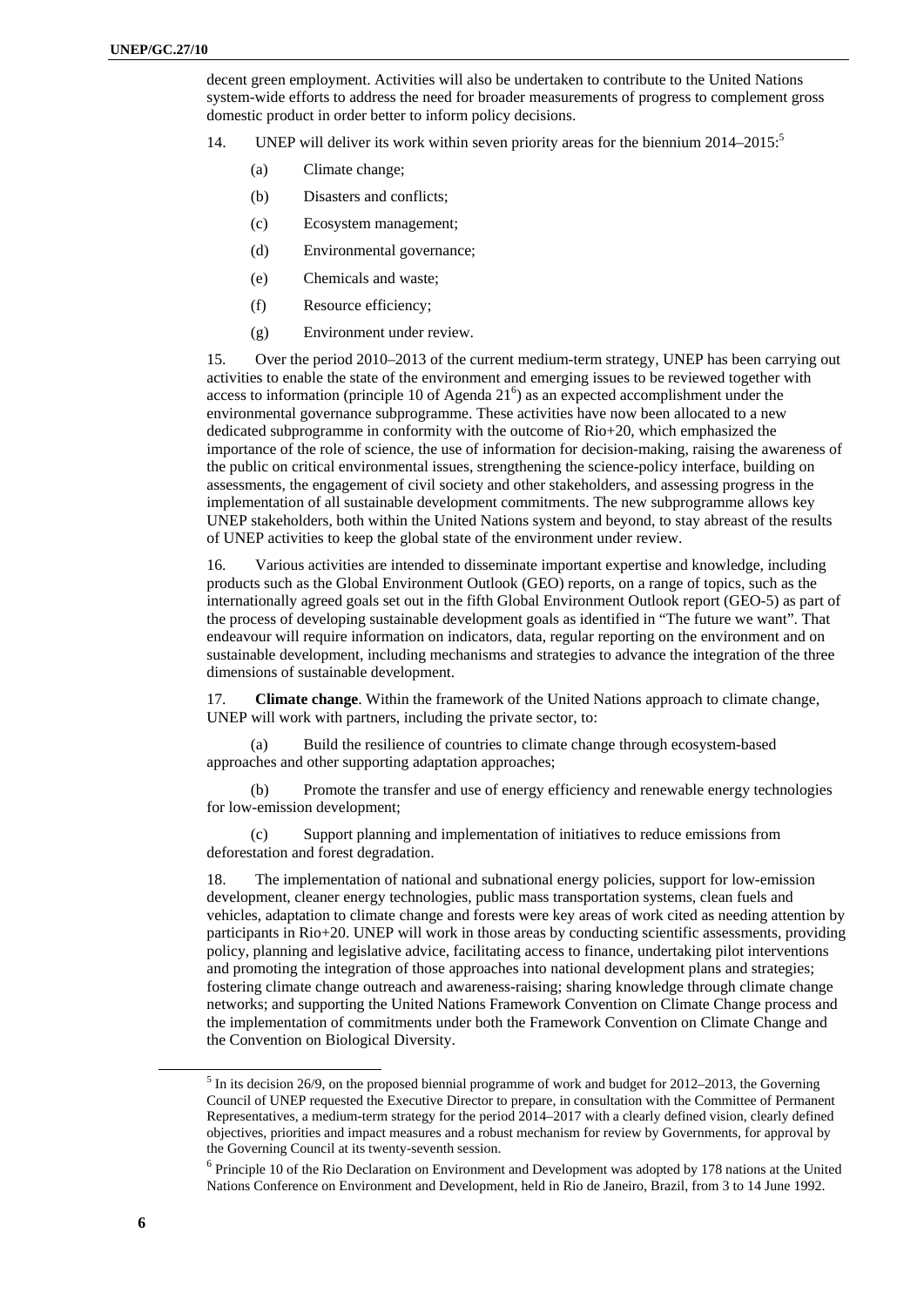19. **Disasters and conflicts.** As part of United Nations system-wide strategies for disaster risk reduction and preparedness, conflict prevention and post-disaster and post-conflict response, recovery and peacebuilding, UNEP will play an important role in building national capacities to use sustainable natural resource and environmental management to:

(a) Reduce the risk of disasters and conflicts;

(b) Support sustainable recovery from disasters and conflicts, especially given the emphasis placed on the need for supporting countries in disaster risk reduction and the building of resilience by participants in Rio+20.

20. To that end, UNEP will provide environmental risk and impact assessments, policy guidance, institutional support, training and mediation services, and will pilot new approaches to natural resource management. In so doing, UNEP will seek to catalyse action and the scaling-up of activities by partners working with countries on risk reduction, relief and recovery, including United Nations humanitarian and peacekeeping operations, as requested by the Governing Council in its decision 26/15 on strengthening international cooperation on the environmental aspects of emergency response and preparedness. UNEP will also continue to promote the integration and prioritization of environmental considerations within relevant inter-agency policy and planning processes.

21. **Ecosystem management.** With a view to addressing the challenge of food security and water, UNEP will seek to promote the proper management of biodiversity, particularly ecosystems, and, in turn, enable integrated, cross-sectoral approaches to improve the resilience and productivity of interdependent landscapes and their associated ecosystems and species. UNEP will:

Promote integrated land and water management approaches that help to strengthen the resilience and productivity of terrestrial and aquatic systems thereby maintaining natural ecological processes that support food production systems and maintain water quantity and quality;

(b) Promote the appropriate management of coasts and marine systems to ensure that ecosystem services are maintained;

(c) Work to strengthen the enabling environment for ecosystems, including transboundary ecosystems, at the request of all concerned countries.

22. The objective of the subprogramme is to enable countries to sustain ecosystem services for the benefit of human well-being and biodiversity. This work will be carried out in consultation with the biodiversity related multilateral environmental agreements (MEAs) and will include support for countries in creating an enabling environment for the implementation of such agreements, with particular attention paid to the Aichi Biodiversity Targets. The work under the subprogramme will also include support upon request by countries to integrate biodiversity values into national development and poverty reduction strategies and planning processes.

23. **Environmental governance.** This subprogramme responds directly to the agreement reached on international environmental governance by participants at Rio+20 and endorsed by the General Assembly in its resolution 66/288. UNEP will aim to ensure coherence and synergy in environmental governance in collaboration with other United Nations agencies by:

(a) Providing support to the United Nations system and MEAs, taking advantage of United Nations coordination mechanisms to increase the coordination of actions on environmental policies and programmes within the United Nations system and by MEAs;

(b) Helping countries, upon their request, to strengthen their environmental institutions and laws and to implement their national environmental policies;

(c) Helping to increase the integration of environmental sustainability in national and regional policies and plans, upon request by countries.

24. A key area of work will include support to countries in developing and eventually reporting on the environmental aspects of sustainable development goals. UNEP will strengthen the science-policy interface in carrying out this work. In addition, UNEP will work towards facilitating the increased participation of stakeholders in environmental decision-making processes and access to justice in conformity with principle 10 and other relevant principles of the Rio Declaration on Environment and Development.

25. **Chemicals and waste.** As a part of United Nations system-wide efforts and in close cooperation with the chemicals-related MEAs, UNEP will work to lessen the environmental and human health impacts of chemicals and waste. UNEP will, in response to the outcome document of Rio+20, enhance work to support countries in increasing their capacities for the sound management of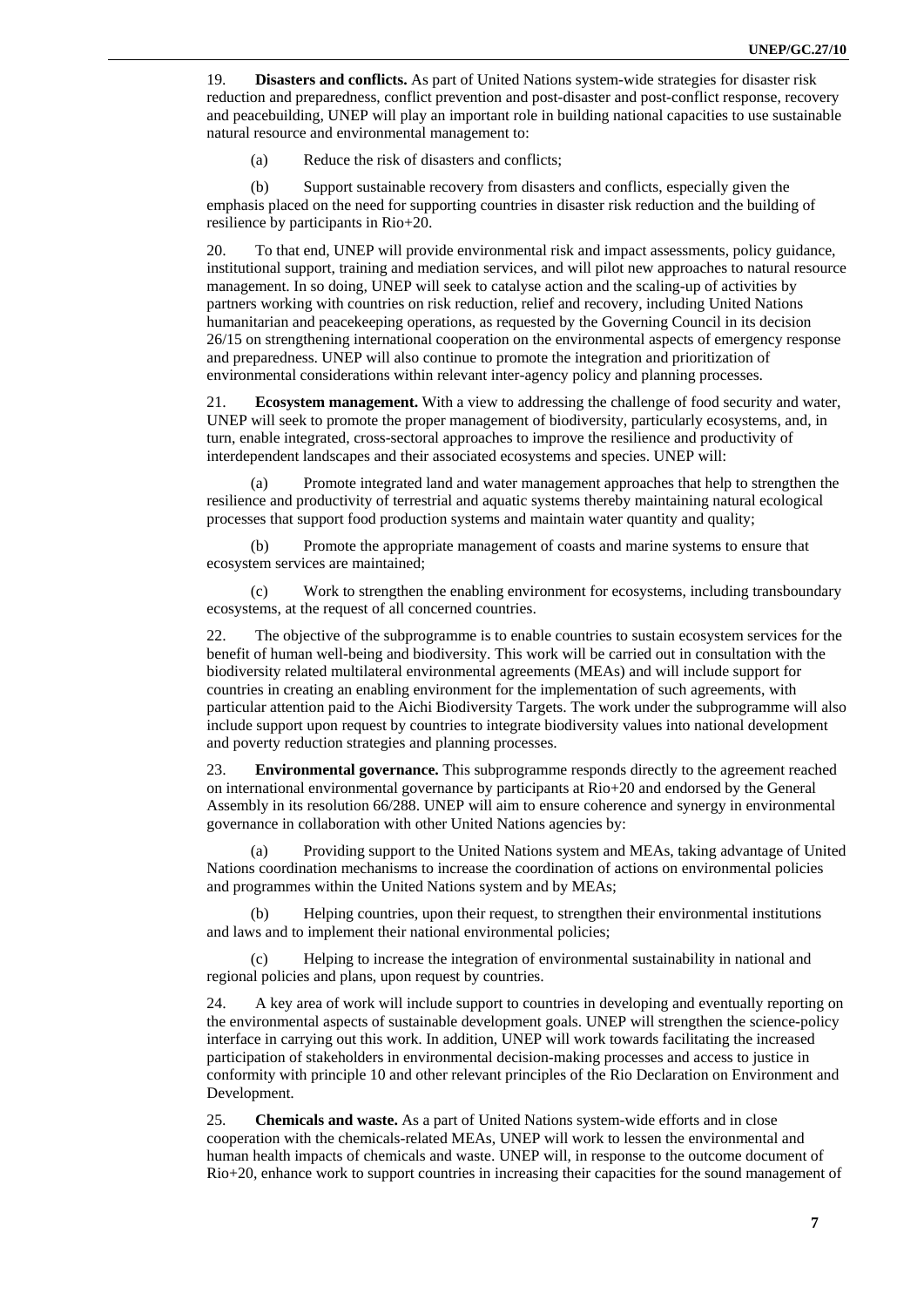chemicals and waste, including e-waste, to help them to achieve, by 2020, the sound management of chemicals throughout their life cycle. UNEP will do so by:

(a) Helping countries to improve the regulatory and institutional frameworks for the sound management of chemicals, including by servicing and strengthening the Strategic Approach to International Chemicals Management process and supporting the development of MEAs on chemicals and waste, such as a global legally binding instrument on mercury, and enhancing cooperation and coordination between the MEAs related to chemicals and waste at the national level;

(b) Keeping under review trends in the production, use and release of chemicals and waste, promoting and catalysing their sound management, including through multi-stakeholder partnerships.

26. **Resource efficiency.** UNEP will promote government policy reform, changes in private sector management practices and increased consumer awareness as a means to reduce the impact of economic growth on resource depletion and environmental degradation. UNEP will work with its network of partners to:

(a) Strengthen the scientific basis for decision-making and support Governments, cities and other local authorities and the private sector in designing and implementing tools and policies to increase resource efficiency, including with regard to sustainable consumption and production and the green economy in the context of sustainable development and poverty eradication;

Promote the application of life-cycle and environmental management approaches, to improve resource efficiency in sectoral policymaking and in business and financial operations along global value chains using public-private partnerships as a key delivery mechanism;

(c) Promote the adoption of consumption-related policies and tools by public institutions and private organizations and increase consumer awareness of more sustainable lifestyles.

27. In "The future we want", Heads of State and Government and high-level representatives emphasized the importance of increasing efficiency in the food supply chain as well as corporate sustainability reporting, which are both covered by the chemicals and waste subprogramme. Following the adoption at Rio+20 of a ten-year framework of programmes on sustainable consumption and production patterns, UNEP will prioritize its support in this area. In response to the outcome of Rio+20, UNEP will also contribute to improving the understanding of the opportunities and challenges presented by as well as the costs and benefits of green economy policies in the context of sustainable development and poverty eradication. It will support countries that are willing to engage in a transition to a green economy in designing the appropriate policy mix and in sharing their experiences, best practices and knowledge with other countries. UNEP will provide guidance and support to interested stakeholders, including business and industry and other major groups, for the development of green economy strategies that are supportive of national and sectoral policies in the context of sustainable development and poverty eradication.

28. **Environment under review.** Keeping the global environmental situation under review in a systematic and coordinated way and providing early warning on emerging issues for informed decision-making by policymakers and the general public is one of the core mandates of UNEP. Incorporating critical work that was previously embedded in the environmental governance subprogramme, this new subprogramme is intended to enhance integrated assessment, interpretation and coherence of environmental, economic and social information to assess the environment, to identify emerging issues and to contribute data to track progress towards environmental sustainability, including such targets as the Aichi Biodiversity Targets, and to facilitate global policymaking. The global environmental goals set out in the fifth GEO report will continue to serve as a basis for assessing the state of the environment. UNEP will support capacity-building efforts in developing countries that commit to environmental monitoring and to sharing environmental data and information in public platforms in line with principle 10 of the Rio Declaration on Environment and Development. Furthermore, UNEP will endeavour to increase the participation of stakeholders in environmental decision-making processes, including the generation, analysis, packaging, availability and dissemination of integrative environmental information, in accordance with the outcome of Rio+20. UNEP will strive to make its official documents available in the six official languages of the United Nations.

29. Given the interdisciplinary nature of its subprogrammes, activities in every subprogramme will be undertaken in close collaboration with all the UNEP divisions. UNEP regional offices will play a prominent role in coordinating the delivery of the programme of work at the regional and national levels, working to establish and strengthen partnerships with other actors in the field to leverage impact and scale up efforts. While each of the UNEP subprogrammes is presented separately, the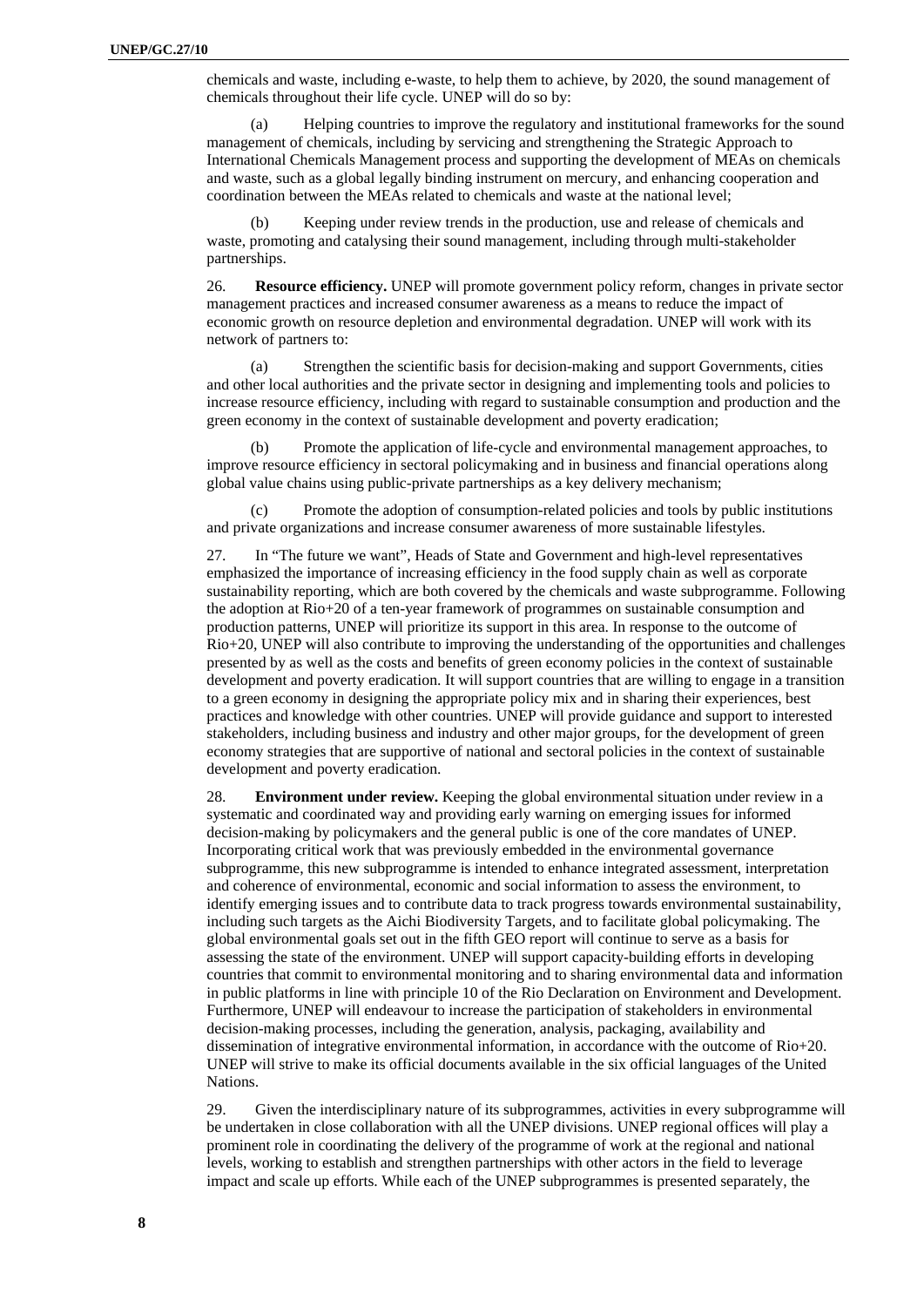organization's objectives will be met by ensuring that the synergies between the subprogrammes are harnessed so as to leverage optimal impact. For instance, the principles and approaches underpinning the subprogrammes on ecosystem management and climate change will inform the work conducted under the subprogramme on disasters and conflicts in order to ensure that relevant tools and approaches developed within those subprogrammes are applied in countries that are vulnerable to or affected by disasters and conflicts. Similarly, UNEP will seek to exploit synergies between its work on marine systems under the ecosystem management subprogramme and its work on land-based sources of pollution handled under chemicals and waste. UNEP work in the resource efficiency subprogramme will contribute through efficiency and decoupling to energy efficiency work under climate change, to ecosystems management by inducing less use of natural resources and to chemicals and waste through responsible production and waste minimization. There will also be close collaboration between work on alternatives to certain ozone-depleting substances and energy efficiency, thus requiring a coordinated approach to such efforts under the chemicals and waste and the climate change subprogrammes. Similarly, there will be complementary activities between the environmental governance and the other subprogrammes.

### **B. Lessons learned**

30. The programme of work for the biennium 2014–2015 takes into account the outcome of several monitoring and evaluation exercises and audits. The most important lesson learned in that regard is that, as the environment programme of the United Nations, UNEP must assume a position of leadership on environmental matters as not only the voice but also the authority for the environment in the United Nations system. It is important, therefore, that UNEP take full advantage of existing United Nations coordination mechanisms, including the Environmental Management Group, the United Nations Development Group, United Nations country teams and regional coordination mechanisms and the High-level Committee on Programmes and the High-level Committee on Management of the United Nations System Chief Executives Board for Coordination. In the programme of work 2014– 2015, each subprogramme has been designed so as to emphasize the role of UNEP in the United Nations system and to leverage impact from a more coordinated approach to environmental and development challenges within the system. This will increase coordination in the United Nations system and ensure the scaling up and harmonization of the use of norms, tools and methods above and beyond what UNEP could achieve through pilot demonstrations alone.

31. The corporate strategy and business model in the medium-term strategy, which recognize the leadership role of UNEP on environmental matters in the United Nations system and its strategy to leverage impact through partnerships, is therefore complemented in the programme of work with more specific expected accomplishments and indicators in the section on executive direction and management. These related indicators will allow for UNEP progress in achieving an increasingly strategic role within the United Nations to be measured.

32. Another key lesson learned from the monitoring and evaluation exercises and audits was the need for an iterative process to ensure that the expected accomplishments (UNEP results) and outputs (UNEP products and services) are driven by demand for services by countries. Thus, the expected accomplishments contained in the medium-term strategy are specified in the programme of work with products and services that respond to the priorities of countries, MEAs and other stakeholders, focusing on the value that UNEP work adds for partners and countries. These priorities have been reviewed against the products and service lines that will best serve to deliver the expected accomplishments and achieve the subprogramme goals and the objective of the medium-term strategy. This will also ensure a stronger causal relationship between them, the need for which was another key lesson learned in the previous biennium that gave rise to the additional subsections for each subprogramme explaining that relationship. Another lesson learned from the formative evaluation of the programme of work 2014-2015 was the importance of using a theory of change analysis in constructing the programme of work; this has been instrumental in determining the outputs that would lead to the expected accomplishments.

33. A further important lesson was that UNEP operational support must drive results-based management so that human and financial resource management, resource allocation, decision-making, the UNEP approach to partnerships and its information technology support are all mutually reinforcing and contribute to effective programme and project management in a results-based context. Thus, the expected accomplishments and indicators in the programme support section focus attention on performance monitoring, and a new corporate risk management system consistent with those of other United Nations entities will enable effective decision-making to underpin adaptive management of programmes and projects.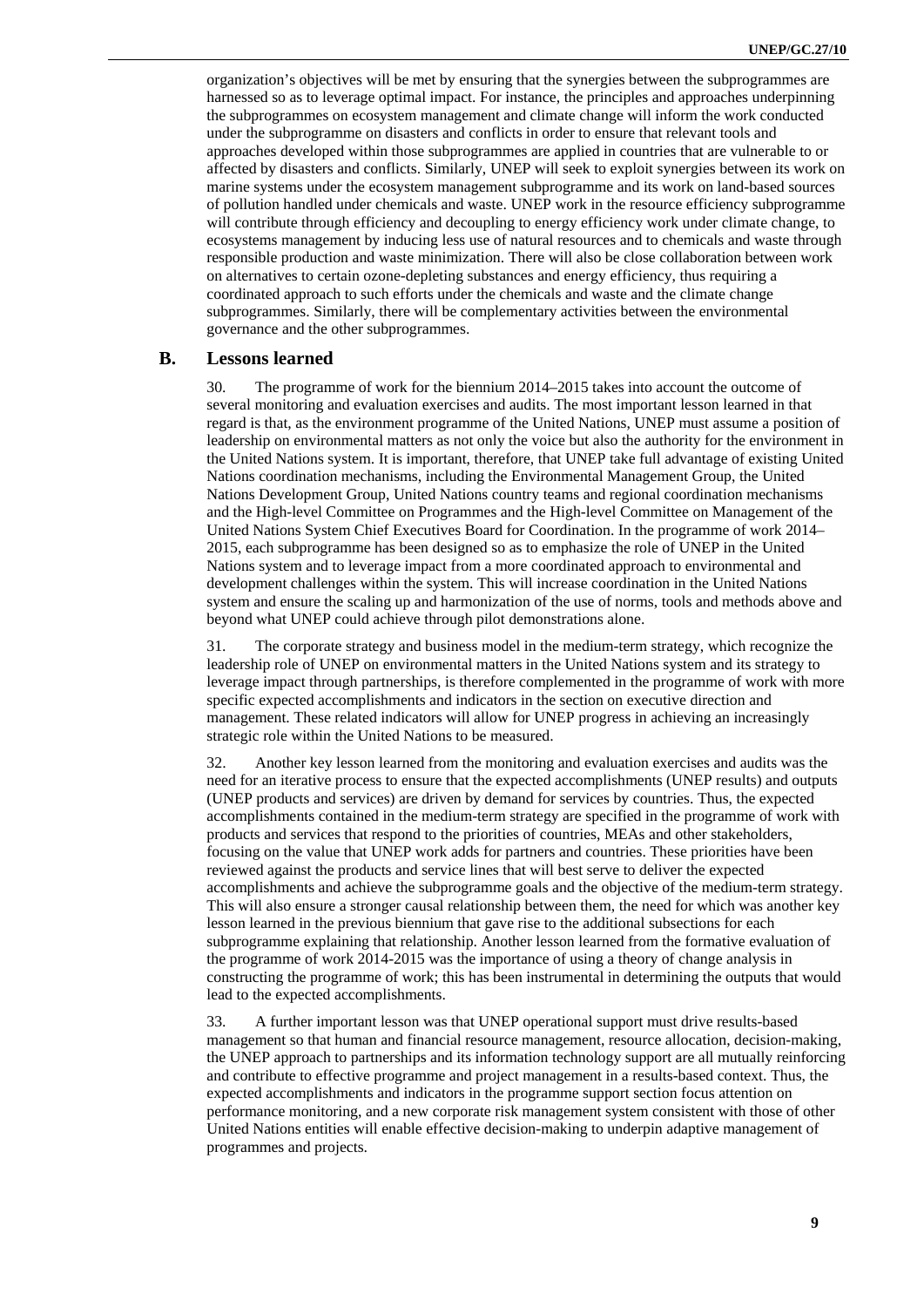34. Subprogramme evaluations have also been instrumental in shaping the design of the programme of work. For example, the disasters and conflicts subprogramme has been designed to focus on risk reduction in expected accomplishment (a) and recovery in expected accomplishment (b), instead of the three expected accomplishments set out in the previous programme of work. The evaluations have also helped in rethinking the design of indicators to better track country-level impact arising from UNEP support. The environmental governance subprogramme was restructured to emphasize UNEP work in promoting coherence at the global level in expected accomplishment (a) and in promoting coherence nationally in expected accomplishment (c) to bring more clarity to the design of the subprogramme.

35. Lessons learned have also demonstrated the need further to strengthen accountability for delivering results in the programme of work, including by specifying the engagement of regional offices and clarifying what UNEP will deliver globally and regionally. The programme of work also aligns budget and human resources with programmatic priorities. The programme of work for the biennium 2014–2015 has been designed to:

(a) Show the division or divisions accountable for any given output and those that will contribute to the delivery of that output;

(b) Show what will be delivered at the global or regional levels;

(c) Specify the budget by establishing a method for linking subprogramme budget allotments with the deliverables contained in the programme of work.

### **C. Resource projections**

36. In its resolution 66/288, the General Assembly endorsed the outcome document of Rio+20, "The future we want", in which Heads of State and Government and high-level representatives expressed their commitment to, inter alia, the strengthening and upgrading of UNEP in the context of strengthening international environmental governance. It highlighted the need for secure, stable, adequate and increased financial resources from the regular budget of the United Nations and voluntary contributions. In accordance with resolution 2997 (XXVII) of 15 December 1972, the cost of servicing the Governing Council and the UNEP secretariat is covered by the regular budget of the United Nations, while the cost of environmental programmes, including relevant operational programme costs and programme support costs, is covered by the Environment Fund. The UNEP allocation from the regular budget of the United Nations was established at that time at approximately 1 per cent of the total regular budget. Since then, it has been divided, in relative terms, by four (0.26 per cent in 2012–2013), despite the growing number of threats to the environment and human well-being posed by climate change, biodiversity loss, the degradation of ecosystem services and pollution, among others. The need for countries to adapt to climate change, to ensure that ecosystems are managed appropriately, to improve food security and water quality, to enhance resource efficiency and to manage environmental risks have resulted in a growing demand for UNEP services.

37. As the purchasing power of the allocation from the regular budget of the United Nations has been eroded over time, the Governing Council has found itself increasingly having to approve funding from the Environment Fund to cover the costs of servicing the UNEP governing bodies and core secretariat functions. The budget for the biennium 2014–2015 will include increases in funding from the regular budget and from the voluntary Environment Fund contributions that will be explained through a programme budget implication document to be submitted to the legislative bodies for review and for possible approval thereafter by the General Assembly at its sixty-seventh session. The increases are in direct response to paragraph 88 of "The future we want", in which Heads of State and Government and high-level representatives invited the General Assembly to adopt a resolution strengthening UNEP, including by increasing resource allocations from the regular budget and voluntary contributions.

38. Key elements considered in the development of a new budget that incorporates the outcomes of Rio+20 include that it should:

Be transformative in nature as an initial translation into practice of the implications of the Rio+20 outcome, rather than seeking incremental improvements;

(b) Rectify and upgrade UNEP, positioning it strategically in the United Nations system, including strengthening the UNEP office in New York so that it can better support the Environmental Management Group. The aim is to better serve and guide the United Nations system and its Member States and to exercise a multiplier effect through partnerships, rather than duplicating the efforts of other United Nations entities, such as those that are already operational at the country level;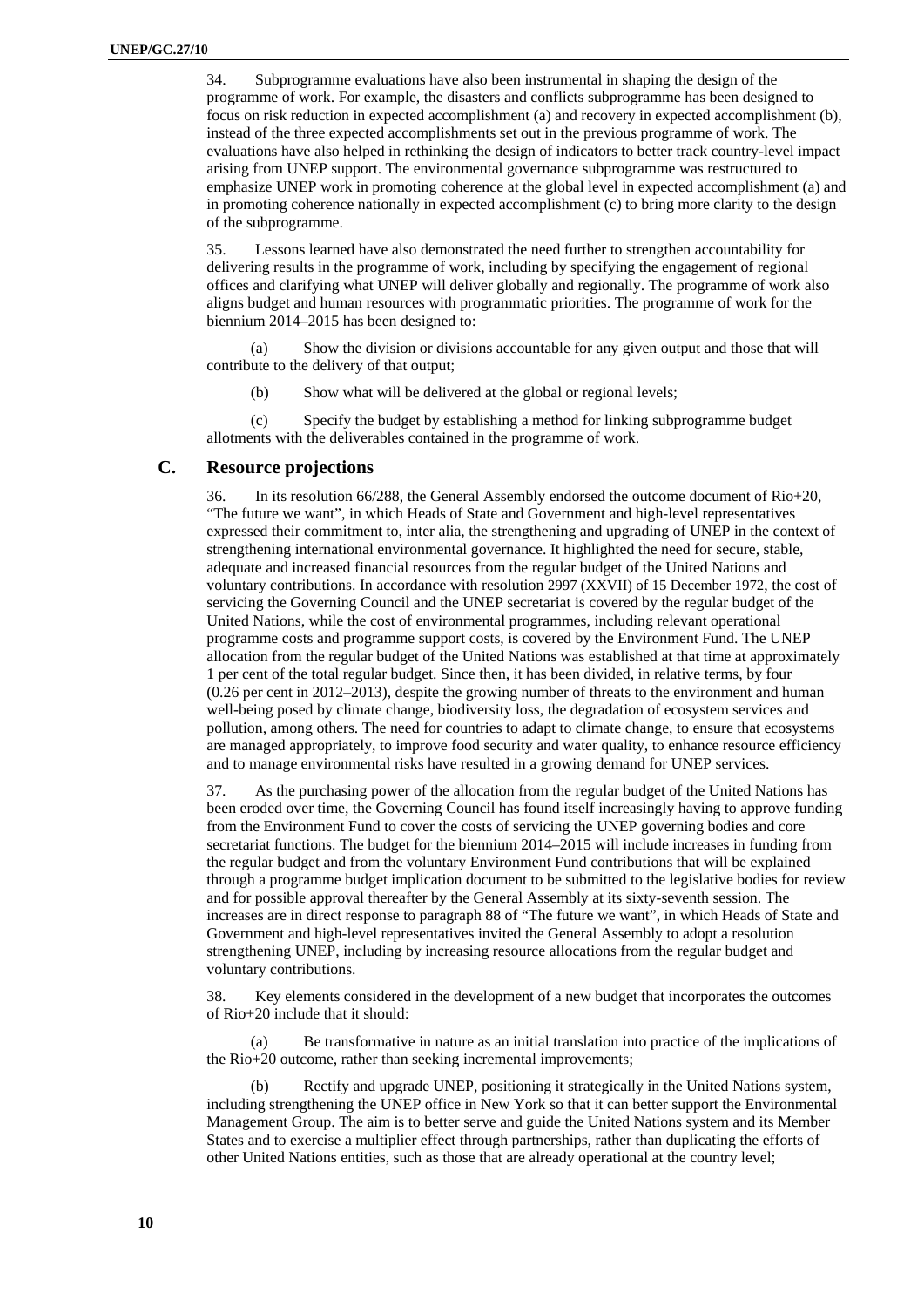(c) Strengthen the ability of UNEP to deliver at strategic locations to increase the impact of the UNEP subprogrammes. UNEP regional offices will play a stronger role in ensuring the coherence of its work at the regional and country levels and in ensuring coordination within the United Nations system. Experts located in the regional offices will assume a liaison and coordination role with the MEAs and support UNEP capacity-building and technology transfer activities. The regional offices will also play a stronger role in leveraging the activities of other partners working in the respective regions to enable UNEP tools and guidelines to be disseminated more widely;

(d) Provide increased support to developing countries to meet their capacity-building and technology transfer needs;

(e) Refocus UNEP support for South-South cooperation while recognizing its complementarity with traditional means of cooperation;

(f) Enhance UNEP partnerships with major groups through UNEP headquarters and its regional offices;

(g) Provide stable resources dedicated to the science-policy interface, including for UNEP global environmental assessments and for building the capacity of developing countries to generate, access, analyse and use environmental information and assessment findings;

(h) Sustain governance-related priorities as a core function, especially in relation to the United Nations system and MEAs, capitalizing on UNEP comparative advantages in this regard. By investing in UNEP, Member States will multiply the impact of their investment in MEAs.

### **1. Implications for the UNEP allocation from the regular budget of the United Nations**

39. An increase in the UNEP allocation from the regular budget of the United Nations for the biennium 2014–2015 is intended to fund activities that are currently funded only partially by the regular budget allocation, including:

(a) Servicing the governing bodies: an adjustment under "Policymaking organs" reflects the significantly enhanced governance framework approved by the General Assembly (universal membership of the Governing Council and subsidiary bodies) at a time when fewer resources are available for this purpose from the regular budget of the United Nations through the United Nations Office at Nairobi;

(b) Enhancing coordination within the United Nations system on environmental matters: adjustments under "Executive direction and management" and the environmental governance subprogramme take into account additional responsibilities associated with the leadership of an enhanced organization and advocacy for global environmental coordination. Significant allocations are required to comply with General Assembly resolution 66/288, in which the Assembly endorsed the call for the strengthening of UNEP engagement in key United Nations coordination bodies and its empowerment to lead efforts to formulate United Nations system-wide strategies on the environment. The budget is intended to strengthen existing mechanisms, including the Environment Management Group, which is hosted by UNEP and chaired by its Executive Director, as well as empowering UNEP to assume a lead or coordinating responsibility for delivering enhanced efficiency and sustainability;

(c) Strengthening regional offices and outreach: in resolution 66/288, the Assembly endorsed the call for the strengthening of the regional presence of UNEP. The UNEP allocation from the regular budget of the United Nations for the regional offices has traditionally been ad hoc in nature. The proposed subprogramme budgets for the biennium 2014–2015 cover representational and coordination functions at the regional level to enable UNEP to reach out to partners, thereby increasing the impact of its activities;

(d) Ensuring the participation of civil society: in resolution 66/288, the Assembly endorsed the call for the active participation of relevant stakeholders, drawing on best practices and models from relevant multilateral institutions and exploring new mechanisms to promote transparency and the effective engagement of civil society. In order to achieve synergies and economies of scale, the proposed subprogramme budgets allocated to the Division of Regional Cooperation combine the resources required to comply with that call and those needed for enhancing capacity in regional offices for outreach to civil society. UNEP experts located in the regional offices will carry out the function of outreach and engagement with civil society, thereby complementing the engagement of UNEP headquarters with civil society;

(e) Strengthening the science-policy interface, communication and information: the budget reflects the call, endorsed by the Assembly in resolution 66/288, for a strong science-policy interface, building on existing international instruments, assessments, panels and information networks,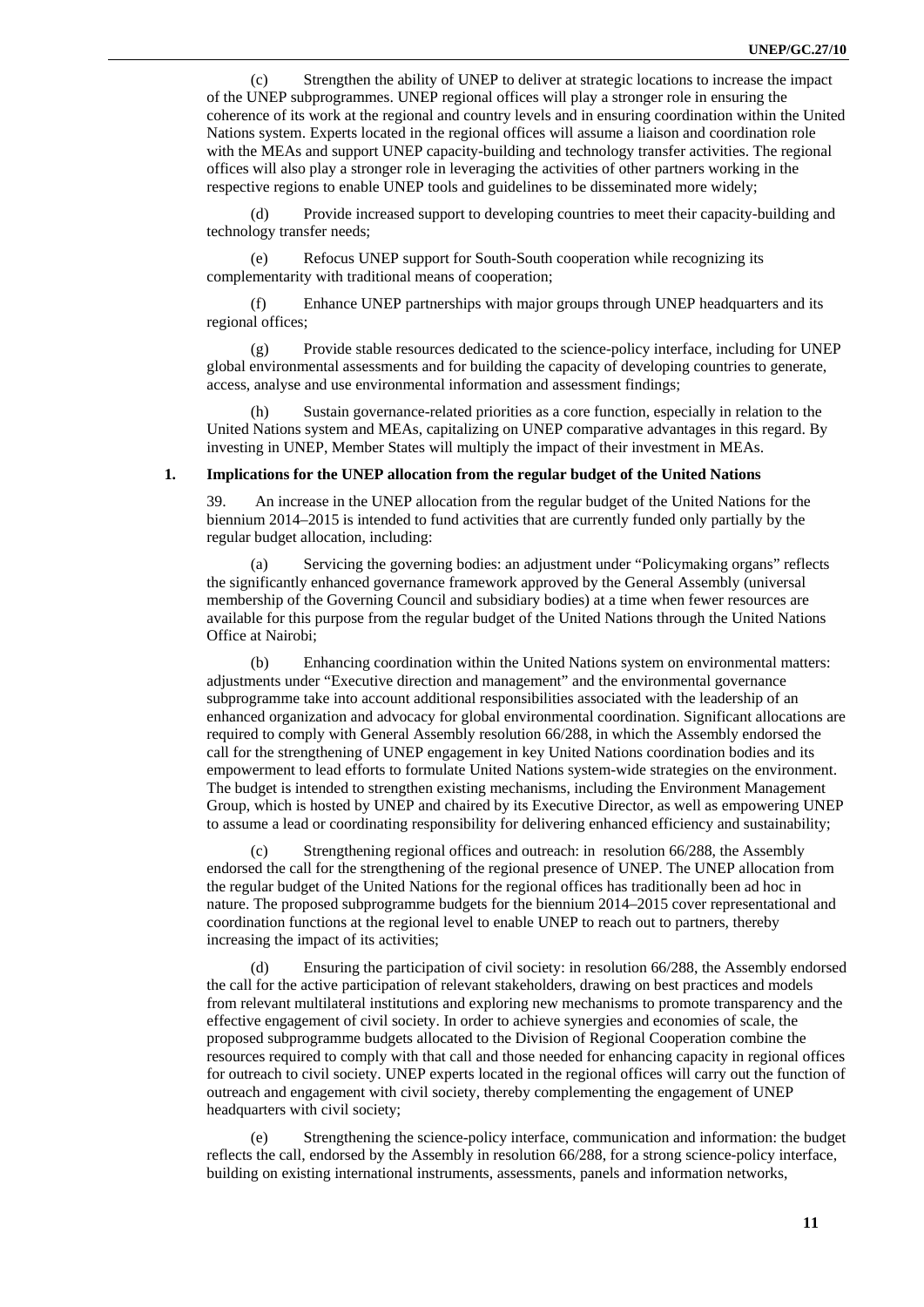including GEO, as one of the processes aimed at bringing together information and assessment to support informed decision-making. While a very modest part of the current assessment work conducted by UNEP is funded from the regular budget allocation, the outcome document emphasized that science should feature permanently in the UNEP programme of work. The budget for the biennium 2014–2015 therefore includes an increase in the United Nations regular budget allocation for this purpose, including both staffing (Chief Scientist) and activity costs related to environmental assessment budgeted under the subprogramme on environment under review. While the cost of the GEO process has been in the order of \$8 million to \$9 million, the regular budget allocation for 2014-2015 is structured to have a higher portion than in the past funded from the regular budget, with the balance leveraged from extrabudgetary funding;

(f) Strengthening responsiveness and accountability: in resolution 66/288, the Assembly endorsed the emphasis on the need to strengthen UNEP responsiveness and accountability to Member States. While the programme of work will be financed by the Environment Fund, the strengthening of responsiveness and accountability requires a reinforcement of core operational support capacities for system-wide strategies for the environment, resource mobilization, legal services and partnerships, as budgeted for under programme support (see sect. V).

As a result of the analysis carried out on covering the cost of the requirements set out in paragraph 88 of "The future we want", UNEP will be requesting an increase of \$35 million in the regular budget allocation for the biennium 2012–2013, to \$50.7 million for the biennium 2014–2015, which represents 1 per cent of the total regular budget of the United Nations.

### **2. Implications for the Environment Fund**

41. Through the Committee of Permanent Representatives to UNEP, member States encouraged UNEP to move towards a budgeting methodology that would link resource requirements to the outputs of the programme of work. This implied a new approach for the biennium 2014–2015, aligning budgeting with the programme of work on the basis of an analysis of the relative workload and resource requirements of each output and expected accomplishment, aggregated at subprogramme level, rather than using the budget for the previous biennium, as had been done in the past. The Environment Fund budget allocation for the biennium 2014–2015 is intended to ensure that UNEP can supply the core deliverables of the programme of work.

42. The Environment Fund budget allocation, estimated at \$110 million for 2014 and \$135 million for 2015 (\$245 million for the biennium) provides for a significantly higher impact in terms of outputs and more ambitious outcomes in terms of capacity-building and regional-level and national-level involvement. Staff costs for 2014–2015 are maintained at \$122 million from the Environment Fund, in accordance with Governing Council decision 26/9. This budget therefore implies:

(a) A significant increase in the amount and the percentage of the budget available to finance activities from the Environment Fund. The proportion of post costs to non-post costs is therefore reversed in comparison with the budget for the biennium 2012–2013, with over 50 per cent of Environment Fund resources dedicated to activities, which represents the first such increase in the proportion of costs budgeted for activities from the Environment Fund since the mid-1990s. Measures have been developed to strategically focus staffing and other resources towards a decentralized delivery capacity, in particular at the regional offices;

(b) The amount from the Environment Fund allocated for staff costs in each subprogramme and each division does not represent a fixed percentage of the total, but is based on the requirements of each subprogramme to deliver the planned results as well as the relevant staffing made available from the regular budget of the United Nations. The subprogramme budgets are based on the resource requirements needed to deliver the outputs and expected accomplishments for each subprogramme and therefore differ from one subprogramme to another.

### **3. Global Environment Facility funding**

43. While GEF funding is subject to approval by the GEF Council, the UNEP GEF-funded portfolio is increasingly integrated in UNEP strategic planning and contributes to the accomplishments of the subprogrammes, particularly those on climate change, ecosystem management and chemicals and waste. The current trend is towards cost-sharing for GEF-funded activities from the Environment Fund or other extrabudgetary resources. The project review and acceptance process for GEF-funded projects is being harmonized with the processes for UNEP projects financed from other sources. Instead of treating the GEF-funded portfolio separately from the main programme of work, as had been done in the past, the programme of work for the biennium 2014–2015 for the first time integrates it fully, while respecting GEF-specific criteria, procedures and the GEF review and approval process for funding.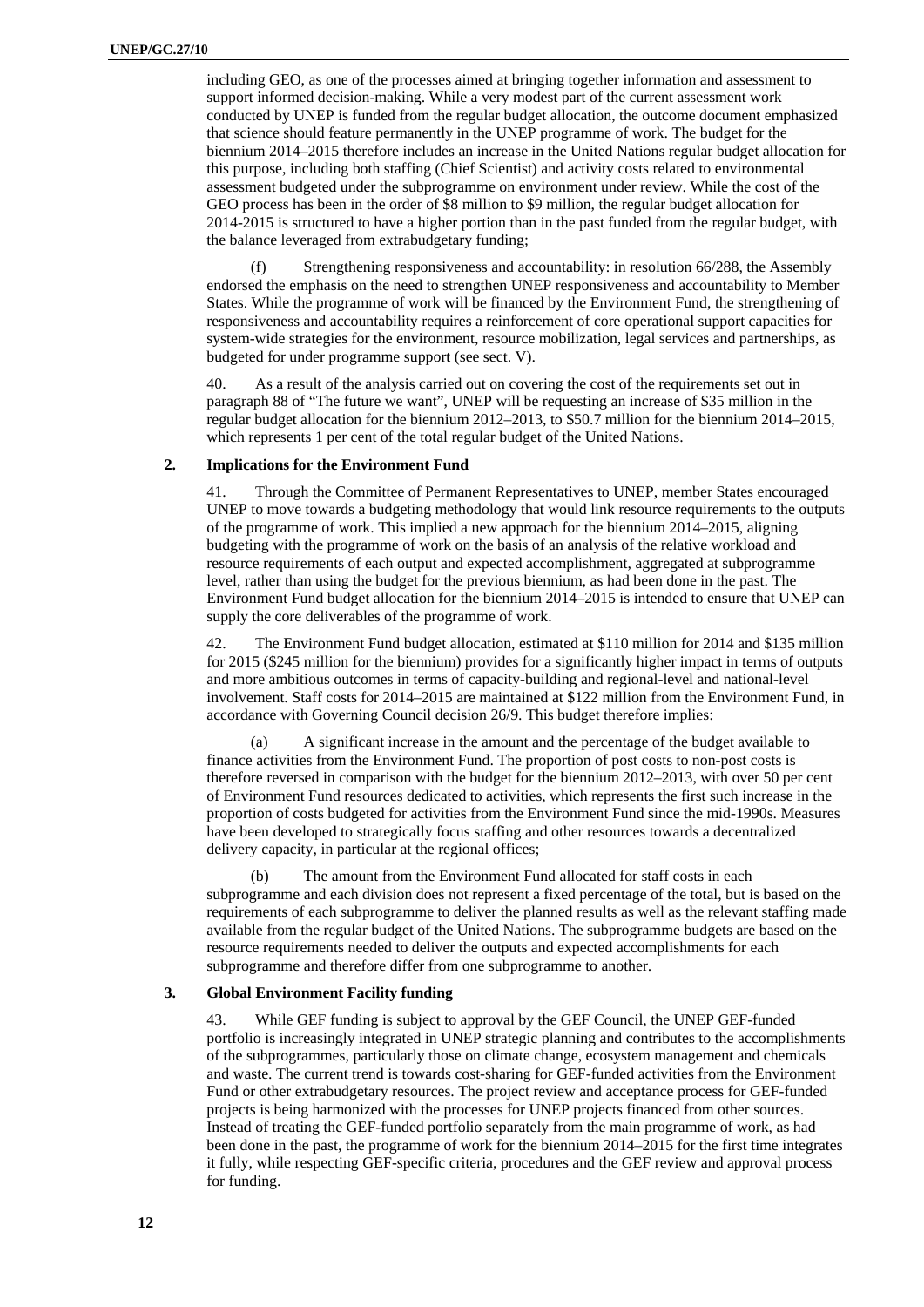44. UNEP reports to the GEF Council on all matters related to the GEF grants that the organization handles on behalf of countries and recipients. In order to capture the important synergy and complementarity between GEF and UNEP activities and to show the true level of effort undertaken by UNEP to assist countries at the local, national, regional and global levels to leverage GEF financing, the programme of work 2014–2015 will, for the first time, provide budgetary information regarding the UNEP GEF portfolio. Table 1 shows the budget for approved GEF projects and fees that will be recorded in UNEP financial records for the biennium, which is based on an average of expenditures over the past three bienniums (\$104 million in grants) and a fee for reimbursement of services using the expected new fee system (\$10 million), totalling a budget of some \$114 million for the biennium. Of the total GEF budget, 18 per cent is expected to come from the GEF Least Developed Countries Fund and the Special Climate Change Fund,<sup>7</sup> totalling \$21 million. The balance (excluding project fees) amounting to some \$93 million, is expected to come from the main GEF Trust Fund. GEF project grants are disbursed by UNEP to the final recipient.

45. The data from financial records does not demonstrate fully the level of effort exerted in leveraging GEF grants. The GEF portfolio, as recorded at the time of final approval and endorsement by the GEF Council, has averaged \$75 million per year in project approvals over the previous three bienniums. It is assumed that GEF donors will commit the full amount of resources they pledged to the fifth operational phase of GEF (\$4.2 billion) and that the UNEP pipeline of concepts in 2013 will be similar to its six-year prior average.

### **4. Other trust funds and extrabudgetary contributions**

46. Funding from other trust funds and sources of earmarked funding is particularly difficult to predict in the current financial context. Although the past trend has been for actual extrabugetary contributions to UNEP to exceed planned budgets, a number of major contributors to UNEP have recently decided to move towards an "all core" or "essentially core" policy. Such a move is consistent with the Paris Declaration on Aid Effectiveness, the Accra Agenda for Action and the Busan Partnership for Effective Development Cooperation, which emphasize the cost-effectiveness of non-earmarked development funding. The move of donor contributions to non-earmarked funding is an especially important factor in times of financial constraint. Following a review of funding prospects from these sources for each subprogramme based on a detailed assessment of donor intentions for trust funds established under each subprogramme, as well as cross-cutting donor-specific trust funds, a realistic budget for the biennium is estimated at \$202 million.

47. The intention is to use extrabudgetary funding budget to leverage greater transformational change than would be possible with UNEP core resources. Extrabudgetary funding would therefore be used to extend UNEP reach above its capacity to deliver in terms of the Environment Fund. Extrabudgetary resources will therefore leverage greater involvement of strategic and investment partners to further enhance the ability of UNEP to scale up the use of its products.

### **5. Accompanying measures**

48. While Member States have decided to enhance UNEP and improve its funding base, the UNEP secretariat will continue to implement efficiency and impact-enhancing measures as part of its continuing reform, including:

(a) Measuring and enhancing UNEP value for money and business models;

(b) Establishing an environmental, social and economic safeguards policy and a gender policy and action plan;

(c) Enhancing its programming and delivery capacity through standard procedures, information technology systems, simplified legal instruments, training and other forms of capacity-building at both UNEP headquarters and regional offices;

(d) Finalizing UNEP corporate cost recovery policy;

(e) Continuing to implement and further refine the management measures approved with regard to partnerships and programme implementation;

(f) Enhancing resource mobilization and donor partnership instruments, including for South-South cooperation and collaborative agreements with emerging economies;

(g) Reviewing and enhancing UNEP agreements with United Nations system service providers for higher levels of efficiency;

 <sup>7</sup> <sup>7</sup> For more information on the funds, see www.thegef.org/gef/2511.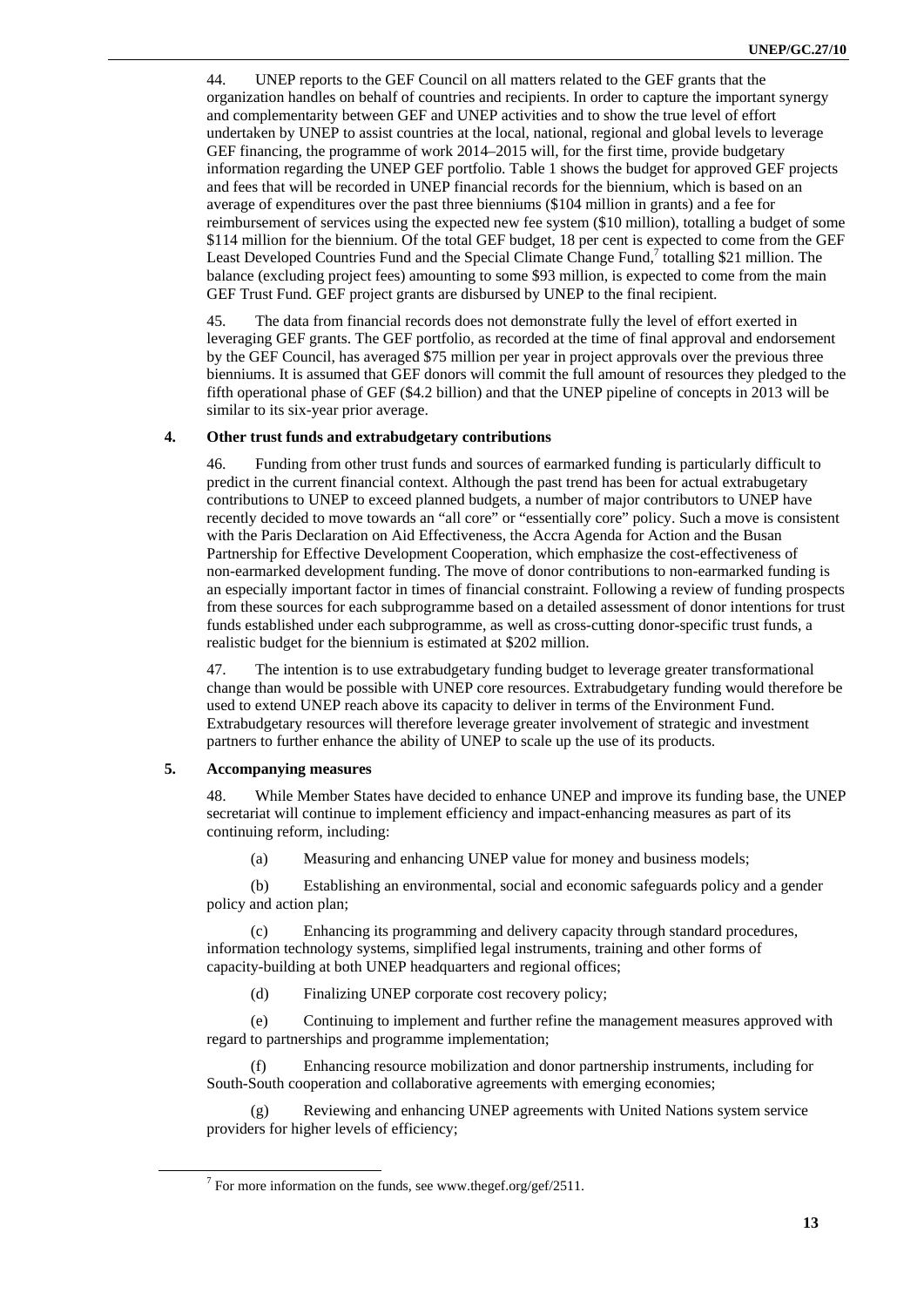(h) Preparing through training and other measures for the transition to more broadly recognized standards of accounting (International Public Sector Accounting Standards);

(i) Strengthening its in-house monitoring and evaluation capacity.

49. These accompanying measures are primarily budgeted for as part of the UNEP operations strategy (see sect. V).

### **6. Overall budget**

50. In summary, the budget for the biennium 2014–2015 is underpinned by a strategic analysis that was guided by the priorities of member States priorities and takes into account the outcomes of Rio+20. The proposal for the use of the regular budget of the United Nations emphasizes the need for a core set of functions to be covered on a sustainable basis. Those core functions include leadership and servicing of the governing bodies; regional directors and their core staff; South-South cooperation; keeping the environment under review; and the relationship of UNEP with major groups and stakeholders.

51. A hierarchy of priority levels is reflected in the proposed breakdown by source of funding. Under the proposed scenario, the regular budget of the United Nations covers the core secretariat functions, which are of the highest priority; the Environment Fund covers the most important activities of the UNEP programme of work; and the trust funds and extrabudgetary funding cover those activities in the programme of work that are dependent on further funding by donors (with the exception of trust funds for multilateral environmental agreement secretariats, which are themselves of the highest priority but for which funding hierarchy is contingent on decisions adopted by the parties to the agreements and is not currently included in the UNEP programme of work).

52. The budget for 2014–2015 foresees a progressive increase in the 2014–2015 Environment Fund targets (\$110 million in 2014 and \$135 million in 2015) and an increase to \$50 million from the regular budget of the United Nations to take into account the outcome of Rio+20. The projected income from extrabudgetary sources takes into account the considerable pressure on public funding at this time. Owing to a combination of reduced income from trust funds and savings through efficiency enhancement measures, programme support costs have also been significantly reduced to a total of \$23 million. These costs result in a revised overall budget of \$634 million, which does not include UNEP activities funded by the Multilateral Fund for the Implementation of the Montreal Protocol.

53. Should the proposed budget allocation from the regular budget of the United Nations not be approved, the other allocations, including from the Environment Fund, will have to be rebudgeted to ensure that any core functions not funded from the regular budget are covered by the Environment Fund, as well as to ensure adequacy in terms of budget allocations across other funding sources, subprogramme and divisional budgets, and a corresponding adjustment in expected outputs and accomplishments.

54. Table 1 shows the proposed budget for the biennium 2014–2015, with a comparative analysis with 2012–2013 and by post and non-post costs.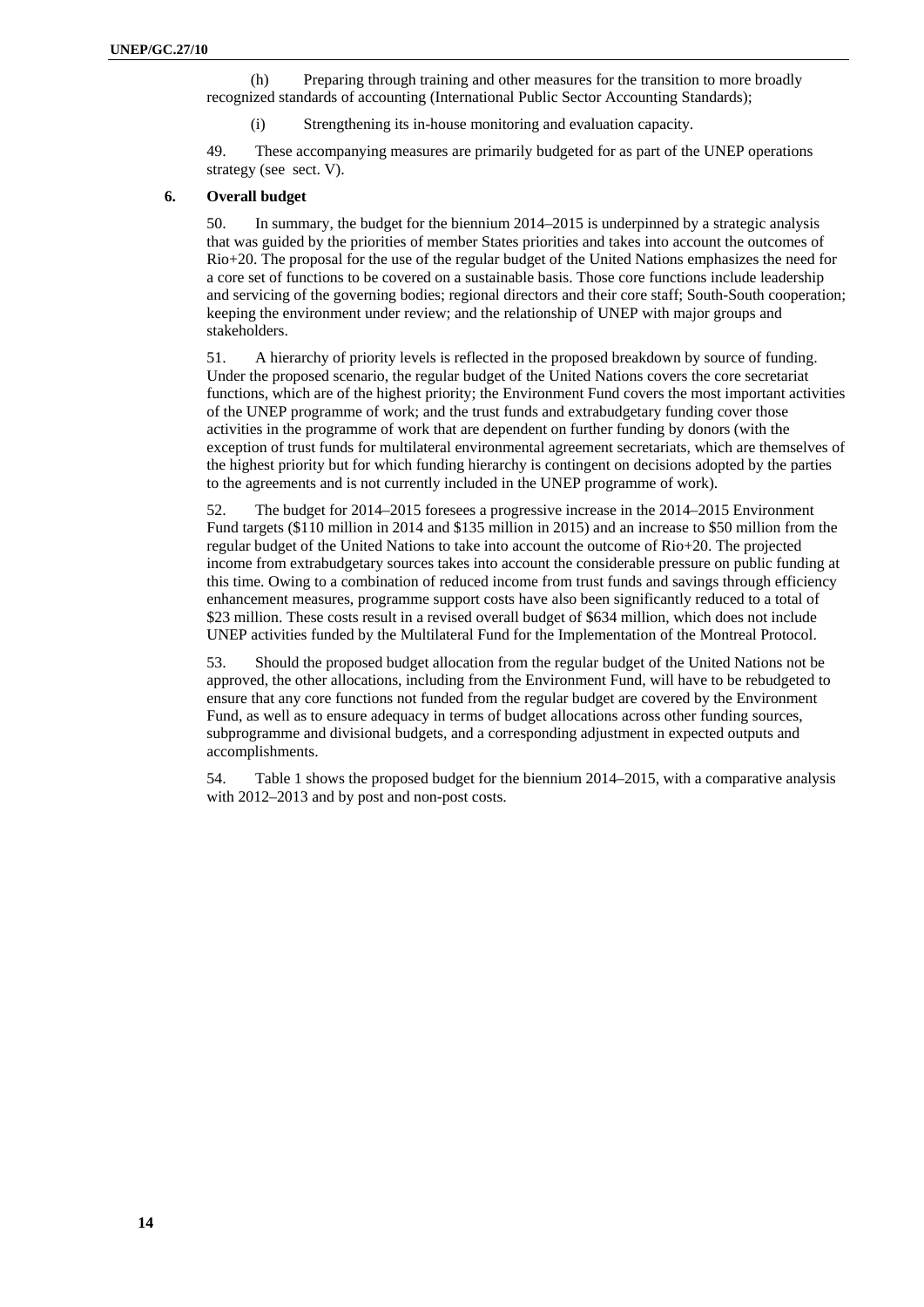|                                                                  | Resources (thousands of United States dollars) |         |                     | Posts     |         |           |
|------------------------------------------------------------------|------------------------------------------------|---------|---------------------|-----------|---------|-----------|
| Category                                                         | 2012-2013                                      | Changes | 2014-2015           | 2012-2013 | Changes | 2014-2015 |
| A. Environment Fund*                                             |                                                |         |                     |           |         |           |
| Post                                                             | 122 310                                        | (3 236) | 119 074             | 473       | (23)    | 450       |
| Non-post                                                         | 62 287                                         | 51 139  | 113 426             |           |         |           |
| Fund programme reserve                                           | 6 3 6 5                                        | 6 1 3 5 | 12 500              |           |         |           |
| <b>Subtotal A</b>                                                | 190 962                                        | 54 038  | 245 000             | 473       | (23)    | 450       |
| <b>B.</b> Trust and earmarked<br>$\mathbf{funds}^{\mathrm{a,b}}$ |                                                |         |                     |           |         |           |
| Trust and earmarked funds                                        | 242 097                                        | (40097) | 202 000             | 173       | (28)    | 145       |
| <b>Subtotal B</b>                                                | 242 097                                        | (40097) | 202 000             | 173       | (28)    | 145       |
| C. GEF trust funds                                               |                                                |         |                     |           |         |           |
| GEF trust funds                                                  | 143 000                                        | (29100) | 113 900             | 79        | (22)    | 57        |
| Subtotal C                                                       | 143 000                                        | (29100) | 113 900             | 79        | (22)    | 57        |
| D. Programme support costs                                       |                                                |         |                     |           |         |           |
| Programme support costs                                          | 28 183                                         | (4983)  | 23 200              | 72        | (3)     | 69        |
| <b>Subtotal D</b>                                                | 28 183                                         | (4983)  | 23 200              | 72        | (3)     | 69        |
| E. Regular budget <sup>c,d</sup>                                 |                                                |         |                     |           |         |           |
| Post                                                             | 13 140                                         | 27 479  | 40 619              | 48        | 100     | 148       |
| Non-post                                                         | 1 2 1 7                                        | 8887    | 10 104              |           |         |           |
| <b>Subtotal E</b>                                                | 14 3 57                                        | 36 366  | 50723               | 48        | 100     | 148       |
| Total $(A+B+C+D+E)$                                              | 618 600                                        | 16 223  | 634 823             | 845       | 24      | 869       |
| Environment Fund                                                 |                                                |         |                     |           |         |           |
| breakdown                                                        | 2014                                           | 2015    | $2014 - 2015$ total |           |         |           |
| <b>Environment Fund</b>                                          | 110 000                                        | 135 000 | 245 000             |           |         |           |
|                                                                  |                                                |         |                     |           |         |           |

### Table 1 **Resource projections by funding category**

*Note*: Figures may vary slightly due to rounding off of both budget figures and posts.

a The trust and earmarked funds shown pertain exclusively to UNEP and exclude those funds pertaining to MEAs administered by UNEP.<br>Programme support costs retained by UNEP in respect of the MEAs are included.<br><sup>b</sup> Posts fun

level is subject to frequent change.<br><sup>c</sup> Includes proposed additional regular budget resources as a result of the outcome of Rio +20, inclusive of those pertaining to UNSCEAR.<br><sup>d</sup> New posts under regular budget are budgete Headquarters standard practice.<br>Headquarters standard practice.<br>Headquarters standard practice.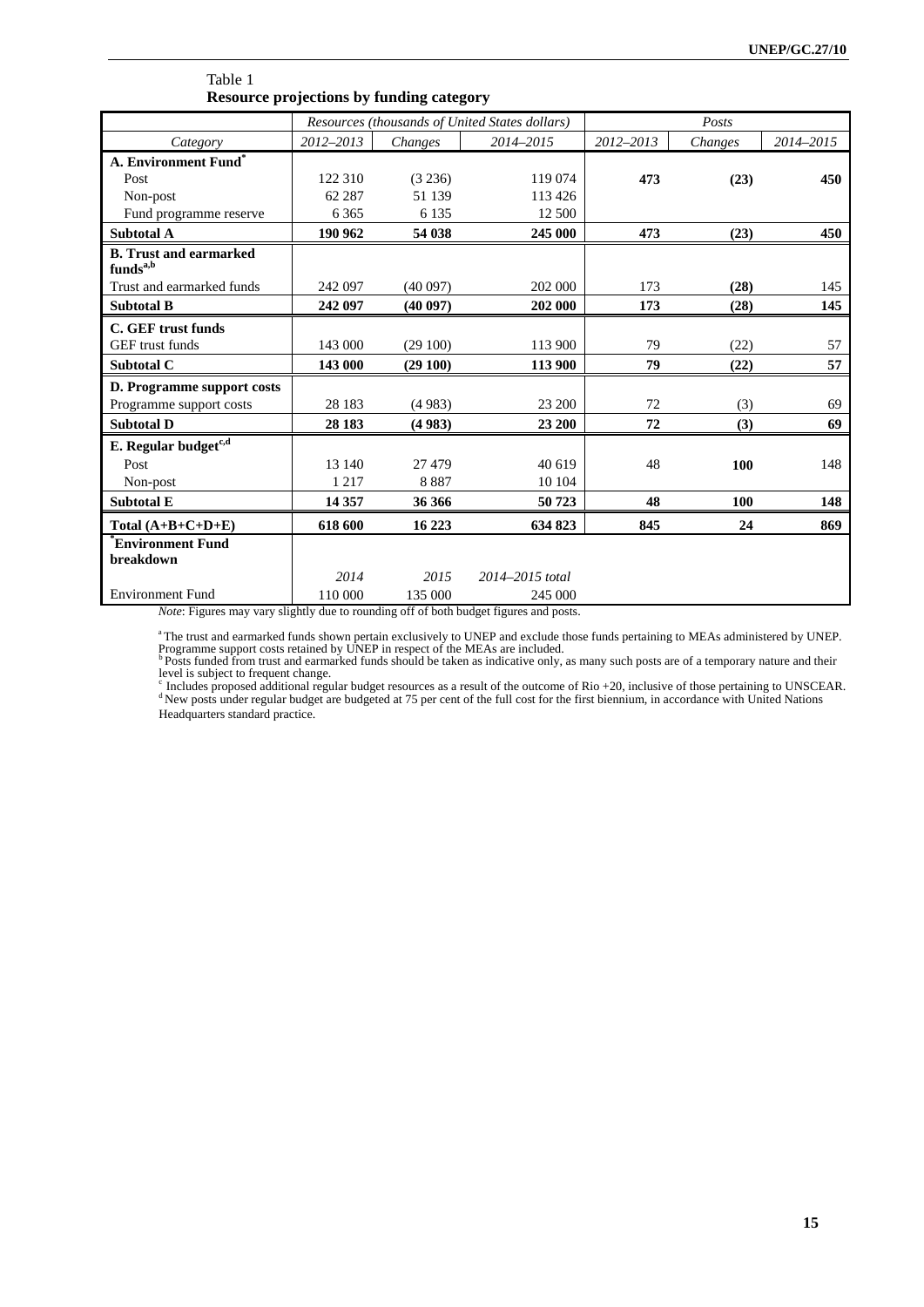### Table 2

### **Resource projections by budget component**

(Thousands of United States dollars)

|                                                 | Trust and earmarked<br>$funds^{a,b}$<br><b>Environment Fund</b> |                  |           | GEF trust funds   |           | Programme support cost   |           | Regular budget <sup>c,d</sup> |           | Total             |                    |                   |
|-------------------------------------------------|-----------------------------------------------------------------|------------------|-----------|-------------------|-----------|--------------------------|-----------|-------------------------------|-----------|-------------------|--------------------|-------------------|
|                                                 | 2012-2013                                                       | 2014-2015        | 2012-2013 | 2014-2015         | 2012-2013 | 2014-2015                | 2012-2013 | 2014-2015                     | 2012-2013 | 2014-2015         | 2012-2013          | 2014-2015         |
| A. Policymaking organs                          |                                                                 |                  |           |                   |           |                          |           |                               | 104       | 104               | 104                | 104               |
| <b>B.</b> Executive direction<br>and management | 9 0 4 1                                                         | 7794             | 212       |                   | $\sim$    | $\overline{a}$           |           | 306                           | 4678      | 8 7 4 0           | 13 9 32            | 16839             |
| Subtotal $(A+B)$                                | 9 0 4 1                                                         | 7794             | 212       |                   |           |                          |           | 306                           | 4782      | 8843              | 14 036             | 16 943            |
| C. Programme of work                            |                                                                 |                  |           |                   |           |                          |           |                               |           |                   |                    |                   |
| 1. Climate change                               | 30788                                                           | 39 510           | 50 838    | 46 527            | 30 438    | 31 892                   | 1 0 20    |                               | 1 0 8 2   | 4 0 3 5           | 114 165            | 121 964           |
| 2. Disasters and conflicts                      | 10 4 5 4                                                        | 17886            | 39 233    | 22 185            | $\sim$    | $\overline{\phantom{a}}$ | 1752      |                               | 537       | 2 2 3 5           | 51 977             | 42 30 6           |
| 3. Ecosystem management                         | 36 226                                                          | 36 831           | 28 3 26   | 35 213            | 87918     | 66 062                   | 1 2 0 5   |                               | 1968      | 5 2 7 3           | 155 642            | 143 379           |
| 4. Environmental<br>governance                  | 41 622                                                          | 21 8 9 5         | 39 077    | 27 34 6           |           | $\overline{\phantom{a}}$ | 1426      |                               | 3 5 1 2   | 10 653            | 85 637             | 59 893            |
| 5. Chemicals and wastes                         | 19 5 43                                                         | 31 175           | 39 960    | 31 401            | 24 644    | 10 251                   | 637       |                               | 459       | 4 4 7 5           | 85 24 3            | 77 302            |
| 6. Resource efficiency                          | 26 867                                                          | 45 329           | 44 4 52   | 28 101            |           |                          | 884       |                               | 483       | 3 0 8 2           | 72 685             | 76 512            |
| 7. Environment under<br>review<br>Subtotal C    | 165 500                                                         | 16768<br>209 394 | 241 885   | 11 227<br>202 000 | 143 000   | 5 6 9 5<br>113 900       | 6924      |                               | 8 0 4 1   | 7 2 4 4<br>36 997 | 565 350            | 40 934<br>562 291 |
| D. Fund programme                               |                                                                 | 12 500           |           |                   |           |                          |           |                               |           |                   |                    |                   |
| reserve<br>Office for Operations                | 6 3 6 5<br>171 866                                              | 221 894          | 241 885   | 202 000           | 143 000   | 113 900                  | 6924      |                               | 8 0 4 1   | 36 997            | 6 3 6 5<br>571 715 | 12 500<br>574 791 |
| E. Programme<br>management and support          |                                                                 |                  |           |                   |           |                          |           |                               |           |                   |                    |                   |
| Office for Operations                           | 7497                                                            | 7087             |           |                   |           | $\overline{\phantom{a}}$ | 15 15 2   | 20 4 65                       | 1534      | 4883              | 24 183             | 32 4 35           |
| Others (training, IPSAS and<br>Umoja, etc.)     |                                                                 | 2 5 7 5          |           |                   |           |                          |           |                               |           |                   |                    | 2 5 7 5           |
| Reimbursement of services                       | 2558                                                            | 5 6 5 0          |           |                   |           |                          | 6 1 0 8   | 2 4 2 9                       |           |                   | 8 6 6 6            | 8 0 7 9           |
| Subtotal E                                      | 10 055                                                          | 15 3 12          |           |                   |           |                          | 21 260    | 22 894                        | 1534      | 4883              | 32 848             | 43 089            |
| Total $(A+B+C+D+E)$                             | 190 962                                                         | 245 000          | 242 097   | 202 000           | 143 000   | 113 900                  | 28 183    | 23 200                        | 14 357    | 50723             | 618 600            | 634 823           |

*Note*: Figures may vary slightly due to rounding off of both budget figures and posts.

a The trust and earmarked funds shown pertain exclusively to UNEP and exclude those funds pertaining to MEAs administered by UNEP. Programme support costs retained by UNEP in respect of the MEAs are included.

**b** Posts funded from trust and earmarked funds should be taken as indicative only, as many such posts are of a temporary nature and their level is subject to frequent change.

c Includes proposed additional regular budget resources as a result of the outcome of Rio +20, inclusive of those pertaining to UNSCEAR.

<sup>d</sup> New posts under regular budget are budgeted at 75 per cent of the full cost for the first biennium, in accordance with United Nations Headquarters standard practice.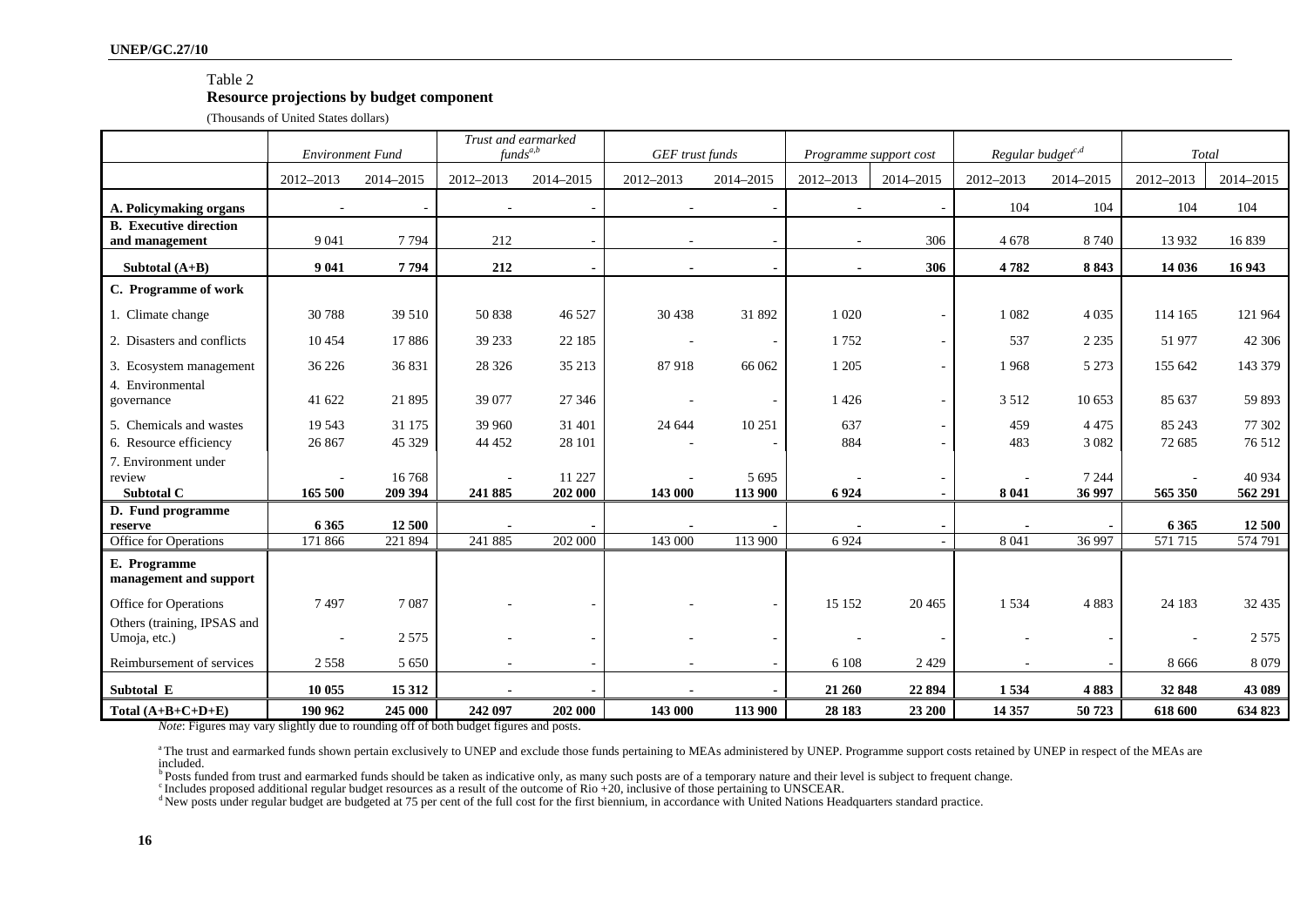| Table 3                                                      |
|--------------------------------------------------------------|
| Estimated distribution of posts by grade and source of funds |

| 2012-2013                              | USG/ASG        | $D-2$                    | $D-1$                    | $P-5$ | $P-4$          | $P-3$                    | $P - 2/I$                | Total P              | LL  | Total      |
|----------------------------------------|----------------|--------------------------|--------------------------|-------|----------------|--------------------------|--------------------------|----------------------|-----|------------|
| Regular budget <sup>a</sup>            |                | 3                        |                          | 8     | 11             | 5                        | 2                        | 31                   | 17  | 48         |
| <b>Environment Fund</b>                |                | 5                        | 33                       | 57    | 89             | 59                       | 22                       | 266                  | 207 | 473        |
| Trust fund support                     |                | ٠                        |                          | 5     | $\overline{4}$ | 18                       | 2                        | 30                   | 42  | ${\bf 72}$ |
| Trust and earmarked funds <sup>b</sup> | ٠              | ٠                        | $\overline{4}$           | 11    | 34             | 44                       | 45                       | 138                  | 35  | 173        |
| GEF trust funds (includes STAP)        | ٠              |                          | $\overline{\phantom{a}}$ | 6     | 25             | 20                       | $\overline{\phantom{a}}$ | 52                   | 27  | 79         |
| <b>Total</b>                           | $\overline{2}$ | $\boldsymbol{9}$         | 39                       | 87    | 163            | 146                      | 71                       | 517                  | 328 | 845        |
|                                        |                |                          |                          |       |                |                          |                          |                      |     |            |
| 2014-2015                              |                |                          |                          |       |                |                          |                          |                      |     |            |
| Regular budget <sup>a</sup>            | $\overline{2}$ | $\overline{4}$           | 11                       | 18    | 43             | 27                       | $\overline{2}$           | 107                  | 41  | 148        |
| <b>Environment Fund</b>                |                | $\overline{2}$           | 24                       | 59    | 77             | 59                       | 22                       | 244                  | 206 | 450        |
| Trust fund support                     |                | ٠                        |                          |       | 13             | 14                       | 2                        | 34                   | 35  | 69         |
| Trust and earmarked funds <sup>b</sup> | ٠              | ٠                        | 3                        | 8     | 24             | 36                       | 46                       | 117                  | 28  | 145        |
| GEF trust funds (includes STAP)        |                |                          |                          | 6     | 18             | 11                       | ٠                        | 36                   | 21  | 57         |
| <b>Total</b>                           | 3              | $\overline{7}$           | 39                       | 95    | 175            | 147                      | 72                       | 538                  | 331 | 869        |
|                                        |                |                          |                          |       |                |                          |                          |                      |     |            |
| <b>Changes</b>                         |                |                          |                          |       |                |                          |                          |                      |     |            |
| Regular budget <sup>a</sup>            |                |                          | 10                       | 10    | 32             | 22                       | ۰                        | 76                   | 24  | 100        |
| <b>Environment Fund</b>                | ٠              | (3)                      | (9)                      | 2     | (12)           | $\overline{\phantom{a}}$ | ÷,                       | (22)                 | (1) | (23)       |
| Trust fund support                     | ٠              | $\overline{\phantom{a}}$ | ٠                        | (1)   | 9              | (4)                      | $\overline{\phantom{a}}$ | $\overline{\Lambda}$ | (7) | (3)        |
| Trust and earmarked funds <sup>b</sup> | ٠              | ٠                        | (1)                      | (3)   | (10)           | (8)                      |                          | (21)                 | (7) | (28)       |
| GEF trust funds (includes STAP)        |                |                          |                          |       | (7)            | (9)                      | $\overline{a}$           | (16)                 | (6) | (22)       |
| <b>Total</b>                           |                | (2)                      | ۰                        | 8     | 12             |                          |                          | 21                   | 3   | 24         |

*Note*: Figures may vary slightly due to rounding off of both budget figures and posts.

<sup>a</sup> Includes proposed additional regular budget resources as a result of the outcome of Rio +20, inclusive of those pertaining to UNSCEAR.<br><sup>b</sup> Posts funded from trust and earmarked funds should be taken as indicative only,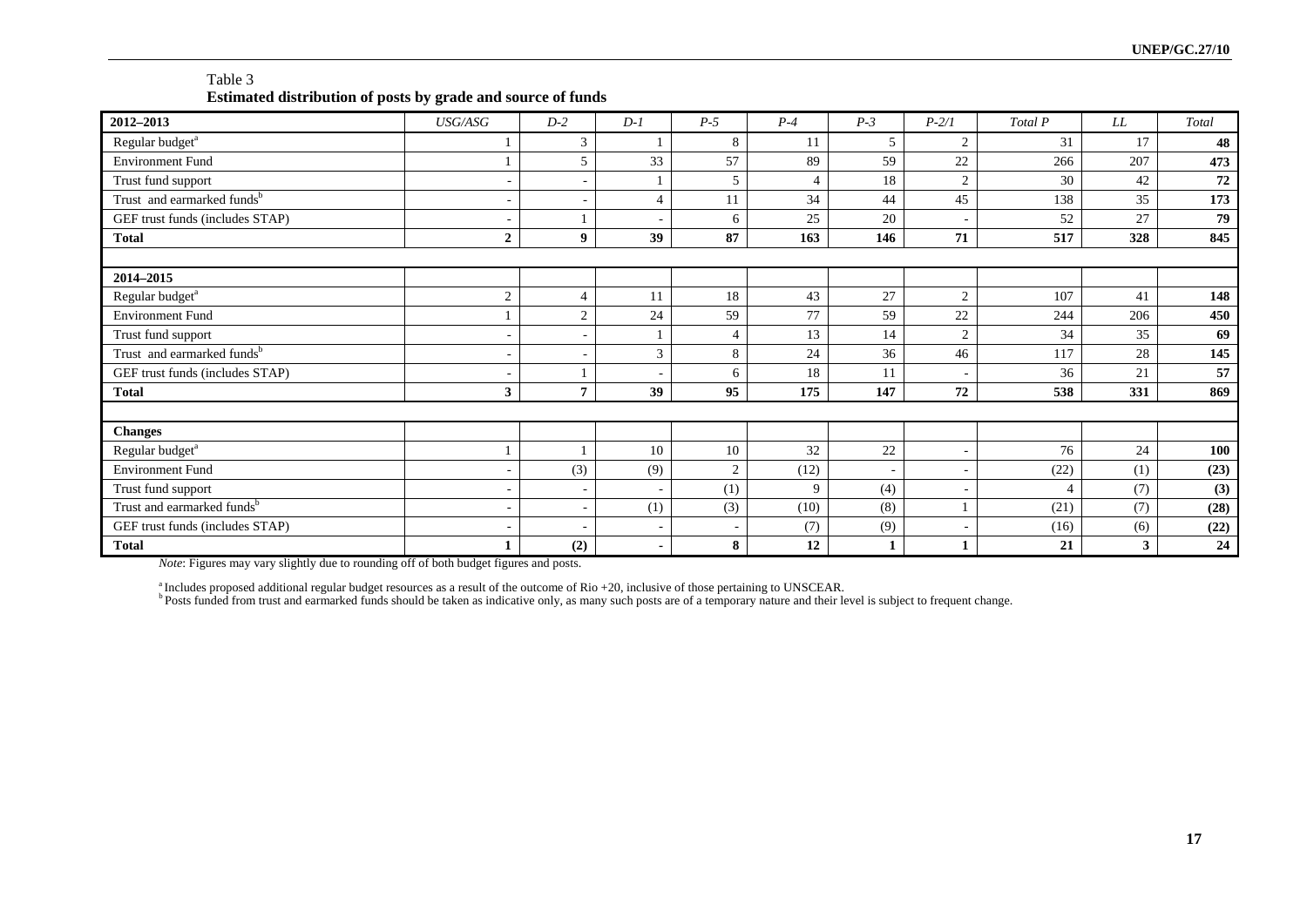# **III. Policymaking organs**

55. The Governing Council is the policymaking organ of UNEP. It has one principal subsidiary organ, the Committee of Permanent Representatives. The Governing Council consists of 58 member States; however, Heads of State and Government and high-level representatives at Rio+20 invited the General Assembly, at its sixty-seventh session, to adopt a resolution strengthening and upgrading UNEP, including by establishing universal membership in the Governing Council.

56. A ministerial-level, global environment forum is held annually during the sessions of the Governing Council. The Governing Council constitutes the forum in the years that it meets in regular session, while in alternate years the forum takes the form of a special session of the Governing Council. The thirteenth special session and the twenty-eighth regular session of the Governing Council/Global Ministerial Environment Forum will be held in Nairobi in 2014 and 2015, respectively. Four regular meetings of the Committee of Permanent Representatives are convened every year.

57. The Global Major Groups and Stakeholders Forum, while not a policymaking organ, supports Governments in their policy forums by providing input on issues being discussed. This Forum takes place annually immediately prior to the session of the Council/Forum to allow the major groups and stakeholders to discuss their input to the session to ensure that they are able to influence the outcomes of the session. "The future we want" emphasized the need for the active participation of all relevant stakeholders, drawing on best practices and models from relevant multilateral institutions and exploring new mechanisms to promote transparency and the effective engagement of civil society. It is envisaged that the format and composition of the Global Major Groups and Stakeholders Forum will be adjusted accordingly.

### Table 4

**Resource projection by category: policymaking organs** 

| Category                      |                | <b>Resources</b><br>(thousands of United States dollars) |               | Posts         |         |           |  |
|-------------------------------|----------------|----------------------------------------------------------|---------------|---------------|---------|-----------|--|
|                               | 2012-2013      | Changes                                                  | $2014 - 2015$ | $2012 - 2013$ | Changes | 2014-2015 |  |
| <b>Regular budget</b><br>Post | $\blacksquare$ |                                                          |               | ۰             |         |           |  |
| Non-post                      | 104            |                                                          | 104           |               |         |           |  |
| <b>Total</b>                  | 104            |                                                          | 104           |               |         |           |  |

# **IV. Executive direction and management**

58. Executive direction and management of UNEP is carried out by the Executive Office, the Secretariat of Governing Bodies and the independent Evaluation Office. The relevant budget component under section 14 of the United Nations programme budget for 2012–2013 also includes the secretariat for UNSCEAR.<sup>8</sup> Resource details pertaining to UNSCEAR are included in the UNEP programme of work.

59. The Executive Office includes, and provides executive and support services to, the Executive Director, the Deputy Executive Director and other members of UNEP senior management, including through guidance and policy clearance of all programmatic and administrative matters. The Executive Director, with the support of the Deputy Executive Director, provides the vision and direction for the work of UNEP in accordance with its legislative mandates and has overall responsibility for the management of UNEP resources. In line with the compact between the Executive Director and the Secretary-General of the United Nations, the Executive Director is therefore responsible for the overall leadership that guides UNEP strategic planning and ensures that all UNEP work is geared to achieving targeted results.

60. As part of the leadership function, the Executive Director has overall responsibility within the United Nations system for providing guidance on environmental policy that takes into account assessments of the causes and effects of environmental change and identified emerging issues and catalysing international action to bring about a coordinated response within the United Nations system and with other partners. The Office for Policy and Inter-Agency Affairs has been subsumed into the Executive Office to increase efficiency in the way that UNEP provides guidance and policy support within the United Nations system. The intention is to ensure that UNEP takes a more

 <sup>8</sup>  $8$  A/64/6 (Sect. 14).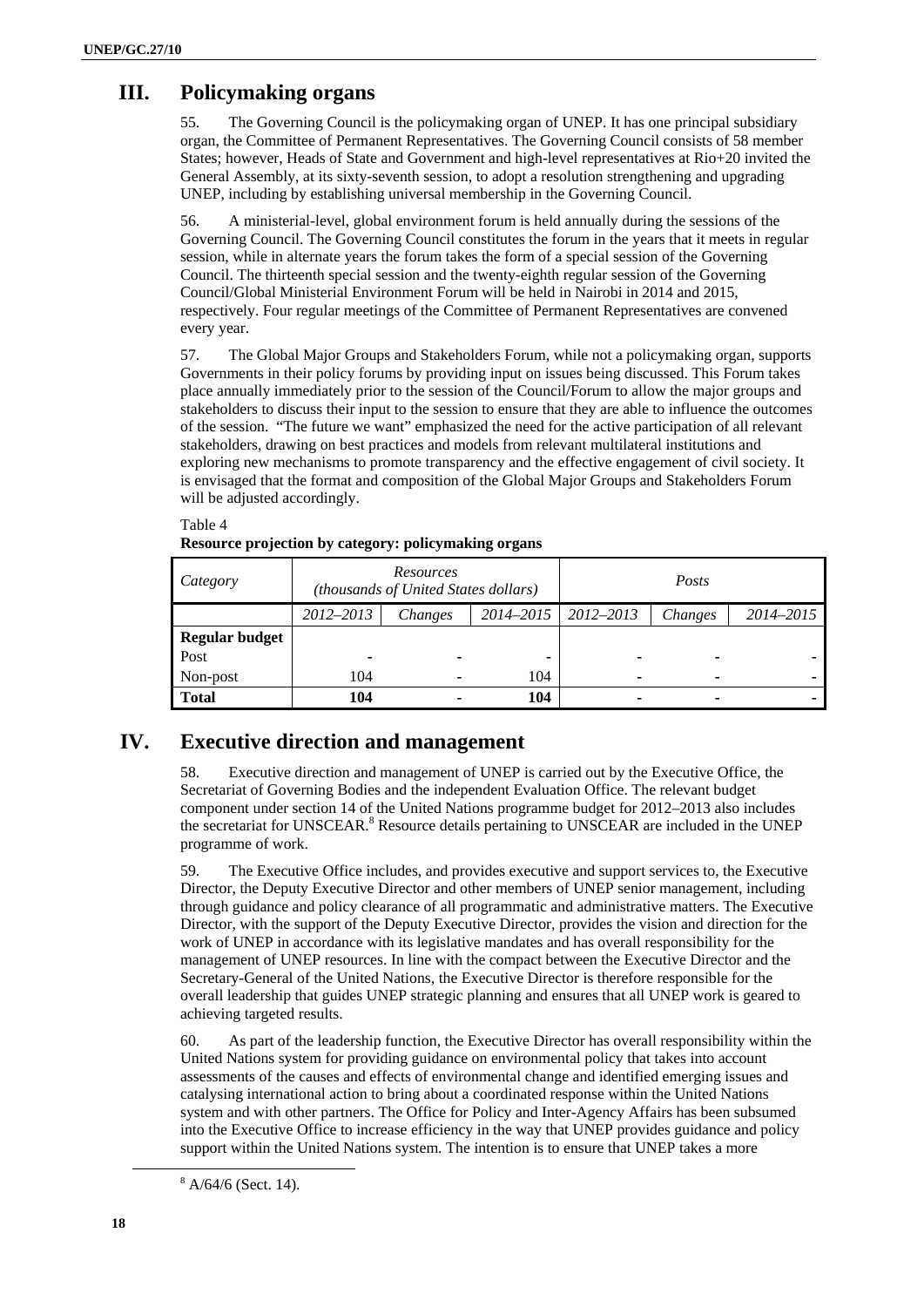strategic approach to engaging with the family of United Nations entities and system-wide processes, such as the Environmental Management Group and processes conducted through the Chief Executives Board and its subsidiary bodies. The integration of the priorities of MEAs in these processes will be a key consideration in UNEP efforts to bring about coordinated responses to environmental issues within the United Nations system. Another important consideration will be maximizing the extent to which UNEP can build capacity and support the transfer of technology and know-how.

61. UNEP GEF operations have been integrated into the programme of work for the biennium 2014–2015 for greater programmatic synergy and complementarity, harmonization and enhancement of workflow and standards, and enhanced delivery and impact of the GEF portfolio and the programme of work. The GEF Coordination Office is now part of the Executive Office so as to ensure more strategic corporate support to the GEF partnership and facilitate internal monitoring of the GEF portfolio. The responsibility for programming and delivery and the corresponding technical and financial staff has been handed to the relevant substantive divisions.

62. During the implementation of the UNEP strategic plans, essentially the medium-term strategy and the programme of work, the Executive Director is responsible for ensuring management attention is placed on areas identified during the monitoring of UNEP programme performance, audits, investigations and evaluations as needing action to improve performance and accountability.

63. While ensuring that accountability for delivery of results is at the forefront of performance management, the Executive Office is also responsible for developing and facilitating consultations with Governments, including through permanent missions accredited to UNEP in Nairobi, and fulfilling the responsibility of UNEP as a GEF implementing agency. The Secretariat of Governing Bodies provides secretariat support to the Governing Council/Global Ministerial Environment Forum and its subsidiary bodies, such as the Committee of Permanent Representatives, and serves as the main interface for external relations with representatives of UNEP governing bodies**.** It provides substantive, technical and procedural support to, and facilitates the deliberations of, Governments and other external partners in sessions of the Council/Forum, meetings of its subsidiary bodies and intersessionally.

64. The Evaluation Office falls within the purview of executive direction and management in recognition of its independence from the rest of the programme and the importance attached to using evaluation findings to improve UNEP planning and performance. Given its independence from the rest of the programme, it reports directly to the Executive Director of UNEP. It evaluates the extent to which UNEP has achieved its planned results set out in the medium-term strategy and the programme of work and coordinates UNEP activities related to the Joint Inspection Unit. Based on evaluation findings, it provides policy advice for improved programme planning and implementation. Its findings are communicated through the Executive Director to the Committee of Permanent Representatives and the Governing Council in accordance with the UNEP evaluation policy.

65. The table below provides the objectives for UNEP executive direction and management, the expected accomplishments and associated indicators of achievement. The expected accomplishments focus on the leadership in the organization in global environmental agenda setting. This includes ensuring first that UNEP work is customer-focused and therefore relevant to its United Nations partners and member States. UNEP will show its leadership in promoting coherence on environmental issues in the United Nations system, a building block for global environmental agenda setting. Leveraging impact through partnerships and coordinated approaches in the United Nations system is one of the main pillars of the medium-term. The expected accomplishments will also focus on strengthening the scientific basis of UNEP activities to ensure credibility as it works towards global environmental agenda-setting and a stronger science-policy interface. With human resources as a main foundation of any organization, the expected accomplishments also focus on efficiencies and effectiveness in human resource management. Finally, with the Evaluation Office working independently and reporting directly to the Executive Director, the table provides the expected accomplishments and indicators of achievement that show how UNEP will adopt a structured approach to the use of evaluation findings.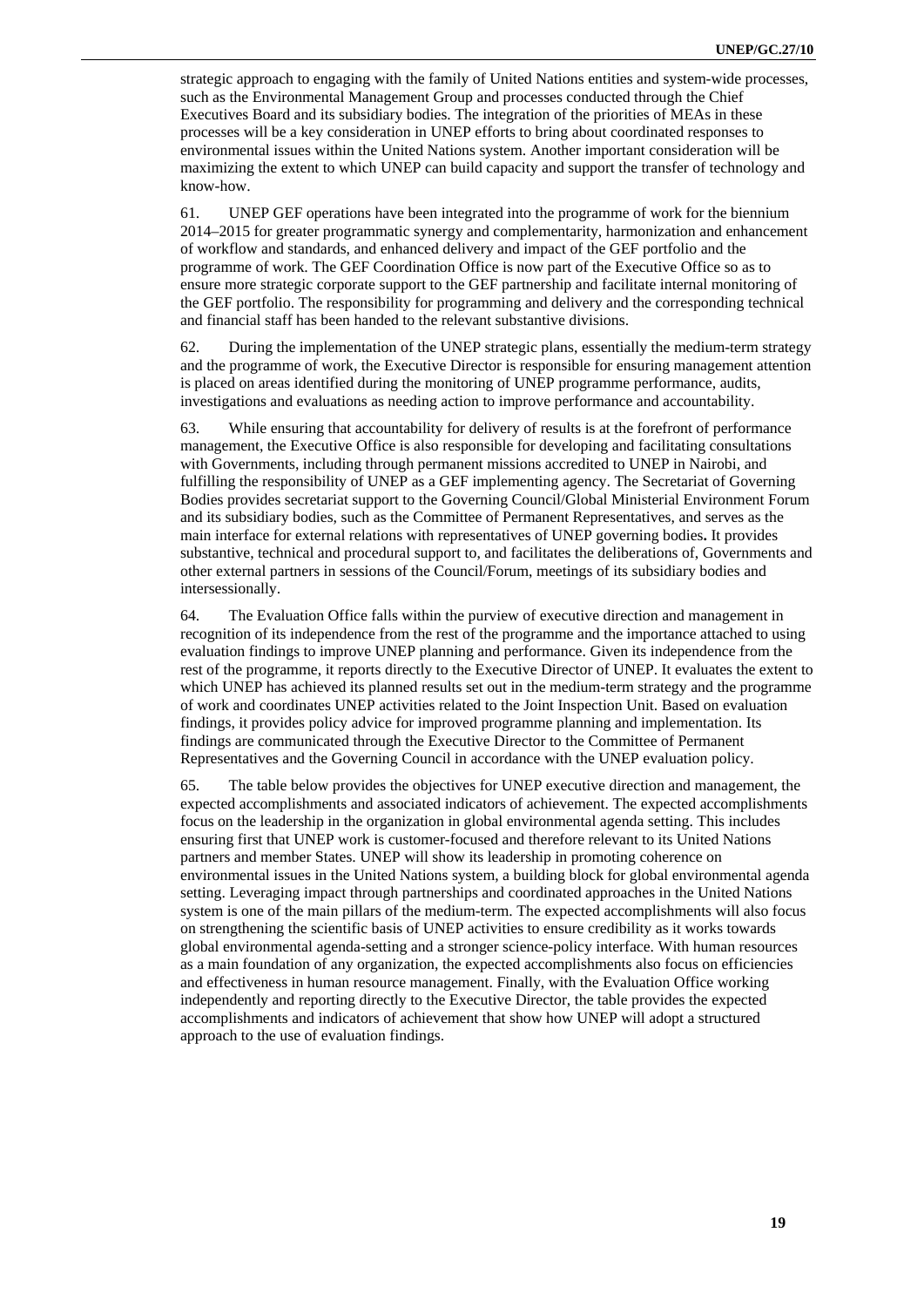### **A. Objectives for the biennium, expected accomplishments, indicators of achievement and performance measures for the Executive Office**

**Objective**: To provide leadership in global environmental agenda-setting, to implement legislative mandates of the United Nations Environment Programme and the General Assembly, to ensure coherent delivery of the programme of work and to ensure that the management of human resources is in accordance with United Nations policies and procedures

| <b>Expected accomplishments</b>                                                                                              | Indicators of achievement <sup>9</sup>                                                                                                                                                                  |
|------------------------------------------------------------------------------------------------------------------------------|---------------------------------------------------------------------------------------------------------------------------------------------------------------------------------------------------------|
| (a) Delivery by UNEP of programmes and<br>products that are considered relevant by<br>Governments and partners in the United | (a) Percentage of surveyed UNEP partners in Government<br>and in the United Nations system that rate the relevance of<br>UNEP products and programmes as satisfactory                                   |
| Nations system on environmental issues                                                                                       | Performance measures:<br>Estimate 2012-2013: n/a<br>Target 2014–2015: 65 per cent                                                                                                                       |
| and complementarities within the United<br>Nations system on environmental issues                                            | (b) Promotion by UNEP of greater coherence (b) Number of subjects of global environmental concern on<br>which the United Nations system is undertaking joint<br>actions as a result of UNEP engagement  |
|                                                                                                                              | Performance measures:<br>Estimate 2012-2013: 6<br>Target 2014–2015: 9 (6 from 2012–2013 plus an additional<br>$3$ in 2014–2015)                                                                         |
| science at the science-policy interface                                                                                      | (c) Strengthened use of credible and coherent (c) Increased number of initiatives targeted at<br>strengthening the science-policy interface for which UNEP<br>can demonstrate positive outcomes         |
|                                                                                                                              | Performance measures:<br>Estimate 2012-2013: n/a<br>Target 2014-2015: 3                                                                                                                                 |
| (d) Strengthened accountability of UNEP<br>towards a results-based organization                                              | (d) Percentage of accepted audit and investigation<br>recommendations on UNEP performance that are acted<br>upon                                                                                        |
|                                                                                                                              | Performance measures:<br>Estimate 2012–2013: 80 per cent<br>Target 2014–2015: 85 per cent                                                                                                               |
| (e) Geographical representativeness and<br>gender balance of staff ensured                                                   | (e) (i) Percentage of women appointed to senior level posts<br>in the Professional and management categories                                                                                            |
|                                                                                                                              | Performance measures:<br>Average ratios of women at the P-4 level and above<br>Estimate 2012-2013: 45 per cent<br>Target 2014–2015: 45 per cent                                                         |
|                                                                                                                              | (ii) Percentage of personnel from underrepresented<br>member States in posts in the Professional and<br>management categories                                                                           |
|                                                                                                                              | Performance measures:<br>Percentage of posts in the Professional and management<br>categories filled by under-represented countries<br>Estimate 2012–2013: 15 per cent<br>Target 2014–2015: 15 per cent |

<sup>&</sup>lt;sup>9</sup> Indicators of achievement are used to measure the extent to which expected accomplishments have been achieved. Indicators correspond to the expected accomplishment for which they are used to measure performance. One expected accomplishment can have multiple indicators (OIOS 2010: www.un.org/Depts/oios/mecd/mecd\_glossary/documents/logical\_category.htm).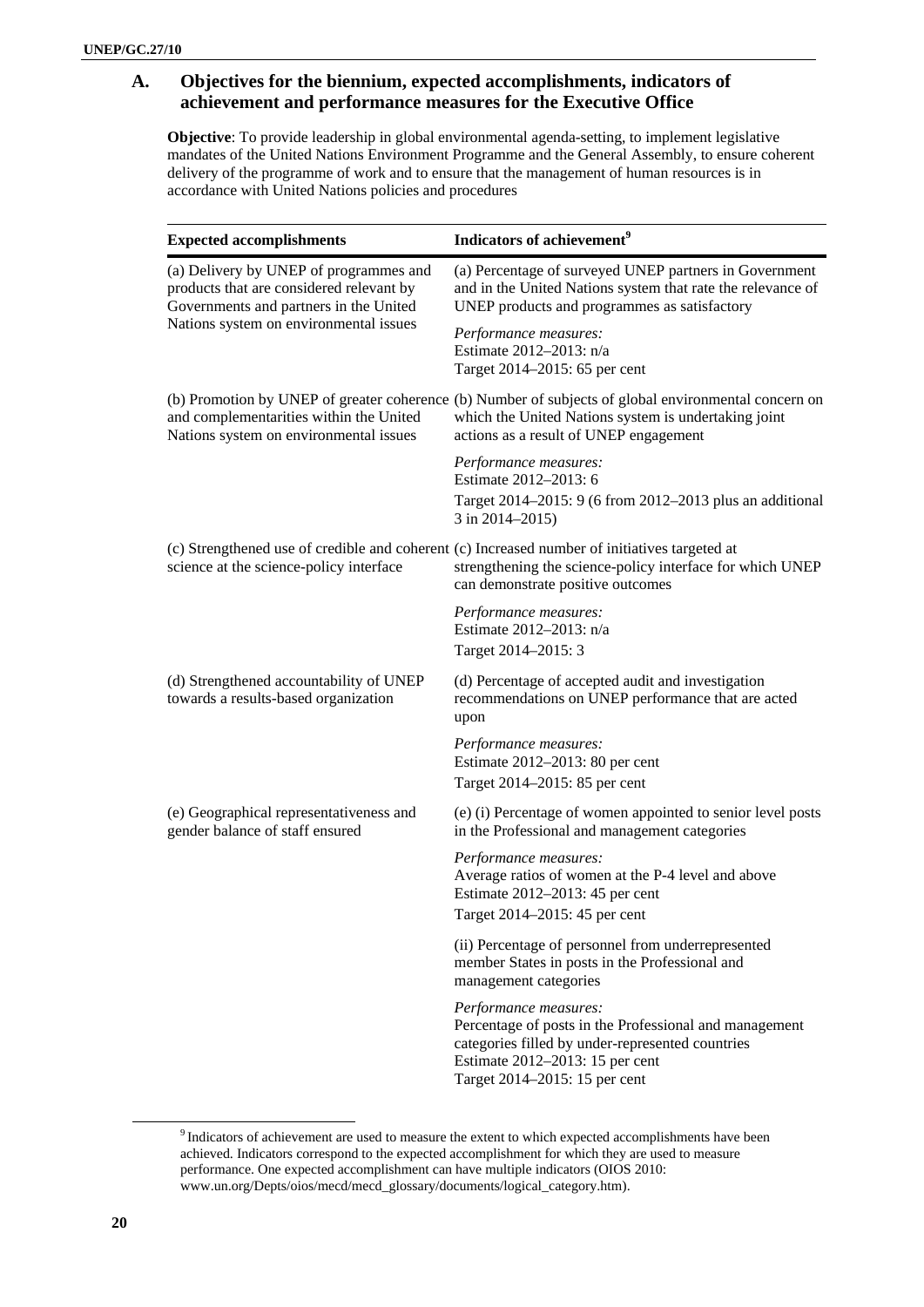| <b>Expected accomplishments</b>          | Indicators of achievement <sup>9</sup>                                                                                                                                                                                                                                                                               |
|------------------------------------------|----------------------------------------------------------------------------------------------------------------------------------------------------------------------------------------------------------------------------------------------------------------------------------------------------------------------|
| rules and regulations                    | (f) Efficiency in staff recruitment maintained $(f)(i)$ Average number of days taken to fill a vacant<br>in line with the United Nations staff selection extrabudgetary post (measured by the time between the<br>announcement to the appointment)                                                                   |
|                                          | Performance measures:<br>Days taken for recruitment, as measured by the Office of<br>Human Resources Management tracking system<br>Estimate 2012-2013: 180 days<br>Target 2014-2015: 170 days                                                                                                                        |
|                                          | (ii) Percentage of staff members recruited over the<br>previous two years that achieve a rating of "successfully<br>meets performance expectations" or "exceeds performance<br>expectations" on their performance appraisal                                                                                          |
|                                          | Performance measures:<br>Percentage of staff members recruited over the previous<br>two years that achieve a rating of 1 (exceeds performance<br>expectations) or 2 (successfully meets performance<br>expectations) in the performance appraisal system<br>Estimate 2012-2013: n/a<br>Target 2014–2015: 80 per cent |
| the governing bodies ensured             | (g) Efficiency in the servicing of meetings of (g) (i) Percentage of UNEP-organized meetings of the<br>Committee of Permanent Representatives and Governing<br>Council for which member States receive the document<br>four working days or more in advance of each meeting                                          |
| (h) Evaluations undertaken in accordance | Performance measures:<br>Estimate 2012-2013: n/a<br>Target 2014–2015: 80 per cent<br>(h)(i) Percentage of projects above \$1,000,000 completed                                                                                                                                                                       |
| to improve performance                   | with the evaluation policy and plan and used in the biennium that are independently evaluated<br>Performance measures:<br>Estimate 2012–2013: 100 per cent<br>Target 2014–2015: 100 per cent                                                                                                                         |
|                                          | (ii) Percentage of evaluations providing a rating of<br>'satisfactory" or above for quality                                                                                                                                                                                                                          |
|                                          | Performance measures:<br>Estimate 2012-2013: 70 per cent<br>Target 2014–2015: 70 per cent                                                                                                                                                                                                                            |
|                                          | (iii) Percentage of accepted evaluation recommendations<br>implemented within the time frame defined in the<br>implementation plan                                                                                                                                                                                   |
|                                          | Performance measures<br>Estimate 2012-2013: 70 per cent                                                                                                                                                                                                                                                              |

Target 2014–2015: 70 per cent

**21**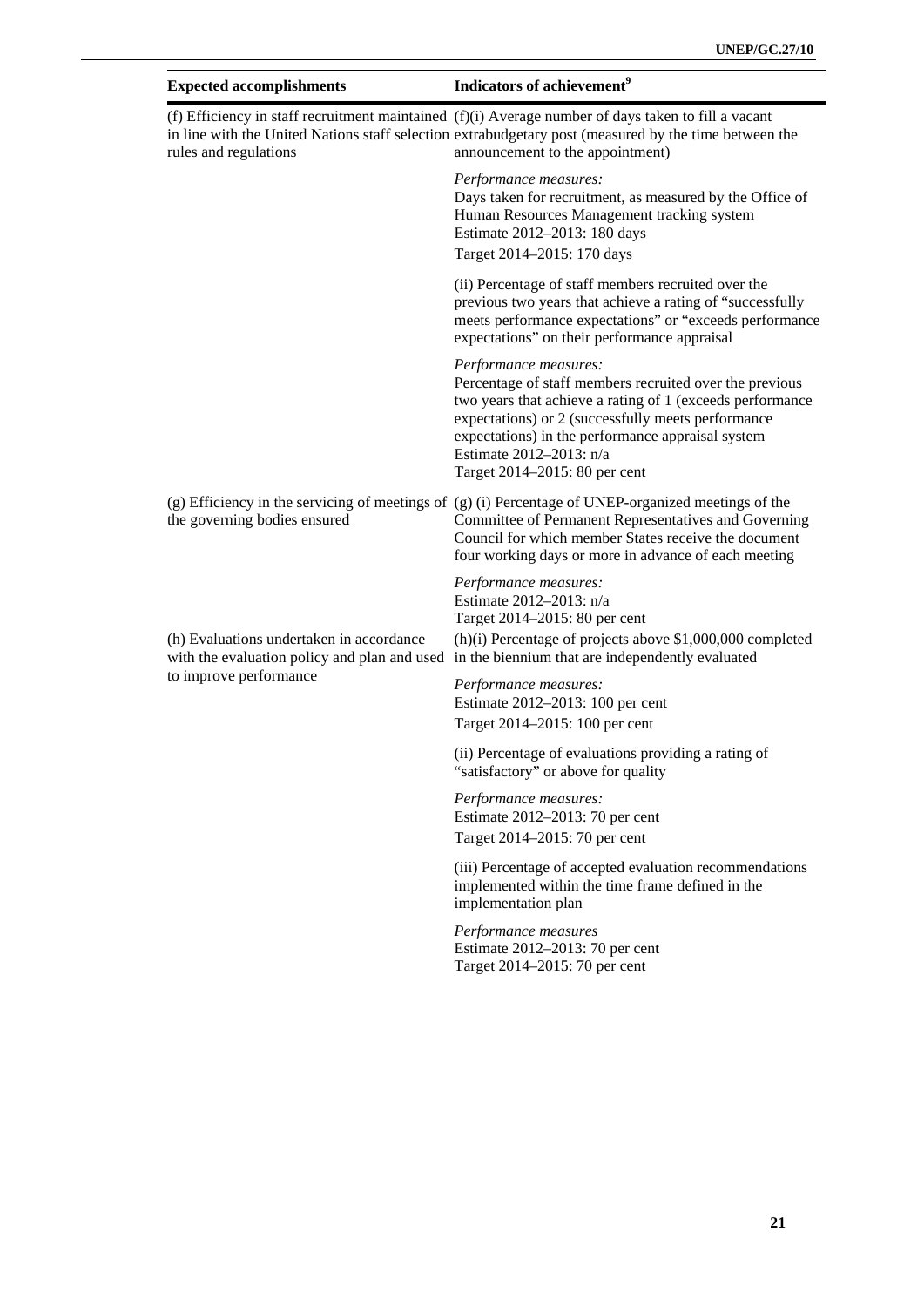## **B. Outputs**

- 66. During the biennium 2014–2015, the following final outputs will be delivered:
	- (a) Servicing of intergovernmental and expert bodies (regular budget):
		- (i) Governing Council:
			- a. Substantive servicing of meetings. Thirteenth special session and twenty-eighth regular session in addition to the Bureau meetings of the Governing Council/Global Ministerial Environment Forum (6);
			- b. Parliamentary documentation. Reports to the Governing Council/Global Ministerial Environment Forum as required (20);
		- (ii) Committee of Permanent Representatives:
			- a. Substantive servicing of meetings. Preparatory meetings of the Committee, including its subcommittees, related to the thirteenth special session and the twenty-eighth regular session of the Council/Forum (30); regular meetings of the Committee (8);
			- b. Parliamentary documentation. Half-yearly and quarterly reports to the Committee (6):

(b) Administrative support services (regular budget/extrabudgetary): the UNEP human resource management strategy is under implementation and is geared towards using international best practices for staff recruitment and further developing in-house capacity for project management in the context of results-based management; progress is achieved towards a gender balance in the Professional and management categories; secretariat regulations and policies are put into practice to ensure a favourable working environment for all staff; training and learning programme to improve substantive, administrative and management skills that revolves around results-based management as a conceptual approach to deliver the UNEP programme of work is fully institutionalized;

(c) Internal oversight services (regular budget/extrabudgetary): one biennial evaluation report, four subprogramme evaluation reports and evaluations conducted for completed projects. Management will respond to corporate evaluations in writing;

(d) External and internal corporate functions for the GEF portfolio: two annual performance reports for the GEF Council, two annual monitoring reports for the GEF Council, compliance report to the GEF Council on fiduciary standards, at least five policy papers developed jointly with the GEF secretariat and partners, eight quarterly financial management reports, monthly communications to the GEF trustee, integration of GEF data into the UNEP biennial monitoring and evaluation reports, annual reconciliation of data with trustee or secretariat, and at least two lessons learnt/knowledge products; a well maintained and usable UNEP/GEF website and central database, and effective internal monitoring of compliance with all GEF and UNEP fiduciary and business standards.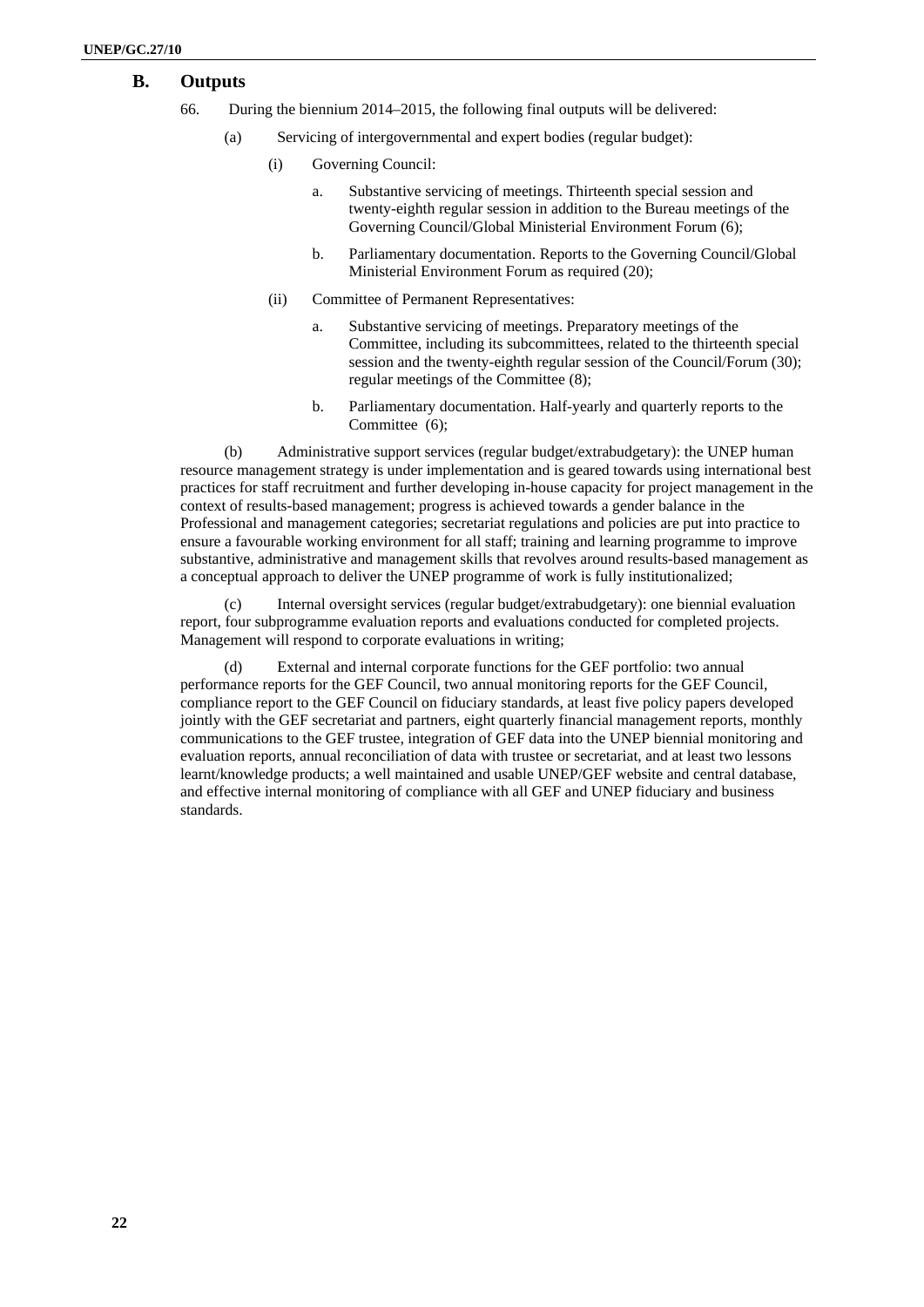# **C. Resource requirements**

### Table 5

### **Resource projections by funding category: executive direction and management**

|                                                  |           | dollars) | Resources (thousands of United States |           | Posts   |           |
|--------------------------------------------------|-----------|----------|---------------------------------------|-----------|---------|-----------|
| Category                                         | 2012-2013 | Changes  | 2014-2015                             | 2012-2013 | Changes | 2014-2015 |
| <b>A. Environment Fund</b>                       |           |          |                                       |           |         |           |
| Post                                             | 5 5 6 1   | (1079)   | 4 4 8 2                               | 28        | (8)     | 20        |
| Non-post                                         | 3 4 8 1   | (169)    | 3 3 1 2                               |           |         |           |
| Subtotal A                                       | 9 0 41    | (1248)   | 7794                                  | 28        | (8)     | 20        |
| <b>B.</b> Trust and earmarked funds <sup>a</sup> |           |          |                                       |           |         |           |
| Trust and earmarked funds                        | 212       | (212)    | $\overline{\phantom{a}}$              |           |         |           |
| <b>Subtotal B</b>                                | 212       | (212)    | ۰                                     |           |         |           |
| C. Programme support costs                       |           |          |                                       |           |         |           |
| Programme support costs                          |           | 306      | 306                                   |           |         |           |
| Subtotal C                                       |           | 306      | 306                                   |           | 1       |           |
| D. Regular budget <sup>b,c</sup>                 |           |          |                                       |           |         |           |
| Post                                             | 4 4 3 5   | 1971     | 6405                                  | 16        | 8       | 24        |
| Non-post                                         | 244       | 209      | 2 3 3 5                               |           |         |           |
| <b>Subtotal D</b>                                | 4678      | 4 0 6 2  | 8740                                  | 16        | 8       | 24        |
| Total $(A+B+C+D)$                                | 13 9 32   | 2908     | 16839                                 | 44        |         | 45        |

*Note*: Figures may vary slightly due to rounding off of both budget figures and posts.

a Posts funded from trust and earmarked funds should be taken as indicative only, as many such posts are of a temporary nature and their level is subject to frequent change.<br><sup>b</sup> Includes proposed additional regular budget resources as a result of the outcome of Rio +20, inclusive of those pertaining to

UNSCEAR.

<sup>c</sup> New posts under regular budget are budgeted at 75 per cent of the full cost for the first biennium, in accordance with United Nations Headquarters standard practice.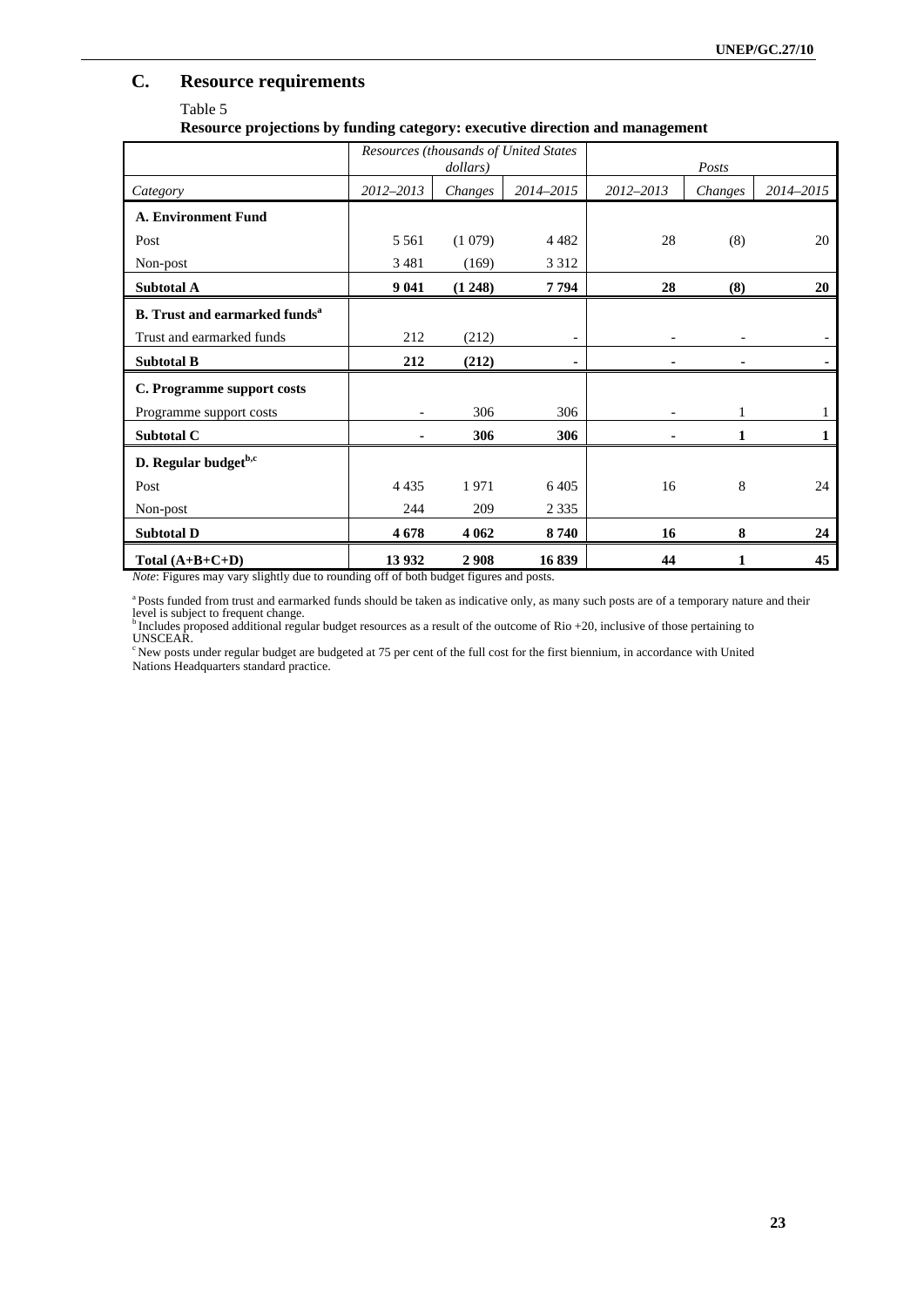| Resource projections by organizational unit: executive direction and management |           |                                                   |           |                  |                  |                |
|---------------------------------------------------------------------------------|-----------|---------------------------------------------------|-----------|------------------|------------------|----------------|
|                                                                                 |           | Resources (thousands of United States<br>dollars) |           |                  | Posts            |                |
| Category                                                                        | 2012-2013 | Changes                                           | 2014-2015 | 2012-2013        | Changes          | 2014-2015      |
| 1. Executive Office                                                             |           |                                                   |           |                  |                  |                |
| <b>Environment Fund</b>                                                         |           |                                                   |           |                  |                  |                |
| Post                                                                            | 3 0 3 2   | 313                                               | 3 3 4 5   | 15               |                  | 15             |
| Non-post                                                                        | 2 3 7 4   | (193)                                             | 2 1 8 1   |                  |                  |                |
| Other funds <sup>a</sup>                                                        | 3488      | 1584                                              | 5 0 7 2   | 12               | 2                | 14             |
| Subtotal 1                                                                      | 8894      | 1704                                              | 10 599    | 27               | $\overline{2}$   | 29             |
| 2. Secretariat of Governing<br><b>Bodies</b>                                    |           |                                                   |           |                  |                  |                |
| <b>Environment Fund</b>                                                         |           |                                                   |           |                  |                  |                |
| Post                                                                            | 952       | (952)                                             |           | 6                | (6)              |                |
| Non-post                                                                        | 714       | (474)                                             | 240       |                  |                  |                |
| Other funds <sup>a</sup>                                                        | 801       | 2412                                              | 3 2 1 3   | 3                | 6                | 9              |
| Subtotal 2                                                                      | 2468      | 986                                               | 3 4 5 3   | $\boldsymbol{9}$ |                  | 9              |
| 3. Evaluation office                                                            |           |                                                   |           |                  |                  |                |
| <b>Environment Fund</b>                                                         |           |                                                   |           |                  |                  |                |
| Post                                                                            | 660       | 477                                               | 1 1 3 7   | $\overline{4}$   | $\mathbf{1}$     | 5              |
| Non-post                                                                        | 228       | 663                                               | 891       |                  |                  |                |
| Other funds <sup>a</sup>                                                        | 601       | 159                                               | 760       | 1                | 1                | $\overline{c}$ |
| Subtotal 3                                                                      | 1488      | 1 2 9 9                                           | 2787      | 5                | $\overline{2}$   | $\overline{7}$ |
| 4. Office for Policy and Inter-<br>agency Affairs                               |           |                                                   |           |                  |                  |                |
| <b>Environment Fund</b>                                                         |           |                                                   |           |                  |                  |                |
| Post                                                                            | 917       | (917)                                             |           | 3                | (3)              |                |
| Non-post                                                                        | 164       | (164)                                             |           |                  |                  |                |
| Other funds <sup>a</sup>                                                        |           |                                                   |           |                  |                  |                |
| Subtotal 4                                                                      | 1 0 8 1   | (1081)                                            |           | 3                | (3)              |                |
| Total $(1+2+3+4)$                                                               | 12 457    | 2 9 0 8                                           | 16839     | 44               | $\mathbf{1}$     | 45             |
| <b>Total Environment Fund</b>                                                   | 9 0 41    | (1248)                                            | 7794      | 28               | (8)              | 20             |
| <b>Total other funds</b>                                                        | 4890      | 4 1 5 5                                           | 9 0 4 6   | 16               | $\boldsymbol{9}$ | 25             |

*Note*: Figures may vary slightly due to rounding off of both budget figures and posts.

<sup>a</sup> In the interests of brevity, and mindful of the focus of the budget on the resources of the Environment Fund, in this table other resources are grouped under "other funds". Other funds is composed of regular budget, tr

**Total 13 932 2 908 16 839 44 1 45** 

# **V. Programme of work**

67. The proposed programme of work for 2014–2015 results in total Environment Fund programme of work requirements of \$209 million (excluding fund programme reserve), total trust fund and earmarked contribution requirements of \$202 million, estimated requirements of \$38 million from the regular budget of the United Nations and an estimated GEF budget of \$114 million.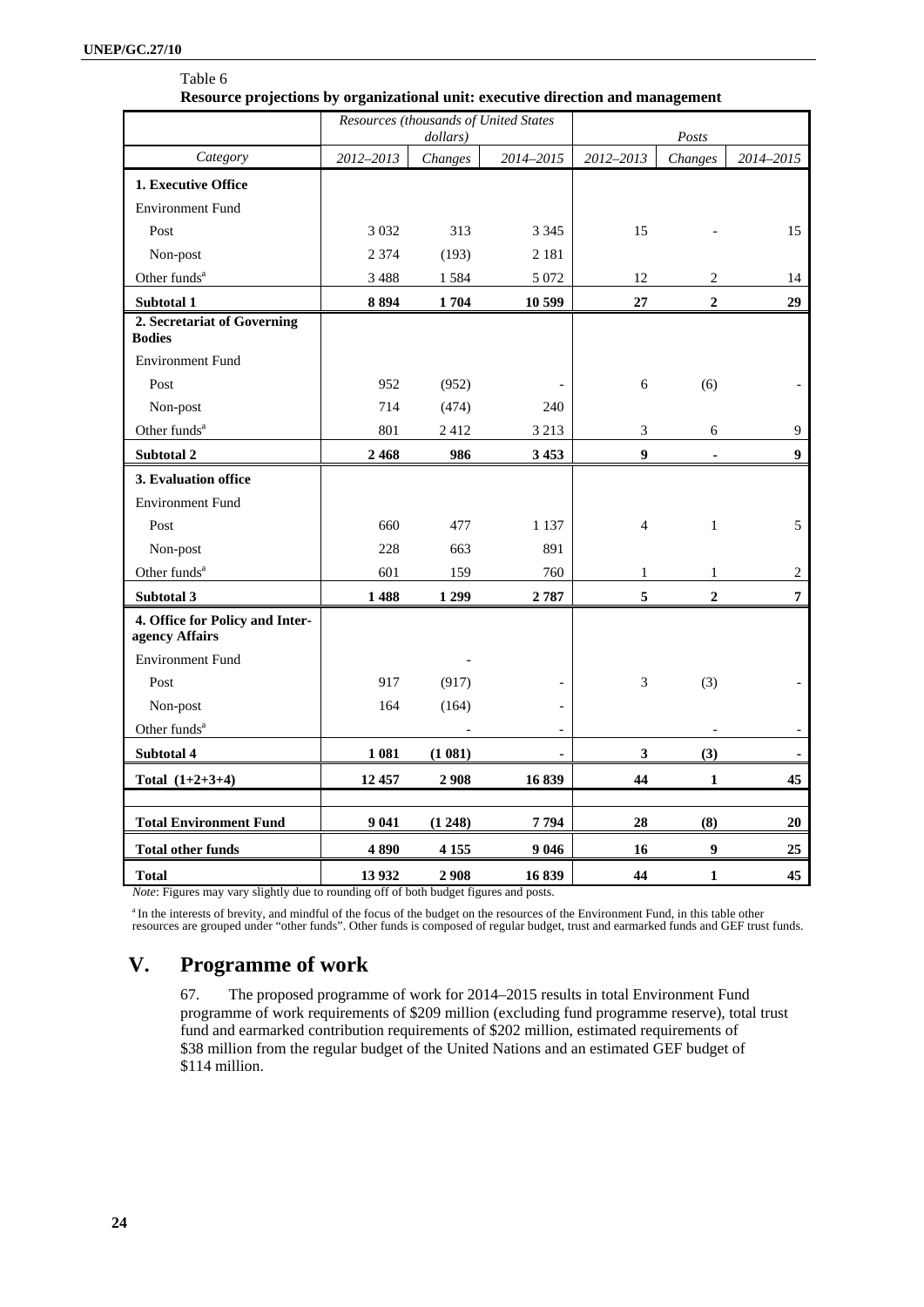| Table 7                                                |
|--------------------------------------------------------|
| Resource projections by fund category: programme total |

|                                                                                                             | Resources (thousands of United States<br>dollars) |         |           | Posts     |         |           |
|-------------------------------------------------------------------------------------------------------------|---------------------------------------------------|---------|-----------|-----------|---------|-----------|
| Category                                                                                                    | 2012-2013                                         | Changes | 2014-2015 | 2012-2013 | Changes | 2014-2015 |
| <b>A. Environment Fund</b>                                                                                  |                                                   |         |           |           |         |           |
| Post                                                                                                        | 110 380                                           | (1591)  | 108 789   | 417       | (15)    | 402       |
| Non-post                                                                                                    | 55 121                                            | 45 4 85 | 100 605   |           |         |           |
| <b>Subtotal A</b>                                                                                           | 165 500                                           | 43 894  | 209 394   | 417       | (15)    | 402       |
| <b>B.</b> Trust and earmarked<br>funds <sup>a</sup>                                                         |                                                   |         |           |           |         |           |
| Trust and earmarked funds                                                                                   | 241 885                                           | (39885) | 202 000   | 173       | (28)    | 145       |
| <b>Subtotal B</b>                                                                                           | 241 885                                           | (39885) | 202 000   | 173       | (28)    | 145       |
| C. GEF trust funds                                                                                          |                                                   |         |           |           |         |           |
| GEF trust funds                                                                                             | 143 000                                           | (29100) | 113 900   | 79        | (22)    | 57        |
| Subtotal C                                                                                                  | 143 000                                           | (29100) | 113 900   | 79        | (22)    | 57        |
| D. Programme support costs                                                                                  |                                                   |         |           |           |         |           |
| Programme support costs                                                                                     | 6924                                              | (6924)  |           |           |         |           |
| <b>Subtotal D</b>                                                                                           | 6924                                              | (6924)  |           |           |         |           |
| E. Regular budget <sup>b,c</sup>                                                                            |                                                   |         |           |           |         |           |
| Post                                                                                                        | 7 5 0 4                                           | 22 2 23 | 29 7 27   | 27        | 82      | 109       |
| Non-post                                                                                                    | 536                                               | 6733    | 7 2 7 0   |           |         |           |
| <b>Subtotal E</b>                                                                                           | 8 0 4 1                                           | 28 9 56 | 36 997    | 27        | 82      | 109       |
| Total $(A+B+C+D+E)$<br>Note: Figures may vary slightly due to rounding off of both budget figures and posts | 565 350                                           | (3 059) | 562 291   | 696       | 17      | 713       |

*Note*: Figures may vary slightly due to rounding off of both budget figures and posts.

 $^a$  Posts funded from trust and earmarked funds should be taken as indicative only, as many such posts are of a temporary nature<br>and their level is subject to frequent change.<br> $^b$  Includes proposed additional regular bu

UNSCEAR.

<sup>c</sup> New posts under regular budget are budgeted at 75 per cent of the full cost for the first biennium, in accordance with United Nations Headquarters standard practice.

### Table 8

### **Resource projections by component: programme total**

|                                   | Resources (thousands of United States<br>dollars) |         |           |           | Posts   |           |
|-----------------------------------|---------------------------------------------------|---------|-----------|-----------|---------|-----------|
| Category                          | 2012-2013                                         | Changes | 2014-2015 | 2012-2013 | Changes | 2014-2015 |
| A. Climate change                 |                                                   |         |           |           |         |           |
| <b>Environment Fund</b>           |                                                   |         |           |           |         |           |
| Posts                             | 20 27 3                                           | (161)   | 20 112    | 71        | (3)     | 68        |
| Non-post                          | 10 5 15                                           | 8884    | 19 3 99   |           |         |           |
| <b>Subtotal</b>                   | 30788                                             | 8723    | 39 510    | 71        | (3)     | 68        |
| Other funds <sup>a</sup>          | 83 377                                            | (924)   | 82 454    | 64        | (4)     | 60        |
| Subtotal A                        | 114 165                                           | 7799    | 121 964   | 135       | (7)     | 128       |
| <b>B.</b> Disasters and conflicts |                                                   |         |           |           |         |           |
| <b>Environment Fund</b>           |                                                   |         |           |           |         |           |
| Posts                             | 7 1 7 8                                           | 2915    | 10 093    | 26        | 12      | 38        |
| Non-post                          | 3 2 7 7                                           | 4517    | 7 7 9 4   |           |         |           |
| <b>Subtotal</b>                   | 10 454                                            | 7432    | 17886     | 26        | 12      | 38        |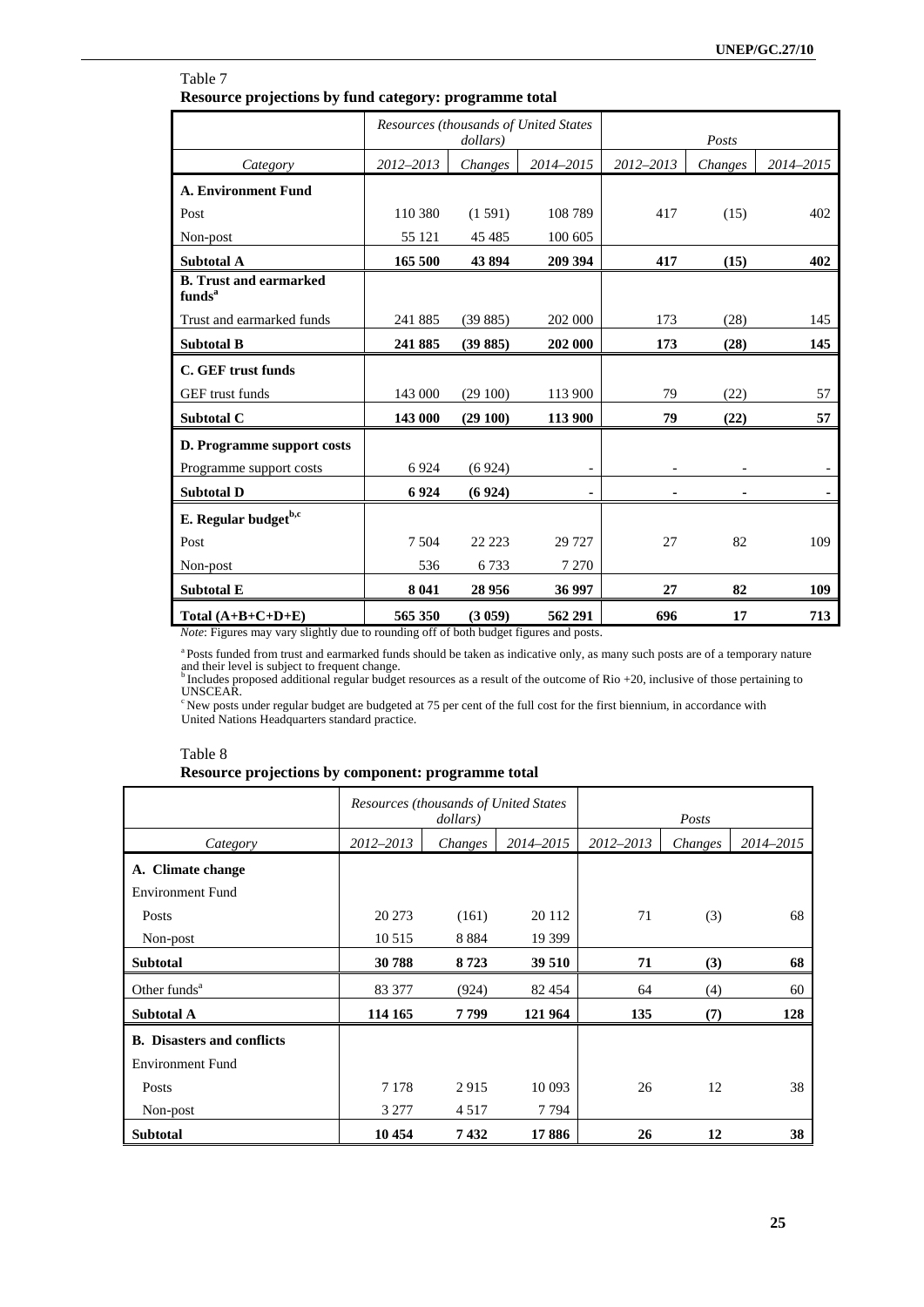|                               | Resources (thousands of United States | dollars) |           | Posts                    |         |           |
|-------------------------------|---------------------------------------|----------|-----------|--------------------------|---------|-----------|
| Category                      | 2012-2013                             | Changes  | 2014-2015 | 2012-2013                | Changes | 2014-2015 |
| Other funds <sup>a</sup>      | 41 523                                | (17103)  | 24 4 20   | 22                       | 1       | 23        |
| <b>Subtotal B</b>             | 51 977                                | (9671)   | 42 30 6   | 48                       | 12      | 60        |
| C. Ecosystems management      |                                       |          |           |                          |         |           |
| <b>Environment Fund</b>       |                                       |          |           |                          |         |           |
| Posts                         | 24 284                                | (4103)   | 20 18 1   | 95                       | (16)    | 79        |
| Non-post                      | 11942                                 | 4 7 0 8  | 16 650    |                          |         |           |
| Subtotal                      | 36 226                                | 604      | 36 831    | 95                       | (16)    | 79        |
| Other funds <sup>a</sup>      | 119 416                               | (12868)  | 106 548   | 75                       | (6)     | 69        |
| Subtotal C                    | 155 642                               | (12 263) | 143 379   | 170                      | (22)    | 148       |
| D. Environment governance     |                                       |          |           |                          |         |           |
| <b>Environment Fund</b>       |                                       |          |           |                          |         |           |
| Posts                         | 27 4 36                               | (14896)  | 12 540    | 118                      | (64)    | 54        |
| Non-post                      | 14 187                                | (4832)   | 9 3 5 5   |                          |         |           |
| <b>Subtotal</b>               | 41 622                                | (19728)  | 21 895    | 118                      | (64)    | 54        |
| Other funds <sup>a</sup>      | 44 015                                | (6016)   | 37 999    | 59                       | 14      | 73        |
| <b>Subtotal D</b>             | 85 637                                | (25744)  | 59 893    | 177                      | (50)    | 127       |
| E. Chemicals and waste        |                                       |          |           |                          |         |           |
| <b>Environment Fund</b>       |                                       |          |           |                          |         |           |
| Posts                         | 13 128                                | 1 640    | 14 7 69   | 53                       | (4)     | 49        |
| Non-post                      | 6415                                  | 9992     | 16 407    |                          |         |           |
| Subtotal                      | 19 543                                | 11 632   | 31 175    | 53                       | (4)     | 49        |
| Other funds <sup>a</sup>      | 65 700                                | (19573)  | 46 127    | 26                       | 8       | 34        |
| <b>Subtotal E</b>             | 85 243                                | (7941)   | 77 302    | 79                       | 4       | 83        |
| F. Resource efficiency        |                                       |          |           |                          |         |           |
| <b>Environment Fund</b>       |                                       |          |           |                          |         |           |
| Posts                         | 18 08 1                               | 3 1 2 7  | 21 208    | 54                       | 19      | 73        |
| Non-post                      | 8786                                  | 15 3 36  | 24 121    |                          |         |           |
| <b>Subtotal</b>               | 26 867                                | 18 4 63  | 45 329    | 54                       | 19      | 73        |
| Other funds <sup>a</sup>      | 45 819                                | (14635)  | 31 183    | 33                       | 6       | 39        |
| <b>Subtotal F</b>             | 72 685                                | 3827     | 76 512    | 87                       | 25      | 112       |
| G. Environment under review   |                                       |          |           |                          |         |           |
| <b>Environment Fund</b>       |                                       |          |           |                          |         |           |
| Posts                         |                                       | 9888     | 9888      |                          | 41      | 41        |
| Non-post                      |                                       | 6880     | 6 8 8 0   |                          |         |           |
| Subtotal                      |                                       | 16768    | 16768     |                          | 41      | 41        |
| Other funds <sup>a</sup>      | $\overline{\phantom{a}}$              | 24 16 6  | 24 166    | $\overline{\phantom{a}}$ | 13      | 13        |
| <b>Subtotal F</b>             |                                       | 40 934   | 40 934    |                          | 55      | 55        |
|                               |                                       |          |           |                          |         |           |
| <b>Total Environment Fund</b> | 165 500                               | 43894    | 209 394   | 417                      | (15)    | 402       |
| <b>Total other funds</b>      | 399 850                               | (46953)  | 352 897   | 279                      | 32      | 311       |
| <b>Total</b>                  | 565 350                               | (3059)   | 562 291   | 696                      | 17      | 713       |

*Note*: Figures may vary slightly due to rounding off of both budget figures and posts.<br><sup>a</sup> In the interests of brevity, and mindful of the focus of the budget on the resources of the Environment Fund, in this table other

resources are grouped under "other funds". Other funds is composed of regular budget, trust and earmarked funds and GEF trust funds.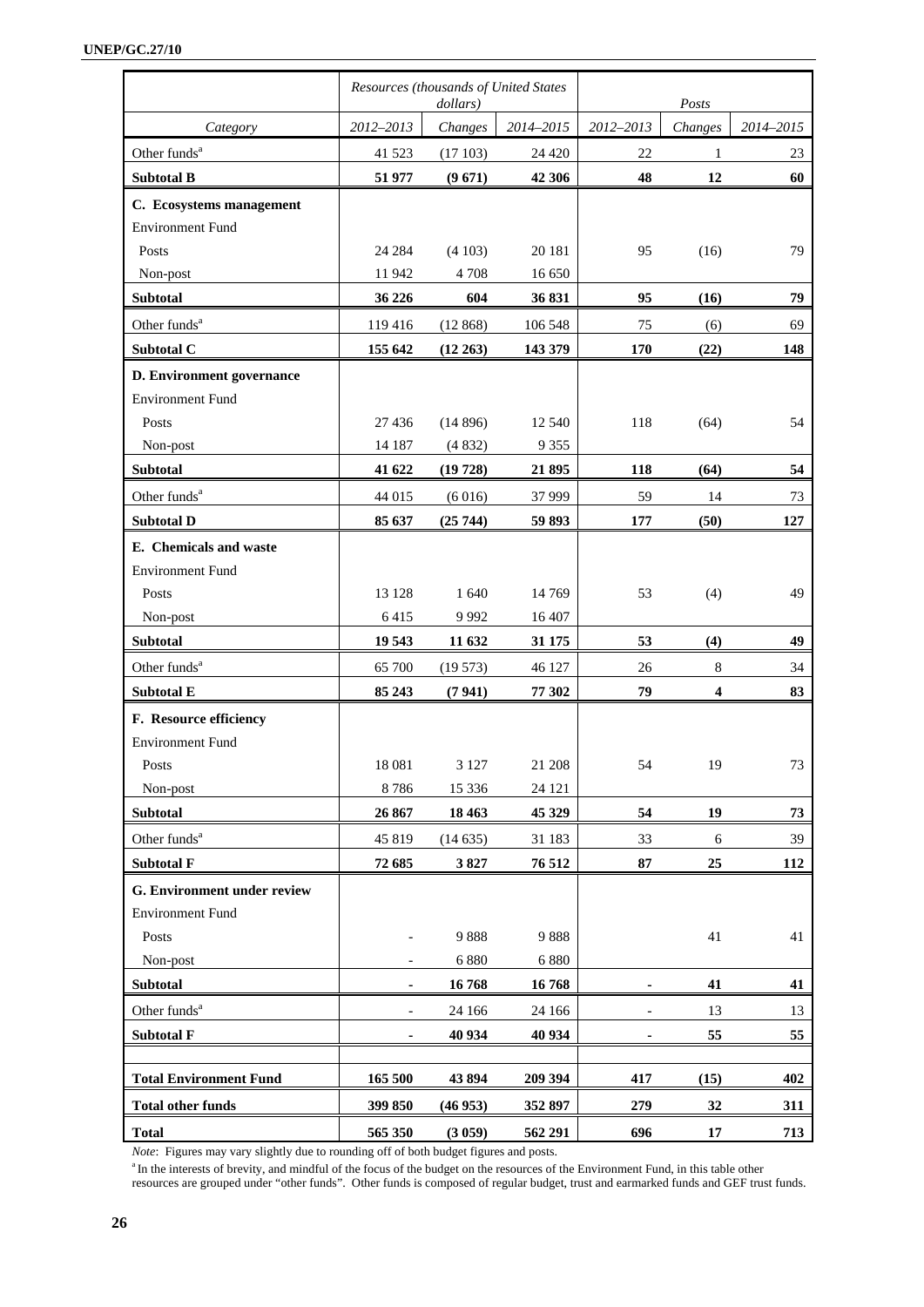### Table 9 **Resource projections by organizational unit: programme total**

|                                                                     | Resources (thousands of United States | dollars) |           | Posts      |                  |           |
|---------------------------------------------------------------------|---------------------------------------|----------|-----------|------------|------------------|-----------|
| Organizational unit                                                 | 2012-2013                             | Changes  | 2014-2015 | 2012-2013  | Changes          | 2014-2015 |
| A. Division of Early Warning<br>and Assessment                      |                                       |          |           |            |                  |           |
| <b>Environment Fund</b>                                             |                                       |          |           |            |                  |           |
| Post                                                                | 17483                                 | (1722)   | 15 761    | 69         | (7)              | 62        |
| Non-post                                                            | 5 7 2 9                               | 2912     | 8 6 4 1   |            |                  |           |
| Subtotal                                                            | 23 21 2                               | 1 1 9 0  | 24 402    | 69         | (7)              | 62        |
| Other funds <sup>a</sup>                                            | 17 15 6                               | 11 482   | 28 638    | 14         | 6                | 20        |
| <b>Subtotal A</b>                                                   | 40 368                                | 12672    | 53 040    | 83         | (1)              | 82        |
| <b>B. Division of Environmental</b><br><b>Law and Conventions</b>   |                                       |          |           |            |                  |           |
| <b>Environment Fund</b>                                             |                                       |          |           |            |                  |           |
| Post                                                                | 11511                                 | (892)    | 10 619    | 47         | (3)              | 44        |
| Non-post                                                            | 3639                                  | 4 1 5 4  | 7793      |            |                  |           |
| Subtotal                                                            | 15 150                                | 3 2 6 2  | 18 4 12   | 47         | (3)              | 44        |
| Other funds <sup>a</sup>                                            | 9 1 3 2                               | 13 503   | 22 635    | 17         | 11               | 28        |
| <b>Subtotal B</b>                                                   | 24 28 2                               | 16765    | 41 047    | 64         | 8                | 72        |
| <b>C. Division of Environmental</b><br><b>Policy Implementation</b> |                                       |          |           |            |                  |           |
| <b>Environment Fund</b>                                             |                                       |          |           |            |                  |           |
| Post                                                                | 15813                                 | 3 1 8 2  | 18 9 95   | 58         | 9                | 67        |
| Non-post                                                            | 7 270                                 | 11 825   | 19 0 95   |            |                  |           |
| <b>Subtotal</b>                                                     | 23 083                                | 15 007   | 38 090    | 58         | 9                | 67        |
| Other funds <sup>a</sup>                                            | 143 011                               | (13335)  | 129 677   | 95         | (9)              | 86        |
| Subtotal C                                                          | 166 094                               | 1672     | 167766    | 153        |                  | 153       |
| D. Division of Technology,<br><b>Industry and Economics</b>         |                                       |          |           |            |                  |           |
| <b>Environment Fund</b>                                             |                                       |          |           |            |                  |           |
| Post                                                                | 25 4 19                               | 2 1 7 7  | 27 596    | 74         | 7                | 81        |
| Non-post                                                            | 13 083                                | 27 212   | 40 29 5   |            |                  |           |
| Subtotal                                                            | 38 501                                | 29 3 89  | 67891     | 74         | $\overline{7}$   | 81        |
| Other funds <sup>a</sup>                                            | 183 433                               | (58991)  | 124 442   | 94         | 2                | 96        |
| <b>Subtotal D</b>                                                   | 221 934                               | (29602)  | 192 332   | 168        | $\boldsymbol{9}$ | 177       |
| <b>E. Division of Regional</b><br>Cooperation                       |                                       |          |           |            |                  |           |
| <b>Environment Fund</b>                                             |                                       |          |           |            |                  |           |
| Post                                                                | 33 232                                | (3724)   | 29 508    | 139        | (20)             | 119       |
| Non-post                                                            | 21 338                                | (4157)   | 17 181    |            |                  |           |
| Subtotal                                                            | 54 570                                | (7881)   | 46 689    | 139        | (20)             | 119       |
| Other funds <sup>a</sup>                                            | 44 748                                | (8393)   | 36 355    | 51         | 15               | 66        |
| Subtotal E                                                          | 99 318                                | (16 274) | 83 044    | <b>190</b> | (5)              | 185       |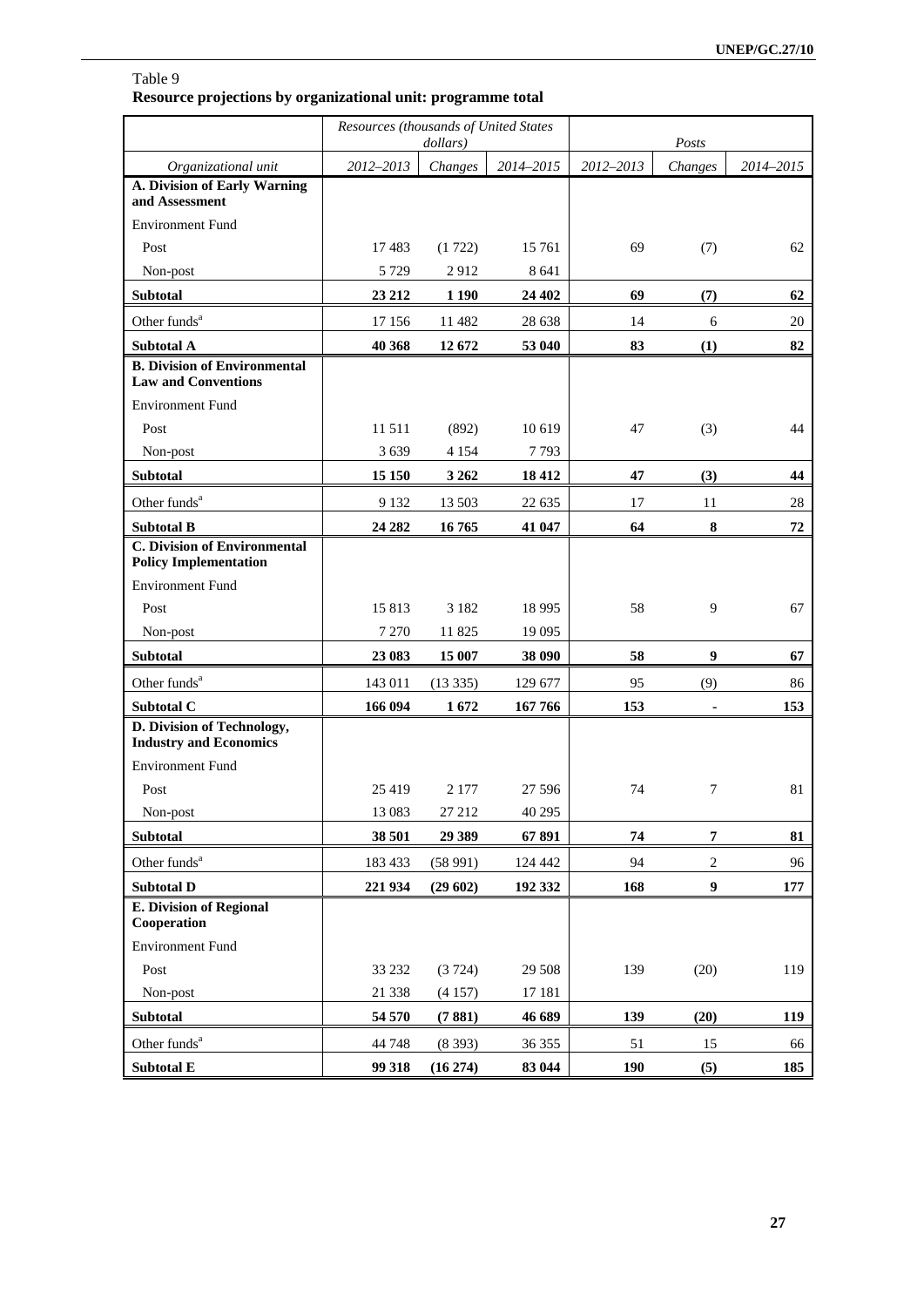|                                                                          | Resources (thousands of United States | dollars) |           | Posts     |           |     |
|--------------------------------------------------------------------------|---------------------------------------|----------|-----------|-----------|-----------|-----|
| Organizational unit                                                      | 2012-2013                             | Changes  | 2014-2015 | 2012–2013 | 2014–2015 |     |
| F. Division of<br><b>Communications and Public</b><br><b>Information</b> |                                       |          |           |           |           |     |
| <b>Environment Fund</b>                                                  |                                       |          |           |           |           |     |
| Post                                                                     | 6922                                  | (612)    | 6 3 1 0   | 30        | (1)       | 29  |
| Non-post                                                                 | 4 0 6 1                               | 3 5 3 9  | 7601      |           |           |     |
| <b>Subtotal</b>                                                          | 10 983                                | 2928     | 13911     | 30        | (1)       | 29  |
| Other funds <sup>a</sup>                                                 | 2 3 6 8                               | 8781     | 11 150    | 8         | 7         | 15  |
| <b>Subtotal F</b>                                                        | 13 3 5 2                              | 11 709   | 25 060    | 38        | 6         | 44  |
| Total $(A+B+C+D+E+F)$                                                    | 565 350                               | (3059)   | 562 291   | 696       | 17        | 713 |
|                                                                          |                                       |          |           |           |           |     |
| <b>Total Environment Fund</b>                                            | 165 500                               | 43 894   | 209 394   | 417       | (15)      | 402 |
| <b>Total other funds</b>                                                 | 399 850                               | (46953)  | 352 897   | 279       | 32        | 311 |
| <b>Total</b>                                                             | 565 350                               | (3059)   | 562 291   | 696       | 17        | 713 |

*Note*: Figures may vary slightly due to rounding off of both budget figures and posts.

<sup>a</sup> In the interests of brevity, and mindful of the focus of the budget on the resources of the Environment Fund, in this table other resources are grouped under "other funds". Other funds is composed of regular budget, tr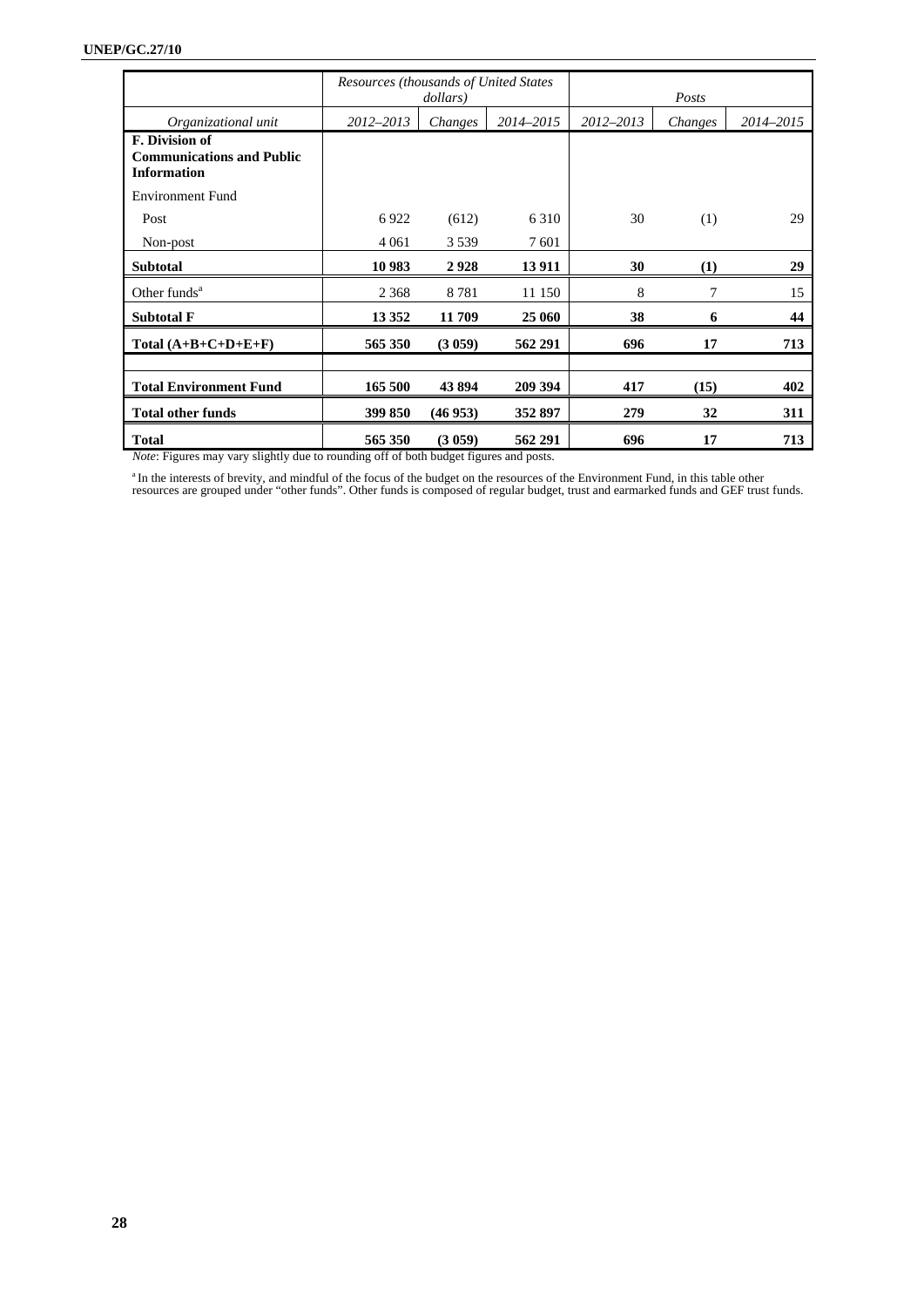### **Subprogramme narratives**

#### **Subprogramme 1**

#### **Climate change**

#### **Objective**

To strengthen the ability of countries to move towards climate-resilient and low-emission pathways for sustainable development and human well-being.

### **Strategy**

Responsibility for the coordination of the subprogramme on climate change rests with the Director of the Division of Technology, Industry and Economics. The subprogramme aims to help countries build "readiness" and create enabling environments for scaled-up climate investments to move towards climate-resilient and low-emission pathways for sustainable development by:

(a) Promoting the development and use of climate research and science for policymaking and informing the climate change negotiation process;

(b) Helping to facilitate access to finance for climate resilience, energy efficiency and renewable energy technologies;

(c) Fostering climate change outreach, awareness and education activities;

(d) Supporting the development and implementation of policies, plans and climate actions in countries in the form of pilot projects that can be scaled up through partner organizations;

(e) Sharing lessons learned through networks and outreach;

(f) Supporting the continuing process in the context of the United Nations Framework Convention on Climate Change and the implementation of country commitments arising from that process.

UNEP will seek a regional balance in the delivery of the subprogramme taking into consideration key vulnerabilities to climate change as well as needs and demands expressed by countries. UNEP intends to complement the work of the Framework Convention on Climate Change and the climate change programme is shaped by the discussions of and decisions adopted by the Conference of the Parties to the Convention. All UNEP climate change work will be based on and guided by sound science. Strengthening the capacity of countries to respond to the climate change challenge is a key element of the support provided by UNEP through the three expected accomplishments. Outreach will foster greater understanding of climate change among different audiences, ensuring that they have access to clear and understandable climate change information, lessons learned and successful project examples. UNEP will work through partnerships with key actors such as the Framework Convention on Climate Change secretariat, Food and Agriculture Organization of the United Nations (FAO), GEF, International Fund for Agricultural Development, Intergovernmental Panel on Climate Change, the secretariats of relevant MEAs, United Nations Development Programme, the United Nations Industrial Development Organization, the World Bank, the World Conservation Union, the World Meteorological Organization, the Adaptation Framework Committee, the Green Climate Fund, the private sector, intergovernmental and nongovernmental organizations, research institutes, national institutions as well as in coordination with relevant conventions (i.e., Convention on Biological Diversity, Convention on Wetlands of International Importance, Especially as Waterfowl Habitat (the Ramsar Convention), the regional seas conventions) to catalyse support for countries, upon request, to move to climate-resilient and low-emission pathways for sustainable development and human well-being as follows:

(a) UNEP will provide support to countries to reduce their vulnerability and strengthen their resilience to the impacts of climate change by developing national institutional capacities and by supporting national efforts to incorporate a primarily ecosystem-based adaptation approach into country development planning and policymaking. To that end, UNEP will conduct vulnerability and impact assessments; deliver economic analyses of climate change impacts and adaptation options; develop scientific and policy-related information; identify best practices; provide adaptation planning and policy development support; facilitate countries' access to finance; and strengthen its outreach to foster a greater understanding of the issues. Efforts will be made to ensure the ecosystem-based approach takes into account biodiversity considerations, including Aichi Biodiversity Target 10, in consultation with the secretariats of the biodiversity-related MEAs. Pilot demonstrations that accelerate learning in reducing vulnerability to climate change will be used, with a view to scaling up successful approaches through partnerships in order to leverage impact. UNEP will also assist countries to meet their national climate change adaptation planning and reporting obligations under the Framework Convention on Climate Change. The scientific work will complement the work of the Intergovernmental Panel on Climate Change and UNEP will continue to support the development of the Panel's assessments and special reports, and their outreach activities. While the main focus of the UNEP adaptation programme remains ecosystem-based adaptation, it is important to note that ecosystem-based adaptation is often most usefully applied as an integral component of a broad range of adaptation strategies. UNEP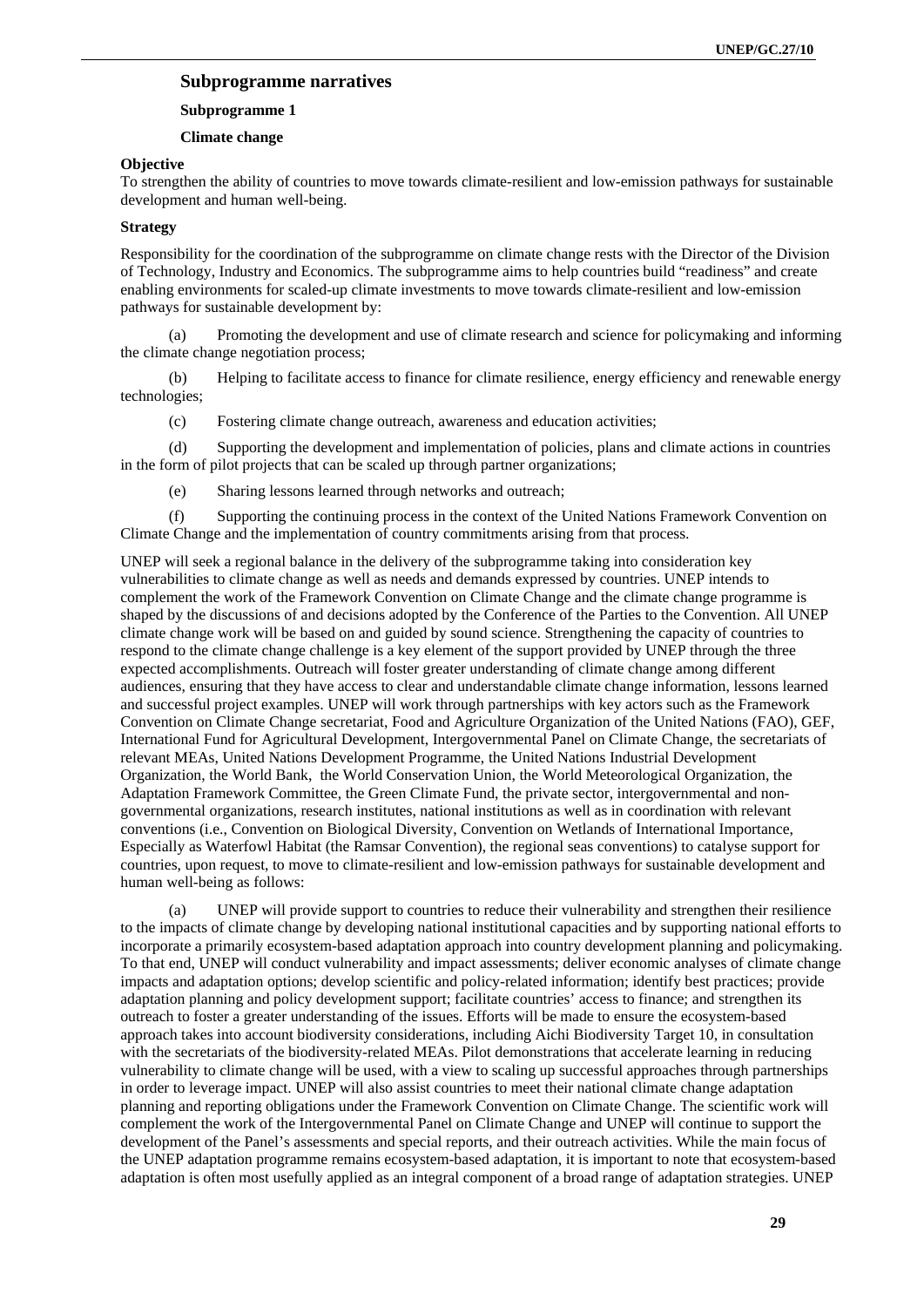will therefore engage with partners working on a full range of adaptation approaches, particularly with other organizations that have complementary areas of expertise. UNEP will ensure environmentally sound adaptation approaches throughout its programme;

(b) UNEP will facilitate the move to low-emission development pathways and a green economy in the context of sustainable development and poverty eradication by helping countries to overcome the various financial, institutional and regulatory barriers to the uptake of renewable energy technologies and the adoption of energy efficiency measures in sectors such as transport, building, manufacturing and appliances. UNEP will do so by building technical skills and knowledge about policy options in the clean energy sector and helping countries to develop mechanisms, strategies, actions and policies that ease the costs and risks for financial actors in new climate change mitigation investments. This will be achieved by strengthening the scientific basis for informed decision-making, conducting technology and resource assessments; sharing knowledge about technology and policy options; supporting mitigation planning and policy development; facilitating access to finance and working with innovative financing mechanisms; building readiness to deploy funding effectively; and strengthening outreach to enable access to relevant climate change information. UNEP will also assist countries in their climate change mitigation planning and reporting obligations under the Framework Convention on Climate Change;

Finally, in support of the Cancun Agreements, which represent a comprehensive package of decisions adopted by the Conference of the Parties to the Framework Convention on Climate Change at its sixteenth session and the Conference of the Parties serving as the Meeting of the Parties to the Kyoto Protocol at its sixth session to reduce greenhouse gas emissions and to help developing country parties cope with climate change, UNEP will work with UNDP and FAO, through the United Nations Collaborative Programme on Reducing Emissions from Deforestation and Forest Degradation in Developing Countries (UN-REDD programme), and with other partners. UNEP will also work in coordination with relevant conventions, including the biodiversity-related convention secretariats (e.g., Convention on Biological Diversity, Convention on the Conservation of Migratory Species of Wild Animals, Ramsar Convention) across the three major forested regions of the world to support the development of national strategies and finance approaches on reducing emissions from deforestation and forest degradation in developing countries and the role of conservation, sustainable management of forests and enhancement of forest carbon stocks in developing countries (REDD-plus). The UN-REDD programme is a collaborative partnership of FAO, UNDP and UNEP with the objective of supporting countries on the implementation of REDD-plus. The work is divided among the agencies based on comparative advantages and, as such, UNEP focuses on work related to REDD-plus, ecosystem services, biodiversity and the green economy. UNEP work on REDD-plus is aimed at reducing emissions from deforestation and forest degradation by generating funding that can be used by communities to improve the sustainable management of forests, strengthen the role of conservation, shift the forest sector to alternative development pathways, and support the conservation of biological diversity and livelihoods. UNEP will, inter alia, provide support to high-level political dialogues relating to the Framework Convention on Climate Change and the Convention on Biological Diversity, provide support to stakeholders in achieving the Aichi biodiversity targets, and engage with the private sector to discuss REDD-plus as an instrument for climate change mitigation and adaptation, as well as sustainable development and biodiversity conservation. Strengthening the scientific basis for decision-making and improving outreach to target audiences will be key pillars of the strategy. At the national level, UNEP will support the development of national REDD-plus strategies and the implementation of readiness programmes, and develop tools and guidance on identifying and contributing to environmental and social safeguards.

### **External factors**

The expected accomplishments and outputs of the subprogramme are in line with the Framework Convention on Climate Change negotiation priorities in the areas of independent, scientific information on bridging the gap to the "two-degree path", climate technology and finance, adaptation and reducing emissions from deforestation and forest degradation in developing countries (REDD). If priorities change, however, or if specific requests are received for UNEP support, then UNEP will reconsider its proposed activities. UNEP is following the climate negotiations closely and will continue to hold periodic coordination meetings with the secretariat of the Convention. UNEP is also following closely and providing support to the methodological work of the Intergovernmental Panel on Climate Change. Results of the Panel's assessments inform UNEP priorities within its climate change programme. The Division of Early Warning and Assessment is the focal division for interaction with the Panel and participates in all its plenary sessions. The Deputy Director of the secretariat for the Panel is a UNEP staff member and is responsible for ensuring close coordination between the two entities. In addition, UNEP staff members participate periodically in the Panel's work as authors or reviewers of Panel assessments and special reports and UNEP, and the Executive Director's spokesperson in particular provide support for outreach activities relating to the reports. All UNEP interventions involve working with and through partners. The political risks of changing country priorities owing to changes in Government will be addressed by working from the outset with different segments of society in a given country, including civil society and the private sector, to increase support and momentum for UNEP activities thereby safeguarding them from such changes. Economic risks include the global economic and financial crisis that the world is experiencing, which may impact the implementation capacity of countries as well as the possibility to attract funding for the programme of work. Of specific relevance to UNEP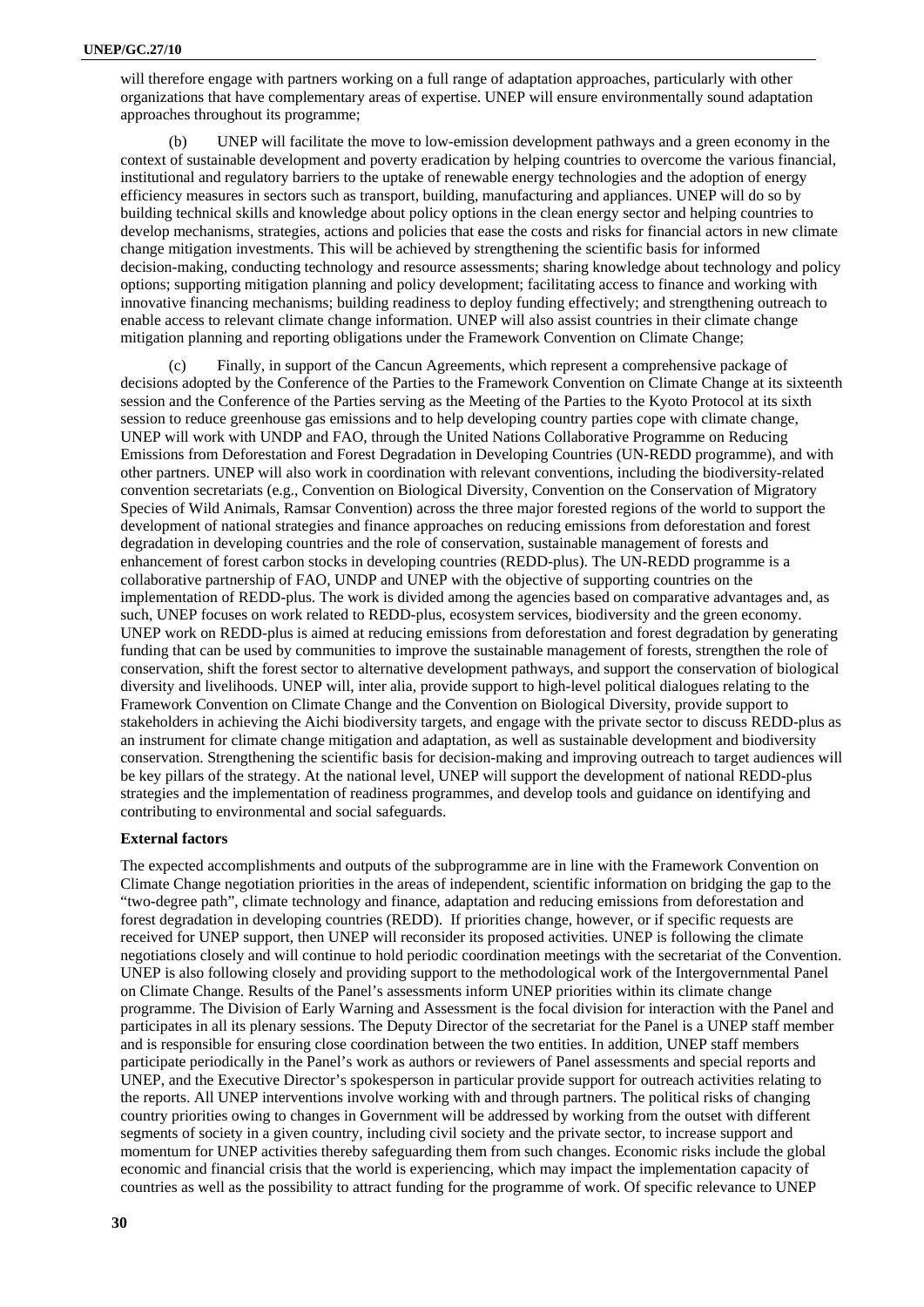mitigation activities are the prices of oil and carbon and mitigation technology costs, all three of which directly influence the political and financial ability of key actors in government and private sector to act. Innovative policy and finance instruments will build on trends and need to include some flexibility to address fluctuations.

| <b>Expected accomplishments</b>                                                                                          | <b>Indicators of achievement</b>                                                                                                                                                                                         |  |  |  |
|--------------------------------------------------------------------------------------------------------------------------|--------------------------------------------------------------------------------------------------------------------------------------------------------------------------------------------------------------------------|--|--|--|
| Ecosystem-based and<br>(a)<br>supporting adaptation                                                                      | (a) (i) Increase in the number of countries implementing ecosystem-based and<br>other supporting adaptation approaches as a result of UNEP support                                                                       |  |  |  |
| approaches implemented and<br>integrated into key sectoral and<br>national development strategies                        | Unit of measure: number of countries implementing ecosystem-based<br>approaches and other approaches with UNEP support                                                                                                   |  |  |  |
| to reduce vulnerability and<br>strengthen resilience to climate<br>change impacts                                        | December 2011 (baseline): 14<br>December 2013 (estimate): 22<br>Progress expected as at December 2014: 25<br>December 2015 (target): $28^{10}$                                                                           |  |  |  |
|                                                                                                                          | (ii)<br>Increase in number of countries incorporating ecosystem-based and<br>supporting adaptation approaches in key sectoral and development plans with<br>the assistance of UNEP                                       |  |  |  |
|                                                                                                                          | Unit of measure: number of countries incorporating ecosystem-based and other<br>supporting adaptation approaches, in key sectoral and development plans with<br>UNEP support, that are adopted or submitted for adoption |  |  |  |
|                                                                                                                          | December 2011 (baseline): 4<br>December 2013 (estimate):8<br>Progress expected as at December 2014:12<br>December 2015 (target): 16                                                                                      |  |  |  |
| Energy efficiency<br>(b)<br>improved and the use of<br>renewable energy increased in<br>partner countries to help reduce | (b) (i) Increase in number of countries implementing new renewable energy<br>and/or energy efficiency initiatives with the assistance of UNEP                                                                            |  |  |  |
|                                                                                                                          | Unit of measure: number of countries implementing new renewable energy<br>and/or energy efficiency initiatives with UNEP support                                                                                         |  |  |  |
| greenhouse gas emissions and<br>other pollutants as part of their<br>low-emission development<br>pathways                | December 2011 (baseline): 4<br>December 2013 (estimate):12<br>Progress expected as at December 2014: 20<br>December 2015 (target): 35                                                                                    |  |  |  |
|                                                                                                                          | Increase in number of finance institutions demonstrating commitment of<br>(ii)<br>resources to clean technology investments as a result of UNEP's supports                                                               |  |  |  |
|                                                                                                                          | Unit of measure: number of UNEP-targeted finance institutions and other<br>private sector investors demonstrating commitment of resources through written<br>statements                                                  |  |  |  |
|                                                                                                                          | December 2011 (baseline): 20<br>December 2013 (estimate): 40<br>Progress expected as at December 2014: 50<br>December 2015 (target): 60                                                                                  |  |  |  |
| Transformative<br>(c)<br>REDD-plus strategies and                                                                        | (c) (i) Increase in number of countries adopting and implementing REDD-plus<br>strategies incorporating multiple benefits with the assistance of UNEP                                                                    |  |  |  |
| finance approaches developed<br>and implemented by developing<br>countries with the aim of                               | Unit of measure: number of countries supported by UNEP that are adopting and<br>implementing REDD-plus strategies                                                                                                        |  |  |  |
| reducing emissions from<br>deforestation and forest<br>degradation and bringing<br>multiple benefits for                 | December 2011 (baseline): 4<br>December 2013 (estimate): 7<br>Progress expected by December 2014: 12<br>December 2015: 15                                                                                                |  |  |  |

<sup>&</sup>lt;sup>10</sup> While several activities are being supported in some countries, each country is counted only once as contributing to the indicator, which explains why the value does not reflect the increase in support provided. This is in conformity with the flagship approach of seeking to focus support in fewer countries with greater impact, and of promoting scaling up and replication of successful initiatives by partners in other countries.

biodiversity and livelihoods

j.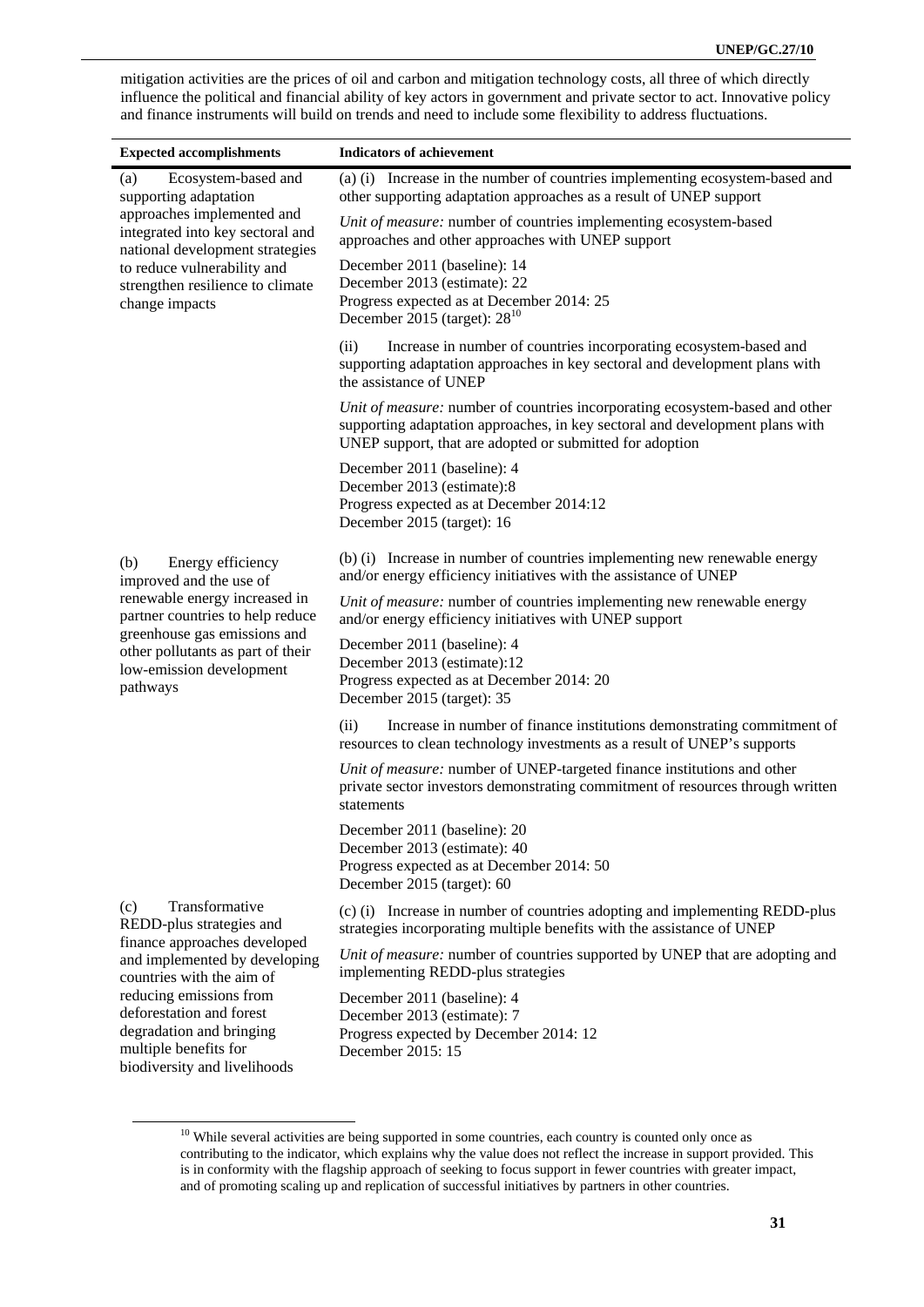### **Causal relationship**

The main objective of this subprogramme is to strengthen the ability of countries to move to climate-resilient and low-emission pathways for sustainable development and human well-being. UNEP will work on three priority themes. In order to help countries move towards climate-resilient pathways, UNEP will work on equipping countries and populations to cope with observed and anticipated impacts, to reduce their vulnerabilities and to increase their resilience to such impacts. It will adopt an approach that is focused on strengthening the resilience of ecosystems and their services in the face of climate change impacts. The different services provided by UNEP towards this goal are complementary and build on each other. They are based on UNEP expertise in this area and reflect an increasing demand from vulnerable countries for such services, as follows:

(a) UNEP will support countries in conducting vulnerability and impact assessments to inform the process of identifying priority areas of intervention. It will help to develop and test methods, tools and guidelines for ecosystem-based adaptation and supporting approaches, which will also be disseminated through knowledge networks. These will help to guide planners and decision makers in developing adaptation strategies. This work will also provide a knowledge base for the ecosystem-based adaptation pilot demonstrations. UNEP will support the implementation of ecosystem-based adaptation pilot demonstrations aimed at increasing resilience and will generate information on cost and benefits of different ecosystem-based adaptation approaches thereby helping to accelerate the learning process. These pilot demonstrations will be based on specific vulnerability and impact assessments and the lessons learned from the demonstrations will also be disseminated through the knowledge networks. UNEP will work closely with partners to encourage the scaling up of successful demonstration projects. The results of these pilot demonstrations will contribute to the attainment of the first expected accomplishment indicator.

In contributing to the attainment of the second indicator, UNEP will provide support to countries in mainstreaming ecosystem-based adaptation and adaptation approaches into their national, sectoral policies, plans and strategies and help them to develop legal and regulatory frameworks. This mainstreaming approach will also be informed by the results of supported assessments and demonstrations.

(c) To help finance the adaptation needs of vulnerable countries, UNEP will continue to support countries in accessing different adaptation funding sources and strengthening capacities to access finance directly. To that end, it will work with both the private and the public sectors.

UNEP will provide support to the continuing negotiation process in the context of the Framework Convention on Climate Change and to countries in complying with their reporting and planning commitments thereunder.

With a view to helping countries to move onto low-emission pathways for sustainable development and human well-being, UNEP will assist countries in strengthening individual and institutional capabilities in low-emission development planning and in sectors that have been identified as contributing significantly to greenhouse gas emissions, notably the energy sector and the industry, transport, housing, food and agriculture, and appliances sectors, in order to reduce energy intensity and demand and bring about a shift to renewable energy. This is in conformity with the United Nations Secretary-General's "Sustainable Energy for All" initiative, which has three complementary goals to be attained by 2030: universal access to modern energy, doubling the share of renewable energy in the global energy mix and doubling the global rate of improvement in energy efficiency. UNEP will address the different elements of the climate action continuum, from science to policy, technology and finance, with a specific focus on the interface between these elements:

(a) UNEP will provide technical support to countries in developing national mitigation plans and actions based on sound climate science and economic evidence for low-emission development. It will assist to establish the conditions for the successful adoption of clean technologies for low-emission development. Through the establishment of technology, policy and finance networks and partnerships, UNEP will disseminate knowledge on effective technologies and mechanisms and will strengthen its ability to provide advisory services to countries.

(b) UNEP will also help countries to reduce their emissions of short-lived climate pollutants by supporting a coalition of countries and partners that are increasing awareness and knowledge on this issue and undertaking mitigation actions. Reducing emissions of short-lived climate pollutants will provide significant benefits including improved air quality, a slowing of near-term climate change, and support to sustainable development.

(c) UNEP will support countries in fulfilling their monitoring, reporting and planning commitments under the United Nations Framework Convention on Climate Change.

The third priority area is REDD-plus, for which UNEP will develop tools and provide technical services that incorporate the multiple benefits of REDD-plus, including green economy approaches, to assist countries in adopting and implementing national REDD-plus strategies. It will also provide support for the development and implementation of national REDD-plus strategies. Lastly, UNEP will help to establish strategic partnerships for transformative land management approaches to achieve the reduction of emissions from deforestation and forest degradation by addressing the key drivers of deforestation, especially from agriculture and other land-use sectors, taking into account environmental and social considerations such as biodiversity.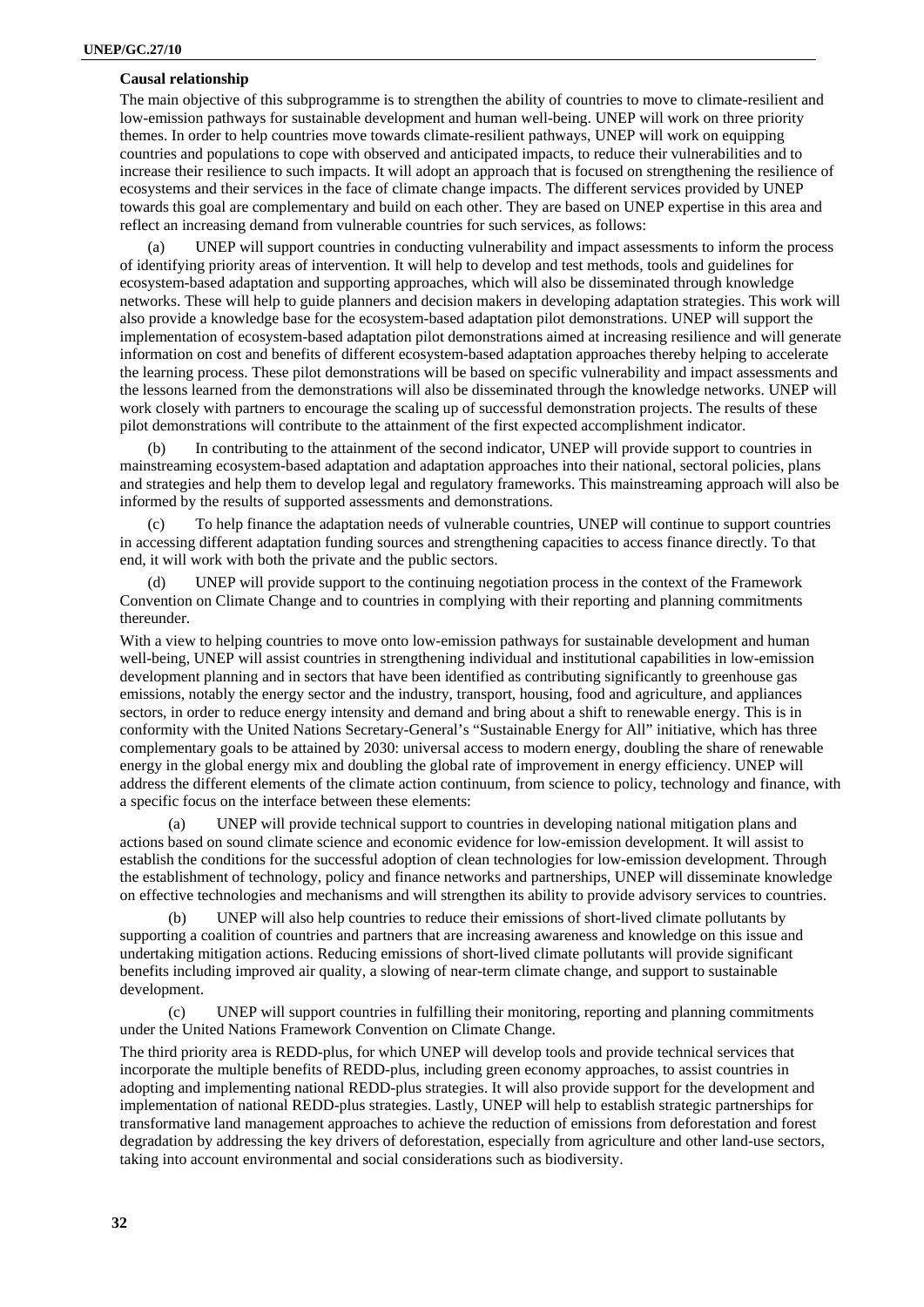| key sectoral and national development strategies to reduce vulnerability and strengthen resilience to climate change impacts                                                                                                 |                                    |                                          |                     |  |  |  |  |
|------------------------------------------------------------------------------------------------------------------------------------------------------------------------------------------------------------------------------|------------------------------------|------------------------------------------|---------------------|--|--|--|--|
| <b>Programme of work output</b>                                                                                                                                                                                              | Division accountable <sup>11</sup> | Contributing<br>division(s)              | Scope               |  |  |  |  |
|                                                                                                                                                                                                                              |                                    |                                          |                     |  |  |  |  |
| 1. Technical support provided to countries to develop and pilot methods and tools and<br>dissemination of these through knowledge networks along with research results, lessons<br>learned and good practices                | <b>DEPI</b>                        | <b>DRC</b><br><b>DEWA</b>                | Global/<br>regional |  |  |  |  |
| 2. Technical support provided to countries to implement ecosystem-based adaptation<br>demonstrations and supporting adaptation approaches, and to scale these up through<br>partnerships at the regional and national levels | <b>DEPI</b>                        | <b>DRC</b>                               | Regional            |  |  |  |  |
| 3. Support provided to integrate ecosystem-based adaptation and supporting adaptation<br>approaches into national and sectoral development policies, plans and strategies, and to<br>develop legal and regulatory frameworks | <b>DRC</b>                         | <b>DEPI</b><br><b>DELC</b>               | Regional            |  |  |  |  |
| 4. Technical support provided to countries to address adaptation planning and reporting<br>requirements under the Framework Convention on Climate Change                                                                     | <b>DEPI</b>                        | <b>DRC</b><br><b>DELC</b>                | Global/regional     |  |  |  |  |
| 5. Support provided to countries to improve access to public and private global, regional<br>and national adaptation finance, to strengthen readiness for deploying finance and to apply<br>innovative finance mechanisms    | <b>DEPI</b>                        | <b>DRC</b>                               | Global/regional     |  |  |  |  |
| 6. Outreach and awareness-raising carried out for adaptation-related science, practices,<br>policies and UNEP initiatives, including for climate change negotiations                                                         | <b>DCPI</b>                        | <b>DRC</b><br><b>DEPI</b><br><b>DELC</b> | Global              |  |  |  |  |

**Outputs planned for the biennium in pursuit of expected accomplishment (a):** Ecosystem-based and supporting adaptation approaches are implemented and integrated into

<sup>&</sup>lt;sup>11</sup> Assigning responsibility for the delivery of a programme of work output to a division does not imply that it will be expected to deliver this output on its own. It may work with one of more other divisions, including a regional office, collaborating centre or external partners, in the actual delivery of that output.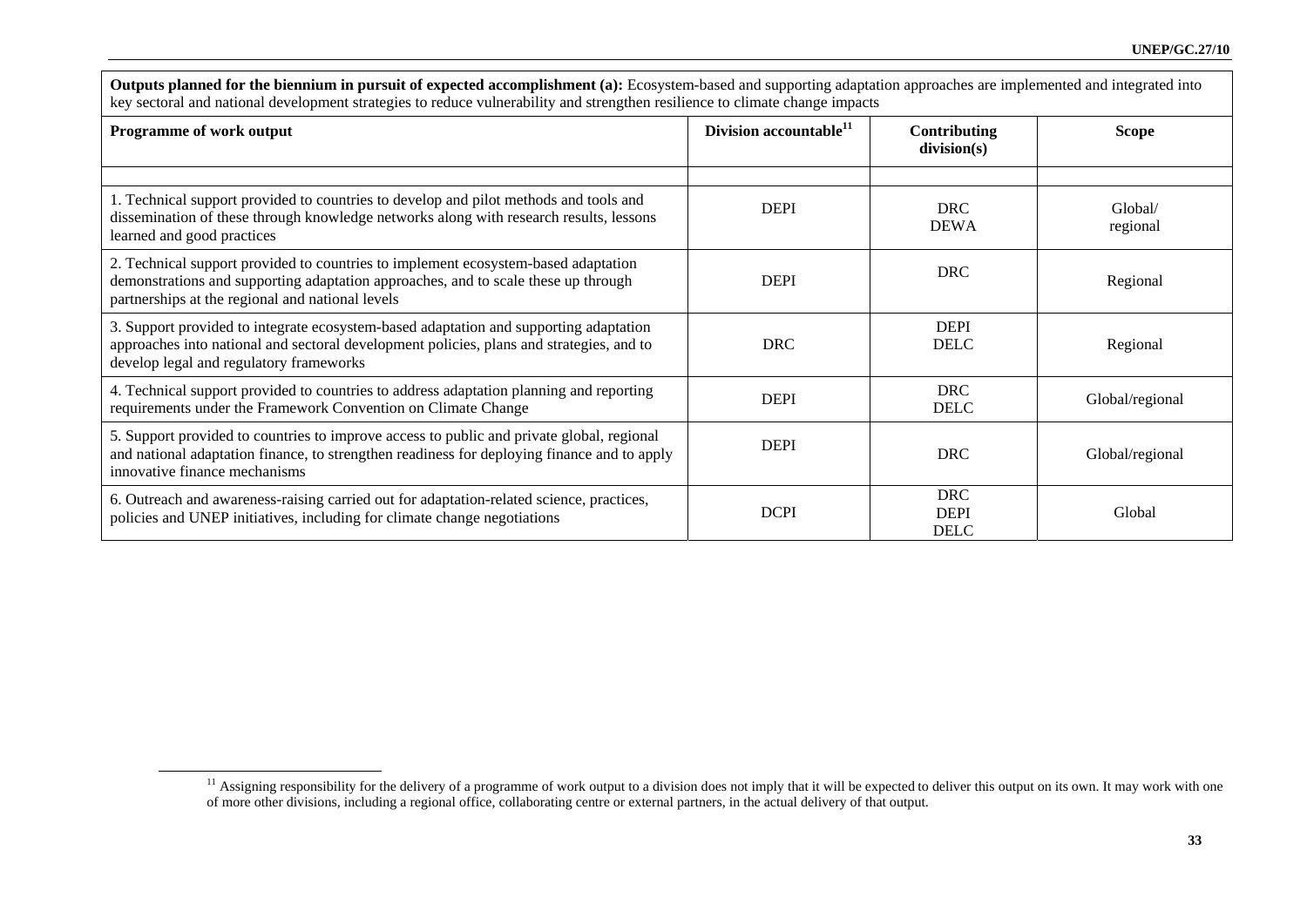| Programme of work output                                                                                                                                                                                                                                                                                       | <b>Division accountable</b> | Contributing division(s)                                | <b>Scope</b>    |  |
|----------------------------------------------------------------------------------------------------------------------------------------------------------------------------------------------------------------------------------------------------------------------------------------------------------------|-----------------------------|---------------------------------------------------------|-----------------|--|
| 1. Support provided to a coalition of countries and partners to foster increased                                                                                                                                                                                                                               | <b>DTIE</b>                 | <b>DEWA</b>                                             | Global          |  |
| awareness, knowledge and mitigation actions on short-lived climate pollutants                                                                                                                                                                                                                                  |                             | <b>DELC</b>                                             |                 |  |
| 2. Scientific knowledge generated on emerging issues relevant to low-emission<br>development decision-making and policy                                                                                                                                                                                        | <b>DEWA</b>                 | <b>DTIE</b>                                             | Global          |  |
| 3. Tools and approaches designed and piloted in countries to develop mitigation<br>plans, policies, measures, and low-emission development strategies, and spur<br>investment and innovation within selected sectors in a manner that can be<br>monitored, reported on and verified                            | <b>DTIE</b>                 | <b>DELC</b><br><b>DEWA</b><br><b>DRC</b>                | Global/regional |  |
| 4. Technical support provided to countries and partners to plan and implement<br>sectoral initiatives and to make renewable energy and energy efficiency projects<br>affordable and replicable                                                                                                                 | <b>DTIE</b>                 | <b>DRC</b>                                              | Global/regional |  |
| 5. Technical support provided to countries to address monitoring and reporting<br>requirements in the context of the Framework Convention on Climate Change and to<br>mainstream their results into national development planning processes in<br>collaboration with United Nations country teams and partners | <b>DRC</b>                  | <b>DTIE</b><br><b>DRC</b><br><b>DELC</b>                | Global/regional |  |
| 6. Technical support provided to the climate technology centre established under the<br>Framework Convention on Climate Change and partnerships and multi-stakeholder<br>networks facilitated to stimulate and encourage the development and transfer of<br>climate technologies                               | <b>DTIE</b>                 | <b>DRC</b><br><b>DEPI</b><br><b>DELC</b>                | Global/regional |  |
| 7. Outreach and awareness-raising for mitigation-related science, practices, policies,<br>and UNEP initiatives, including for climate change negotiations                                                                                                                                                      | <b>DCPI</b>                 | <b>DTIE</b><br><b>DEWA</b><br><b>DRC</b><br><b>DELC</b> | Global          |  |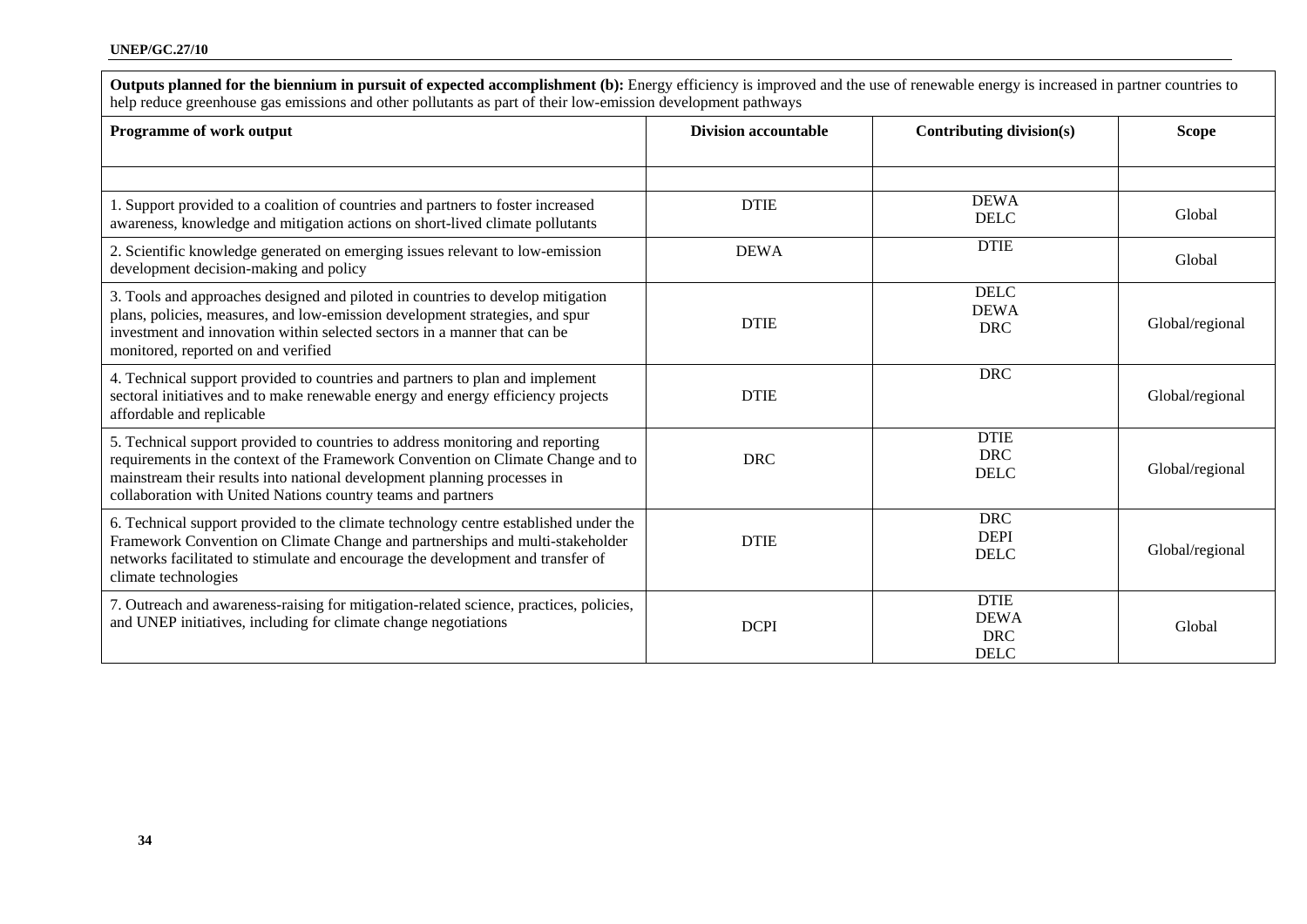| Outputs planned for the biennium in pursuit of expected accomplishment (c): Transformative REDD-plus strategies and finance approaches are developed and implemented by<br>developing countries that aim at reducing emissions from deforestation and forest degradation and bringing multiple benefits for biodiversity and livelihoods |                                |                                                          |                 |  |  |  |  |
|------------------------------------------------------------------------------------------------------------------------------------------------------------------------------------------------------------------------------------------------------------------------------------------------------------------------------------------|--------------------------------|----------------------------------------------------------|-----------------|--|--|--|--|
| <b>Programme of work output</b>                                                                                                                                                                                                                                                                                                          | <b>Division</b><br>accountable | Contributing division(s)                                 | Scope           |  |  |  |  |
| 1. Support provided, in partnership, to countries to develop and implement national REDD-plus strategies,<br>incorporating multiple benefits and green investments                                                                                                                                                                       | <b>DEPI</b>                    | <b>DRC</b><br><b>DTIE</b>                                | Global/regional |  |  |  |  |
| 2. Tools developed and technical services provided for promoting multiple benefits, green economy and green<br>investments approaches in REDD-plus planning                                                                                                                                                                              | <b>DEPI</b>                    | <b>DCPI</b><br><b>DEWA</b><br><b>DELC</b><br><b>DTIE</b> | Global          |  |  |  |  |
| 3. Global, regional and national strategic partnerships established for transformative land management<br>approaches to achieve reductions in emissions from deforestation and forest degradation by addressing key<br>drivers of deforestation, especially from agriculture and other land-use sectors                                  | <b>DEPI</b>                    | <b>DRC</b>                                               | Global/regional |  |  |  |  |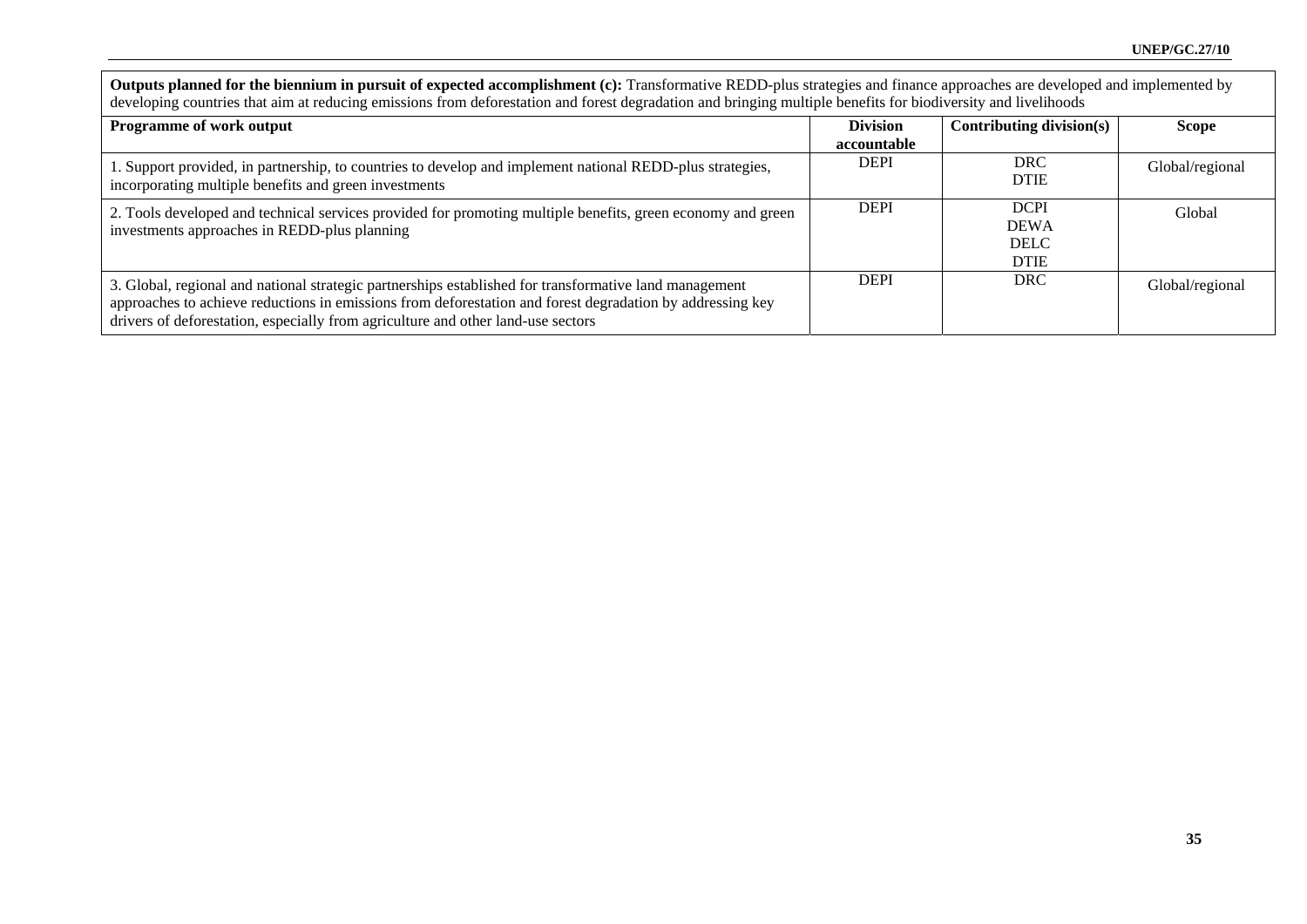### **Resource requirements**

#### Table 10

**Resource projections by category: climate change** 

|                                                     | Resources (thousands of United States<br>dollars) |         |           |           | Posts   |           |
|-----------------------------------------------------|---------------------------------------------------|---------|-----------|-----------|---------|-----------|
| Category                                            | 2012-2013                                         | Changes | 2014-2015 | 2012-2013 | Changes | 2014-2015 |
| <b>A. Environment Fund</b>                          |                                                   |         |           |           |         |           |
| Post                                                | 20 27 3                                           | (161)   | 20 112    | 71        | (3)     | 68        |
| Non-post                                            | 10 5 15                                           | 8884    | 19 399    |           |         |           |
| <b>Subtotal A</b>                                   | 30788                                             | 8723    | 39 510    | 71        | (3)     | 68        |
| <b>B.</b> Trust and earmarked<br>funds <sup>a</sup> |                                                   |         |           |           |         |           |
| Trust and earmarked funds                           | 50838                                             | (4311)  | 46 5 27   | 36        | (4)     | 32        |
| <b>Subtotal B</b>                                   | 50838                                             | (4311)  | 46 527    | 36        | (4)     | 32        |
| C. GEF trust funds                                  |                                                   |         |           |           |         |           |
| <b>GEF Trust funds</b>                              | 30 4 38                                           | 1454    | 31 892    | 25        | (10)    | 15        |
| Subtotal C                                          | 30 438                                            | 1454    | 31892     | 25        | (10)    | 15        |
| D. Programme support costs                          |                                                   |         |           |           |         |           |
| Programme Support costs                             | 1 0 20                                            | (1 020) | ۰         |           |         |           |
| <b>Subtotal D</b>                                   | 1 0 20                                            | (1 020) |           |           |         |           |
| E. Regular budget <sup>b,c</sup>                    |                                                   |         |           |           |         |           |
| Post                                                | 1 0 3 6                                           | 2 600   | 3635      | 3         | 10      | 13        |
| Non-post                                            | 47                                                | 353     | 400       |           |         |           |
| <b>Subtotal E</b>                                   | 1 0 8 2                                           | 2953    | 4 0 3 5   | 3         | 10      | 13        |
| Total $(A+B+C+D+E)$                                 | 114 165                                           | 7799    | 121 964   | 135       | (7)     | 128       |

*Note:* Figures may vary slightly due to rounding off for both budget figures and posts.

<sup>a</sup> Posts funded from trust and earmarked funds are indicative. Many such posts are of a temporary nature. Their level is subject to frequent change.

<sup>b</sup> Includes proposed additional regular budget resources as a result of the outcomes from Rio+20 and is inclusive of those pertaining to UNSCEAR.

<sup>c</sup> New posts under regular budget are budgeted at 75 per cent of the full cost as standard practice from United Nations Headquarters for the first biennium.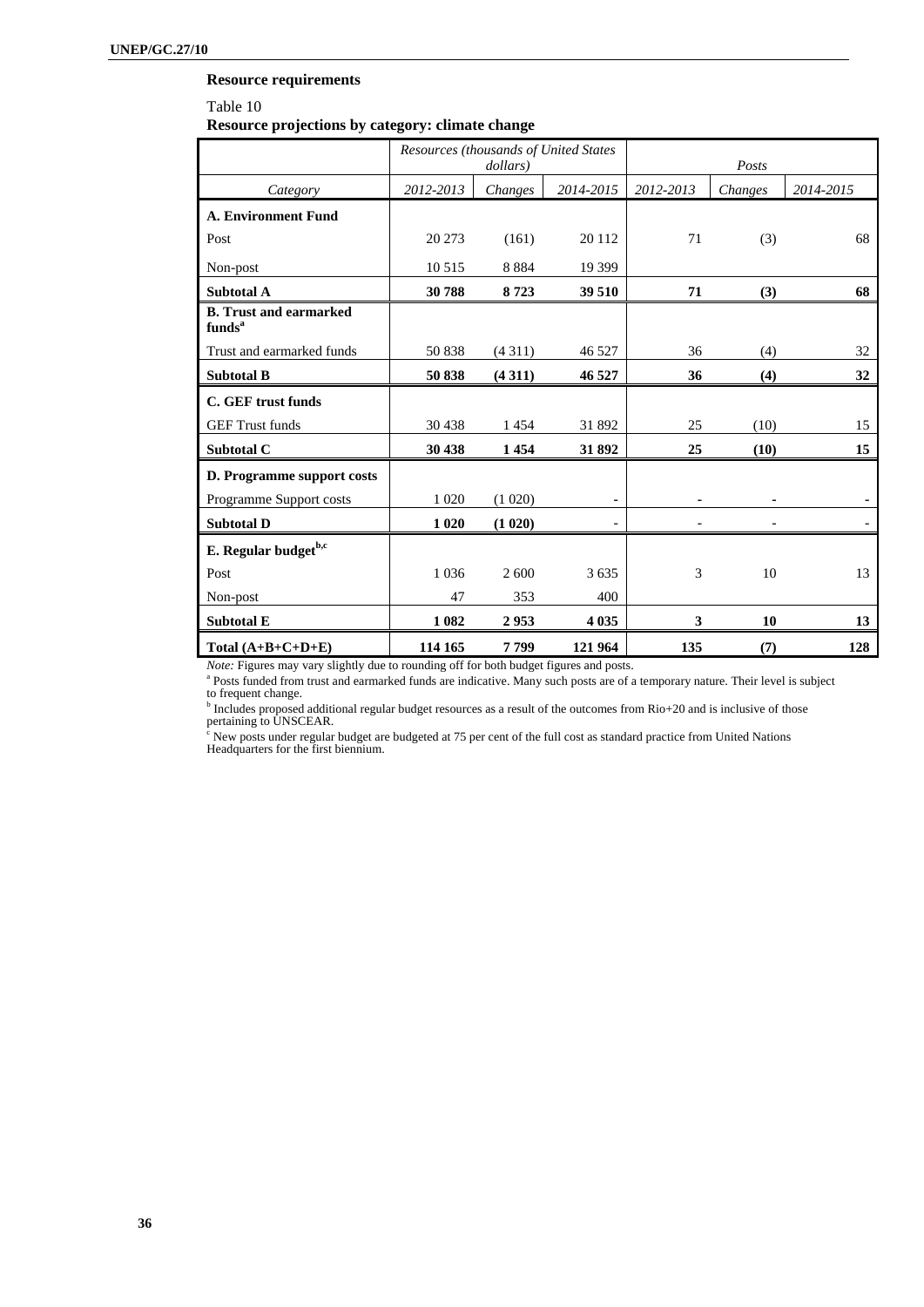| Table 11                                                    |
|-------------------------------------------------------------|
| Resource projections by organizational unit: climate change |

|                                                                     |                   | Resources (thousands of United States<br>dollars) |                    | Posts                   |                  |                                  |
|---------------------------------------------------------------------|-------------------|---------------------------------------------------|--------------------|-------------------------|------------------|----------------------------------|
| Category                                                            | 2012-2013         | Changes                                           | 2014-2015          | 2012-2013               | Changes          | 2014-2015                        |
| A. Division of Early Warning and                                    |                   |                                                   |                    |                         |                  |                                  |
| <b>Assessment</b>                                                   |                   |                                                   |                    |                         |                  |                                  |
| <b>Environment Fund</b>                                             |                   |                                                   |                    |                         |                  |                                  |
| Posts                                                               | 3 3 6 0           | (768)                                             | 2 5 9 2            | 13                      | (4)              | 9                                |
| Non-post                                                            | 1072              | 349                                               | 1 4 2 1            |                         |                  |                                  |
| Other funds <sup>a</sup><br><b>Subtotal A</b>                       | 6837<br>11 268    | (4822)<br>(5241)                                  | 2015<br>6 0 28     | 5<br>18                 | (2)<br>(6)       | 3<br>12                          |
| <b>B.</b> Division of Environmental Law                             |                   |                                                   |                    |                         |                  |                                  |
| and Conventions                                                     |                   |                                                   |                    |                         |                  |                                  |
| <b>Environment Fund</b>                                             |                   |                                                   |                    |                         |                  |                                  |
| Posts                                                               | 1 1 7 5           | 707                                               | 1882               | 6                       |                  | 6                                |
| Non-post                                                            | 368               | 1 0 1 4                                           | 1 3 8 1            |                         |                  |                                  |
| Other funds <sup>a</sup>                                            | 1 0 6 1           | 563                                               | 1 624              | 1                       | 1                | $\overline{c}$                   |
| <b>Subtotal B</b>                                                   | $\overline{2}604$ | 2 2 8 4                                           | 4888               | 7                       | 1                | 8                                |
| <b>C. Division of Environmental</b><br><b>Policy Implementation</b> |                   |                                                   |                    |                         |                  |                                  |
| <b>Environment Fund</b>                                             |                   |                                                   |                    |                         |                  |                                  |
| Posts                                                               | 1756              | 3 1 6 9                                           | 4925               | 5                       | 10               | 15                               |
| Non-post                                                            | 778               | 4 1 7 3                                           | 4951               |                         |                  |                                  |
| Other funds <sup>a</sup><br>Subtotal C                              | 7 2 6 8<br>9802   | 12 683<br>20 024                                  | 19 950<br>29 8 26  | 8<br>13                 | 3<br>13          | 11<br>26                         |
| D. Division of Technology,                                          |                   |                                                   |                    |                         |                  |                                  |
| <b>Industry and Economics</b>                                       |                   |                                                   |                    |                         |                  |                                  |
| <b>Environment Fund</b>                                             |                   |                                                   |                    |                         |                  |                                  |
| Posts                                                               | 6 1 5 8<br>3088   | (499)<br>5 1 7 6                                  | 5 6 5 9<br>8 2 6 3 | 18                      |                  | 18                               |
| Non-post<br>Other funds <sup>a</sup>                                | 64 152            | (8188)                                            | 55 964             | 42                      | (5)              | 37                               |
| <b>Subtotal D</b>                                                   | 73 398            | (3511)                                            | 69 887             | 60                      | (5)              | $\overline{55}$                  |
| <b>E. Division of Regional</b><br>Cooperation                       |                   |                                                   |                    |                         |                  |                                  |
| <b>Environment Fund</b>                                             |                   |                                                   |                    |                         |                  |                                  |
| Posts                                                               | 6580              | (2 234)                                           | 4 3 4 7            | 26                      | (9)              | 17                               |
| Non-post                                                            | 4489              | (1958)                                            | 2531               |                         |                  |                                  |
| Other funds <sup>a</sup>                                            | 3713              | (1909)                                            | 1 804              | 7                       | (3)              | $\overline{4}$                   |
| <b>Subtotal E</b>                                                   | 14783             | (6101)                                            | 8682               | 33                      | (12)             | 21                               |
| <b>F. Division of Communications</b><br>and Public Information      |                   |                                                   |                    |                         |                  |                                  |
| <b>Environment Fund</b>                                             |                   |                                                   |                    |                         |                  |                                  |
| Posts                                                               | 1 2 4 4           | (537)                                             | 706                | 3                       | $\boldsymbol{0}$ | 3                                |
| Non-post                                                            | 720               | 131                                               | 851                |                         |                  |                                  |
| Other funds <sup>a</sup>                                            | 347               | 749                                               | 1096               | 1                       | $\mathbf{1}$     | $\overline{2}$<br>$\overline{5}$ |
| <b>Subtotal F</b>                                                   | 2310              | 343                                               | 2653               | $\overline{\mathbf{4}}$ | $\mathbf{1}$     |                                  |
| Total $(A+B+C+D+E+F)$                                               | 114 165           | 7799                                              | 121 964            | 135                     | (7)              | 128                              |
| <b>Total Environment Fund</b>                                       | 30788             | 8723                                              | 39 510             | 71                      | (3)              | 68                               |
| <b>Total other funds</b>                                            | 83 377            | (924)                                             | 82 454             | 64                      | (4)              | 60                               |
| <b>Total</b>                                                        | 114 165           | 7799                                              | 121 964            | 135                     | (7)              | 128                              |

*Note*: Figures may vary slightly due to rounding off of both budget figures and posts.

<sup>a</sup> In the interests of brevity, and mindful of the focus of the budget on the resources of the Environment Fund, in this table other resources are grouped under "other funds". Other funds is composed of regular budget, tr funds.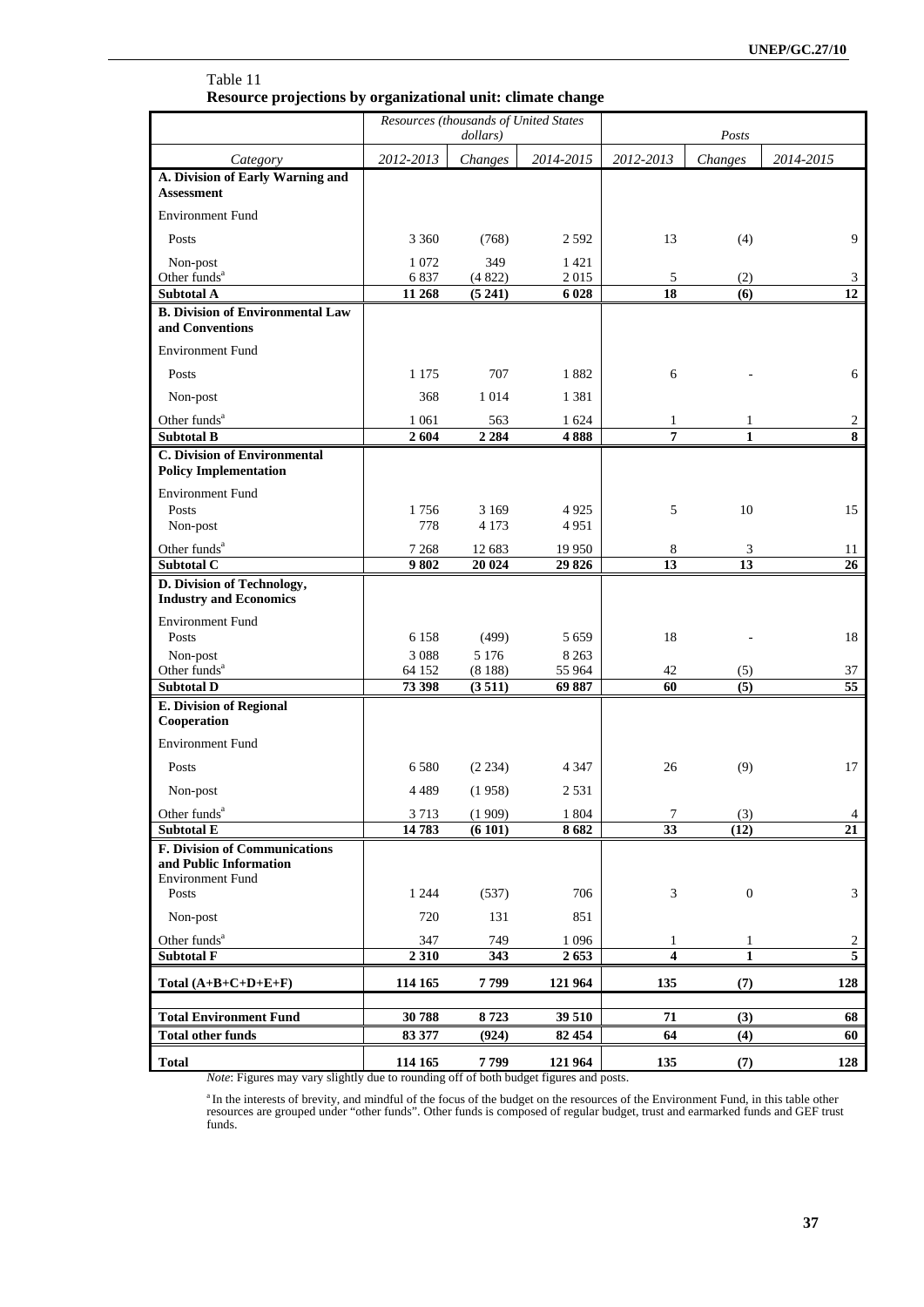### **Subprogramme 2 Disasters and conflicts**

#### **Objective**

To promote a transition within countries to the sustainable use of natural resources and reduce environmental degradation to protect human well-being from the environmental causes and consequences of disasters and conflicts.

#### **Strategy**

Responsibility for the coordination of the subprogramme on disasters and conflicts rests with the Director of the Division of Environmental Policy Implementation (DEPI), who also leads the work of UNEP on ecosystem management and climate change adaptation, allowing for synergies to be leveraged between the three closely related fields. Within the existing mandates of UNEP, including that provided by Governing Council decision 26/15, and without duplicating the efforts of other organizations responsible for conflict and disaster response or prevention, the subprogramme will work through strategic partnerships to support countries and communities to protect human well-being and contribute to sustainable development by addressing the environmental dimension of disasters and conflicts as follows:

(a) UNEP will provide early warning and risk assessments, policy guidance and training to enable requesting Governments to use sustainable natural resource management to reduce the risk of disasters and conflicts, and better prepare for the environmental implications thereof. In particular, the Programme will seek to demonstrate the role that improved ecosystem management can play in achieving risk reduction, exposure and vulnerability reduction, and enhanced local resilience; it will also work to catalyse uptake by Member States and United Nations partners of an ecosystem-based approach to disaster risk reduction. Building on its track record, UNEP will also, upon request, help stakeholders to use the environment as a platform for cooperation to reduce the risk of disasters and conflicts. The Programme will leverage impact through partnerships with key organizations in the United Nations system and the broader international community, which are critical to extending its capacity and scaling up results, notably by mainstreaming environmental best practice into their own policy and planning processes. Such partners include UNDP, the United Nations International Strategy for Disaster Reduction, the Partnership on Environment and Disaster Risk Reduction (comprising the International Union for Conservation of Nature (IUCN), the World Wide Fund for Nature (WWF) and the United Nations University, among others), the World Bank, the Department of Political Affairs of the Secretariat, the United Nations Inter-agency Framework for Coordination on Preventive Action, the United Nations Peacebuilding Commission, the Organization for Security and Cooperation in Europe, the European Union, the Advisory Group on Environmental Emergencies (AGEE), FAO and the United Nations Educational, Scientific and Cultural Organization (UNESCO), as well as regional institutions and national partners. An internal coordination platform will be established to improve and share knowledge on synergies between the work on biodiversity conservation and ecosystem services, ecosystem-based adaptation approaches to climate change and ecosystem-based approaches to disaster risk reduction. The platform will also foster joint transformative projects where warranted, ensure cross-fertilization and exchange of knowledge and lessons learned, and avoid duplication and overlap.

(b) UNEP will also provide environmental expertise for emergency response and crisis recovery operations at the subregional, national and subnational levels, upon direct request from governments or through mechanisms such as humanitarian response clusters, early recovery programmes, and post-crisis needs assessments. To implement this strategy, UNEP will assess acute environmental risks from disasters and conflicts, and provide early warning to minimize any adverse impacts on human life and the environment; integrate environmental considerations into relief and recovery programmes; and design and technically support environmental clean-up and ecosystem restoration operations carried out by partners. Together with UNCTs and other partners, UNEP will provide policy guidance and assistance in developing and implementing legislative and institutional frameworks for sustainable natural resource and environmental management at the national and sub-regional levels in order to support economic recovery and the creation of green jobs in the context of sustainable development. UNEP will also, where requested, be available to help stakeholders use the environment as a platform for cooperation in the context of recovery and reconstruction. The strong partnerships established over the last 15 years with key humanitarian, development and peace and security actors and the international community at large, will serve as the cornerstone of the UNEP approach, ensuring not only that environmental considerations are integrated into the support provided to countries affected by disasters and conflicts, but also that results are sustained and up-scaled. Key partners include AGEE, the Office for the Coordination of Humanitarian Affairs, UNDP, the United Nations Peacebuilding Commission, the United Nations Department of Peacekeeping Operations, the United Nations Department of Field Support, World Bank, the European Union, the secretariats of relevant MEAs, such as the Basel Convention on the Control of Transboundary Movements of Hazardous Wastes and Their Disposal, as well as regional and national partners.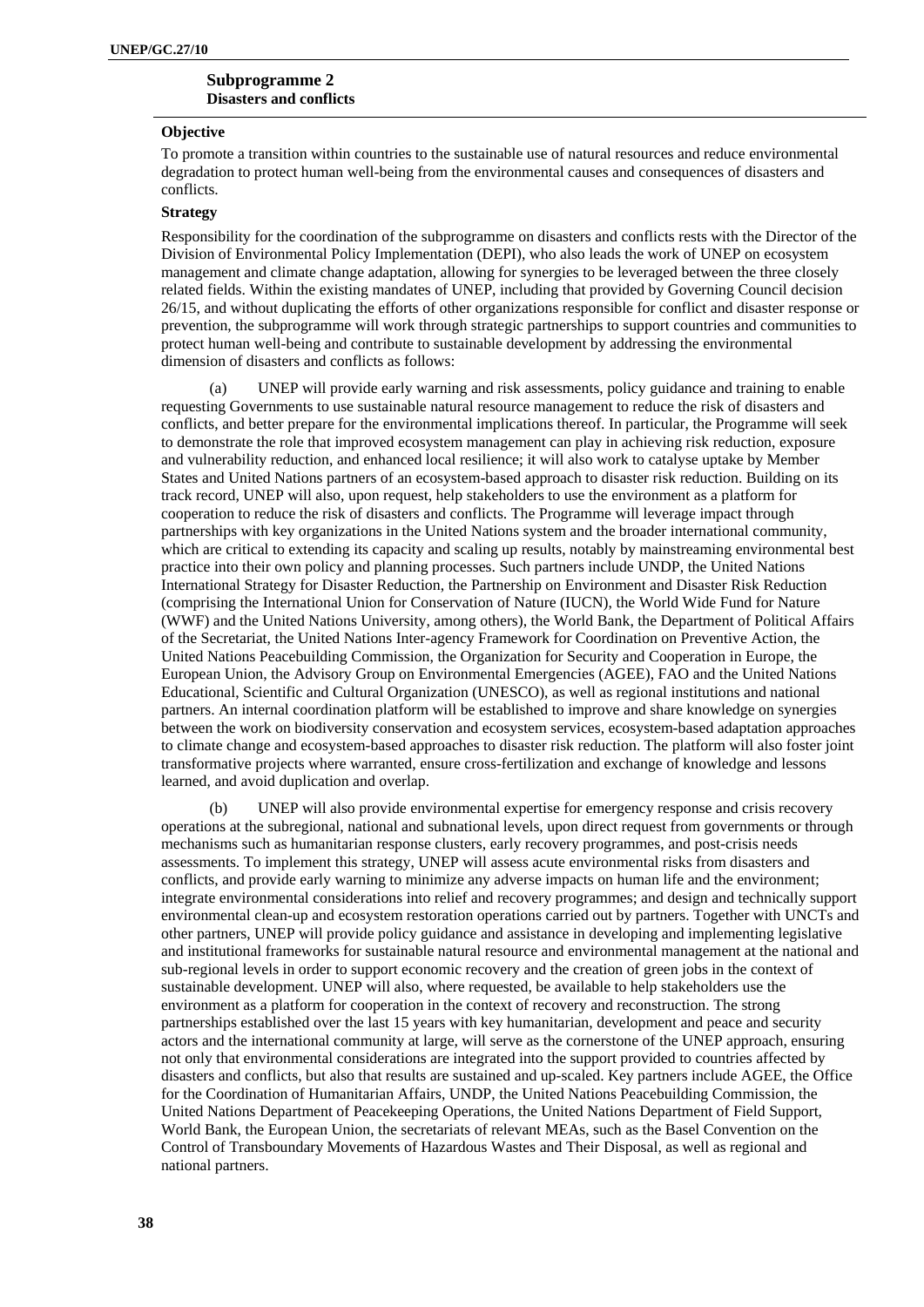# **External factors**

The subprogramme is expected to achieve its objective and expected accomplishments provided that member States demonstrate the political will and commitment needed to address the environmental dimension of disasters and conflicts; that levels of funding allocated to the subprogramme are sufficient to meet the environmental priorities of countries, in particular by sustaining UNEP presence in the field; and that major international policy processes that may occur during the biennium, such as the post–2015 development framework and the post-Hyogo framework of action on disaster risk reduction, are conducive to the support of the United Nations and Member States for addressing the environmental causes and consequences of disasters and conflicts.

| <b>Expected accomplishments</b>                                                                | <b>Indicators of achievement</b>                                                                                                                                                                                                                                                                                      |
|------------------------------------------------------------------------------------------------|-----------------------------------------------------------------------------------------------------------------------------------------------------------------------------------------------------------------------------------------------------------------------------------------------------------------------|
| The capacity of countries<br>(a)<br>to use natural resource and<br>environmental management to | (a) (i) Increase in the percentage of countries vulnerable to disasters<br>and/or conflicts that progress at least two steps in the country capacity<br>framework $^{12}$ for natural resource and environmental management                                                                                           |
| prevent and reduce the risk of<br>disasters and conflicts is improved                          | Unit of measure: percentage of countries vulnerable to disasters and<br>conflicts that progress a minimum of two steps in the country capacity<br>framework, having been assisted by UNEP                                                                                                                             |
|                                                                                                | December 2011 (baseline): 75 per cent of countries assisted by UNEP<br>since January 2010<br>December 2013 (estimate): 90 per cent of countries assisted by UNEP<br>since January 2010<br>Progress expected by December 2014: 95 per cent<br>Progress expected by December 2015: 100 per cent                         |
|                                                                                                | (a) (ii) Increase in the number of United Nations policies, guidelines,<br>programmes and training courses on conflict or disaster risk reduction that<br>integrate best practice in the sustainable management of natural resources<br>in fragile States and vulnerable regions, based on UNEP reports and<br>inputs |
|                                                                                                | Unit of measure: number of United Nations policies, guidelines,<br>programmes and training courses on conflict or disaster risk reduction<br>integrating best practice in the sustainable management of natural<br>resources in fragile States and vulnerable regions, based on UNEP reports<br>and inputs            |
|                                                                                                | December 2011 (baseline): 10<br>December 2013 (estimate): 15<br>Progress expected by December 2014: 17<br>Progress expected by December 2015: 20                                                                                                                                                                      |
| The capacity of countries<br>(b)<br>to use natural resource and<br>environmental management to | (b)<br>Increase in the percentage of countries affected by disasters and/or<br>conflicts that progress at least two steps in the country capacity<br>framework for natural resource and environmental management                                                                                                      |
| support sustainable recovery from<br>disasters and conflicts is improved                       | December 2011 (baseline): 75 per cent of countries assisted by UNEP<br>since January 2010<br>December 2013 (estimate): 90 per cent of countries assisted by UNEP<br>since January 2010<br>Progress expected by December 2014: 95 per cent<br>Progress expected by December 2015: 100 per cent                         |

<sup>&</sup>lt;sup>12</sup> UNEP will measure progress in achieving the expected accomplishments using a composite indicator based on a country capacity framework. This framework, based on 15 years of experience in some 50 countries affected by disasters and conflicts, allows for the measurement of progress in six different categories of capacity for environmental and natural resource management at the national level: (a) access to information and availability of data; (b) policy and planning; (c) legislation; (d) institutions; (e) implementation and enforcement capacity; and (f) public participation in decision-making. Each of the six categories comprises six steps that reflect a gradual expansion of capacity.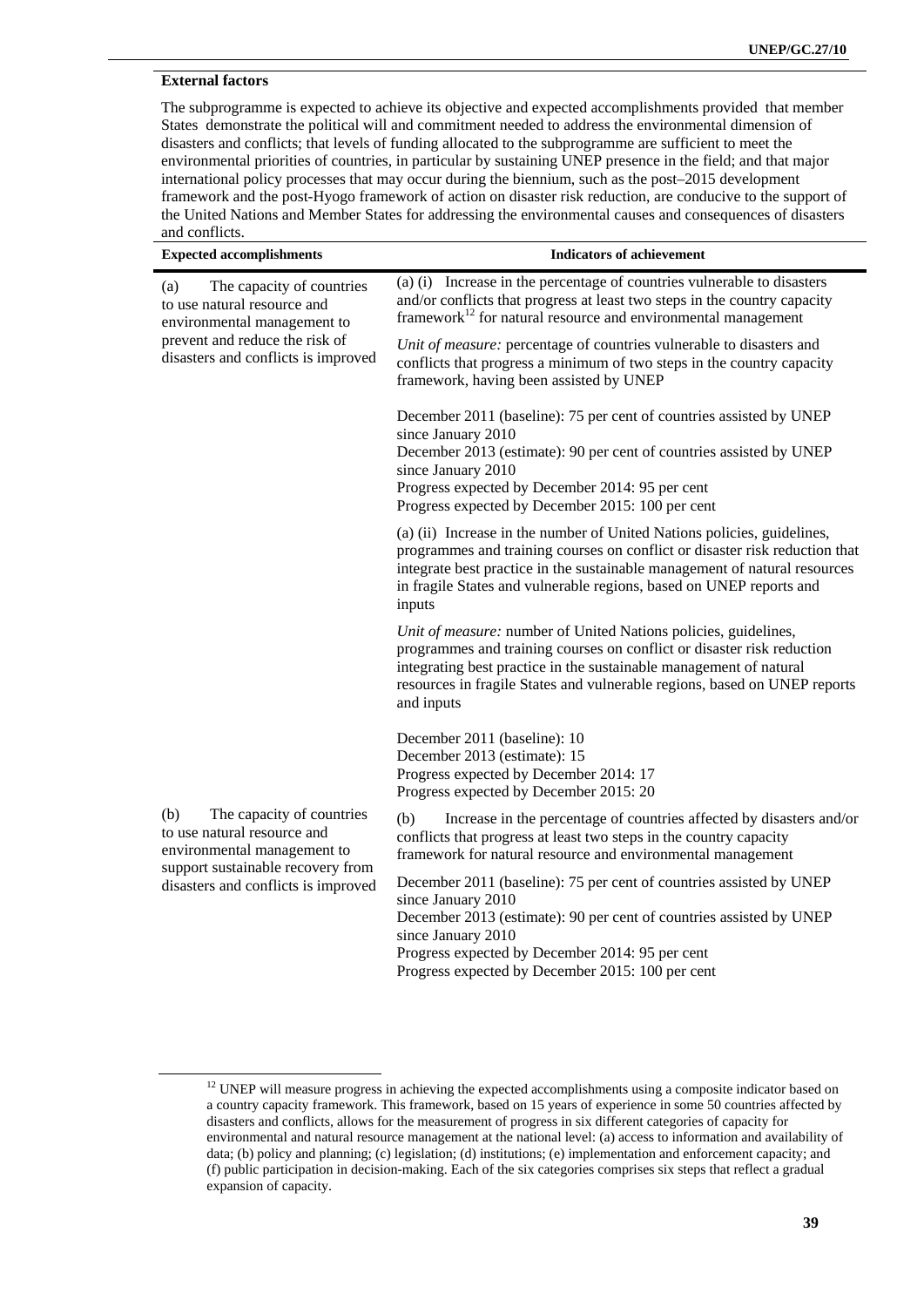# **Causal relationship**

The main objective of subprogramme 2 is to promote the sustainable use of natural resources as a means of protecting human well-being from the environmental causes and consequences of disasters and conflicts. To accomplish this goal, UNEP will work with countries that are vulnerable to or affected by disasters and conflicts, and with the United Nations entities that support them, to build their capacity to address environmental risk factors and capitalize on opportunities through integrated natural resource management approaches that contribute to inclusive and sustainable economic growth, social equity and improved environmental conditions. In order to cater to the broad range of needs that currently exist, UNEP will focus its capacity development efforts on vulnerable countries, in particular on prevention, risk reduction and preparedness (expected accomplishment 1), and "post-crisis" countries, supporting environmentally sustainable recovery that contributes to long-term peacebuilding and economic and social development (expected accomplishment 2). It should be noted that all services will be delivered upon request.

With regard to expected accomplishment (a), lack of both data on and understanding of the critical environmental factors that can contribute to conflicts and disasters constitutes a major impediment to the capacity to address such challenges effectively. Filling the knowledge gap is therefore a key building block to capacity development in this area. Assessments that identify risk factors linked to the environment and natural resource use will help to establish a common knowledge base upon which support strategies for disaster and conflict risk reduction can be developed and implemented*.* Such strategies will seek to respond to the full range of specific needs and priorities at the country level, including policy guidance, technical support, training for national authorities and civil society, and the facilitation of environmental cooperation. Field projects will also be used to demonstrate the value of sustainable natural resource management as a risk reduction tool, and to catalyse coordinated uptake of proven approaches by both national and United Nations partners on the ground (output 1). Working hand in hand with key United Nations system partners for disaster risk reduction, conflict prevention and peacebuilding, and joining with the broader international community to build internal capacity to understand and address environmental risk factors will be critical to catalysing practical action, ensuring system-wide coordination on such issues and more widespread application of successful approaches. In addition to working to reduce the risks posed by environmental factors, UNEP will seek to improve the preparedness of countries to address the environmental impact of both natural and man-made disasters, including industrial and technological accidents. Building a solid information base on key environmental risks to human health and livelihoods, the twin approach of training on relevant preparedness tools and providing technical assistance in developing emergency preparedness strategies will form the cornerstone of capacity development in this area (outputs 2 and 3). Targeted outreach will also be critical, not only to disseminating best practice and lessons learned, but also to catalysing interest and the uptake of new approaches in a wider range of countries (output 4).

With regard to expected accomplishment (b), in post-crisis situations, environmental risks and needs are often ignored or misunderstood, given the many immediate and competing priorities facing affected countries and the international community. Yet deferred action or poor choices made early on all too easily become locked-in, establishing unsustainable trajectories of recovery that can undermine the fragile foundations of peace. Outputs under expected accomplishment 2 aim to support countries and United Nations system partners in building capacity for identifying environmental priorities and ensuring that such priorities are addressed as part of recovery and peacebuilding programmes. Immediately following a conflict, UNEP will mobilize and coordinate the expertise needed to identify and mitigate acute environmental risks to human health (output 1). Conducted in coordination with national authorities, such rapid assessments will also serve to establish the need for detailed field-based scientific studies that analyse environmental impact on human well-being, livelihoods and security in a broad range of sectors (output 2). Systematically conducted in association with national experts and authorities, comprehensive assessments of this nature will build country-level capacity in two ways: first, national experts will learn to use and replicate state-of-the-art scientific assessment methodologies for a broad range of environmental sectors; and second, critical baseline data on the state of the environment in a given country will be collated for use in recovery and development planning, as well as in future environmental assessments. Targeted technical assistance and institutional support, involving a tailor-made mix of services, will subsequently be offered to build national capacity to address the environmental needs and priorities identified through the assessment process (output 3). Such services could encompass support for environmental governance and legislation, the cleaning-up of sites damaged by conflicts and disasters, pilot projects aimed at demonstrating sustainable management approaches, and technical assistance on green economy policies that could support long-term recovery and socio-economic development in conflict and disaster-affected countries within the context of sustainable development and poverty eradication. Partnerships with United Nations system actors on the ground constitute a fundamental element of the approach, ensuring not only that UNEP resources are used efficiently, but also that capacity is built for sustainable resource management throughout the system and that successful approaches are adopted and scaled up optimally. In turn, this will foster system-wide coordination and the sustainability of investment in environmental recovery.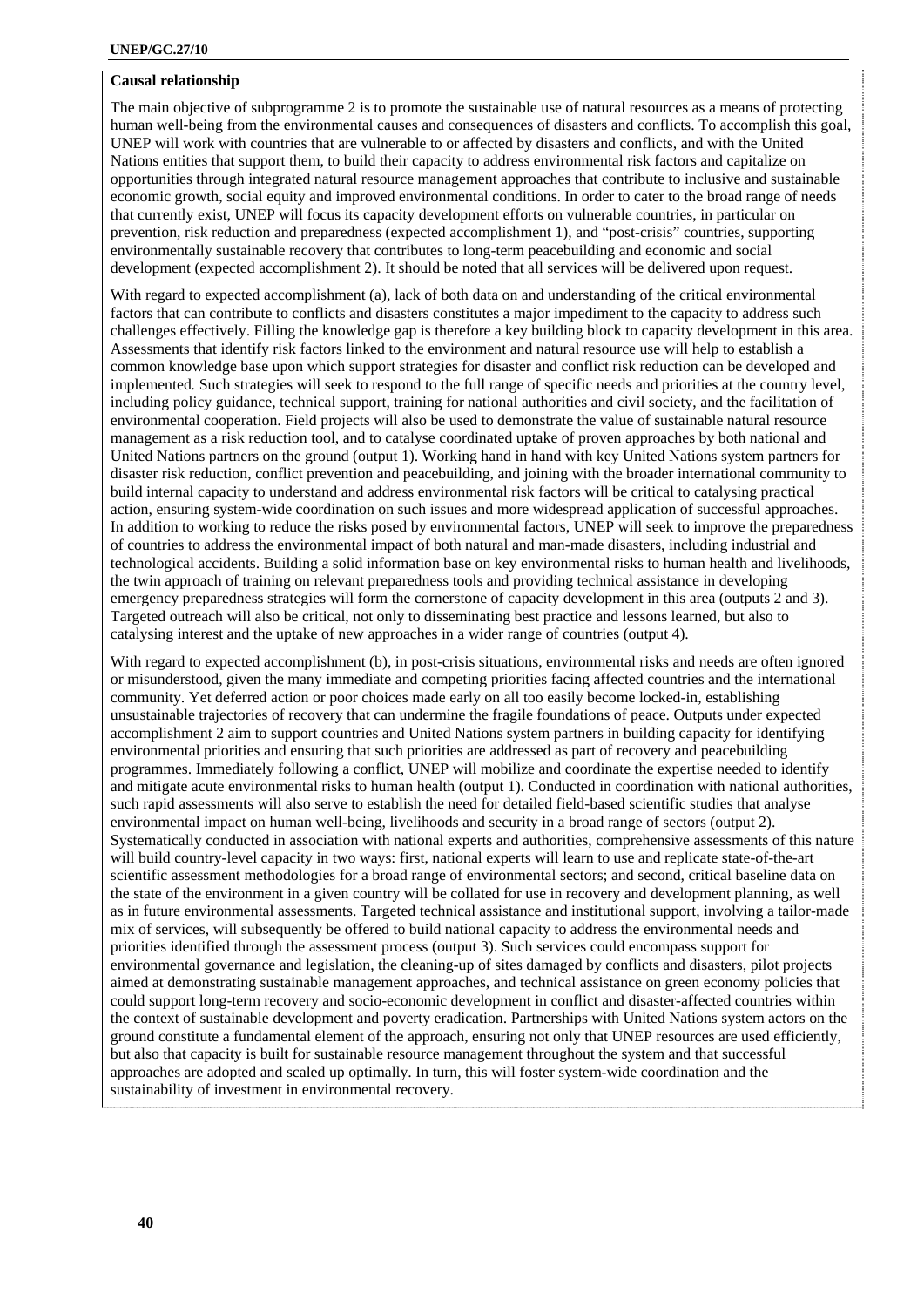Outputs planned for the biennium in pursuit of expected accomplishment (a): The capacity of countries to use natural resource and environmental management to prevent and reduce the risk of disasters and conflicts is improved

| Programme of work and budget output                                                                                                                                                                                                                                                                | <b>Division accountable</b> | <b>Contributing divisions</b>            | <b>Scope</b>    |
|----------------------------------------------------------------------------------------------------------------------------------------------------------------------------------------------------------------------------------------------------------------------------------------------------|-----------------------------|------------------------------------------|-----------------|
| 1. Risk assessments and policy support delivered to countries, regions and United<br>Nations partners with a view to catalysing environmental cooperation, system-wide<br>coherence and practical mitigation action to address environmental factors contributing<br>to disaster and conflict risk | <b>DEPI</b>                 | <b>DEWA</b><br><b>DRC</b>                | Global/regional |
| 2. Risk information and training provided to countries in order to improve national<br>preparedness to respond to and mitigate acute environmental risks caused by conflicts<br>and disasters                                                                                                      | <b>DEPI</b>                 | <b>DRC</b><br><b>DTIE</b><br><b>DEWA</b> | Global/regional |
| 3. Training and technical assistance on institutional and legal frameworks provided to<br>countries to improve national and local preparedness to respond to and mitigate<br>environmental risks caused by industrial accidents                                                                    | <b>DTIE</b>                 | <b>DRC</b><br><b>DELC</b><br><b>DEPI</b> | Global/regional |
| 4. Outreach tools developed for raising awareness of the environmental dimension of<br>disasters and conflicts, and promoting the sound management of natural resources as a<br>tool for disaster and conflict risk reduction in vulnerable countries                                              | <b>DCPI</b>                 | <b>DEPI</b><br><b>DRC</b>                | Global          |

Outputs planned for the biennium in pursuit of expected accomplishment (b): The capacity of countries to use natural resource and environmental management to support sustainable recovery from disasters and conflicts is improved

| Programme of work and budget output                                                                                                                                                                                                                                                                                               | <b>Division accountable</b> | <b>Contributing divisions</b>            | <b>Scope</b> |
|-----------------------------------------------------------------------------------------------------------------------------------------------------------------------------------------------------------------------------------------------------------------------------------------------------------------------------------|-----------------------------|------------------------------------------|--------------|
| 1. Technical assistance, rapidly mobilized and coordinated, to identify immediate environmental<br>risks to human health stemming from disasters and conflicts, and to catalyse mitigating action<br>by affected countries and United Nations partners                                                                            | <b>DEPI</b>                 | <b>DRC</b>                               | Regional     |
| 2. Comprehensive field-based scientific assessments conducted in post-crisis countries to<br>identify and integrate environmental risks and opportunities into recovery and peacebuilding<br>strategies                                                                                                                           | <b>DEPI</b>                 | <b>DRC</b><br><b>DEWA</b>                | Regional     |
| 3. Policy support and technical assistance provided to post-crisis countries and United Nations<br>partners to increase the environmental sustainability of recovery and peacebuilding programmes<br>and to catalyse environmental action, uptake of green economy approaches and the development<br>of environmental legislation | <b>DEPI</b>                 | <b>DRC</b><br><b>DTIE</b><br><b>DELC</b> | Regional     |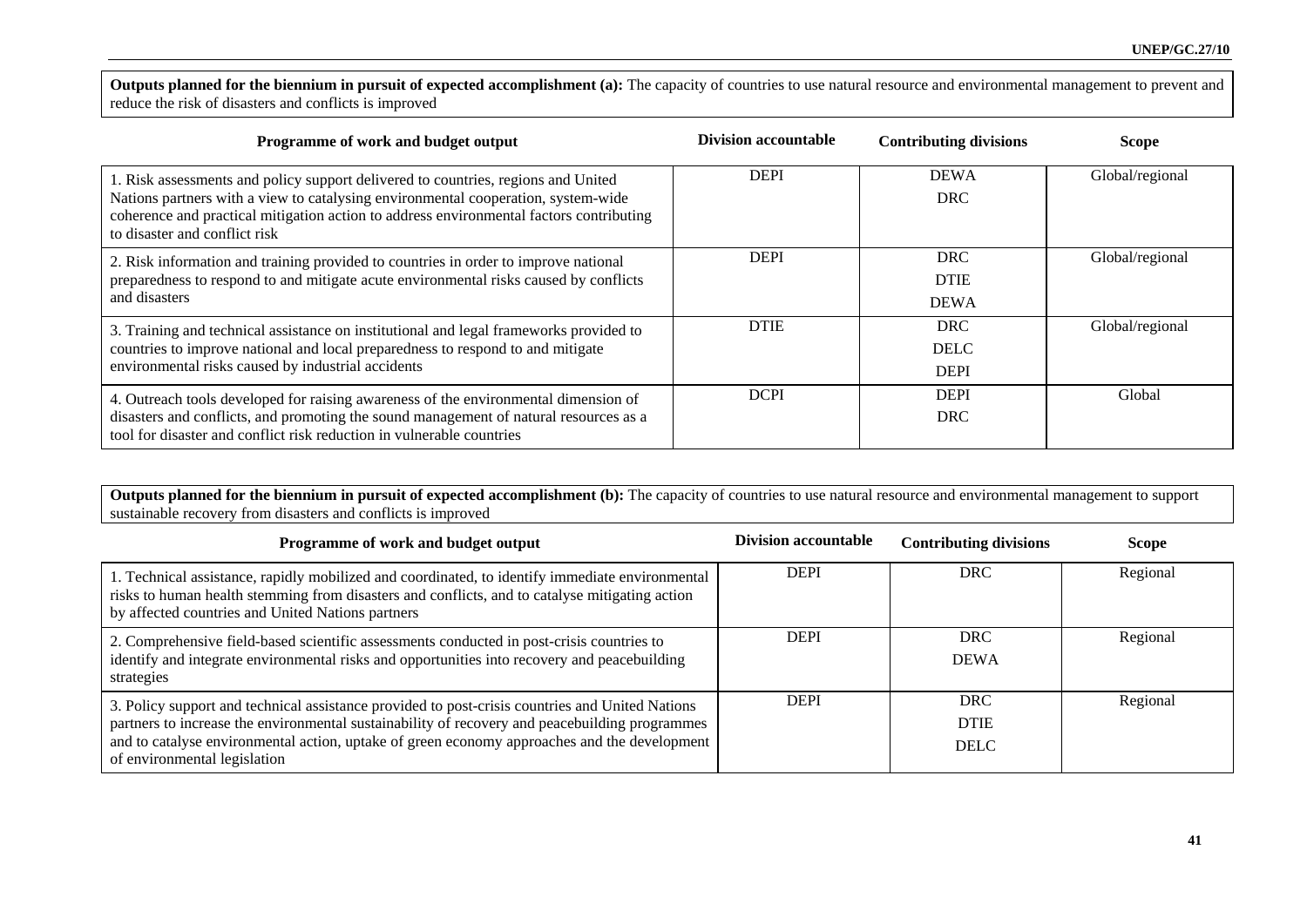# **Resource requirements**

# Table 12 **Resource projections by category: disasters and conflicts**

|                                                            | Resources<br>(thousands of United States dollars) |         |           |              | Posts   |           |
|------------------------------------------------------------|---------------------------------------------------|---------|-----------|--------------|---------|-----------|
| Category                                                   | 2012-2013                                         | Changes | 2014-2015 | 2012-2013    | Changes | 2014-2015 |
| <b>A. Environment Fund</b>                                 |                                                   |         |           |              |         |           |
| Post                                                       | 7 1 7 8                                           | 2915    | 10 093    | 26           | 12      | 38        |
| Non-post                                                   | 3 2 7 7                                           | 4517    | 7794      |              |         |           |
| <b>Subtotal A</b>                                          | 10 454                                            | 7432    | 17886     | 26           | 12      | 38        |
| <b>B.</b> Trust and earmarked<br>funds <sup>a</sup>        |                                                   |         |           |              |         |           |
| Trust and earmarked funds                                  | 39 233                                            | (17048) | 22 185    | 20           | (5)     | 15        |
| <b>Subtotal B</b>                                          | 39 233                                            | (17048) | 22 185    | 20           | (5)     | 15        |
| <b>C. Global Environment</b><br><b>Facility Trust Fund</b> |                                                   |         |           |              |         |           |
| GEF-administered trust funds                               |                                                   |         |           |              |         |           |
| <b>Subtotal C</b>                                          |                                                   |         |           |              |         |           |
| D. Programme support costs                                 |                                                   |         |           |              |         |           |
| Programme support costs                                    | 1752                                              | (1752)  |           |              |         |           |
| <b>Subtotal D</b>                                          | 1752                                              | (1752)  |           |              |         |           |
| E. Regular budget <sup>b,c</sup>                           |                                                   |         |           |              |         |           |
| Post                                                       | 426                                               | 1588    | 2014      | 2            | 6       | 8         |
| Non-post                                                   | 111                                               | 110     | 221       |              |         |           |
| <b>Subtotal E</b>                                          | 537                                               | 1698    | 2 2 3 5   | $\mathbf{2}$ | 6       | 8         |
| Total $(A+B+C+D+E)$                                        | 51 977                                            | (9671)  | 42 30 6   | 48           | 12      | 60        |
|                                                            |                                                   |         |           |              |         |           |

*Note:* Figures may vary slightly due to rounding off of both budget figures and posts.

<sup>a</sup> Posts funded from trust and earmarked funds should be taken as indicative only, as many such posts are of a temporary nature and their

level is subject to frequent change.<br><sup>b</sup> Includes proposed additional regular budget resources as a result of the outcome of Rio +20, inclusive of those pertaining to UNSCEAR.<br><sup>c</sup> New posts under regular budget are budgete Headquarters standard practice.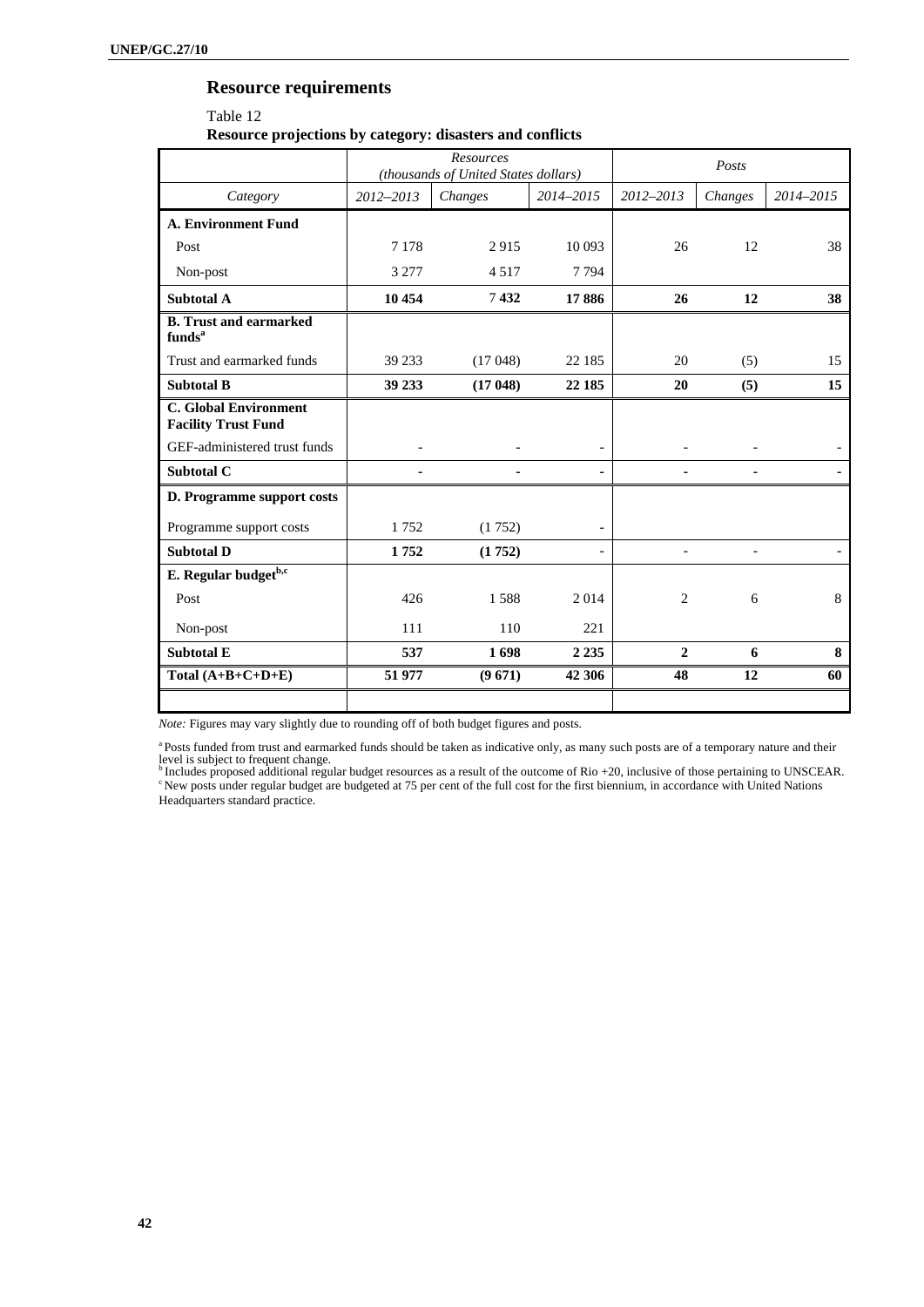|                                                                                                | Resources<br>(thousands of United States dollars) |         |           | Posts                    |                         |                         |
|------------------------------------------------------------------------------------------------|---------------------------------------------------|---------|-----------|--------------------------|-------------------------|-------------------------|
| Category                                                                                       | 2012-2013                                         | Changes | 2014-2015 | 2012-2013                | Changes                 | 2014-2015               |
| A. Division of Early Warning and<br><b>Assessment</b><br><b>Environment Fund</b>               |                                                   |         |           |                          |                         |                         |
| Post                                                                                           | 2 8 3 4                                           | (1392)  | 1443      | $10\,$                   | (4)                     | 6                       |
| Non-post                                                                                       | 950                                               | (159)   | 791       |                          |                         |                         |
| Other funds <sup>a</sup>                                                                       |                                                   | 69      | 69        |                          | $\mathbf{0}$            | $\boldsymbol{0}$        |
| <b>Subtotal A</b>                                                                              | 3784                                              | (1481)  | 2 3 0 2   | 10                       | (4)                     | 6                       |
| <b>B. Division of Environmental</b><br><b>Law and Conventions</b><br><b>Environment Fund</b>   |                                                   |         |           |                          |                         |                         |
| Post                                                                                           |                                                   | 513     | 513       |                          | 3                       | 3                       |
| Non-post                                                                                       |                                                   | 376     | 376       |                          |                         |                         |
| Other funds <sup>a</sup>                                                                       |                                                   | 232     | 232       |                          | $\mathbf{0}$            | $\boldsymbol{0}$        |
| <b>Subtotal B</b>                                                                              | $\blacksquare$                                    | 1 1 2 0 | 1 1 2 0   | $\blacksquare$           | $\overline{\mathbf{3}}$ | $\overline{\mathbf{3}}$ |
| <b>C. Division of Environmental</b><br><b>Policy Implementation</b><br><b>Environment Fund</b> |                                                   |         |           |                          |                         |                         |
| Post                                                                                           | 2 0 4 2                                           | 808     | 2850      | 5                        | 3                       | $\,8\,$                 |
| Non-post                                                                                       | 965                                               | 1901    | 2865      |                          |                         |                         |
| Other funds <sup>a</sup>                                                                       | 31 998                                            | (10864) | 21 134    | 21                       | (3)                     | 18                      |
| Subtotal C                                                                                     | 35 004                                            | (8155)  | 26 849    | 26                       | $\bf{0}$                | 26                      |
| D. Division of Technology,<br><b>Industry and Economics</b><br><b>Environment Fund</b>         |                                                   |         |           |                          |                         |                         |
| Post                                                                                           | 50                                                | 218     | 268       |                          | $\mathbf{1}$            | $\mathbf{1}$            |
| Non-post                                                                                       | 14                                                | 378     | 391       |                          |                         |                         |
| Other funds <sup>a</sup>                                                                       | 7 5 0 7                                           | (7112)  | 394       |                          |                         |                         |
| <b>Subtotal D</b>                                                                              | 7571                                              | (6517)  | 1 0 5 4   |                          | 1                       | $\mathbf{1}$            |
| <b>E. Division of Regional</b><br>Cooperation<br><b>Environment Fund</b>                       |                                                   |         |           |                          |                         |                         |
| Post                                                                                           | 2 0 6 9                                           | 2 2 3 2 | 4 300     | 9                        | $8\,$                   | 17                      |
| Non-post                                                                                       | 1319                                              | 1 1 8 4 | 2 5 0 4   |                          |                         |                         |
| Other funds <sup>a</sup>                                                                       | 1910                                              | 98      | $2\;008$  | $\overline{\phantom{a}}$ | $\overline{c}$          | $\overline{c}$          |
| Subtotal E                                                                                     | 5 2 9 8                                           | 3514    | 8812      | $\boldsymbol{9}$         | 10                      | 19                      |
| F. Division of Communications<br>and Public Information<br><b>Environment Fund</b>             |                                                   |         |           |                          |                         |                         |
| Post                                                                                           | 183                                               | 536     | 719       | $\sqrt{2}$               | $\sqrt{2}$              | $\overline{4}$          |
| Non-post                                                                                       | 29                                                | 837     | 866       |                          |                         |                         |
| Other funds <sup>a</sup>                                                                       | 109                                               | 474     | 583       | 1                        | $\mathbf{1}$            | 2                       |
| <b>Subtotal F</b>                                                                              | 321                                               | 1848    | 2 1 6 8   | $\mathbf{3}$             | $\mathbf{3}$            | 6                       |

# Table 13 **Resource projections by organizational unit: disasters and conflicts**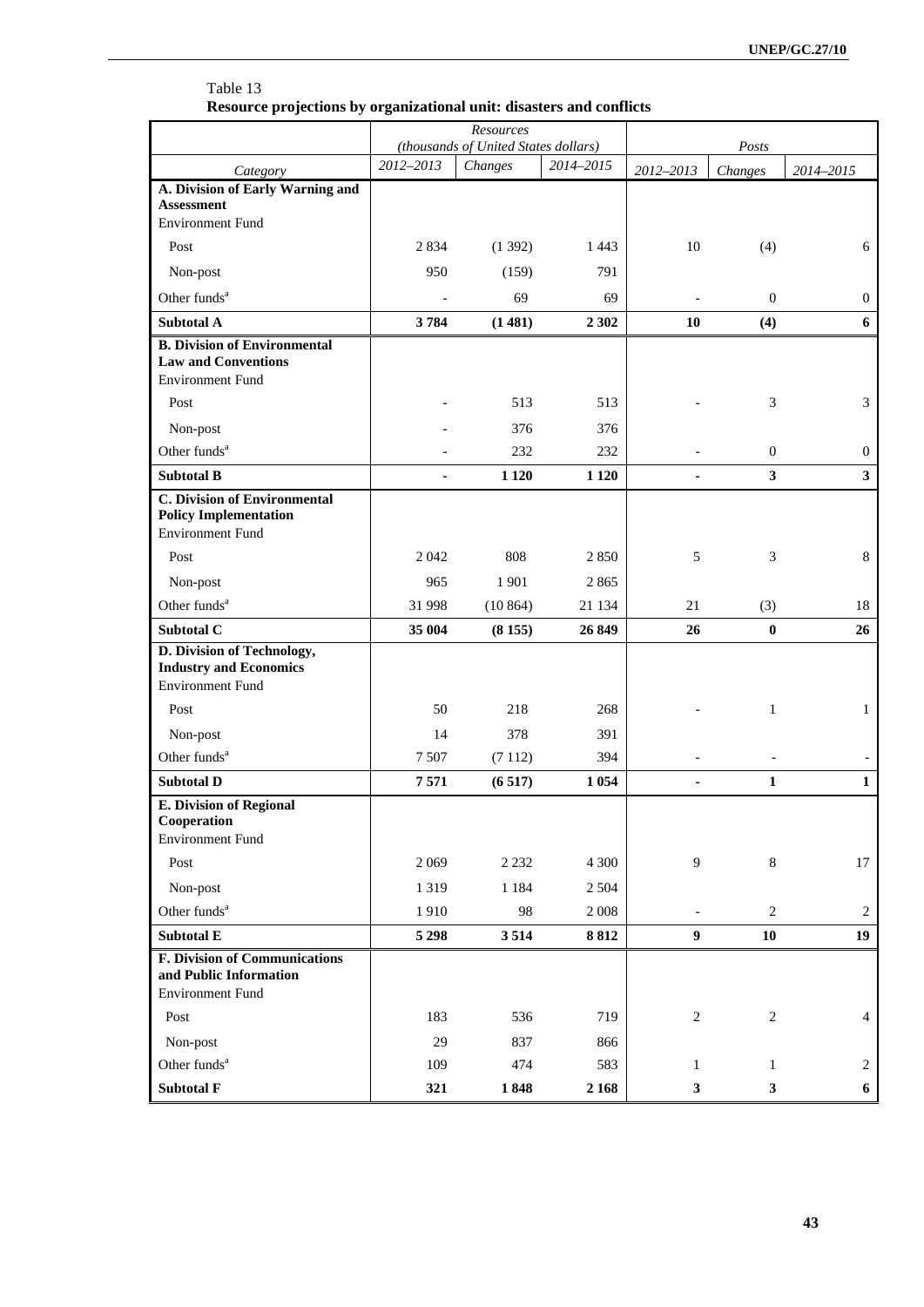|                                                                                                          |                                                            | Resources<br>(thousands of United States dollars) |                             |                | Posts    |                |
|----------------------------------------------------------------------------------------------------------|------------------------------------------------------------|---------------------------------------------------|-----------------------------|----------------|----------|----------------|
| Category                                                                                                 | 2012-2013                                                  | Changes                                           | 2014-2015                   | $2012 - 2013$  | Changes  | 2014-2015      |
| Total $(A+B+C+D+E+F)$                                                                                    | 51 977                                                     | (9671)                                            | 42 306                      | 48             | 12       | 60             |
| <b>Total Environment Fund</b><br><b>Total other funds</b><br><b>Total</b><br>$\mathbf{r}$ . $\mathbf{r}$ | 10454<br>41 523<br>51 977<br>$\mathbf{1}$<br>0.00001111100 | 7432<br>(17103)<br>(9671)                         | 17 886<br>24 4 20<br>42 306 | 26<br>22<br>48 | 12<br>12 | 38<br>23<br>60 |

*Note*: Figures may vary slightly due to rounding off of both budget figures and posts.

<sup>a</sup> In the interests of brevity, and mindful of the focus of the budget on the resources of the Environment Fund, in this table other resources are grouped under "other funds". Other funds is composed of regular budget, trust and earmarked funds and GEF trust funds.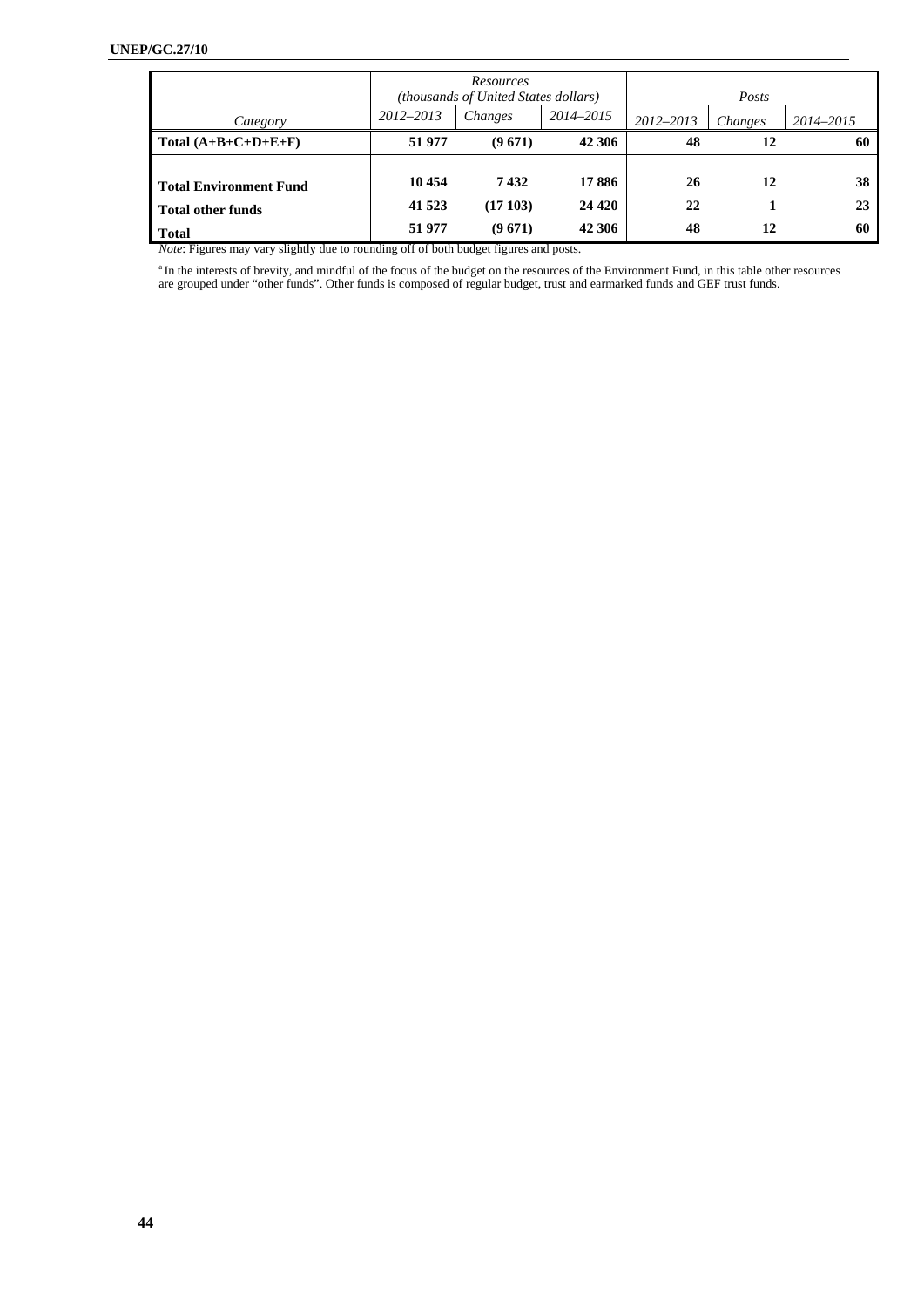#### **Subprogramme 3 Ecosystem management**

#### **Objective**

To promote a transition to integrating the conservation and management of land, water and living resources to maintain biodiversity and provide ecosystem services in a sustainable and equitable manner among countries.

#### **Strategy**

Responsibility for the coordination of the subprogramme on ecosystem management rests with the Director of the Division of Environmental Policy Implementation. The goal of the Programme is to catalyse the use by countries of an ecosystem approach that integrates the management of land, water and living resources to conserve biodiversity and sustain ecosystem services for development and poverty reduction, as articulated in decision V/6 of CBD, building on participatory approaches and the use of traditional knowledge. It should be noted that that decision calls on parties, Governments and international organizations to implement the "ecosystem approach" as appropriate – there is no single way to implement the approach, as it depends on local, provincial, national, regional and global conditions. Notwithstanding the need to tailor the ecosystem approach to varying circumstances, it will involve not only the direct management of specific ecosystems, but also addressing both the direct and indirect drivers of change, such as the negative impact of human activities on sensitive ecosystems. UNEP is placing particular emphasis on "working with nature" to improve human well-being and address the pressing challenges associated with climate change and natural hazards that may lead to disasters. In that context, there is significant complementarity between the subprogrammes dealing with the conservation of biodiversity and ecosystem services, ecosystem-based approaches to adaptation to climate change, and ecosystem-based approaches to disaster risk reduction. Every effort will be made to ensure synergies between the respective subprogrammes and avoid duplication of effort.

Taking care to ensure a regional balance, UNEP will work with the secretariats of the biodiversity-related MEAs, the secretariats of other MEAs whose actions affect ecosystems, and through long-term partnerships with key actors working on ecosystem management, including Biodiversity International, FAO, UNDP, the International Fund for Agricultural Development, IUCN, the International Water Management Institute,, World Bank, WWF and other Millennium Ecosystem Assessment partners. It will leverage impact through its role as an implementing agency in the GEF to support countries to achieve the Aichi Biodiversity Targets, reverse the decline in biodiversity and ecosystem services resulting from habitat degradation, invasive species, climate change, pollution and over-exploitation, and will upscale proven approaches, as follows:

(a) UNEP will work to enhance the conceptual basis and implementation of the ecosystem approach within planning, management and decision-making frameworks that affect biodiversity, the ecosystem services of terrestrial and freshwater ecosystems, and the provision of key services and benefits from those systems. In doing so, the Programme will seek to contribute to the challenge of feeding a growing global population in a sustainable manner, promoting proper conservation and management of biodiversity and related ecosystems, and bringing about broader governance reforms that, in turn, will promote or enable collaborative, participatory, cross-sectoral approaches to maintaining biodiversity, ecosystem services and the productivity of interdependent landscapes, ecosystems and species. Particular emphasis will be placed upon a twin approach of conserving biodiversity while in parallel maintaining the ecosystem services that are essential for human well-being, development and provisioning, especially in relation to food security and water. Special attention will also be given to equity issues including, but not limited to, access and benefitsharing and the ways in which vulnerable and disadvantaged communities could be compensated or rewarded for their ecosystem stewardship.

(b) UNEP will also work to develop cross-sectoral policymaking and management frameworks and methodologies to implement ecosystem-based management and related multilateral frameworks in order to sustain marine and coastal biodiversity and ecosystem services, in particular food provisioning. While the impact of human activities on terrestrial and freshwater ecosystems has a direct link into marine ecosystems, a separate expected accomplishment has been established, as while expected accomplishment (a) primarily requires interventions on a national scale, expected accomplishment (b) includes work that will cut across national maritime boundaries, with such interventions being dependent on requests from the countries concerned. Such work will include managing human activities that have a negative impact on coastal and marine ecosystems, particularly coral reefs. Continuing to draw attention to the dynamic relationship between land-based activities and the health of coastal habitats, seas and oceans, the Programme will assist countries and regional bodies to customize and apply ecosystem management through piloting, learning and transferring good practice across different ecosystem contexts. UNEP will also support countries to adopt broader management reforms, involving participatory approaches and public-private partnerships, with a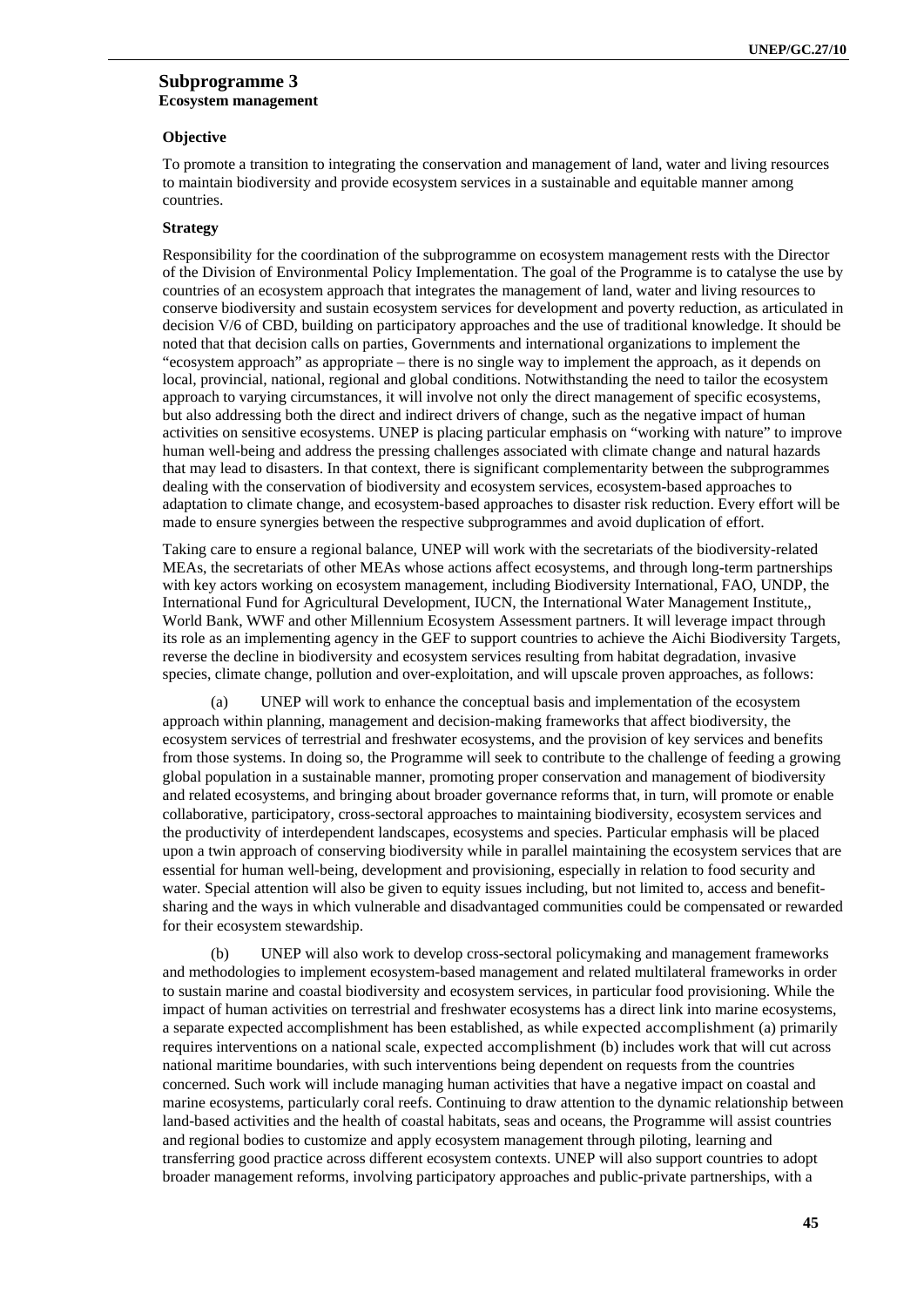view to maintaining marine and coastal ecosystem services and their associated biodiversity. Attention will also be given to the growing pressure resulting from challenges including climate change, coastal development, resource extraction and pollution, and the ways in which such challenges affect communities, societies and biodiversity. In doing so, UNEP will build upon proven programmes and structures, including the Regional Seas Conventions and Action Plans and the Global Programme of Action for the Protection of the Marine Environment from Land-based Activities (GPA).

(c) Finally, UNEP will support collaborative efforts aimed at strengthening the science-policy interface at the national, regional and global levels. Noting the ecological, genetic, social, economic, scientific, educational, cultural, recreational and aesthetic values of biological diversity and its critical role in maintaining ecosystems that provide essential services, the Programme will assist countries to create the institutional, legal and policy conditions necessary for the integration of biodiversity and ecosystem services into national development planning, decision-making and budgetary allocations. Mainstreaming of pro-poor and ecosystem-relevant environmental outcomes will be implemented in collaboration with the joint UNDP-UNEP Poverty-Environment Initiative (PEI). UNEP will also support countries in fulfilling their commitments under the MEAs, with particular emphasis on the Aichi Biodiversity Targets. Particular attention will be given to assisting countries, upon request, to find innovative means of financing and to create favourable policy and institutional conditions for access and benefit-sharing, in support of the Nagoya Protocol on Access to Genetic Resources and the Fair and Equitable Sharing of Benefits Arising from their Utilization to the Convention on Biological Diversity. Support will also be provided, upon request, for the conservation of biodiversity through collaboration across ecosystems, including, where appropriate, transboundary ecosystems. UNEP will provide strong leadership in the work of the Intergovernmental Science-Policy Platform on Biodiversity and Ecosystem Services (IPBES) in collaboration with relevant bodies. Finally, the Programme will assist countries to meet their planning and reporting obligations under the biodiversity-related MEAs, engaging with the secretariat of CBD to provide support for the implementation of the Strategic Plan for Biodiversity 2011–2020 and ensuring that direct support to countries in implementing the Plan and realizing the Aichi Biodiversity Targets is coordinated with the MEA secretariats.

## **External factors**

Governments attending the United Nations Conference on Sustainable Development in June 2012 reaffirmed "the need to achieve sustainable development by [...] promoting integrated and sustainable management of natural resources and ecosystems that supports inter alia economic, social and human development while facilitating ecosystem conservation, regeneration and restoration, and resilience in the face of new and emerging challenges". The expected accomplishments of subprogramme 3 will be achieved, provided that (a) requests from member states for technical support from UNEP to mainstream the ecosystem approach with national development processes occur in this biennium; (b) member states demonstrate the political will and commitment to mainstreaming environmental issues in their national economic development agendas; (c) levels of funding allocated to the subprogramme are sufficient to meet the environmental priorities of countries; and (d) programmes are aligned to United Nations country processes, such as United Nations Development Assistance Frameworks (UNDAFs) and PEI initiatives.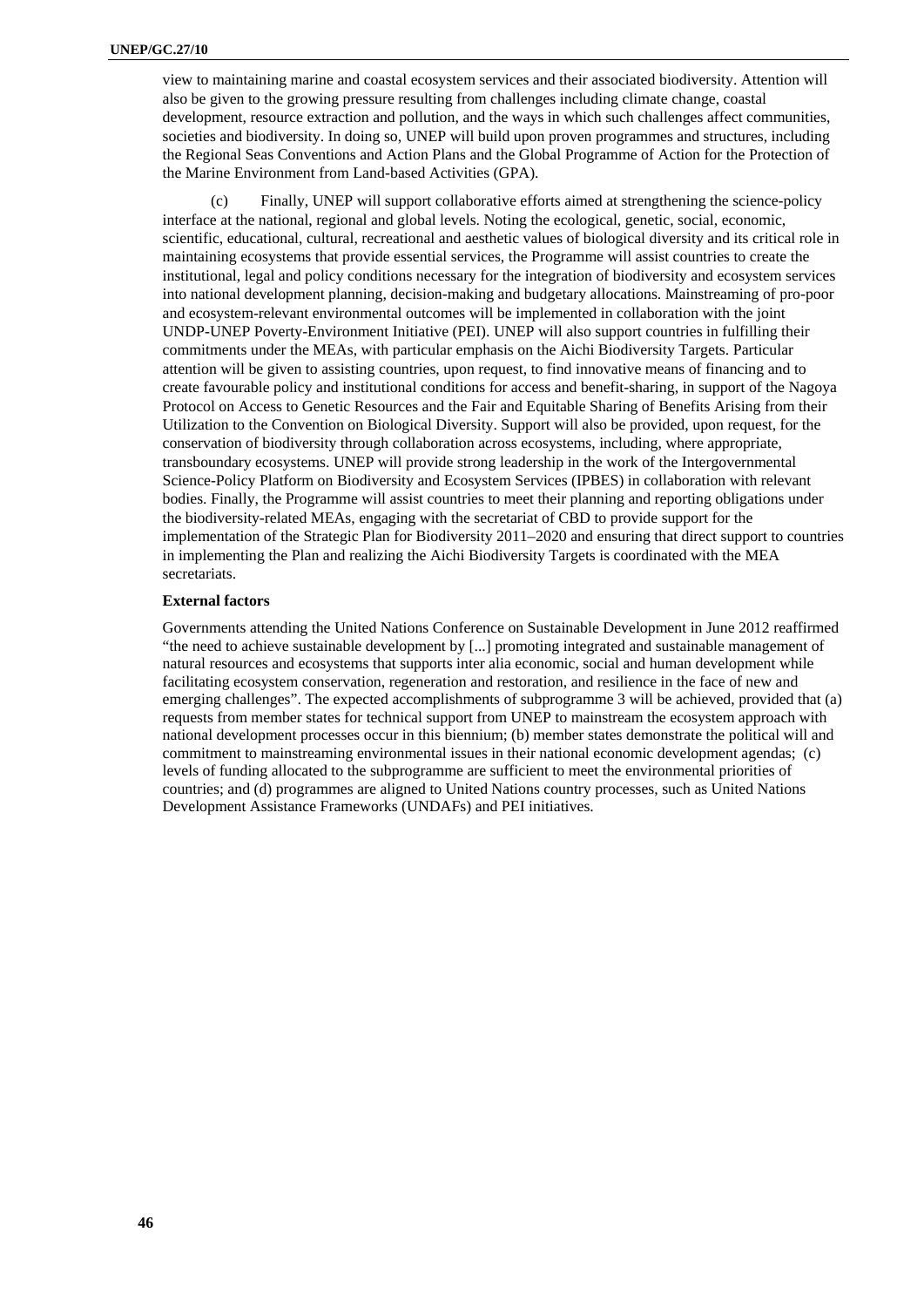Ĩ.

| <b>Expected accomplishments</b>                                                                                                                                                                                                                                                                           | <b>Indicators of achievement</b>                                                                                                                                                                                                                                                                                                                                                                                      |
|-----------------------------------------------------------------------------------------------------------------------------------------------------------------------------------------------------------------------------------------------------------------------------------------------------------|-----------------------------------------------------------------------------------------------------------------------------------------------------------------------------------------------------------------------------------------------------------------------------------------------------------------------------------------------------------------------------------------------------------------------|
| Use of the ecosystem<br>(a)<br>approach in countries to<br>maintain ecosystem services<br>and sustainable productivity of<br>terrestrial and aquatic systems is<br>increased                                                                                                                              | (a) (i) Increase in the number of countries integrating the ecosystem<br>approach with traditional sector-based natural resource management.<br>Unit of measure: number of countries that demonstrate enhanced<br>application of the ecosystem approach in traditional sector-based natural<br>resource management                                                                                                    |
|                                                                                                                                                                                                                                                                                                           | December 2011 (baseline): 13<br>December 2013 (estimate): 16<br>Progress expected by December 2014: 20<br>December 2015 (target): 24                                                                                                                                                                                                                                                                                  |
| Use of the ecosystem<br>(b)<br>approach in countries to sustain                                                                                                                                                                                                                                           | (b) (i) Increase in the number of countries using the ecosystem approach<br>to sustain ecosystem services from coastal and marine systems.                                                                                                                                                                                                                                                                            |
| ecosystem services from coastal<br>and marine systems is increased                                                                                                                                                                                                                                        | Unit of measure: number of countries that demonstrate enhanced<br>application of the ecosystem approach to sustain ecosystem services from<br>coastal and marine systems                                                                                                                                                                                                                                              |
|                                                                                                                                                                                                                                                                                                           | December 2011 (baseline): 7<br>December 2013 (estimate): 7<br>Progress expected by December 2014: 12<br>December 2015 (target): 16                                                                                                                                                                                                                                                                                    |
| Services and benefits<br>(c)<br>derived from ecosystems are<br>integrated with development<br>planning and accounting,<br>particularly in relation to wider<br>landscapes and seascapes and<br>the implementation of<br>biodiversity- and ecosystem-<br>related multilateral<br>environmental initiatives | (c) (i) Increase in the number of countries that integrate the ecosystem<br>approach in development planning.<br>Unit of measure: number of countries in which national development<br>planning documents demonstrate enhanced application of ecosystem<br>management approaches<br>December 2011 (baseline): 7<br>December 2013 (estimate): 7<br>Progress expected by December2014: 10<br>December 2015 (target): 13 |
|                                                                                                                                                                                                                                                                                                           | (c) (ii) Increase in the number of countries that integrate priority<br>ecosystem services into their national accounting and budgeting<br>processes.                                                                                                                                                                                                                                                                 |
|                                                                                                                                                                                                                                                                                                           | Unit of measure: number of countries that integrate priority ecosystem<br>services into national accounting and budgeting processes<br>December 2011 (baseline): 1<br>December 2013 (estimate): 3<br>Progress expected by December 2014: 5<br>December 2015 (target): 7                                                                                                                                               |

# **Causal relationship**

The transition among countries to integrating the management of land, water and living resources to provide ecosystem services sustainably and equitably will not necessarily be a linear process, nor will the pace of transition between countries be uniform. The drivers of and obstacles to the transition are both common among countries and variable between countries, in that UNEP can develop and promote regional or global tools, while adopting a flexible approach that permits tailoring to national or regional needs.

Interdependence with other subprogrammes is recognized, in particular with regard to the capacity of the ecosystem approach to build resilience, aid in adaptation to climate change and contribute to disaster risk reduction. The success or otherwise of countries integrating the management of land, water and living resources will, inter alia, be a function of the following:

(a) The existence or otherwise of innovative and relevant initiatives, tools and approaches applying the ecosystem approach to pressures that threaten the delivery of ecosystem services by interdependent landscapes and seascapes (for example, mountain ranges, arid and semi-arid zones, agricultural zones, river basins and archipelagos), ecosystems (for example, wetlands, forests, estuaries and coral reefs ) and species of national, regional or global significance;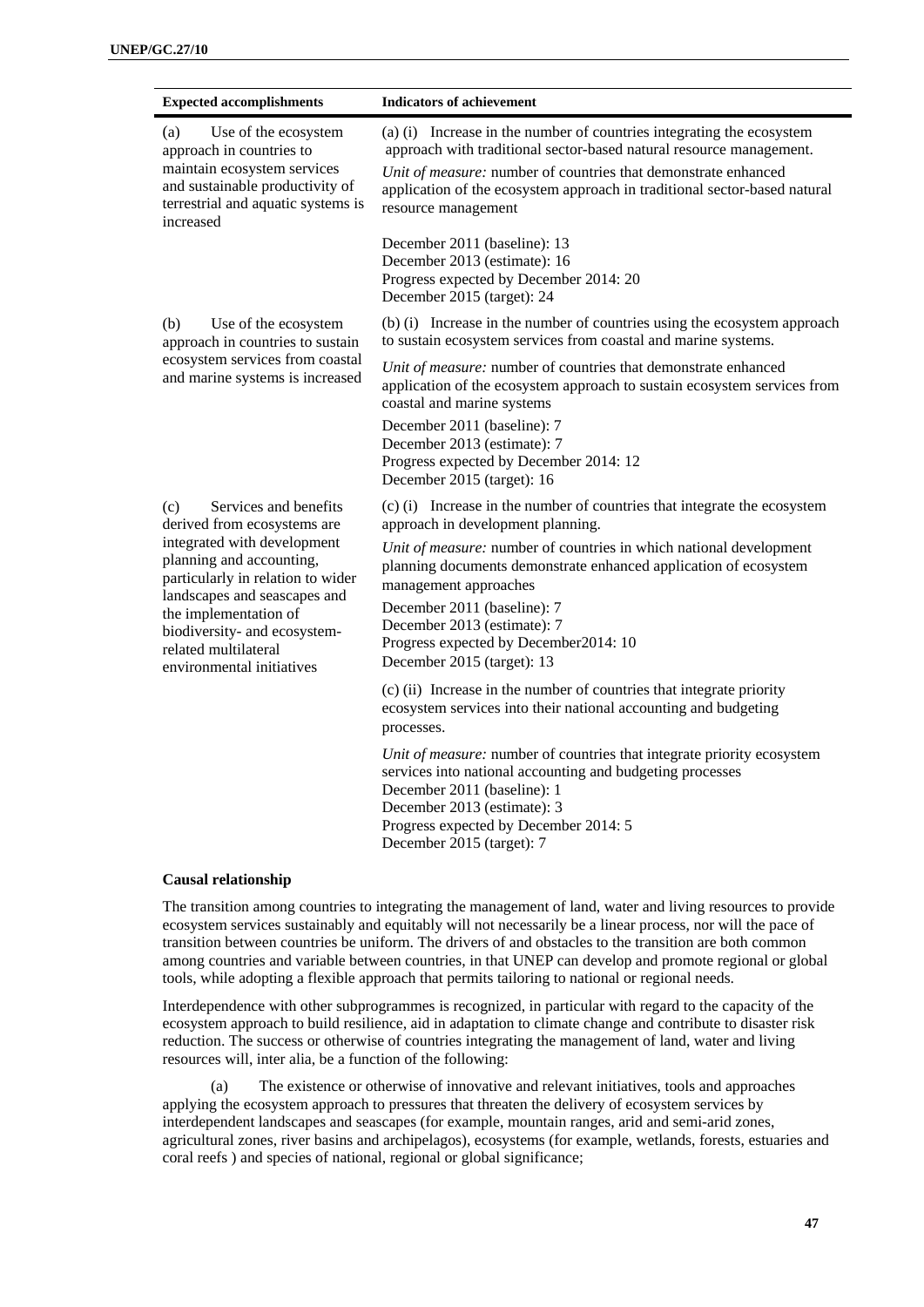(b) The extent of sharing of data, knowledge and techniques, and the transfer of technology to those who are in a position to influence change at the local, national and regional levels;

(c) The engagement of contributors to ecosystem management, including local government and the private sector;

(d) The capacity of planners and decision makers to collate and understand relevant scientific information for a given landscape or ecosystem; collect, analyse and incorporate community aspirations and ensure benefit-sharing of ecosystem services; integrate data on ecosystem services with existing national accounting and decision-making systems; and design and implement administratively efficient management frameworks;

(e) The overarching governance framework (including such considerations as legislation, institutions, economic models and multilateral obligations) in which ecosystem management practitioners, including ministries of agriculture, fisheries, forestry, water, land use, planning and the environment, are required to operate.

Subprogramme 3 seeks to address the causal relationships from both the top down and the bottom up. From the top-down perspective, a number of the outputs emphasize inter-agency, multilateral and innovative public-private collaboration that will provide financing and an enabling environment for change to occur at both the national and regional levels. Such collaboration will be built on the best available knowledge and an ongoing dialogue in which UNEP plays a key leadership role. From the bottom-up perspective, a number of the outputs target practitioners on the ground, seeking to address immediate needs relating to specific ecosystems and landscapes. Emphasis is placed upon empowering practitioners through the provision of a selection of tools and methods that reflect best practice, and the technical and other support needed to facilitate lasting change on the ground.

The respective outputs aim to address those elements as they relate to terrestrial, freshwater and marine ecosystems, placing particular emphasis on improving food security and water quality. The interdependence with other subprogrammes is also recognized, in particular with regard to the capacity of the ecosystem approach to build resilience and aid in adaptation to climate change.

Expected accomplishment (a) is focused on terrestrial and aquatic ecosystems. UNEP recognizes that even a complete understanding of the value of an ecosystem approach and meeting capacity-building needs will not necessarily ensure application. National Governments and regional institutions are often set up in a more sectoral manner. Application of the expected accomplishment at the national level will require dedicated cooperation and collaboration between line ministries of environment, agriculture, water and forests, but, perhaps most importantly, between ministries of finance, planning and development. Ecosystem assessments identifying key drivers of change linked to the degradation of particular ecosystem services will help to establish a common knowledge base upon which to develop and implement support strategies for the prevention of ecosystem degradation and the loss of ecosystem services in terrestrial and aquatic ecosystems. Such strategies will seek to respond to a wide range of specific needs at the country level, ranging from policy guidance to tools and training of national authorities, practitioners and civil society. Field projects will also be used to demonstrate the integrated land and water management approaches that help to strengthen the resilience and productivity of terrestrial and aquatic systems, the conservation of biodiversity and the value of integrating ecosystem services into national development agendas by national and United Nations partners.

Expected accomplishment (b) will focus on marine and coastal ecosystems. These fragile ecosystems are primarily affected by upstream land-based human activities, rapid urban technological development and increasing population pressure from the coastal areas, leading to the degradation of ecosystems which provide essential ecosystem services. There is a lack of information, in particular on land-sea connections, and most coastal developments disregard this critical connection. The outputs will seek to fill the information gap and aim to support countries and relevant United Nations system partners to build capacity for identifying, assessing and mitigating key drivers of ecosystem degradation. The outputs will also promote the active management of human activities that pose a threat to coastal or marine biodiversity and ecosystem services in order to minimize their negative impact. On request from member states, support will be provided in response to specific country priorities, ranging from policy guidance tools to the training of national authorities and civil society. Field demonstration projects will also be used to show the value of maintaining the productivity of coastal and marine ecosystems and the ways in which their respective ecosystem services could be used for development planning. Building upon proven programmes, including the Regional Seas Conventions and Action Plans and the GPA, such support and projects will provide a framework for moving from a conceptual basis for the ecosystem approach to a more practical application in local, national and regional planning.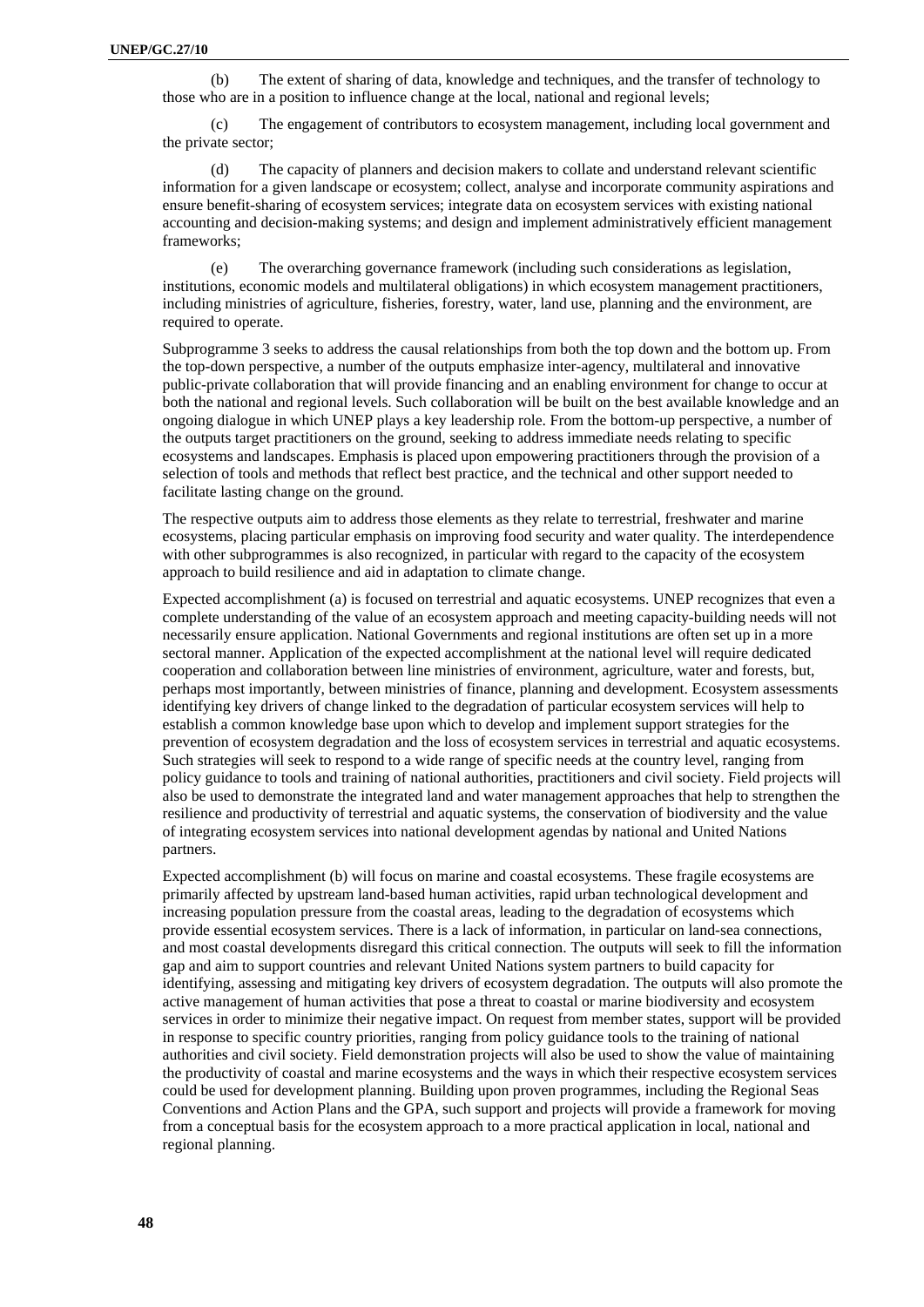Expected accomplishment (c) will focus on collaborative efforts aimed at strengthening the science-policy interface at the national, regional and global levels, and assisting countries to create the institutional, legal and policy conditions necessary to integrate goods and services into their development planning, decision-making and poverty reduction measures. Support will also be provided to countries using data on ecosystem services to assist them to mainstream such services in their development planning and decision-making processes. Upon request by member states, support will be provided for the creation of policy, legal and institutional conditions that are favourable for access and benefit-sharing, as set out in the Nagoya Protocol. Support will also be provided upon request for the conservation of biodiversity across landscapes or seascapes. In particular, support will be provided to countries in creating an enabling environment for the implementation of the biodiversity-related MEAs, with particular emphasis on the achievement of the Aichi Biodiversity Targets.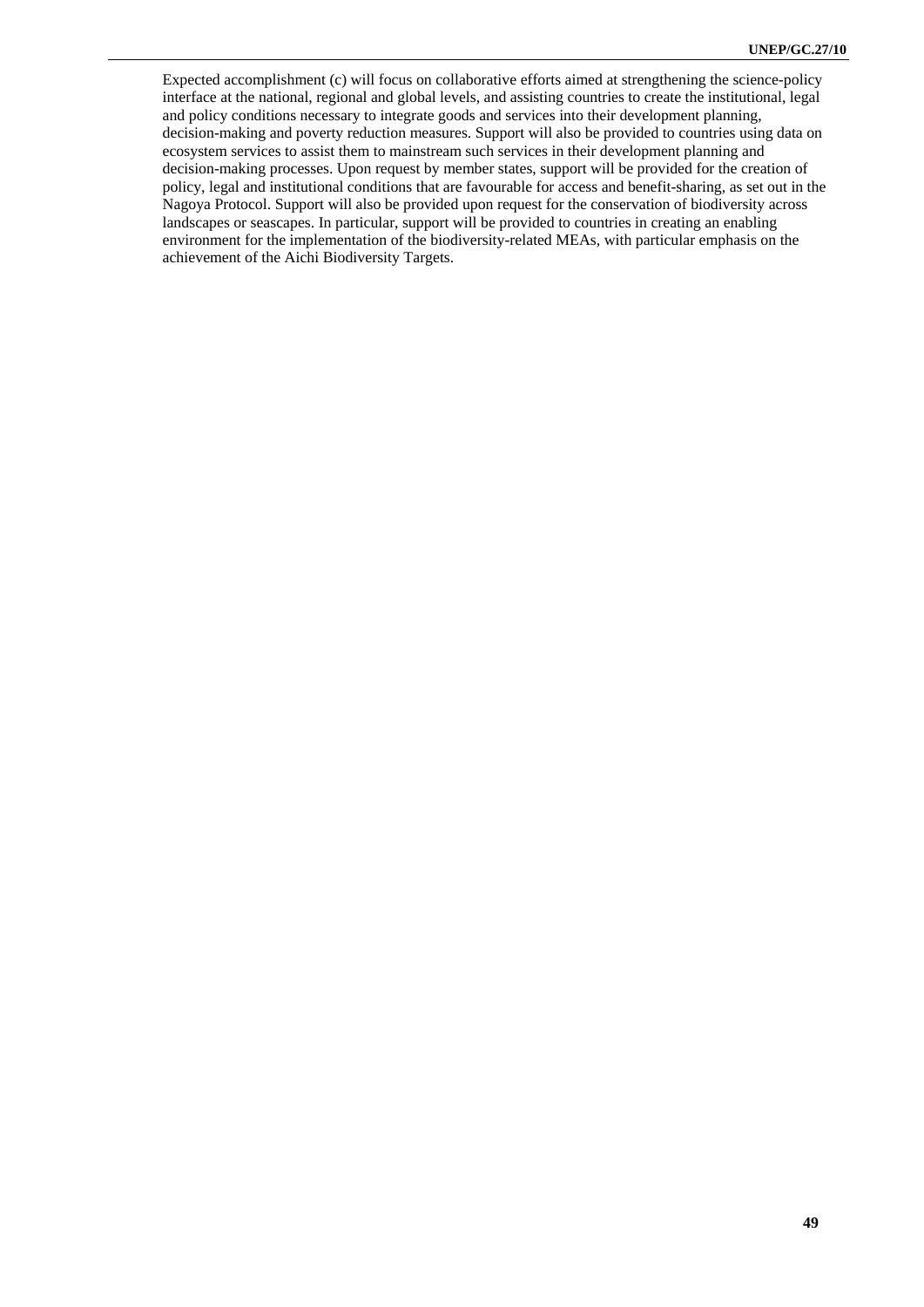**Outputs planned for the biennium in pursuit of expected accomplishment (a):** Use of the ecosystem approach in countries to maintain ecosystem services and sustainable productivity of terrestrial and aquatic systems is increased

| Programme of work and budget output                                                                                                                                                                                                                                                | <b>Division</b><br>accountable | Contributing<br>division | <b>Scope</b>    |
|------------------------------------------------------------------------------------------------------------------------------------------------------------------------------------------------------------------------------------------------------------------------------------|--------------------------------|--------------------------|-----------------|
| 1. Methodologies, partnerships and tools to maintain or restore ecosystem services and integrate the ecosystem                                                                                                                                                                     | <b>DEPI</b>                    | <b>DEWA</b>              | Global          |
| management approach with the conservation and management of ecosystems                                                                                                                                                                                                             |                                | <b>DCPI</b>              |                 |
| 2. Tools, technical support and partnerships to improve food security and sustainable productivity in agricultural                                                                                                                                                                 | <b>DEPI</b>                    | <b>DRC</b>               | Global/regional |
| landscapes through the integration of the ecosystem approach                                                                                                                                                                                                                       |                                | <b>DEWA</b>              |                 |
|                                                                                                                                                                                                                                                                                    |                                | <b>DTIE</b>              |                 |
| 3. Tools, technical support and partnerships to improve integrated water resource management, including water                                                                                                                                                                      | <b>DEPI</b>                    | <b>DRC</b>               | Regional        |
| quality, through the adoption of the ecosystem approach                                                                                                                                                                                                                            |                                | <b>DTIE</b>              |                 |
|                                                                                                                                                                                                                                                                                    |                                | <b>DEWA</b>              |                 |
| 4. Partnerships are built and strengthened to catalyse the uptake of tools and approaches for establishing regional,<br>national and subnational frameworks, agreements and policies for improved food security and for the<br>management of terrestrial and freshwater ecosystems | <b>DRC</b>                     | <b>DEPI</b>              | Global/regional |
| 5. Collaboration with the private sector through partnerships and pilot projects to integrate the ecosystem<br>approach into sectoral strategies and operations is enhanced                                                                                                        | <b>DTIE</b>                    | <b>DEPI</b>              | Global/regional |

Outputs planned for the biennium in pursuit of expected accomplishment (b): Use of the ecosystem approach in countries to sustain ecosystem services from coastal and marine systems is increased

| Programme of work and budget output                                                                                                                                                                                                                                        | <b>Division</b><br>accountable | Contributing<br>divisions                | <b>Scope</b>    |
|----------------------------------------------------------------------------------------------------------------------------------------------------------------------------------------------------------------------------------------------------------------------------|--------------------------------|------------------------------------------|-----------------|
| 1. Methodologies, tools and global and regional policy frameworks that apply the ecosystem approach to sustain<br>coastal and marine ecosystem services and productivity, in particular food provisioning, are developed and tested                                        | <b>DEPI</b>                    | <b>DEWA</b><br><b>DRC</b>                | Global          |
| 2. Technical support is provided to countries through the Regional Seas Programme to apply and integrate the<br>ecosystem approach, as well as global and regional policy frameworks to sustain ecosystem services, particularly<br>food security, across relevant sectors | <b>DEPI</b>                    | <b>DRC</b><br><b>DELC</b>                | Global/regional |
| 3. The GPA global partnerships on wastewater and marine litter are developed and relevant catalytic actions<br>identified and tested                                                                                                                                       | <b>DEPI</b>                    | <b>DTIE</b><br><b>DEWA</b><br><b>DRC</b> | Global          |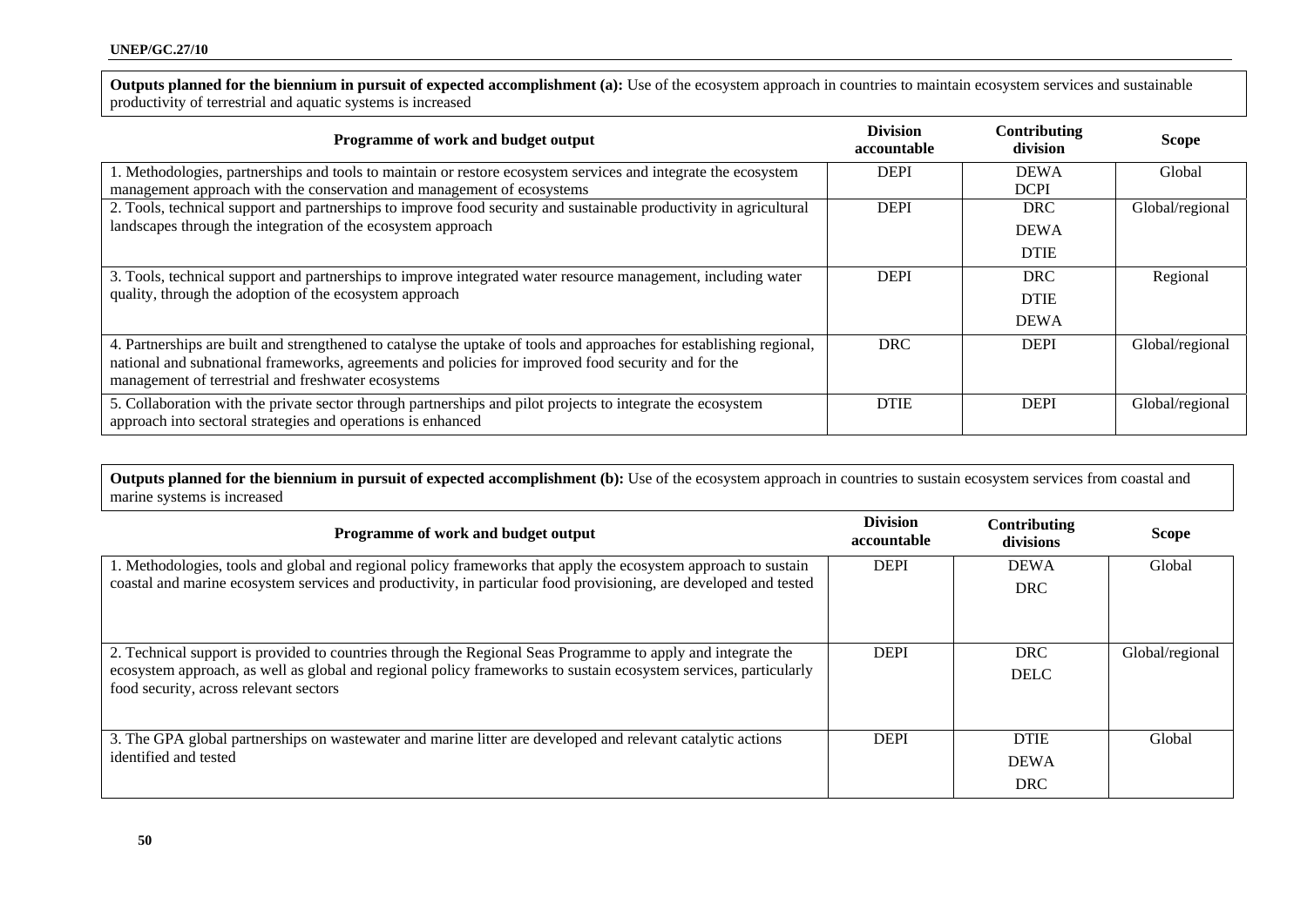| 4. Support to countries for catalytic action to strengthen the GPA global partnerships and uptake of ecosystem<br>management tools (as developed in output 1) in coastal areas in collaboration with the Regional Seas Programme                      | <b>DRC</b>  | <b>DEPI</b><br><b>DELC</b> | Regional        |
|-------------------------------------------------------------------------------------------------------------------------------------------------------------------------------------------------------------------------------------------------------|-------------|----------------------------|-----------------|
|                                                                                                                                                                                                                                                       |             | <b>DTIE</b>                |                 |
| 5. Innovative approaches developed and tested to enhance collaboration between coastal municipalities and the<br>private sector for effective management of coastal ecosystem services through public and private sector strategies<br>and operations | <b>DTIE</b> | <b>DRC</b><br><b>DEPI</b>  | Global/regional |

Outputs planned for the biennium in pursuit of expected accomplishment (c): Services and benefits derived from ecosystems are integrated with development planning and accounting, in particular in relation to wider landscapes and seascapes, and the implementation of biodiversity and ecosystem-related multilateral environmental agreements

| Programme of work and budget output                                                                                                                                                                                                                                                                                                                                                                                              | <b>Division accountable</b> | Contributing<br>divisions                | <b>Scope</b> |
|----------------------------------------------------------------------------------------------------------------------------------------------------------------------------------------------------------------------------------------------------------------------------------------------------------------------------------------------------------------------------------------------------------------------------------|-----------------------------|------------------------------------------|--------------|
| 1. Cross-sector awareness and understanding of the importance of biodiversity and ecosystem services for<br>sustainable development and poverty reduction is improved through technical support, partnerships and<br>targeted outreach                                                                                                                                                                                           | <b>DEPI</b>                 | <b>DRC</b><br><b>DEPI</b>                | Global       |
| 2. Biodiversity and ecosystem service values are assessed, demonstrated and communicated to strengthen<br>decision-making by Governments, businesses and consumers                                                                                                                                                                                                                                                               | <b>DTIE</b>                 | <b>DEPI</b><br><b>DRC</b><br><b>DEWA</b> | Global       |
| 3. Technical and capacity-building support is provided to countries to exchange knowledge, assess the impact<br>of alternative development options and scenarios and make science usable for the effective management of<br>biodiversity and ecosystem services                                                                                                                                                                  | <b>DEPI</b>                 | <b>DEWA</b><br><b>DRC</b>                | Regional     |
| 4. Technical support is provided to countries to operationalize approaches for equity in ecosystem<br>management, including access and benefit-sharing                                                                                                                                                                                                                                                                           | <b>DEPI</b>                 | <b>DELC</b><br><b>DRC</b>                | Global       |
| 5. Synergies between tools, approaches and multilateral initiatives on biodiversity, ecosystem resilience,<br>climate change adaptation and disaster prevention are identified and integrated with development planning,<br>poverty reduction measures and strategic investment partnerships, along with the ecosystem approach and<br>national obligations under the biodiversity-related multilateral environmental agreements | <b>DELC</b>                 | <b>DRC</b><br><b>DEPI</b>                | Regional     |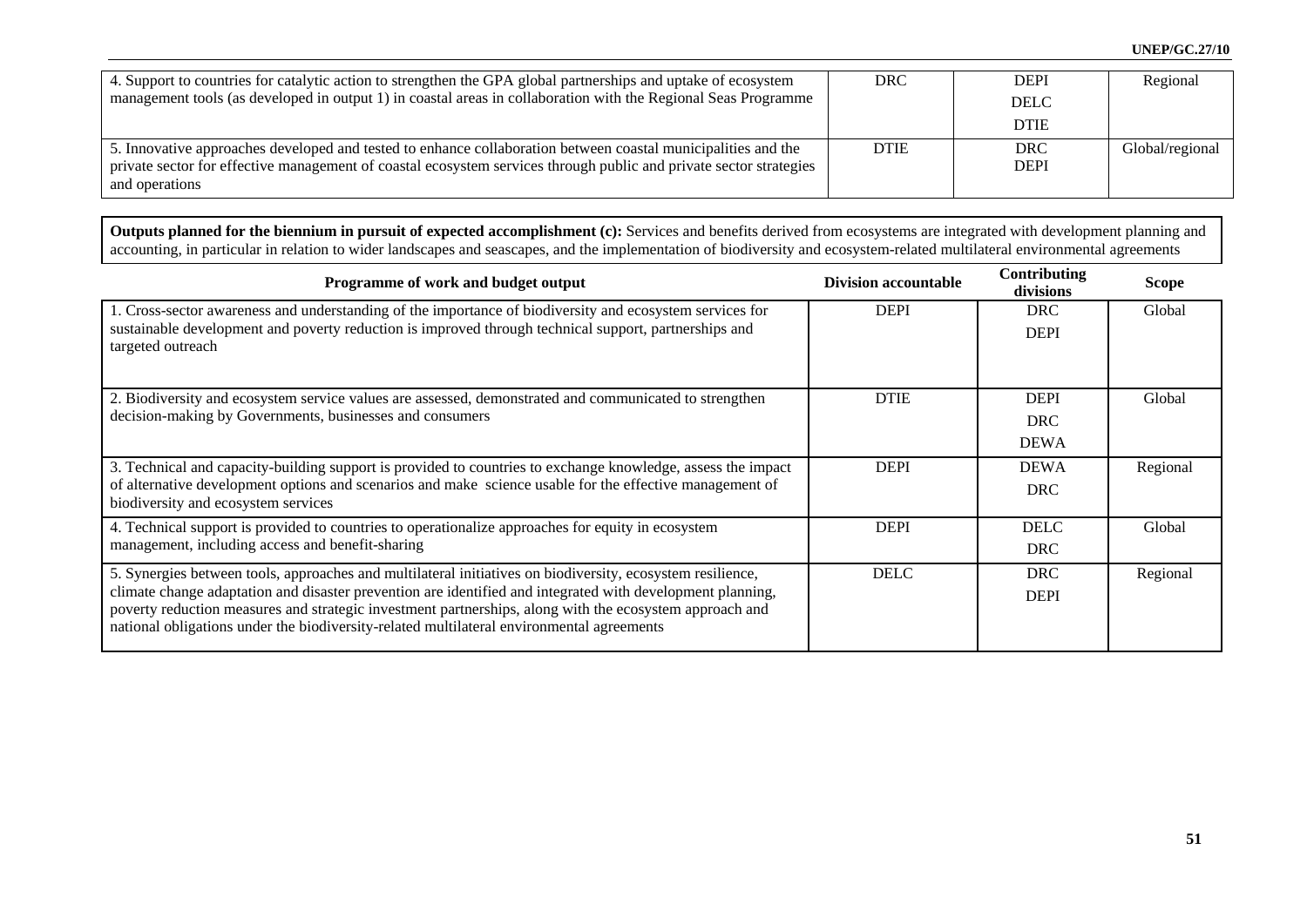# **Resource requirements**

Table 14 **Resource projections by category: ecosystem management** 

|                                                            | Resources<br>(thousands of United States dollars) |          |           |                | Posts   |           |
|------------------------------------------------------------|---------------------------------------------------|----------|-----------|----------------|---------|-----------|
| Category                                                   | 2012-2013                                         | Changes  | 2014-2015 | 2012-2013      | Changes | 2014-2015 |
| <b>A. Environment Fund</b>                                 |                                                   |          |           |                |         |           |
| Post                                                       | 24 28 4                                           | (4103)   | 20 18 1   | 95             | (16)    | 79        |
| Non-post                                                   | 11942                                             | 4 7 0 8  | 16 650    |                |         |           |
| Subtotal A                                                 | 36 226                                            | 604      | 36 831    | 95             | (16)    | 79        |
| <b>B.</b> Trust and earmarked funds <sup>a</sup>           |                                                   |          |           |                |         |           |
|                                                            |                                                   |          |           |                |         |           |
| Trust and earmarked funds                                  | 28 3 26                                           | 6888     | 35 213    | 19             | (6)     | 13        |
| <b>Subtotal B</b>                                          | 28 3 26                                           | 6888     | 35 213    | 19             | (6)     | 13        |
| <b>C. Global Environment Facility</b><br><b>Trust Fund</b> |                                                   |          |           |                |         |           |
| GEF-administered trust funds                               | 87918                                             | (21856)  | 66 062    | 49             | (10)    | 39        |
| Subtotal C                                                 | 87918                                             | (21856)  | 66 062    | 49             | (10)    | 39        |
| D. Programme support costs                                 |                                                   |          |           |                |         |           |
| Programme support costs                                    | 1 2 0 5                                           | (1205)   |           |                |         |           |
| <b>Subtotal D</b>                                          | 1 2 0 5                                           | (1 205)  |           | $\blacksquare$ |         |           |
| E. Regular budgetb,c                                       |                                                   |          |           |                |         |           |
| Post                                                       | 1877                                              | 2873     | 4 7 5 1   | 7              | 10      | 17        |
| Non-post                                                   | 90                                                | 432      | 523       |                |         |           |
| <b>Subtotal E</b>                                          | 1968                                              | 3 3 0 5  | 5 2 7 3   | 7              | 10      | 17        |
| Total $(A+B+C+D+E)$                                        | 155 642                                           | (12 263) | 143 379   | 170            | (22)    | 148       |

*Note:* Figures may vary slightly due to rounding off of both budget figures and posts.

<sup>a</sup> Posts funded from trust and earmarked funds should be taken as indicative only, as many such posts are of a temporary nature and their level is

subject to frequent change.<br><sup>b</sup> Includes proposed additional regular budget resources as a result of the outcome of Rio +20, inclusive of those pertaining to UNSCEAR.<br><sup>c</sup> New posts under regular budget are budgeted at 75 p

Headquarters standard practice.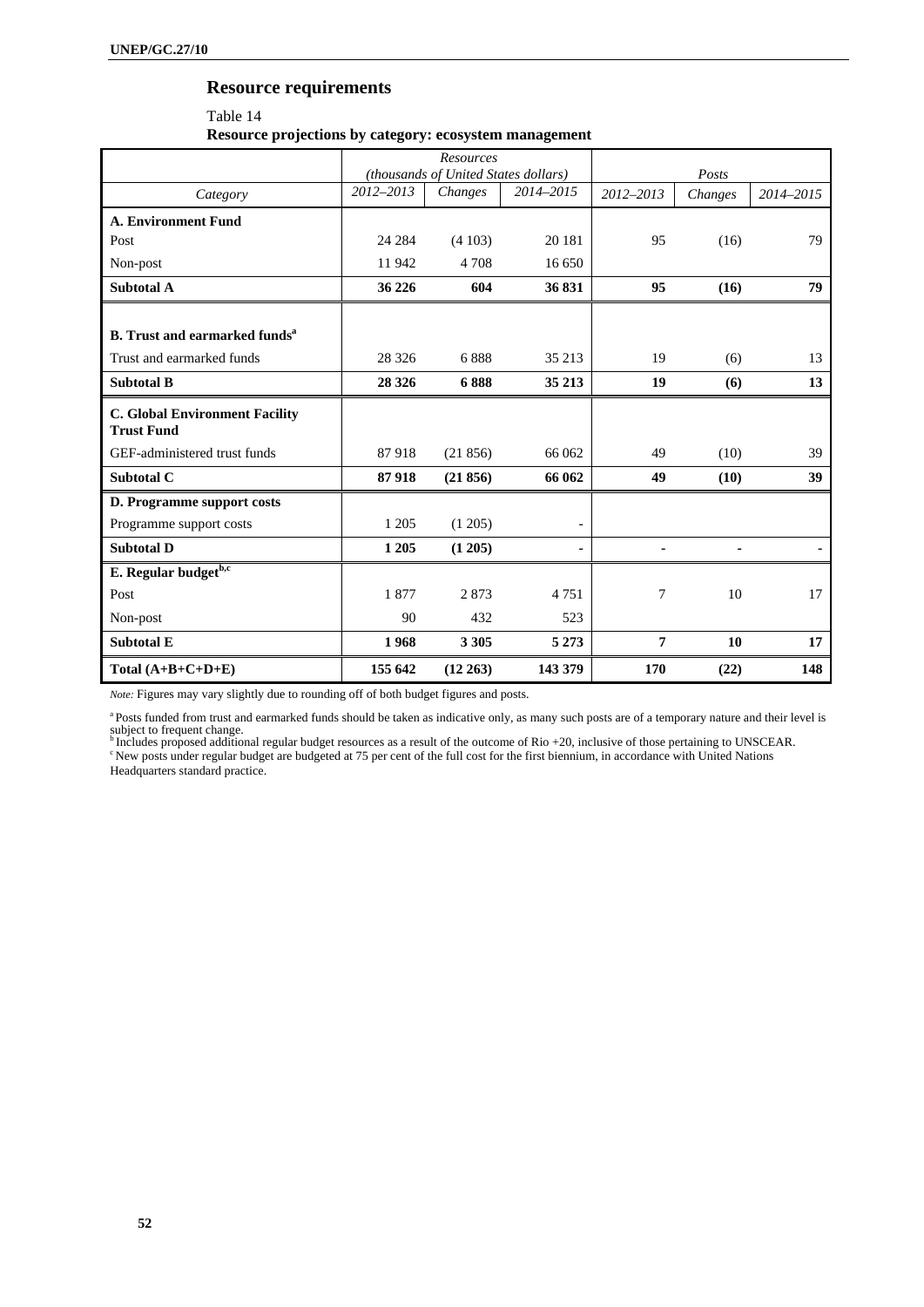Table 15 **Resource projections by organizational unit: ecosystem management** 

|                                                                |                | Resources                                       |           |                             |                  |                |
|----------------------------------------------------------------|----------------|-------------------------------------------------|-----------|-----------------------------|------------------|----------------|
| Category                                                       | 2012-2013      | (thousands of United States dollars)<br>Changes | 2014-2015 | 2012-2013                   | Posts<br>Changes | 2014-2015      |
| A. Division of Early Warning and                               |                |                                                 |           |                             |                  |                |
| <b>Assessment</b>                                              |                |                                                 |           |                             |                  |                |
| <b>Environment Fund</b>                                        |                |                                                 |           |                             |                  |                |
| Post                                                           | 3973           | (442)                                           | 3 5 3 1   | 15                          | $\boldsymbol{0}$ | 15             |
| Non-post                                                       | 1 3 3 2        | 604                                             | 1936      |                             |                  |                |
| Other funds <sup>a</sup>                                       | 8 3 5 6        | (3 205)                                         | 5 1 5 1   | $\overline{4}$              | (1)              | 3              |
| <b>Subtotal A</b>                                              | 13 662         | (3044)                                          | 10 618    | 19                          | (1)              | 18             |
| <b>B.</b> Division of Environmental Law<br>and Conventions     |                |                                                 |           |                             |                  |                |
| <b>Environment Fund</b>                                        |                |                                                 |           |                             |                  |                |
| Post                                                           | 2479           | 124                                             | 2 603     | 9                           | $\mathbf{1}$     | 10             |
| Non-post                                                       | 784            | 1 1 2 7                                         | 1910      |                             |                  |                |
| Other funds <sup>a</sup>                                       |                | 3781                                            | 3781      |                             | $\boldsymbol{0}$ | $\mathbf{0}$   |
| <b>Subtotal B</b>                                              | 3 2 6 2        | 5 0 3 2                                         | 8 2 9 4   | $\boldsymbol{9}$            | $\mathbf{1}$     | 10             |
| <b>C. Division of Environmental Policy</b><br>Implementation   |                |                                                 |           |                             |                  |                |
| <b>Environment Fund</b>                                        |                |                                                 |           |                             |                  |                |
| Post                                                           | 8 5 0 0        | (556)                                           | 7944      | 37                          | (7)              | 30             |
| Non-post                                                       | 3 9 7 2        | 4014                                            | 7986      |                             |                  |                |
| Other funds <sup>a</sup>                                       | 102 885        | (23077)                                         | 79 808    | 66                          | (9)              | 57             |
| Subtotal C                                                     | 115 358        | (19619)                                         | 95739     | 103                         | (16)             | 87             |
| D. Division of Technology, Industry<br>and Economics           |                |                                                 |           |                             |                  |                |
| <b>Environment Fund</b>                                        |                |                                                 |           |                             |                  |                |
| Post                                                           |                | 708                                             | 708       |                             | $\overline{c}$   | 2              |
| Non-post                                                       | $\overline{a}$ | 1 0 3 4                                         | 1 0 3 4   |                             |                  |                |
| Other funds <sup>a</sup>                                       | 3 5 9 1        | 4418                                            | 8 0 0 9   |                             |                  |                |
| <b>Subtotal D</b>                                              | 3591           | 6 1 6 1                                         | 9752      |                             | $\mathbf{2}$     | $\mathbf{2}$   |
| E. Division of Regional Cooperation                            |                |                                                 |           |                             |                  |                |
| <b>Environment Fund</b>                                        |                |                                                 |           |                             |                  |                |
| Post                                                           | 8716           | (4354)                                          | 4 3 6 2   | 31                          | (14)             | $17\,$         |
| Non-post                                                       | 5 7 5 7        | (3 217)                                         | 2539      |                             |                  |                |
| Other funds <sup>a</sup>                                       | 4 2 0 9        | 3 3 1 1                                         | 7 5 20    | $\ensuremath{\mathfrak{Z}}$ | $\overline{c}$   | $\mathfrak{S}$ |
| Subtotal E                                                     | 18 682         | (4261)                                          | 14 4 21   | 34                          | (12)             | $22\,$         |
| F. Division of Communications and<br><b>Public Information</b> |                |                                                 |           |                             |                  |                |
| <b>Environment Fund</b>                                        |                |                                                 |           |                             |                  |                |
| Post                                                           | 616            | 417                                             | 1 0 3 3   | $\sqrt{3}$                  | $\overline{c}$   | 5              |
| Non-post                                                       | 97             | 1 1 4 7                                         | 1 2 4 4   |                             |                  |                |
| Other funds <sup>a</sup>                                       | 375            | 1 904                                           | 2 2 7 8   | $\sqrt{2}$                  | $\mathbf{1}$     | $\mathfrak{Z}$ |
| Subtotal F                                                     | 1088           | 3 4 6 8                                         | 4556      | $\sqrt{5}$                  | $\mathbf{3}$     | ${\bf 8}$      |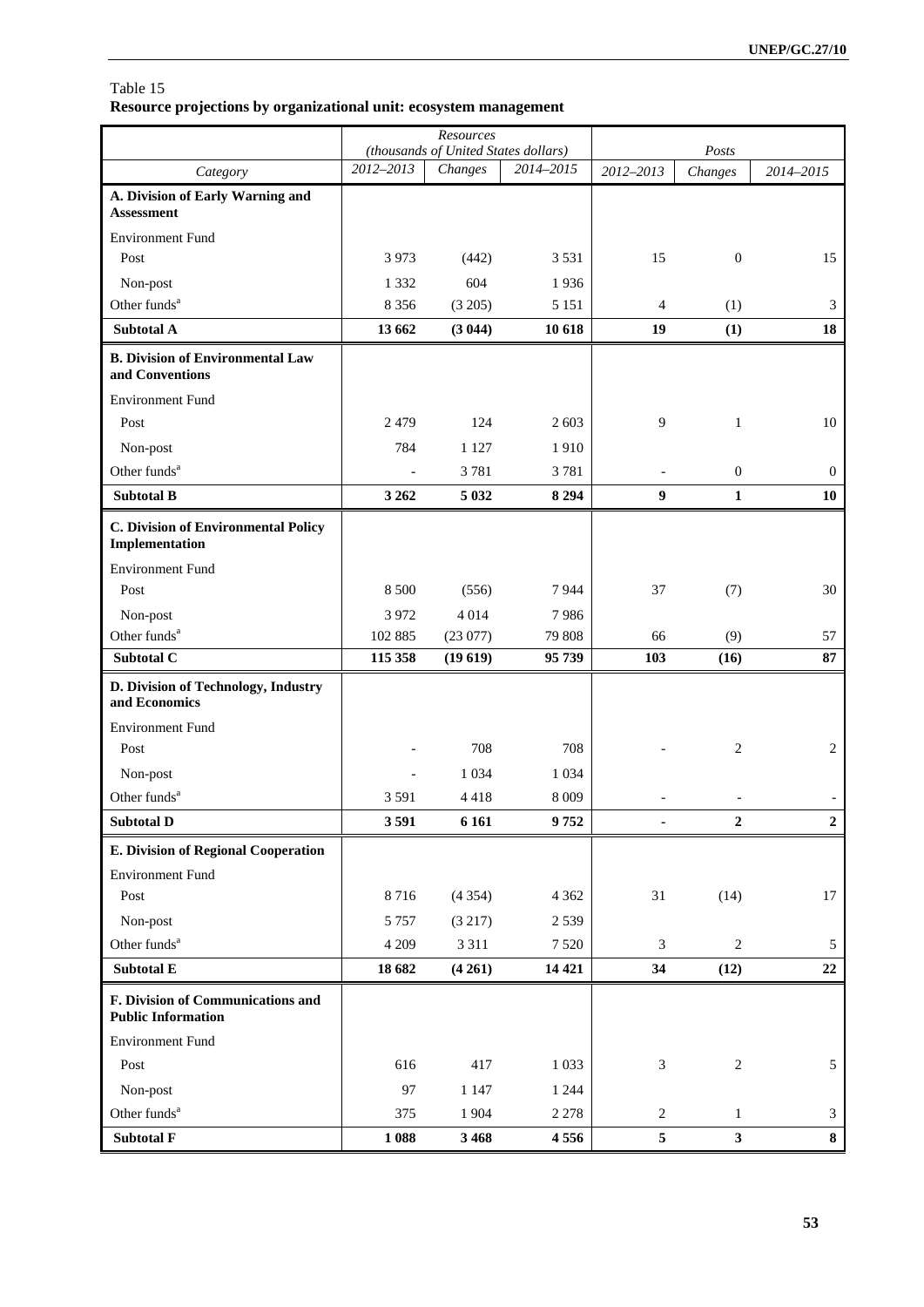|                               |         | Resources<br>(thousands of United States dollars) |         |     | Posts |     |
|-------------------------------|---------|---------------------------------------------------|---------|-----|-------|-----|
| Total $(A+B+C+D+E+F)$         | 155 642 | $(12\ 263)$                                       | 143 379 | 170 | (22)  | 148 |
|                               |         |                                                   |         |     |       |     |
| <b>Total Environment Fund</b> | 36 226  | 604                                               | 36 831  | 95  | (16)  | 79  |
| <b>Total other funds</b>      | 119 416 | (12868)                                           | 106 548 | 75  | (6)   | 69  |
| <b>Total</b>                  | 155 642 | $(12\,263)$                                       | 143 379 | 170 | (22)  | 148 |

*Note*: Figures may vary slightly due to rounding off of both budget figures and posts.

<sup>a</sup> In the interests of brevity, and mindful of the focus of the budget on the resources of the Environment Fund, in this table other resources are grouped under "other funds". Other funds is composed of regular budget, tr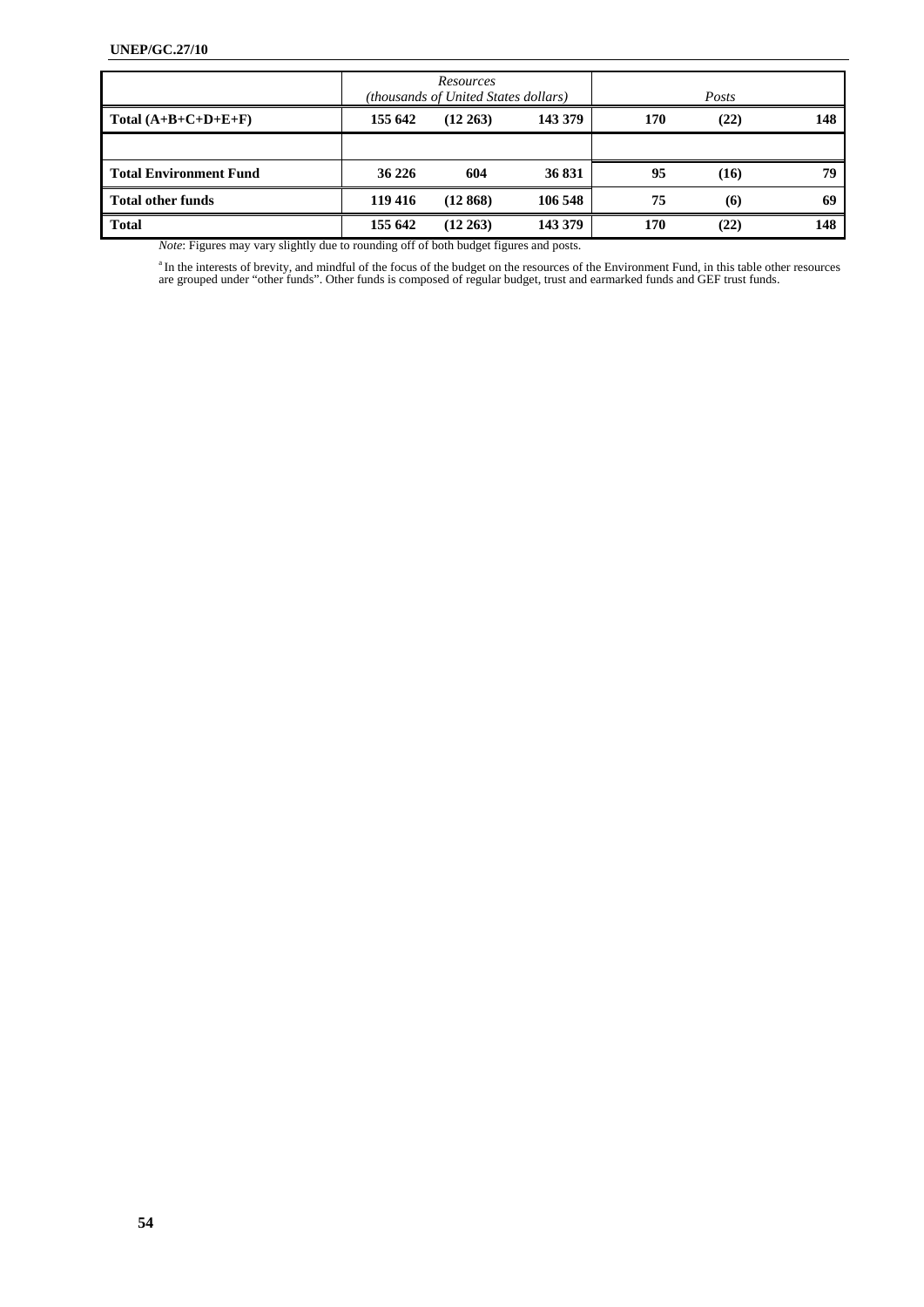## **Subprogramme 4 Environmental governance**

# **Objective**

To strengthen synergies and coherence in environmental governance to facilitate the transition towards environmental sustainability in the context of sustainable development.<sup>13</sup>

#### **Strategy**

Responsibility for the coordination of the subprogramme on environmental governance rests with the Director of the Division of Environmental Law and Conventions. In addition to partnerships with a wide range of United Nations bodies and regional and international financial institutions, the successful delivery of subprogramme 4 will rest upon strong cooperation with the governing bodies and secretariats of other intergovernmental bodies and processes, both within and outside the United Nations system. Such cooperation will be key to enhancing mutually supportive regimes between the environment and related fields. Decisions of the Governing Council on international environmental governance and the outcome of deliberations on the institutional framework on sustainable development by the United Nations Conference on Sustainable Development in June 2012 have noted the need to strengthen UNEP and will provide further guidance in defining the direction of the subprogramme.

UNEP will work in close partnership with the secretariats of the relevant MEAs, including the secretariats of the Rio conventions, and with other partners, including FAO, GEF, UNDP, the United Nations Institute for Training and Research (UNITAR), UNESCO, UNIDO, the Office of the United Nations High Commissioner for Refugees, Office of the United Nations High Commissioner for Human Rights, the Office of Legal Affairs of the United Nations, the World Bank, the Asian Development Bank, INTERPOL, the World Customs Organization, the European Commission, the Organization for Economic Cooperation and Development (OECD), ILO, the International Organization of Supreme Audit Institutions, IUCN, the IUCN Commission on Environmental Law, the IUCN Academy of Environmental Law, the International Network for Environmental Compliance and Enforcement, the International Development Law Organization, the Stakeholder Forum, the United Nations Permanent Forum on Indigenous Issues, the Centre for International Environmental Law, national enforcement authorities, national ministries, intergovernmental and non-governmental organizations, universities and other academic institutions, research institutes and foundations, as well as regional and national partners.

Taking full account of the Principles of the Rio Declaration on Environment and Development, the strategy of UNEP in this area is as follows:

(a) To support coherent international decision-making processes for environmental governance, UNEP will assist the Governing Council/Global Ministerial Environment Forum in promoting international cooperation in the field of the environment and setting the global environmental agenda. UNEP will also provide support for enhancing cooperation and coordination across the United Nations system, between global and regional MEAs (between the biodiversity-related MEAs, for example), and between the Programme and such agreements, with a view to ensuring their effective implementation, while respecting the mandate of each entity. Together with the secretariats of the relevant MEAs and other partners, UNEP will conduct an assessment of how the multilateral system, in particular the United Nations system, functions to support the implementation of MEAs, including the Aichi Biodiversity Targets in the area of biodiversity, and similar priorities in other areas of issue. The assessment will also consider the ways in which the Programme could strengthen its support for the implementation of MEAs. At the inter-agency level, subprogramme 4 will provide support and policy input on environmental governance in CEB and other inter-agency forums, and make use of EMG to promote coherent policies and joint action by all organizations and MEA secretariats.

(b) To catalyse international efforts to pursue the implementation of internationally agreed objectives and goals, UNEP will support the further development and implementation of international environmental law, norms and standards, in particular those addressing the goals, targets and commitments identified in the outcomes of United Nations summits and conferences, and that strengthen relevant institutions. In that context, in partnership with other United Nations institutions, UNEP will support the efforts of Governments to develop and enforce environmental legislation, and to comply with international environmental standards and obligations. Such support will include legal technical assistance and training, and other legal capacity-building activities. Strategic direction in this area will be given by the fourth Programme for the Development and Periodic Review of Environmental Law (Montevideo Programme IV), adopted by the Governing Council in its decision 25/11. UNEP will also contribute to improving public participation in decision-making at the national, subregional, regional and global level by promoting the active participation of stakeholders in accordance with principle 10 of the Rio Declaration on Environment and Development, and the application of the Guidelines for the Development of National Legislation on Access to Information, Public Participation and Access to Justice in Environmental Matters, as adopted by the Governing Council in its decision SS.XI/5.

<sup>&</sup>lt;sup>13</sup> Given that the mandate of UNEP relates to the environmental dimension of sustainable development, the term "environmental sustainability" should be understood in that context.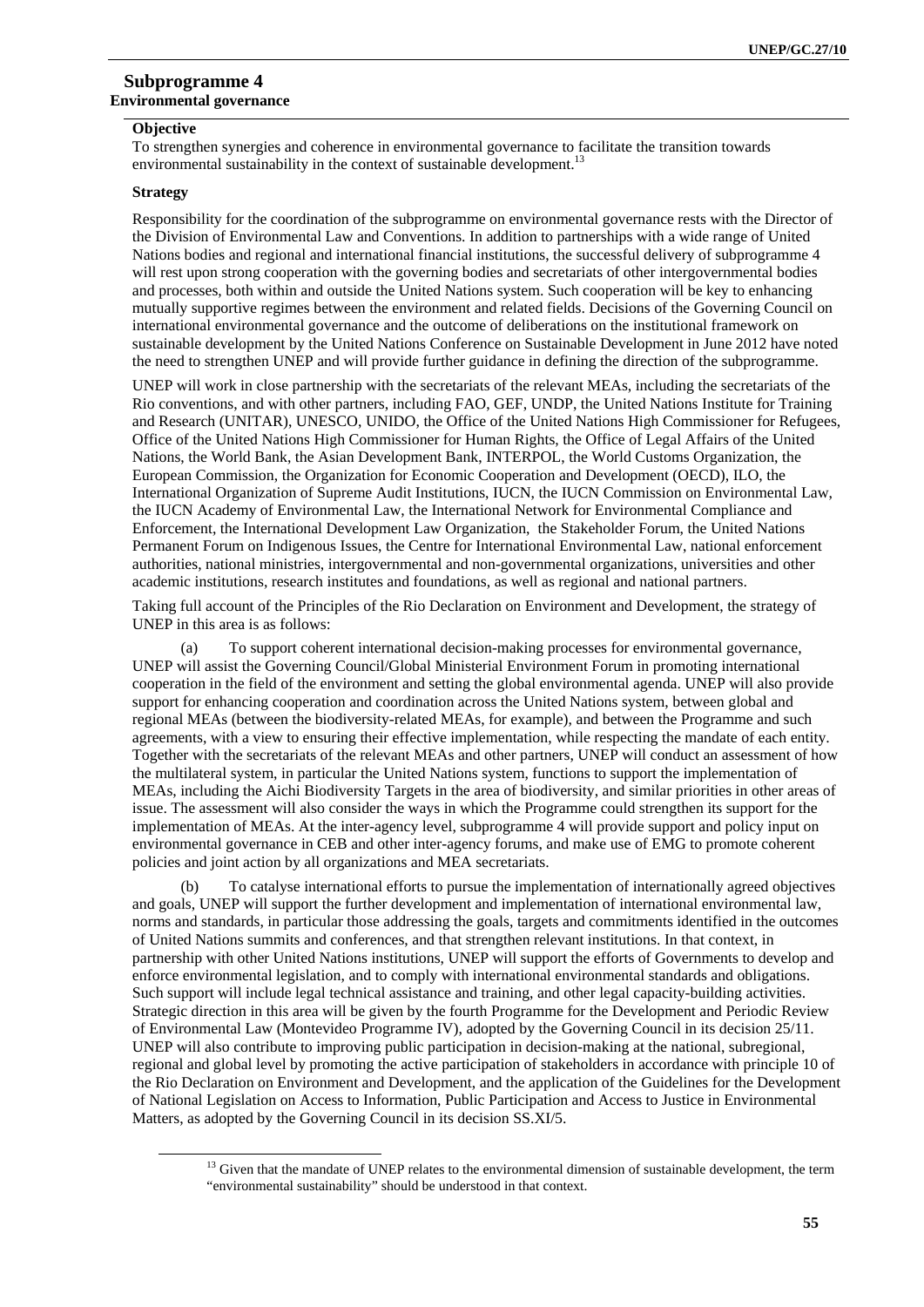(c) To support countries in mainstreaming environmental sustainability in their national, subregional and regional environmental governance processes, policies and plans, UNEP will support subregional and regional ministerial and other intergovernmental forums to address environmental and sustainable development issues, including those of a transboundary nature, and will catalyse support from partners in the implementation of their programmes of action. UNEP, including through the joint UNDP-UNEP PEI, will also support Governments to mainstream environmental considerations in their development planning processes, by supporting the incorporation of such considerations into common country assessments, UNDAFs and associated implementation programmes through partnership with relevant United Nations institutions and in support of the "Delivering as one" initiative, carried out in pilot countries. UNEP will also help to ensure the alignment and coherence of UNEP and United Nations activities through such United Nations regional coordination structures as the regional United Nations Development Group teams and the regional coordination mechanisms of the United Nations. Particular attention will thus be placed on inter-agency cooperation, which will further improve the ability of UNEP to support Governments and UNCTs in addressing environmental governance, and will strengthen its engagement with other specialized agencies, funds and programmes of the United Nations system, as well as with departments and regional partners.

#### **External factors**

Subprogramme 4 is expected to achieve its objective and expected accomplishments based on the following assumptions:

(a) That the outcome of policy debate among Governments at intergovernmental processes within the United Nations system and the MEAs expresses clear support for enhancing synergy and coherence in environmental governance, with an unambiguous recognition of the role of UNEP and support for the strengthening of the Programme, as set out in the outcome document of the United Nations Conference on Sustainable Development, entitled "The future we want";

(b) That Governments and relevant national authorities demonstrate a clear commitment to strengthening environmental governance processes within the context of sustainable development, recognizing the role of major groups and stakeholders in such processes.

| <b>Expected accomplishments</b>                                                                                                                                                                                        | <b>Indicators of achievement</b>                                                                                                                                                                                                                                                                                                                 |
|------------------------------------------------------------------------------------------------------------------------------------------------------------------------------------------------------------------------|--------------------------------------------------------------------------------------------------------------------------------------------------------------------------------------------------------------------------------------------------------------------------------------------------------------------------------------------------|
| The United Nations system and<br>(a)<br>multilateral environmental agreement<br>bodies, respecting the mandate of each<br>entity, demonstrate increasing<br>coherence and synergy of action on<br>environmental issues | (a) (i) Increase in the number of joint initiatives to handle<br>environmental issues in a coordinated manner across the United<br>Nations system and by multilateral environmental agreement bodies                                                                                                                                             |
|                                                                                                                                                                                                                        | Unit of measure: number of resolutions, decisions, policy statements<br>and other formal outcomes of the work of the principal organs of the<br>United Nations, other intergovernmental bodies of the United Nations<br>system and the governing bodies of MEAs that demonstrate progress in<br>the coordinated handling of environmental issues |
|                                                                                                                                                                                                                        | December 2011 (baseline): 8<br>December 2013 (estimate baseline): 11<br>Progress expected by December2014: 13<br>December 2015 (target): 16                                                                                                                                                                                                      |
|                                                                                                                                                                                                                        | (a) (ii) Increase in the number of collaborative arrangements with the<br>secretariats of selected multilateral environmental agreements which<br>result in increased coherence and synergy between the UNEP<br>programme of work and the programme of work of those agreements                                                                  |
|                                                                                                                                                                                                                        | Unit of measure: number of programmatic arrangements jointly<br>undertaken by multilateral environmental agreement secretariats and<br>the UNEP secretariat that focus on making progress towards increased<br>coherence and synergy in the delivery of programmes of work                                                                       |
|                                                                                                                                                                                                                        | December 2011 (baseline): 25<br>December 2013 (estimate baseline): 27<br>Progress expected by December 2014: 30<br>December 2015 (target): 33                                                                                                                                                                                                    |
| (b)<br>The capacity of countries to<br>develop and enforce laws and<br>strengthen institutions to achieve                                                                                                              | (b) (i) Increase in the number of legal and institutional measures taken<br>by countries to improve the implementation of internationally agreed<br>environmental goals and objectives                                                                                                                                                           |

internationally agreed environmental

*Unit of measure:* number of national policies, legislative and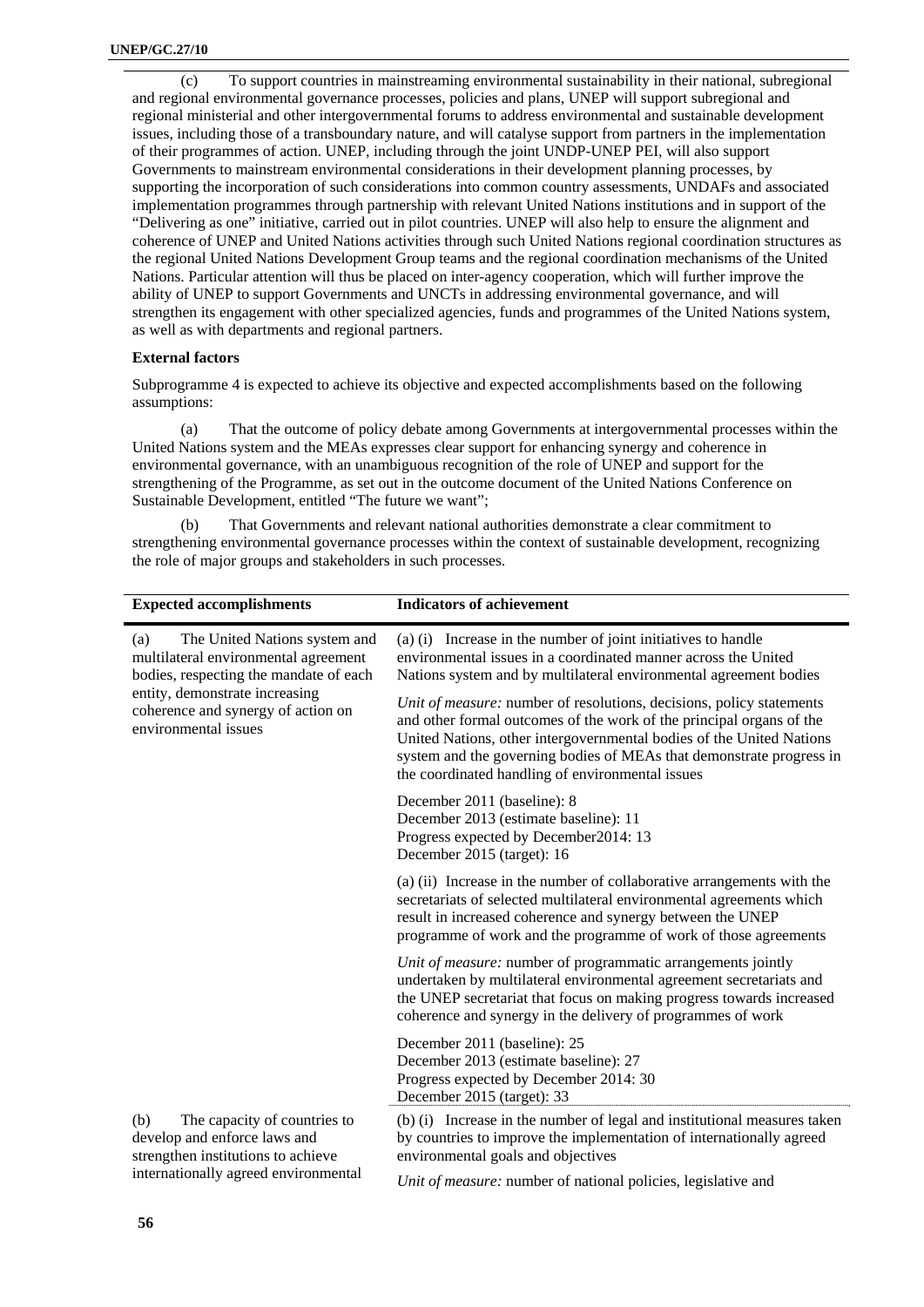objectives and goals, and to comply with related obligations is enhanced

(c) Countries increasingly mainstream environmental sustainability in national and regional development policies and plans

administrative actions, and institutional measures taken to improve the implementation of the goals and objectives contained in international treaties and internationally agreed legally non-binding instruments in the field of the environment

December 2011 (baseline): 0 December 2013 (estimate baseline): 0 Progress expected by December 2014: 10 December 2015 (target): 20

(b) (ii) Increase in the number of initiatives taken by countries to monitor and achieve compliance with, and enforcement of, international environmental obligations

*Unit of measure:* number of national policies, and legal and administrative measures taken by Governments to evaluate the compliance status of their countries with international environmental obligations, or the enforcement thereof

December 2011 (baseline): not applicable December 2013 (estimate baseline): 2 Progress expected by December 2014: 3 December 2015 (target): 4

(b) (iii) Increase in the number of initiatives and partnerships of major groups and stakeholders in support of the development and implementation of national and international environmental law

*Unit of measure:* number of formal partnerships between UNEP and major groups and stakeholders

December 2011 (baseline): not applicable December 2013 (estimate baseline): 3 Progress expected by December 2014: 4 December 2015 (target): 5

(c) (i) Increase in the number of national development plans and UNDAFs in targeted countries that incorporate the principles of environmental sustainability with the assistance of UNEP and the joint UNDP-UNEP PEI

*Unit of measure:* number of UNDAFs that incorporate environmental sustainability

December 2011 (baseline): 52 December 2013 (estimate baseline): 62 Progress expected by December 2014: 77 December 2015 (target): 87

*Unit of measure*: number of national, subnational and sectoral development plans and budgets supported by PEI that show pro-poor environmental mainstreaming

December 2011 (baseline): 23 December 2013 (estimate baseline): 27 Progress expected by December 2014: 33 December 2015 (target): 44

(c) (ii) Increase in the number of policies and plans from subregional and regional forums that incorporate the principles of environmental sustainability

*Unit of measure:* number of policies and plans from subregional and regional forums that incorporate environmental sustainability

December 2011 (baseline): not applicable December 2013 (estimate baseline): 5 Progress expected by December 2014: 11 December 2015 (target): 17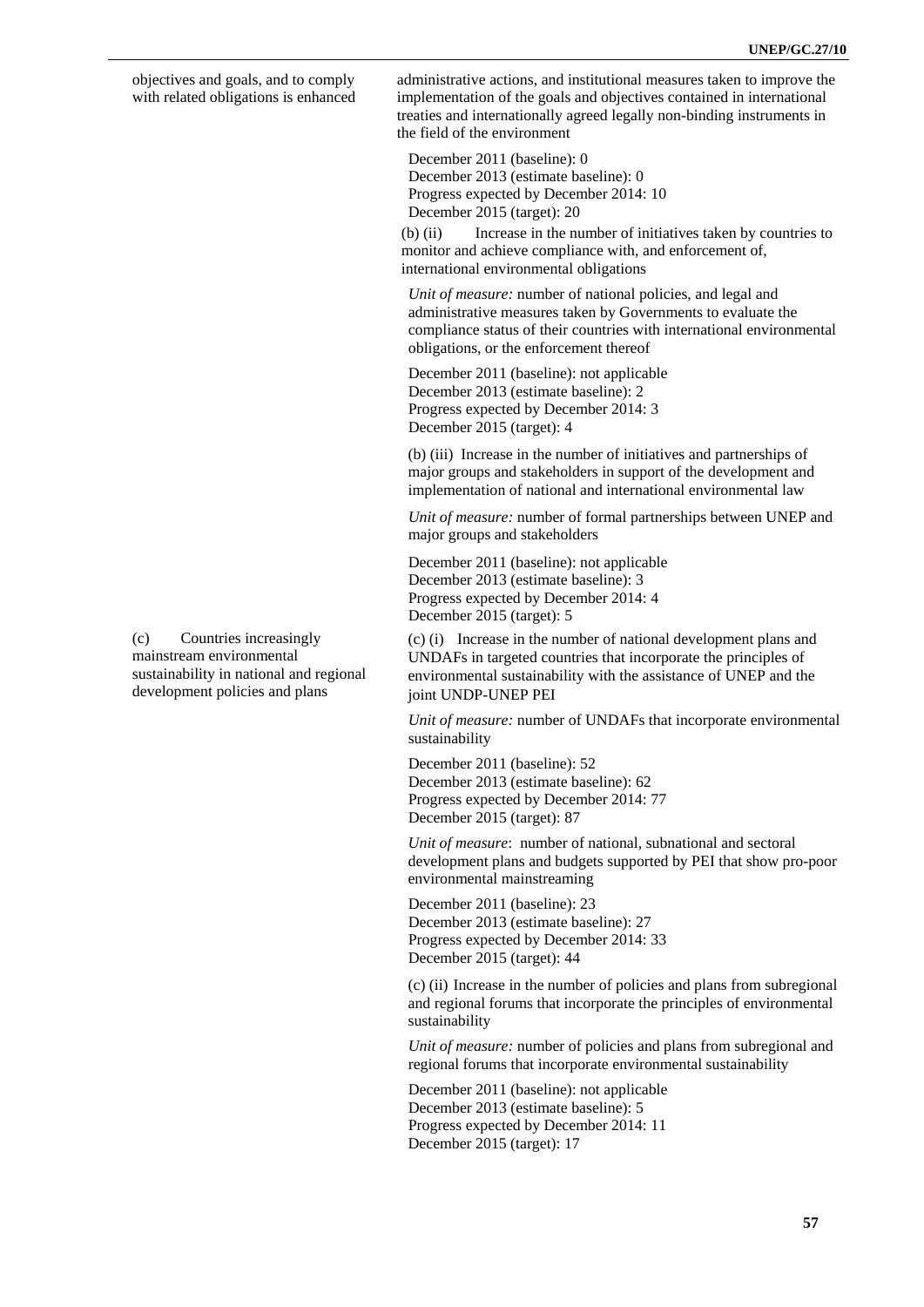## **Causal relationship**

To strengthen synergies and coherence in environmental governance to facilitate the transition towards environmental sustainability within the context of sustainable development, UNEP, through the activities of subprogramme 4, will support Governments and relevant organizations in making informed decisions and taking action on environmental matters at the national, subregional, regional and global levels, as set out in its three expected accomplishments.

Regarding expected accomplishment (a), synergies and policy coherence on environmental issues in the United Nations system and the MEAs will be facilitated by UNEP though its support to the relevant intergovernmental processes, including those actions for following up the outcomes of the United Nations Conference on Sustainable Development (Rio+20) (output 1). UNEP will provide technical support to Governments in the development of the SDGs, focusing in particular on internationally agreed environmental goals and the promotion of such goals as tools for institutional approaches (output 2). At the inter-agency level, improved coordination and increased coherence in policies and actions on environmental matters across the United Nations system will be pursued by providing support to such United Nations system coordinating bodies as EMG, CEB and the United Nations Development Group (UNDG) (output 3). Recognizing the important role of MEAs in achieving environmental sustainability within the context of sustainable development, as highlighted in the outcome document of the United Nations Conference on Sustainable Development, entitled "The future we want", support will be provided for the implementation of those agreements, in particular through collaborative arrangements with their secretariats (output 4). As part of its institutional support to Governments and MEA secretariats, UNEP will provide legal and technical services to support them in the operation and implementation of the various MEAs (output 5). Improved governance and institutional arrangements concerning transboundary environmental issues, in particular those at the subregional and regional levels, will be also addressed by providing support to Governments and other organizations concerned (output 6). Those six outputs will contribute to achieving increased synergy and coherence in environmental policies and actions among the United Nations system and MEA bodies.

With regard to expected accomplishment (b), particular focus will be placed on supporting the efforts of Governments to achieve internationally agreed environmental objectives and goals through strengthened law and institutions. The Programme will support Governments to develop and undertake legal and institutional measures as identified in the fourth Programme for the Development and Periodic Review of Environmental Law (Montevideo Programme IV) (output 1) and will provide legal technical support to countries to assist them in implementing, monitoring and complying with their international environmental obligations (output 2). In the light of the Bali Strategic Plan and the outcome of the World Congress on Justice, Governance and Law for Environmental Sustainability, held in Rio de Janeiro, Brazil, from 17–20 June 2012 in conjunction with the Rio+20 process, particular focus will be placed on capacity-building of the judiciary, enforcement and other relevant sectors, building on existing international initiatives on illegal trade and environmental crime, including with MEA secretariats and relevant agencies (output 3). Support will also be provided for improving the engagement of major groups and stakeholders in governmental efforts in the above areas by further promoting the application of principle 10 of the Rio Declaration on Environment and Development on access to information, public participation in decision-making and access to justice on environmental matters (output 4). Those four outputs will contribute to enhancing the capacity of countries to develop and enforce legislation and to strengthen institutions to achieve internationally agreed environmental objectives and goals and comply with related obligations.

Regarding expected accomplishment (c), the number of national development plans and UNDAFs in targeted countries that incorporate the principles of environmental sustainability will be increased, by providing support to UNCTs and United Nations common country programming processes (UNDAFs and action plans, and the "One-UN" initiative) to strengthen the mainstreaming of environmental sustainability, including for enhancing national compliance with relevant obligations under the MEAs (output 1) and by providing support to countries and regional organizations to integrate environmental sustainability into sectoral, inter-sectoral and national development planning processes and related financial instruments, including support to countries to address the links between poverty and environment (output 2). The number of policies and plans from subregional and regional forums that incorporate the principles of environmental sustainability will be increased, by providing support for effective policy exchange and political dialogue on environment and development issues through subregional and regional ministerial and other intergovernmental and multistakeholder forums and mechanisms (output 3). Together, the outputs will create the enabling conditions for countries and the United Nations system to increasingly mainstream environmental sustainability in national, subregional and regional development policies and plans, and will consequently facilitate the transition towards environmental sustainability within the context of sustainable development.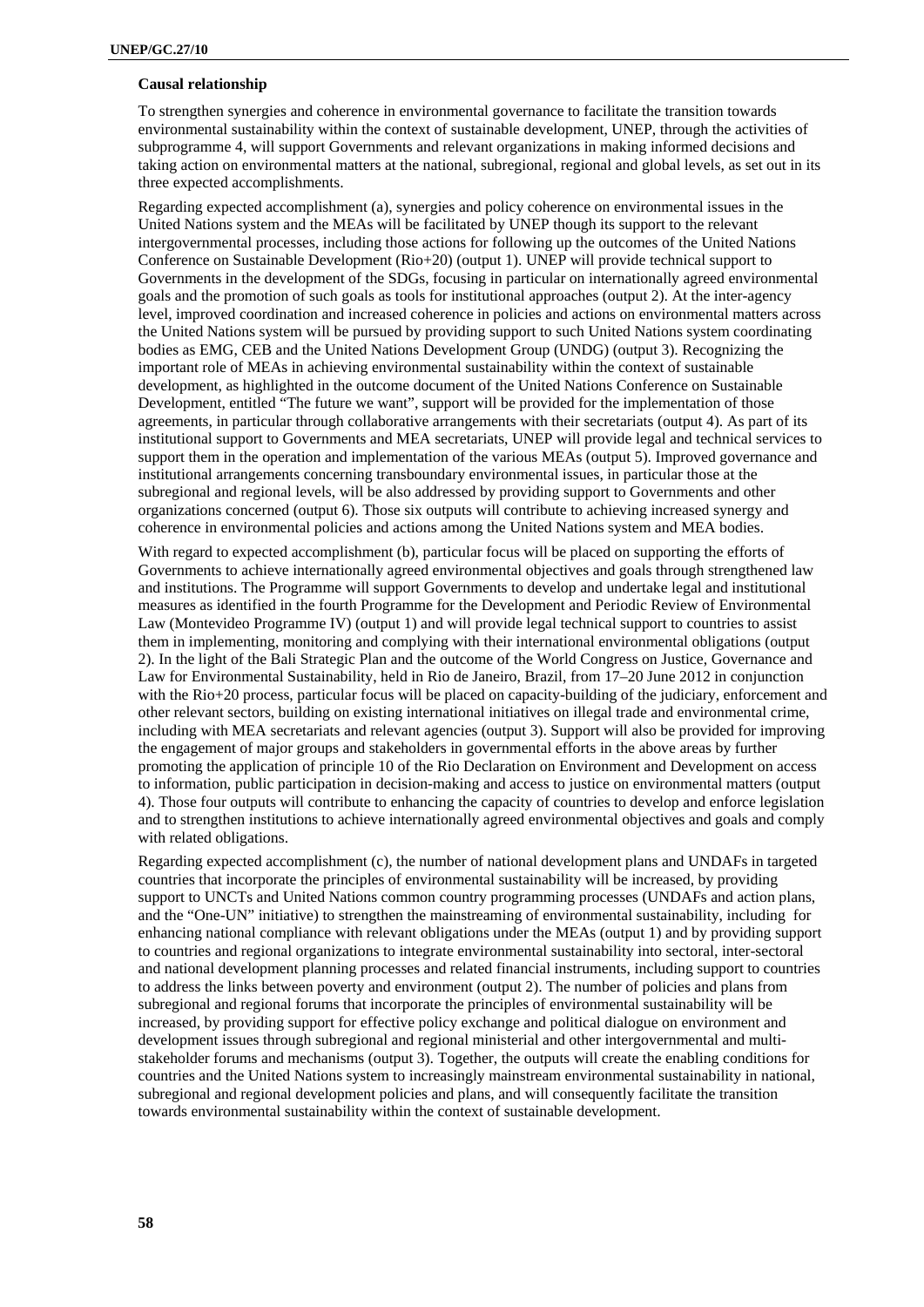**Outputs planned for the biennium in pursuit of expected accomplishment (a):** The United Nations system and multilateral environmental agreement bodies, respecting the mandate of each entity, demonstrate increasing coherence and synergy of action on environmental issues

| Programme of work and budget output                                                                                                                                                                                                                                                                                                                                                                                                     | <b>Division</b><br>accountable | Contributing<br>divisions  | <b>Scope</b>    |
|-----------------------------------------------------------------------------------------------------------------------------------------------------------------------------------------------------------------------------------------------------------------------------------------------------------------------------------------------------------------------------------------------------------------------------------------|--------------------------------|----------------------------|-----------------|
| 1. Technical support provided to Governments to facilitate their decision-making in intergovernmental processes with<br>a view to strengthening the coordinated undertaking of joint initiatives on environmental issues by the United Nations<br>system and multilateral environmental agreements                                                                                                                                      | <b>DELC</b>                    | <b>DEWA</b><br><b>DRC</b>  | Global/Regional |
| 2. Technical support provided to Governments in the development of the sustainable development goal, focusing in<br>particular on internationally agreed environmental goals                                                                                                                                                                                                                                                            | <b>DELC</b>                    | <b>DEWA</b>                | Global          |
| 3. Technical support provided to EMG, CEB and UNDG to prepare and implement United Nations system-wide<br>strategies on the environment and multilateral environmental agreement priorities, including the Sustainable United<br>Nations initiative, and to regional coordination mechanisms and regional UNDG teams for increasing coherence and<br>synergy on environmental issues in United Nations regional policies and strategies | <b>DELC</b>                    | <b>DRC</b><br><b>DTIE</b>  | Global/Regional |
| 4. Technical support provided to Governments to facilitate coherence and synergy in the implementation of MEAs<br>through collaborative arrangements between UNEP and MEA secretariats and through the provision of information<br>and knowledge bases                                                                                                                                                                                  | <b>DELC</b>                    |                            | Global          |
| 5. Legal and technical services provided to support Governments and MEA secretariats in the operation and<br>implementation of the multilateral environmental agreements                                                                                                                                                                                                                                                                | <b>DELC</b>                    | <b>DTIE</b><br><b>DEPI</b> | Global          |
| 6. Technical assistance, advisory services and secretariat support provided to transboundary processes and<br>mechanisms                                                                                                                                                                                                                                                                                                                | <b>DRC</b>                     |                            | Regional        |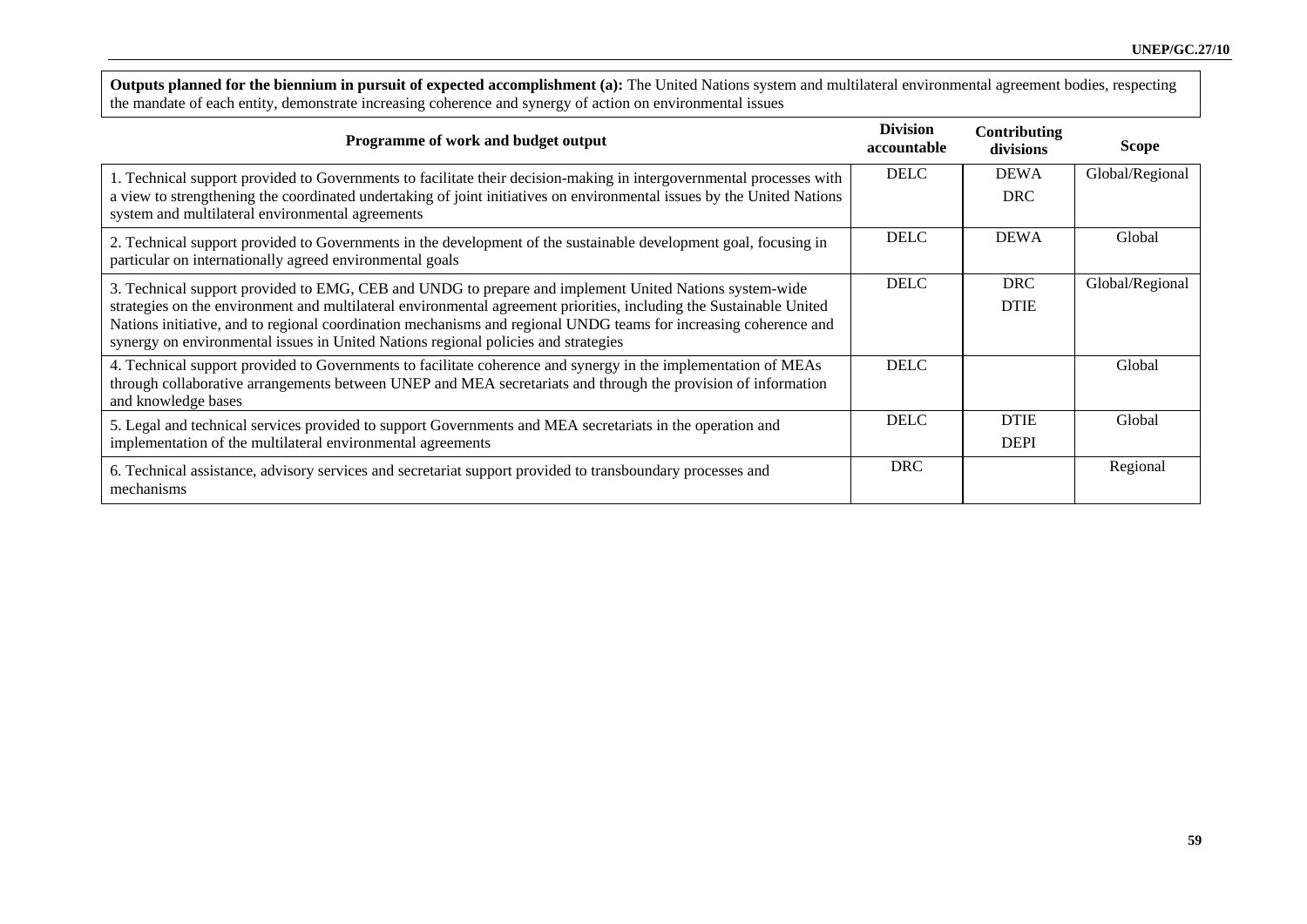Outputs planned for the biennium in pursuit of expected accomplishment (b): The capacity of countries to develop and enforce laws and strengthen institutions to achieve internationally agreed environmental objectives and goals, and to comply with related obligations is enhanced

| Programme of work and budget output                                                                                                                                                                                                                                                                                                                                                                                                   | <b>Division</b><br>accountable | Contributing<br>divisions                 | <b>Scope</b>    |
|---------------------------------------------------------------------------------------------------------------------------------------------------------------------------------------------------------------------------------------------------------------------------------------------------------------------------------------------------------------------------------------------------------------------------------------|--------------------------------|-------------------------------------------|-----------------|
| 1. Technical support provided to Governments to develop and undertake legal and institutional measures as identified<br>in the fourth Programme for the Development and Periodic Review of Environmental Law (Montevideo Programme<br>IV)                                                                                                                                                                                             | <b>DELC</b>                    |                                           | Global/regional |
| 2. Legal technical assistance provided to support initiatives by countries to implement, monitor and achieve<br>compliance with, and enforcement of, international environmental obligations, including those set out in multilateral<br>environmental agreements                                                                                                                                                                     | <b>DELC</b>                    | <b>DRC</b>                                | Global/regional |
| 3. Legal and technical support provided to strengthen the capacity of national judiciary, enforcement sector,<br>Government officials and other legal stakeholders to advance justice, governance and law for environmental<br>sustainability, in particular through an international institutional network for that purpose and a follow-up to the<br>World Congress on Justice, Governance and Law for Environmental Sustainability | <b>DELC</b>                    | <b>DRC</b>                                | Global/regional |
| 4. Technical support and advisory services provided to Governments and major groups and stakeholders, drawing on<br>best practice and models from relevant multilateral institutions to promote the effective engagement of major groups<br>and stakeholders in decision-making, access to information and access to justice in environmental matters (principle<br>10 of the Rio Declaration on Environment and Development)         | <b>DRC</b>                     | <b>DCPI</b><br><b>DELC</b><br><b>DEWA</b> | Global/regional |

**Outputs planned for the biennium in pursuit of expected accomplishment (c):** Countries increasingly mainstream environmental sustainability in national and regional development policies and plans

| Programme of work and budget output                                                                                                                                                                                                                                                                                                                            | <b>Division</b><br>accountable | Contributing<br>divisions                 | <b>Scope</b>    |
|----------------------------------------------------------------------------------------------------------------------------------------------------------------------------------------------------------------------------------------------------------------------------------------------------------------------------------------------------------------|--------------------------------|-------------------------------------------|-----------------|
| 1. Support provided to UNCTs and United Nations common country programming processes (UNDAFs and action<br>plans, and "One United Nations" initiatives) to strengthen the mainstreaming of environmental sustainability and<br>multilateral environmental agreement priorities                                                                                 | <b>DRC</b>                     | <b>DEPI</b><br><b>DTIE</b>                | Regional        |
| 2. Support provided to countries and regional organizations to integrate environmental sustainability and<br>multilateral environmental agreements MEA priorities into sectoral and inter-sectoral development planning<br>processes and related financial instruments, including support to countries to address the links between poverty and<br>environment | <b>DRC</b>                     | <b>DEPI</b><br><b>DTIE</b><br><b>DELC</b> | Global/regional |
| 3. Support provided for effective policy exchange and political dialogue on environmental and development issues<br>through subregional and regional ministerial and other intergovernmental and multi-stakeholder forums and<br>mechanisms                                                                                                                    | <b>DRC</b>                     |                                           | Regional        |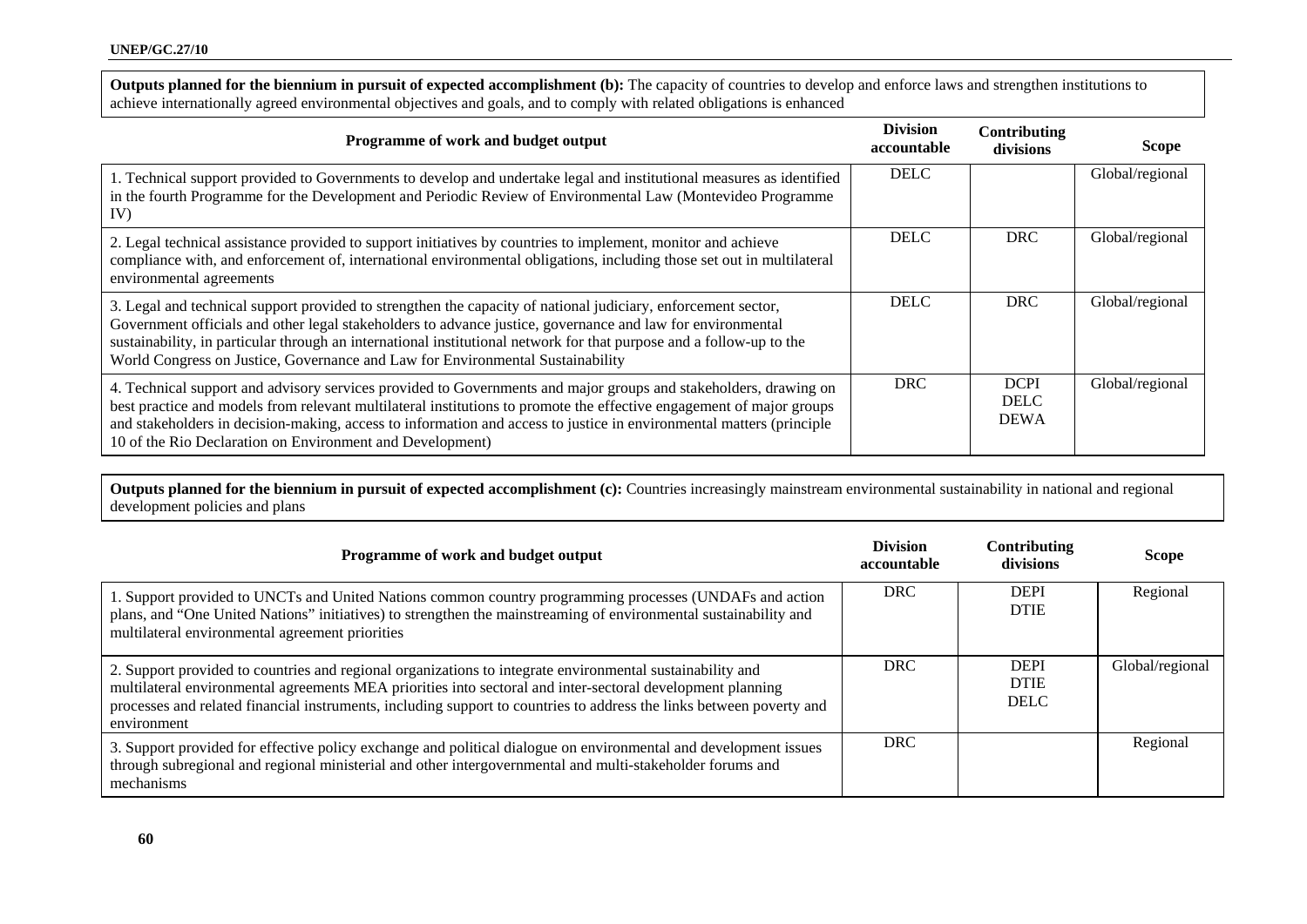# **Resource requirements**

Table 16 **Resource projections by category: environmental governance** 

|                                                            |                          | Resources<br>(thousands of United States dollars) |                          |           | Posts                    |           |
|------------------------------------------------------------|--------------------------|---------------------------------------------------|--------------------------|-----------|--------------------------|-----------|
| Category                                                   | 2012-2013                | Changes                                           | 2014-2015                | 2012-2013 | Changes                  | 2014-2015 |
| <b>A. Environment Fund</b>                                 |                          |                                                   |                          |           |                          |           |
| Post                                                       | 27 436                   | (14896)                                           | 12 540                   | 118       | (64)                     | 54        |
| Non-post                                                   | 14 187                   | (4832)                                            | 9 3 5 5                  |           |                          |           |
| Subtotal A                                                 | 41 622                   | (19728)                                           | 21 895                   | 118       | (64)                     | 54        |
| <b>B.</b> Trust and earmarked funds <sup>a</sup>           |                          |                                                   |                          |           |                          |           |
| Trust and earmarked funds                                  |                          | (11731)                                           | 27 34 6                  | 49        | (9)                      | 40        |
| <b>Subtotal B</b>                                          | 39 077                   | (11731)                                           | 27 346                   | 49        | (9)                      | 40        |
| <b>C. Global Environment Facility</b><br><b>Trust Fund</b> |                          |                                                   |                          |           |                          |           |
| GEF-administered trust funds                               | $\overline{\phantom{0}}$ | $\qquad \qquad -$                                 | $\overline{\phantom{0}}$ |           | $\overline{\phantom{a}}$ |           |
| Subtotal C                                                 | ä,                       | ×,                                                | ä,                       | ۰         | $\blacksquare$           |           |
| D. Programme support costs                                 |                          |                                                   |                          |           |                          |           |
| Programme support costs                                    | 1426                     | (1426)                                            | $\overline{\phantom{0}}$ |           |                          |           |
| <b>Subtotal D</b>                                          | 1426                     | (1426)                                            | ۰                        | ٠         | ٠                        |           |
| E. Regular budget <sup>b,c</sup>                           |                          |                                                   |                          |           |                          |           |
| Post                                                       | 3 3 3 7                  | 6 2 6 0                                           | 9 5 9 7                  | 10        | 23                       | 33        |
| Non-post                                                   | 175                      | 880                                               | 1 0 5 6                  |           |                          |           |
| <b>Subtotal E</b>                                          | 3512                     | 7 1 4 1                                           | 10 653                   | 10        | 23                       | 33        |
| Total $(A+B+C+D+E)$                                        | 85 637                   | (25744)                                           | 59 893                   | 177       | (50)                     | 127       |

Note: Figures may vary slightly due to rounding off of both budget figures and posts.

a Posts funded from trust and earmarked funds should be taken as indicative only, as many such posts are of a temporary nature and their

level is subject to frequent change.<br><sup>b</sup> Includes proposed additional regular budget resources as a result of the outcome of Rio +20, inclusive of those pertaining to UNSCEAR.<br><sup>c</sup> New posts under regular budget are budgete Headquarters standard practice.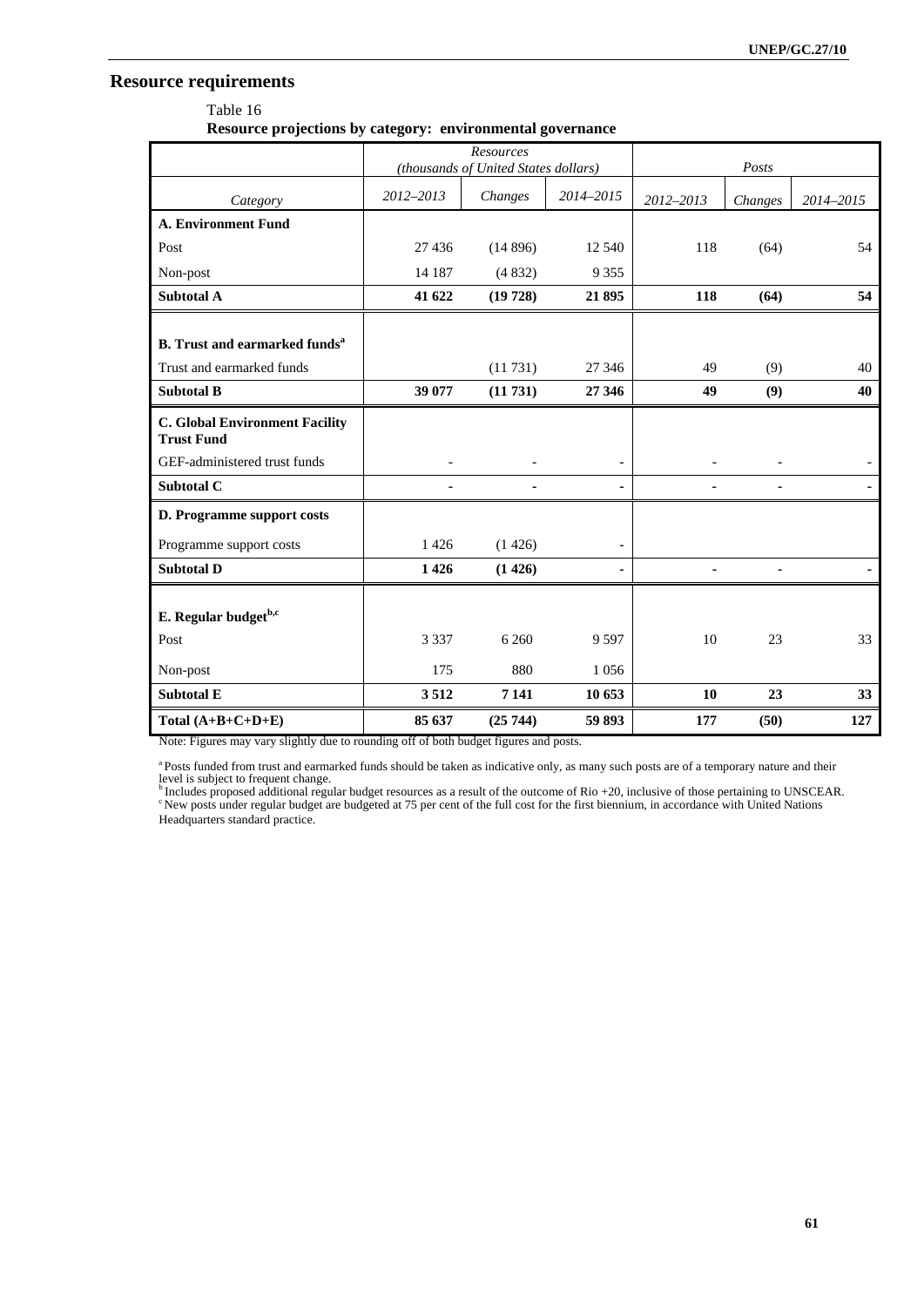# Table 17

**Resource projections by organizational unit: environmental governance** 

|                                                                | Resources<br>(thousands of United States dollars) |          |           |            |                  |                |
|----------------------------------------------------------------|---------------------------------------------------|----------|-----------|------------|------------------|----------------|
|                                                                | 2012-2013                                         | Changes  | 2014-2015 |            | Posts            |                |
| Category                                                       |                                                   |          |           | 2012-2013  | Changes          | 2014-2015      |
| A. Division of Early Warning and<br><b>Assessment</b>          |                                                   |          |           |            |                  |                |
| <b>Environment Fund</b>                                        |                                                   |          |           |            |                  |                |
| Post                                                           | 4 3 2 6                                           | (3 142)  | 1 1 8 4   | 16         | (12)             | 4              |
| Other funds <sup>a</sup>                                       | 1 1 8 2                                           | (107)    | 1 0 7 5   | 5          | (3)              | $\overline{2}$ |
| <b>Subtotal A</b>                                              | 6923                                              | (4016)   | 2908      | 21         | (15)             | 6              |
| <b>B. Division of Environmental Law</b><br>and Conventions     |                                                   |          |           |            |                  |                |
| <b>Environment Fund</b>                                        |                                                   |          |           |            |                  |                |
| Post                                                           | 6310                                              | (3807)   | 2 5 0 3   | 26         | (13)             | 13             |
| Non-post                                                       | 2 0 0 8                                           | (172)    | 1837      |            |                  |                |
| Other funds <sup>a</sup>                                       | 6419                                              | 6497     | 12916     | 13         | 9                | 22             |
| <b>Subtotal B</b>                                              | 14737                                             | 2518     | 17 25 5   | 39         | (4)              | 35             |
| <b>C. Division of Environmental Policy</b><br>Implementation   |                                                   |          |           |            |                  |                |
| <b>Environment Fund</b>                                        |                                                   |          |           |            |                  |                |
| Post                                                           | 2 5 2 1                                           | 58       | 2 5 8 0   | 8          | $\overline{4}$   | 12             |
| Non-post                                                       | 1 1 2 0                                           | 1 4 7 3  | 2 5 9 3   |            |                  |                |
| Other funds <sup>a</sup>                                       |                                                   | 7426     | 7426      |            |                  |                |
| Subtotal C                                                     | 3641                                              | 8958     | 12 599    | 8          | 4                | 12             |
| D. Division of Technology, Industry<br>and Economics           |                                                   |          |           |            |                  |                |
| <b>Environment Fund</b>                                        |                                                   |          |           |            |                  |                |
| Post                                                           |                                                   | 316      | 316       |            | $\mathbf{1}$     | $\mathbf{1}$   |
| Non-post                                                       |                                                   | 461      | 461       |            |                  |                |
| Other funds <sup>a</sup>                                       |                                                   | 1 0 0 6  | 1 0 0 6   |            |                  |                |
| <b>Subtotal D</b>                                              |                                                   | 1783     | 1783      |            | $\mathbf{1}$     | $\mathbf{1}$   |
| E. Division of Regional Cooperation                            |                                                   |          |           |            |                  |                |
| <b>Environment Fund</b>                                        |                                                   |          |           |            |                  |                |
| Post                                                           | 10 636                                            | (5235)   | 5 4 0 1   | 50         | (28)             | 22             |
| Non-post                                                       | 6958                                              | (3813)   | 3 1 4 5   |            |                  |                |
| Other funds <sup>a</sup>                                       | 35 226                                            | (20 491) | 14735     | 39         | 8                | 47             |
| Subtotal E                                                     | 52 820                                            | (29538)  | 23 28 1   | 89         | (20)             | 69             |
| F. Division of Communications and<br><b>Public Information</b> |                                                   |          |           |            |                  |                |
| <b>Environment Fund</b>                                        |                                                   |          |           |            |                  |                |
| Posts                                                          | 3 6 4 2                                           | (3085)   | 557       | 18         | (16)             | 3              |
| Non-post                                                       | 2686                                              | (2015)   | 670       |            |                  |                |
| Other funds <sup>a</sup>                                       | 1 1 8 8                                           | (348)    | 840       | $\sqrt{2}$ | $\boldsymbol{0}$ | $\overline{c}$ |
| <b>Subtotal F</b>                                              | 7516                                              | (5449)   | 2 0 6 7   | $20\,$     | (15)             | 5              |
| Total $(A+B+C+D+E+F)$                                          | 85 638                                            | (25744)  | 59 893    | 177        | (50)             | 127            |
|                                                                |                                                   |          |           |            |                  |                |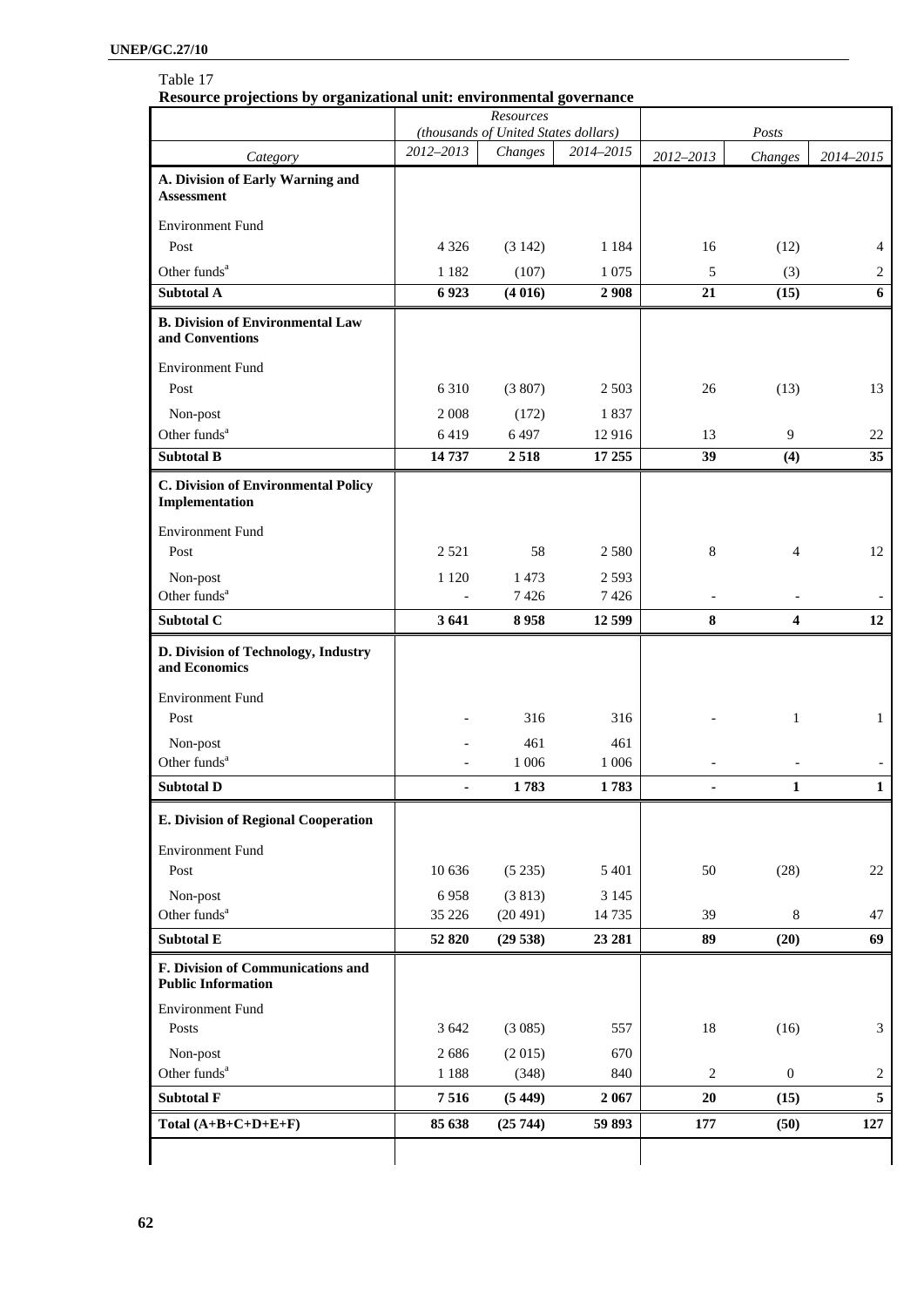|                               |           | Resources<br>(thousands of United States dollars) |           |               | Posts   |           |
|-------------------------------|-----------|---------------------------------------------------|-----------|---------------|---------|-----------|
| Category                      | 2012-2013 | Changes                                           | 2014–2015 | $2012 - 2013$ | Changes | 2014-2015 |
| <b>Total Environment Fund</b> | 41 622    | (19 728)                                          | 21 895    | 118           | (64)    | 54        |
| <b>Total other funds</b>      | 44 015    | (6016)                                            | 37 999    | 59            | 14      | 73        |
| <b>Total</b>                  | 85 637    | (25744)                                           | 59 893    | 177           | (50)    | 127       |

 *Note*: Figures may vary slightly due to rounding off of both budget figures and posts.

<sup>a</sup> In the interests of brevity, and mindful of the focus of the budget on the resources of the Environment Fund, in this table other resources are grouped under "other funds". Other funds is composed of regular budget, tr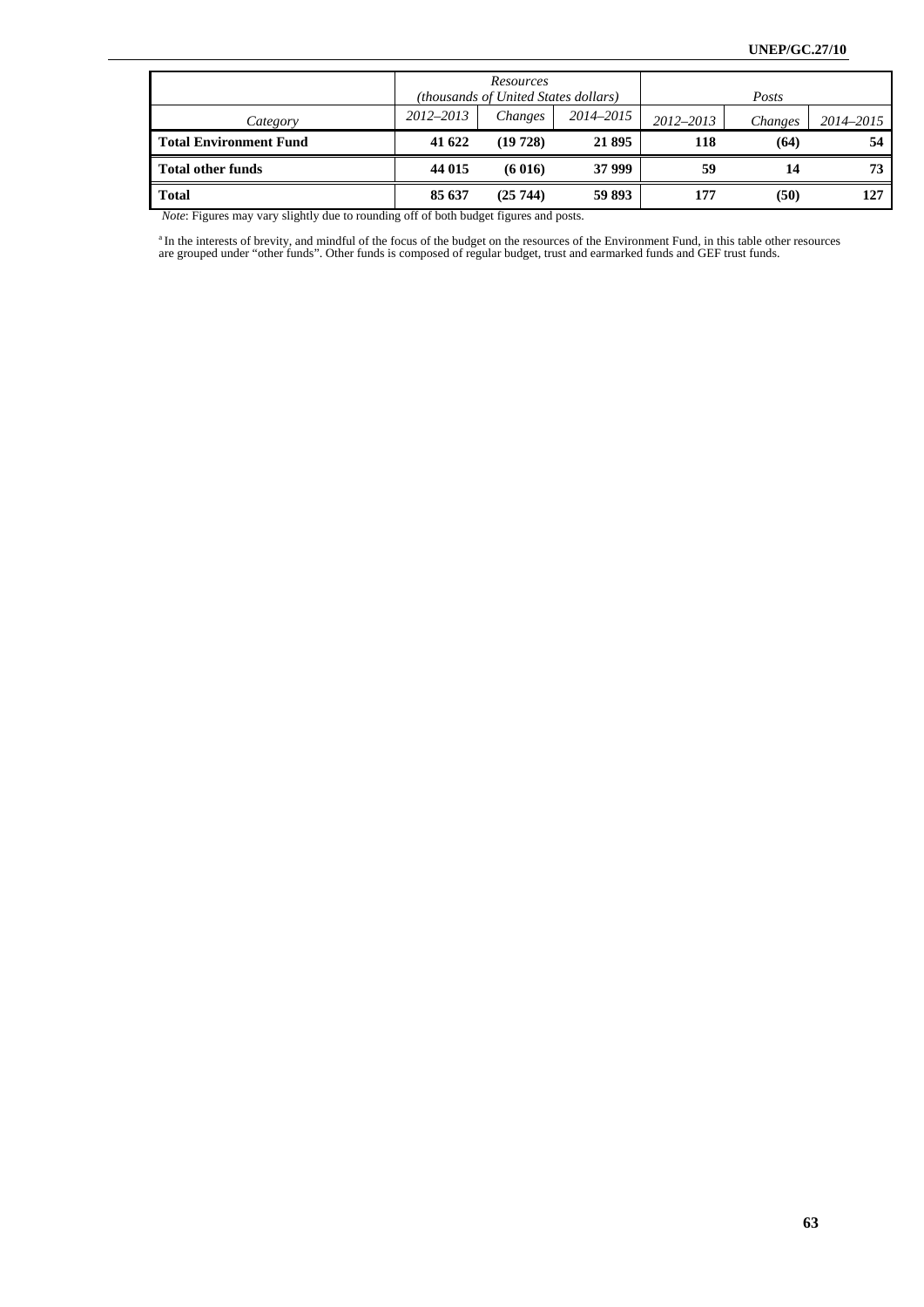# **Subprogramme 5 Chemicals and waste**

#### **Objective**

To promote the transition of countries to the sound management of chemicals and waste in order to minimize impact on the environment and human health.

#### **Strategy**

Responsibility for the coordination of the subprogramme on chemicals and waste rests with the Director of the Division of Technology, Industry and Economics. UNEP will work to catalyse action towards the sound management of chemicals and waste, including through multi-stakeholder partnerships and strategic alliances that will serve to scale up the use of tools and guidelines, improve the mainstreaming of chemical and waste management in health and other key sectors, and consolidate the scientific evidence underpinning ongoing efforts in international chemical and waste management initiatives. Key partners are the chemical and waste related-MEA secretariats and organizations participating in the Inter-organization Programme for the Sound Management of Chemicals (IOMC), comprising UNEP, FAO, ILO, OECD, UNDP, UNIDO, UNITAR, the World Health Organization and the World Bank. UNEP will also leverage impact through its role as an implementing agency in the GEF. The UNEP strategy in this area is threefold:

(a) UNEP will work to strengthen the institutional capacity and policy instruments, including regulatory frameworks, needed for the sound management of chemicals and waste and for the implementation of related MEAs. This will be achieved by facilitating international chemicals management through the provision of secretariat support to the Strategic Approach to International Chemicals Management and its Quick Start Programme, as agreed at the third session of the International Conference on Chemicals Management, held in Nairobi from 17 to 21 September 2012. UNEP will also support the continuing work of the intergovernmental negotiating committee to prepare a global legally binding instrument on mercury following the anticipated diplomatic conference in 2013. Subprogramme 5 will also work closely with the subprogramme 4 on environmental governance on work related to synergies among the chemicals and wasterelated MEAs. At the national level, UNEP will upon request support countries to catalyse inter-ministerial and, where appropriate, multi-stakeholder engagement to achieve coherent and effective regulatory, voluntary and market-based policies that address sound chemicals management and the obligations of chemicals and waste MEAs integrating them into national policies, programmes and strategies. Furthermore, UNEP will promote multilateral and bilateral support addressing sound chemicals and waste management including through existing development planning processes. UNEP will, upon request, provide support to national and regional enforcement agencies to reduce illegal trafficking of controlled chemicals and waste.

(b) UNEP will also support countries, upon request, to assess and manage chemical risks. The Programme will also bring emerging issues for the sound management of chemicals to the attention of the international community. Priority actions will be supported through the development, dissemination and demonstration of the scientific and technical knowledge, tools and assessments needed to implement sound chemicals management. Activities will include keeping under review trends in the production, handling, movement, use, release and disposal of chemicals, in order to determine their environmental, health and socioeconomic impact, and raising awareness of emerging issues. UNEP will also help countries to develop their capacity to use the scientifically robust and technically sound advice and guidelines developed by the Programme on the risk assessment and management of chemicals, including those listed in the MEAs on mercury, lead and cadmium. Activities will be closely coordinated with the secretariats of the chemical MEAs to ensure the cost-effective provision of assistance to countries in the implementation of those treaties, SAICM and such other supporting international programmes as the GPA.<sup>14</sup>

Finally, UNEP will bring emerging issues related to the sound management of wastes to the attention of the international community and support national, regional and global efforts to minimize waste generation and manage wastes using environmentally sound means, ensuring synergy between the various areas of work undertaken by UNEP on the sound management of chemicals. Where appropriate, the subprogramme will take advantage of the competencies gained in supporting the Marrakech process to boost resource recovery from wastes. Priority actions will focus on the development, dissemination and demonstration of the use of scientific and technical knowledge and tools to implement sound waste management, which will involve keeping under review trends in the production, handling, movement and disposal of wastes in order to determine their environmental, health and socio-economic impact; and raising awareness of emerging issues. UNEP will also work in close cooperation with the Secretariat of the Basel

<sup>&</sup>lt;sup>14</sup> The sound management of chemicals in agriculture and other land-based activities forms part of the GPA. UNEP works with the Global Partnership on Nutrient Management as a response to the "nutrient challenge" to find ways in which excess nutrients in the global environment can be reduced in a manner consistent with global development.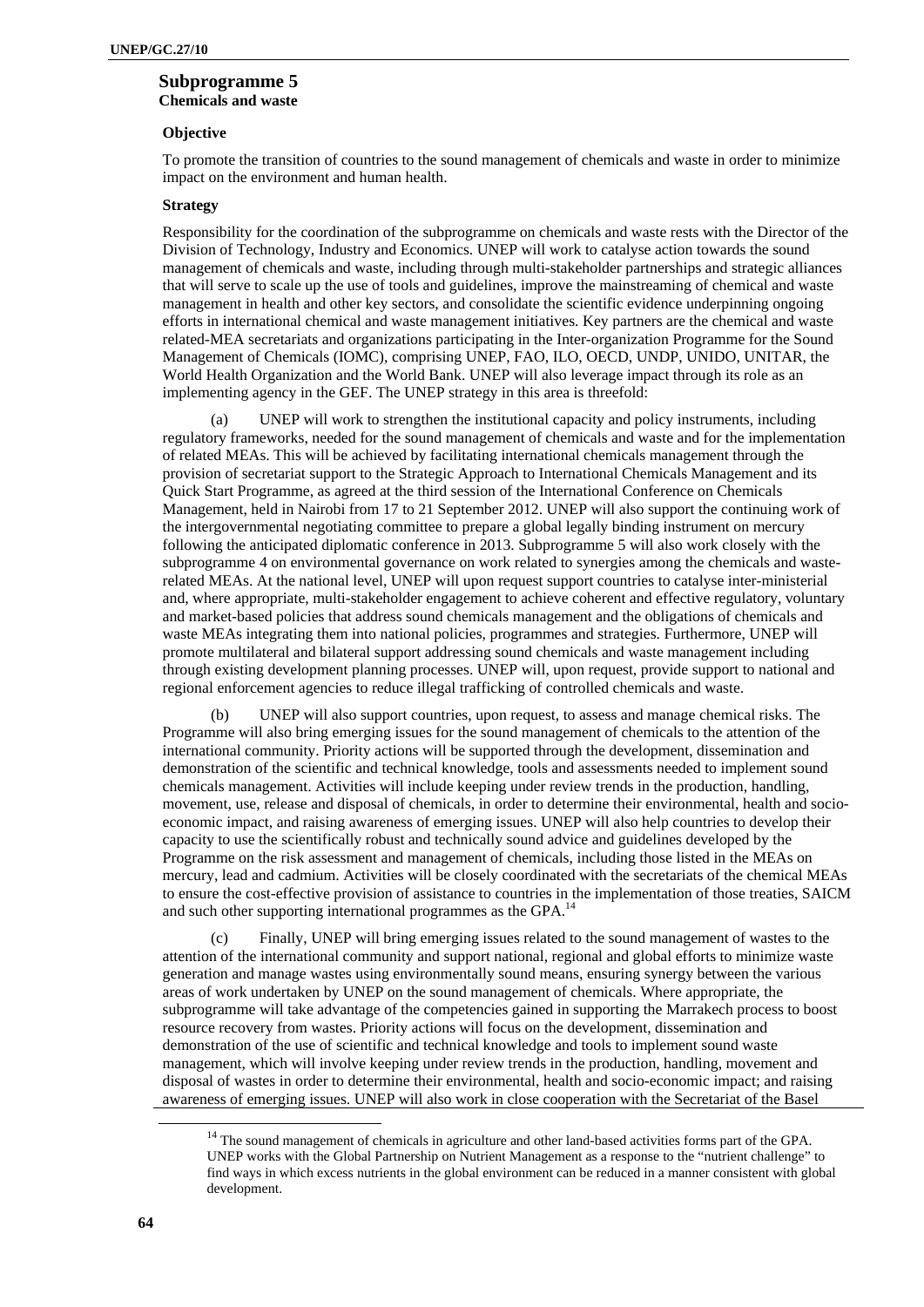Convention and its regional centres and partnerships to support countries in developing their capacity to use technically sound advice and guidelines on waste management to implement waste-related MEAs, including by developing methods and tools to evaluate progress and identify priorities for action towards sound waste management, and by building the analytical capacity of countries to fill information gaps.

#### **External factors**

The subprogramme and its expected accomplishments address chapter 19 of Agenda 21 and promote progress towards the goal set at the World Summit for Social Development, held in Copenhagen from 6 to 12 March 1995, that by 2020 chemicals will be produced and used in ways that minimize significant adverse impacts on the environment and human health. Outputs have been designed to support the development, evolution and implementation of the chemicals and waste MEAs and SAICM, as well as chemicals and waste priorities identified by the Governing Council. The work of the subprogramme responds to evidence presented in the Global Chemicals Outlook of the chemical intensification of economies through the increase in the production and use of chemicals, and in waste generation, frequently in the absence of effective chemical and waste management. The planned work will be catalysed through a range of strategic alliances and multi-stakeholder partnerships, involving Governments, inter-governmental organizations and non-governmental organizations. Efforts to boost national delivery of advisory and technical services and capacity-building will depend in part on enhanced coordination of United Nations delivery at the country level.

| <b>Expected accomplishments</b>                                                                                                          | <b>Indicators of achievements</b>                                                                                                                                                                         |
|------------------------------------------------------------------------------------------------------------------------------------------|-----------------------------------------------------------------------------------------------------------------------------------------------------------------------------------------------------------|
| Countries increasingly have the<br>(a)<br>necessary institutional capacity and policy<br>instruments to manage chemicals and waste in a  | $(a)$ $(i)$<br>Increase in the number of countries reporting the<br>adoption of policies for the sound management of<br>chemicals and waste                                                               |
| sound manner, including the implementation of<br>related provisions in the multilateral<br>environmental agreements                      | Unit of measure: number of countries reporting the<br>adoption of such policies                                                                                                                           |
|                                                                                                                                          | December 2011 (baseline): 103<br>December 2013 (estimate): 110<br>December 2014 (estimate): 117<br>December 2015 (target): 125                                                                            |
|                                                                                                                                          | (a) (ii) Increase in the number of countries reporting the<br>use of economic and market-based incentives, business<br>policies and practices that promote the sound<br>management of chemicals and waste |
|                                                                                                                                          | Unit of measure: number of countries reporting the use<br>of economic and market-based incentives, business<br>policies and practices                                                                     |
|                                                                                                                                          | December 2011 (baseline): 49<br>December 2013 (estimate): 55<br>December 2014 (estimate): 60<br>December 2015 (target): 65                                                                                |
|                                                                                                                                          | (a) (iii) Increase in the number of countries reporting the<br>use of industry reporting schemes that promote take-up of<br>the sound management of chemicals and waste                                   |
|                                                                                                                                          | Unit of measure: number of countries reporting the use<br>of industry reporting schemes                                                                                                                   |
|                                                                                                                                          | December 2011 (baseline): not applicable (new<br>indicator)<br>December 2013 (estimate): 25                                                                                                               |
|                                                                                                                                          | December 2014 (estimate): 27                                                                                                                                                                              |
| (b)<br>Countries, including major groups and                                                                                             | December 2015 (target): 30<br>(b) (i) Increase in the number of Governments addressing                                                                                                                    |
| stakeholders, increasingly use the scientific and<br>technical knowledge and tools needed to<br>implement sound chemicals management and | priority chemical issues, including their obligations under<br>the chemicals MEAs, through the use of risk assessment<br>and management tools provided by UNEP                                            |
| related multilateral environmental agreements                                                                                            | Unit of measure: number of Governments using risk<br>assessment and management tools provided by UNEP                                                                                                     |

to address priority chemical issues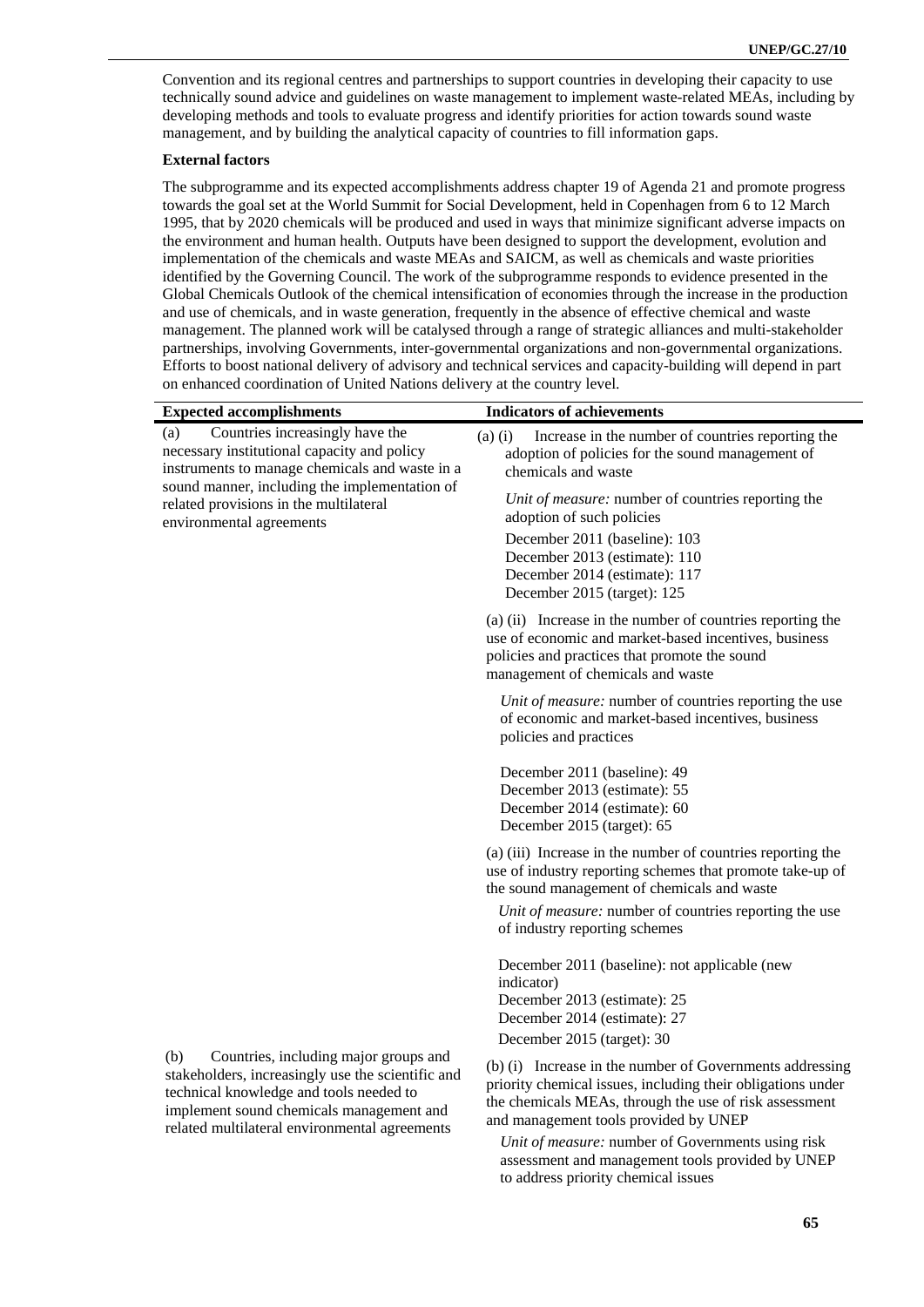(c) Countries, including major groups and stakeholders, increasingly use the scientific and technical knowledge and tools needed to implement sound waste management and related multilateral environmental agreements

December 2011 (baseline): 40 December 2013 (estimate): 72 December 2014 (estimate): 80 December 2015 (target): 90

(b) (ii) Increase in the number of businesses and industries addressing priority chemical issues through the use of risk assessment and management tools provided by UNEP

*Unit of measure:* number of private-sector entities using risk assessment and management tools provided by UNEP to address priority chemical issues

December 2011 (baseline): 52 December 2013 (estimate): 65 December 2014 (estimate): 70 December 2015 (target): 80

(b) (iii) Increase in the number of civil society organizations addressing priority chemical issues under the chemicals MEAs through the use of risk assessment and management tools provided by UNEP

*Unit of measure:* number of civil society organizations using risk assessment and management tools provided by UNEP to address priority chemical issues

December 2011 (baseline): 58 December 2013 (estimate): 70 December 2014 (estimate): 80 December 2015 (target): 90

(c) (i) Increase in the number of Governments addressing priority waste issues, including their obligations under the related MEAs, through the use of tools and methodologies provided by UNEP

*Unit of measure:* number of Governments addressing priority waste issues using tools and methodologies provided by UNEP

December 2011 (baseline): 10 December 2013 (estimate): 15 December 2014 (estimate): 20 December 2015 (target): 25

(c) (ii) Increase in the number of businesses and industries addressing priority waste issues through the use of tools and methodologies provided by UNEP

*Unit of measure:* number of private-sector entities using risk assessment and management tools provided by UNEP to address priority waste issues

December 2011 (baseline): 10 December 2013 (estimate): 15 December 2014 (estimate): 22 December 2015 (target): 30

(c) (iii) Increase in the number of civil society organizations addressing priority waste issues under the waste-related MEAs through the use of risk assessment and management tools provided by UNEP

*Unit of measure:* number of civil society organizations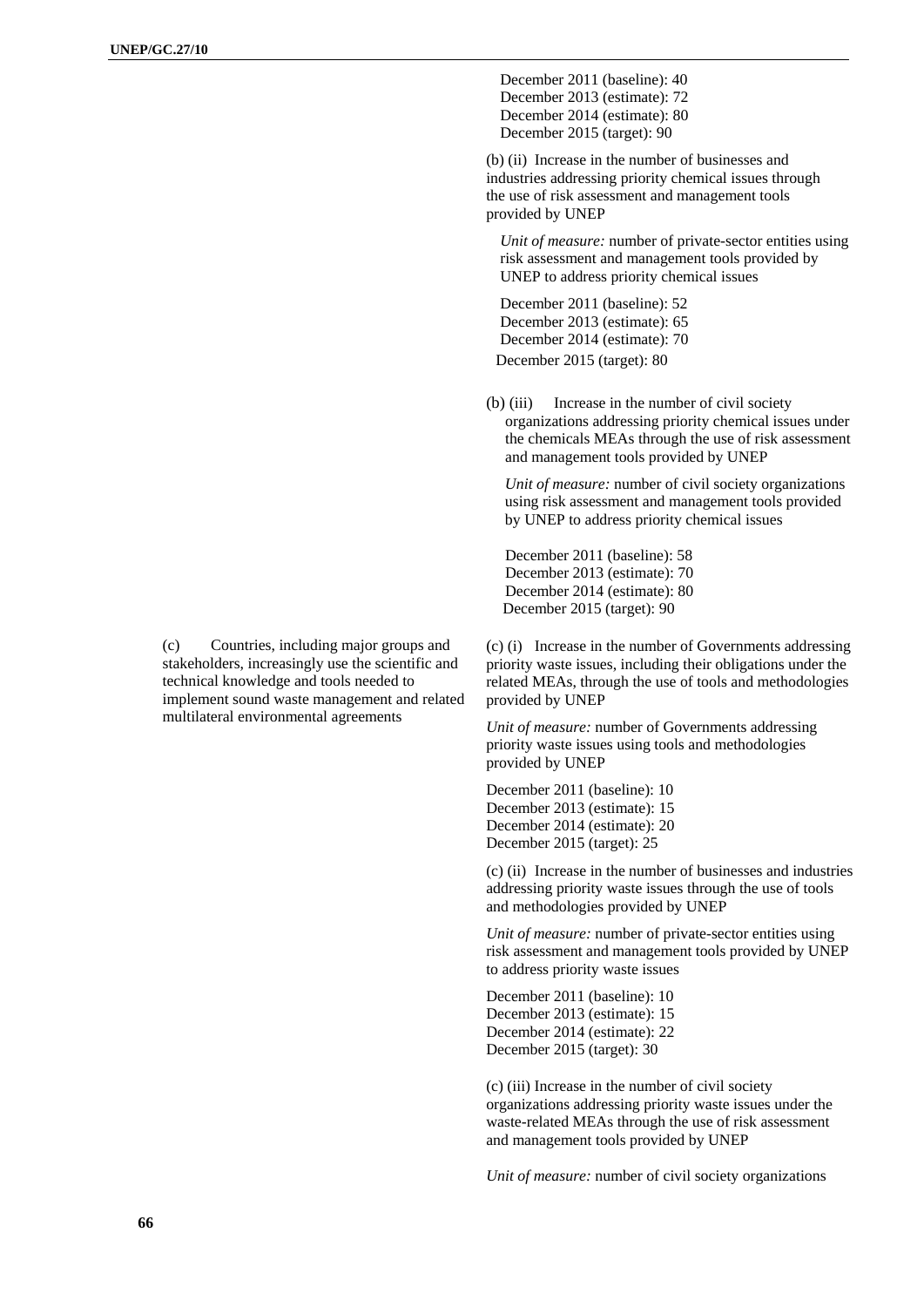using risk assessment and management tools provided by UNEP to address priority waste issues

December 2011 (baseline): 8 December 2013 (estimate): 18 December 2014 (estimate): 25 December 2015 (target): 30

#### **Causal relationship**

The objective of subprogramme 5 is to promote the transition of countries to the sound management of chemicals and waste to minimize impact on the environment and human health. It contributes to the WSSD goal that, by 2020, chemicals will be produced and used in ways that minimize significant adverse impact on the environment and human health. Making progress towards this goal requires actions by key actors at a number of levels.

Governments have long recognized that concerted action at the international level is required to address certain substances and practices of global concern. Over the past 30 years, Governments have adopted a number of MEAs that regulate chemicals and waste, and most Governments have ratified those conventions. Adopted by the International Conference on Chemicals Management on 6 February 2006 in Dubai, United Arab Emirates, SAICM provides a voluntary, multi-stakeholder policy framework that guides efforts more broadly towards the WSSD goal, and in 2009, Governments agreed to negotiate a global, legally-binding treaty on mercury.

Subprogramme 5 will continue to provide sound science and support national and international policy development and decision-making in relation to chemicals and wastes of concern and the relevant MEAs. Where concerted action may be warranted, it will convene Governments. It will provide secretariat support to SAICM and to the mercury treaty during the interim period prior to its entry into force.

In order to meet the objectives of the chemicals and waste MEAs and SAICM, each party must implement actions to meet its obligations under those treaties. In most cases, the treaties prohibit or limit the production, use, trade and release of particular substances or restrict and control the practices by which they are managed. It follows that Governments need to establish legal and regulatory frameworks and to monitor and enforce their operation. The subprogramme, using guidance developed in previous bienniums, will support countries to establish institutional, regulatory, economic and market-based control measures; to build systems and capacity for accident prevention and emergency preparedness; to strengthen controls on the illegal trafficking of chemicals and waste; and to ensure that the information needed for the sound management of chemicals and waste is provided by industry and made accessible to the full range of stakeholders.

Strengthening chemical and waste governance at the national level frequently requires actions beyond the direct mandate of the ministry of the environment; typically, a number of ministries and state administrations need to act. Mainstreaming the integration of chemical and waste priorities into national policies and programmes so that they may be included in national budgeting and sustainable development strategies attracting development assistance provides a means of developing cost-effective coherence between those actors. The subprogramme, working in partnership with other participating organizations of the IOMC as part of United Nations system country programming, and, in particular UNDP, will support such actions through the provision of advisory and guidance services. In this regard, the UNDP-UNEP partnership on chemicals mainstreaming will continue.

A barrier to such 'mainstreaming' is the lack of awareness of issues related to chemicals and waste across Governments. Raising awareness of and gaining attention for chemical and waste issues can be a challenge for under-resourced environment ministries. Where capacity for monitoring and enforcement is insufficient, the environmental degradation and exposure risks created by chemical and waste mismanagement go unrecorded and unaccounted for. There is, however, increasing evidence that the hidden costs of inaction with regard to the sound management of chemicals and waste represent a significant burden on countries and threaten efforts towards sustainable development. Subprogramme 5, using methodologies developed in previous bienniums, will support countries to build the evidence-based assessments they need to identify and quantify the local cost of inaction and to establish the cost-benefit of alternative sound chemical and waste management approaches.

In parallel with actions by Governments, many of the initiatives towards the sound management of chemicals and waste need to be implemented by industry. In many cases, industrial development and investment result in the use of cleaner, more efficient techniques by more progressive enterprises. However, meeting MEA obligations and SAICM objectives more broadly requires all enterprises within an industry sector to operate within a harmonized regulatory framework that requires or encourages the take-up of the most appropriate environmental techniques and practices by all. Subprogramme 5 will therefore promote and catalyse improved performance by industry through the provision of expert guidance. The subprogramme already benefits from a number of multi-stakeholder partnerships that provide a basis for constructive dialogue between major groups,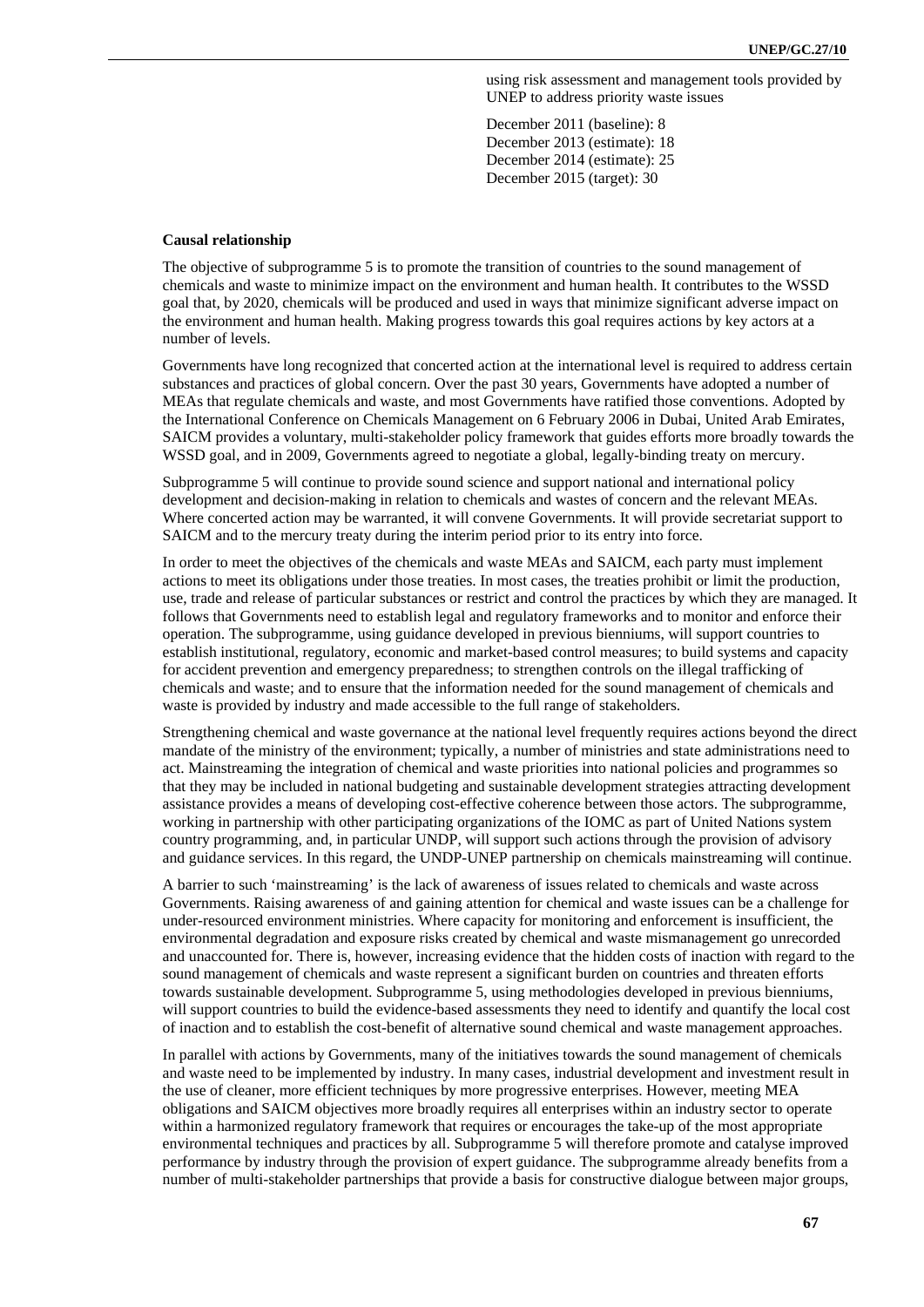information and experience-sharing across industry groups, and immediate action on issues identified as being of high priority.

In many countries, the trade associations and larger enterprises that have the resources and incentive to partner with UNEP represent only a small component of the economy. They are typically "upstream" suppliers of chemicals or generators of wastes that represent the input resources for large numbers of small and medium-sized enterprises (SMEs), many of which may be operating only at the margins of, or outside, the formal economy. Such enterprises typically lack the resources necessary for even the simplest of sound management approaches and are thus responsible for a disproportionate share of the environmental and health risks. The subprogramme will therefore provide the economic assessments that justify extending producer responsibilities and product stewardship, and will seek to build supply chain relationships that bring about such changes, using cleaner production methodologies that provide SMEs with the means to improve their performance.

Action to reduce risks from chemicals and waste can also be taken by consumers, provided that they are informed and have the means to act. Consumer choice relies in part on the availability of and access to information about the presence, function and risks posed by particular substances in products. Community and consumer attention and local action can be instrumental in altering markets and in influencing product design, industry performance and Government policymaking. Subprogramme 5 will work with civil society organizations that are members of multi-stakeholder partnerships to inform and educate consumers about the safe use of chemicals, waste management systems and the broader actions that can be taken by communities.

Finally, stakeholders taking action towards the sound management of chemicals and waste need assurance that the measures they have taken are delivering the improvements they seek. The subprogramme will continue to provide thematic assessments at the global level, as well as capacity-building and methodologies at the regional and national level to support continuing monitoring and evaluation. In many cases, such systems can build on current efforts to develop scientific capacity for monitoring and evaluating the effectiveness of the chemicals and waste MEAs. A major goal during the biennium will be to build coordination between existing systems and networks to improve overall cost effectiveness.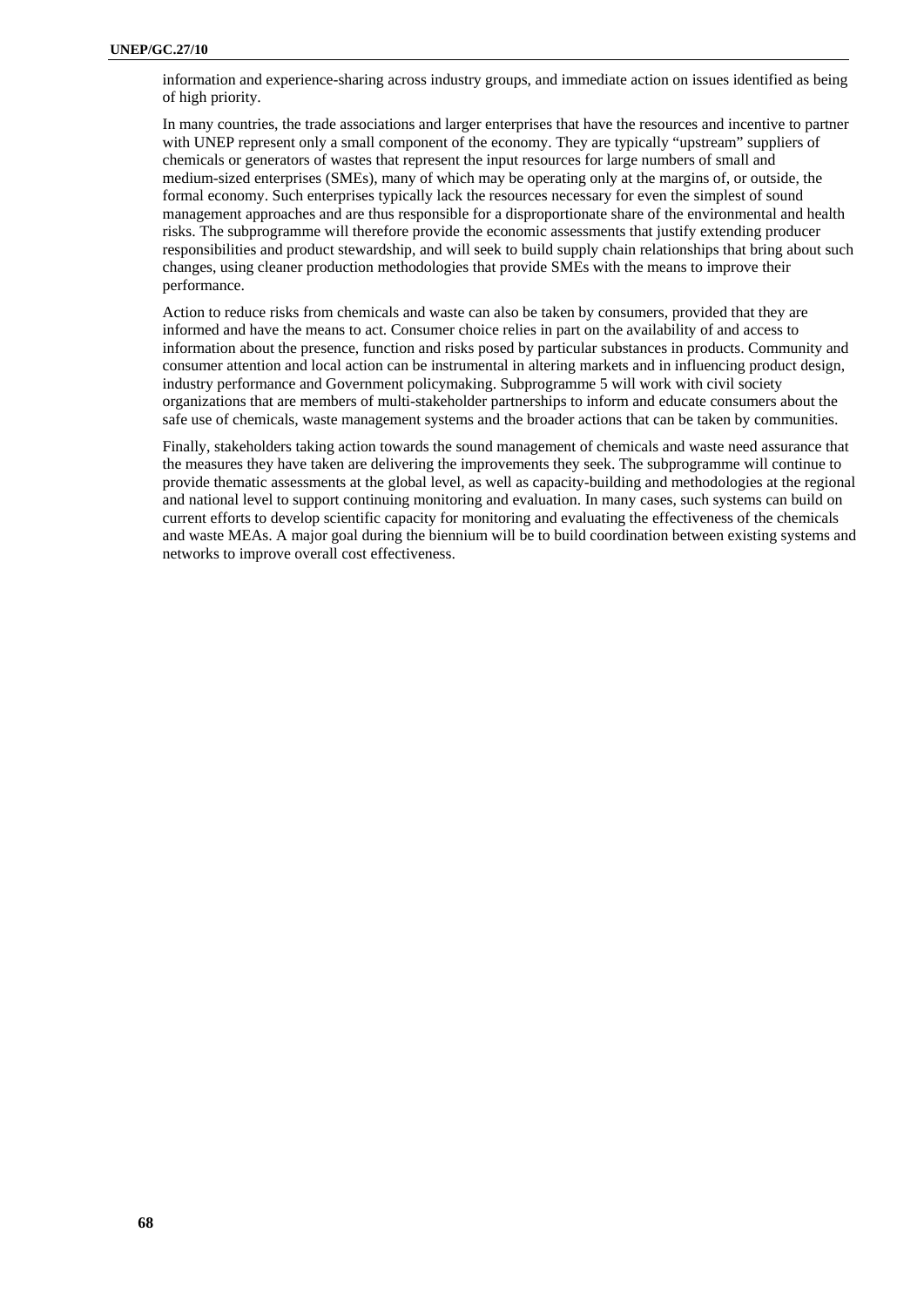| to manage chemicals and waste in a sound manner, including the implementation of related provisions in the multilateral environmental agreements                                                                                                                                                        |                                |                            |              |  |
|---------------------------------------------------------------------------------------------------------------------------------------------------------------------------------------------------------------------------------------------------------------------------------------------------------|--------------------------------|----------------------------|--------------|--|
| Programme of work and budget output                                                                                                                                                                                                                                                                     | <b>Division</b><br>accountable | Contributing<br>divisions  | <b>Scope</b> |  |
| 1. Provision of secretariat services to SAICM and its financial mechanism                                                                                                                                                                                                                               | <b>DTIE</b>                    | <b>DELC</b>                | Global       |  |
| 2. Provision of secretariat support services to the intergovernmental negotiating committee to prepare a<br>global legally binding instrument on mercury during the interim period prior to its entry into force                                                                                        | <b>DTIE</b>                    | <b>DELC</b>                | Global       |  |
| 3. Provision of secretariat support to expert networks developing legal and policy advice to countries to<br>reduce risks from substances and practices identified by SAICM or restricted and controlled by multilateral<br>environmental agreements                                                    | <b>DTIE</b>                    | <b>DELC</b>                | Global       |  |
| 4. Provision of outreach and policy support for the compliance efforts of parties to the Montreal Protocol<br>on Substances that Deplete the Ozone Layer                                                                                                                                                | <b>DTIE</b>                    |                            | Regional     |  |
| 5. Provision of consolidated advisory and support services that promote the sound management of<br>chemicals at the national level, including its mainstreaming into national policies and programmes,<br>instruments and schemes for the governance of production, use, trade and release of chemicals | <b>DRC</b>                     |                            | Regional     |  |
| 6. Provision of consolidated advisory and support services to facilitate the creation and adoption of policies<br>and strategies contributing to sound integrated waste management                                                                                                                      | <b>DRC</b>                     | <b>DTIE</b><br><b>DELC</b> | Regional     |  |

**Outputs planned for the biennium in pursuit of expected accomplishment (a):** Countries increasingly have the necessary institutional capacity and policy instruments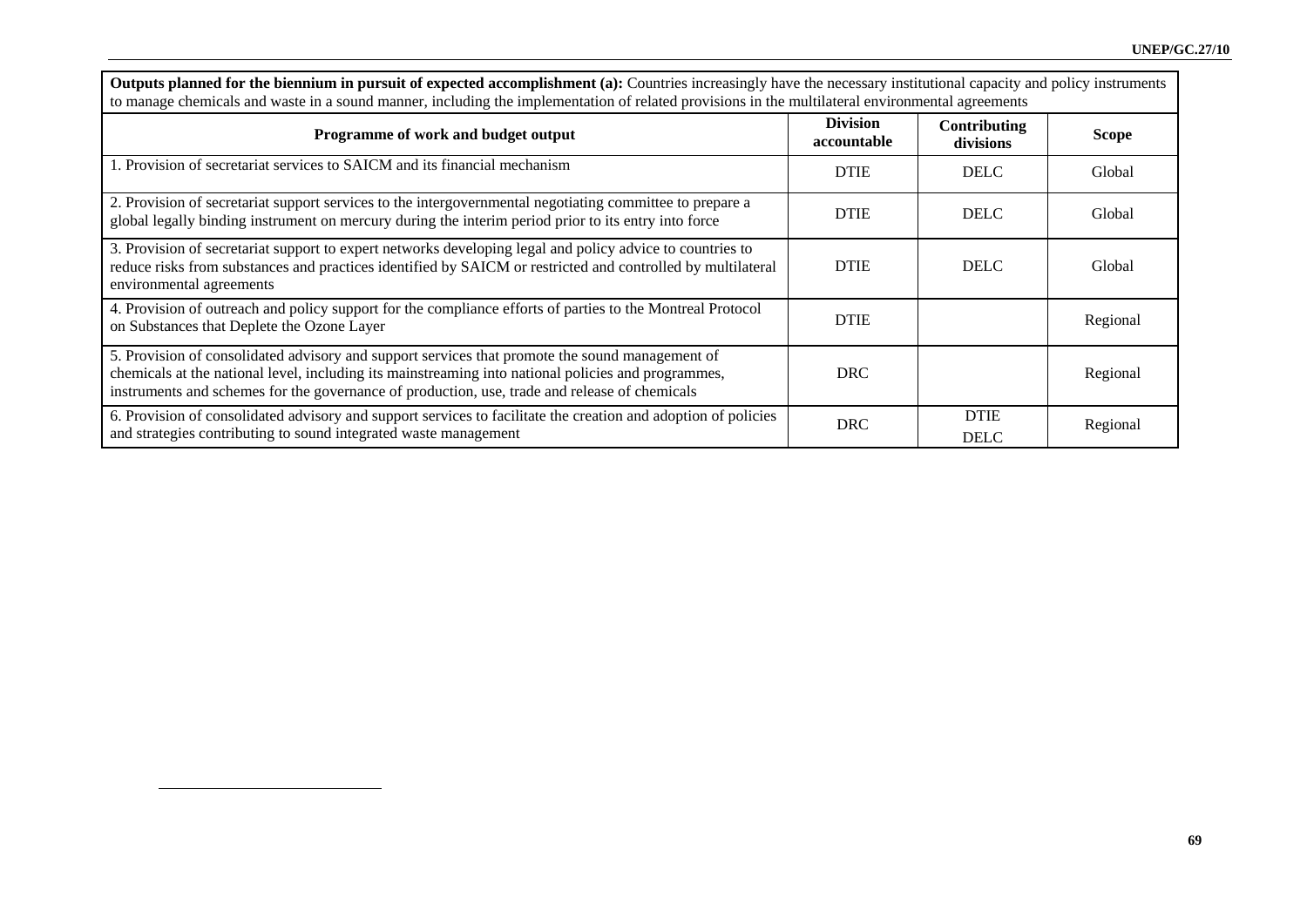| technical knowledge and tools needed to implement the sound management of chemicals and the related multilateral environmental agreements                                                                                                                                                                                                                                           |                                |                           |                 |  |
|-------------------------------------------------------------------------------------------------------------------------------------------------------------------------------------------------------------------------------------------------------------------------------------------------------------------------------------------------------------------------------------|--------------------------------|---------------------------|-----------------|--|
| Programme of work and budget output                                                                                                                                                                                                                                                                                                                                                 | <b>Division</b><br>accountable | Contributing<br>divisions | <b>Scope</b>    |  |
| 1. Scientific tools for the manipulation and visualization of compiled global datasets, providing indicators and<br>evidence-based assessments of the effectiveness of international efforts towards sound chemicals management                                                                                                                                                     | <b>DEWA</b>                    |                           | Global          |  |
| 2. Thematic assessments of the environmental transport and fate of chemicals, and monitoring of trends in the<br>production, handling, movement, use, release and disposal of chemicals to catalyse coordinated action on<br>chemical management within the United Nations system                                                                                                   | <b>DTIE</b>                    | <b>DEWA</b>               | Global          |  |
| 3. Methodologies to monitor and evaluate the impact of actions addressing the release of chemicals to support<br>the sound management of harmful substances and multilateral environmental agreements implemented at the<br>national level                                                                                                                                          | <b>DTIE</b>                    | <b>DRC</b>                | Global/regional |  |
| 4. Scientific and technical services, delivered through multi-stakeholder partnerships, to build the capacity of<br>Governments, the private sector and civil society to take action on the risks posed by chemicals, including those<br>listed in the relevant multilateral environmental agreements, mercury, and lead and cadmium, as well as on<br>unsound management practices | <b>DTIE</b>                    | <b>DRC</b>                | Global/regional |  |
| 5. Actions catalysed through the multi-stakeholder Global Partnership on Nutrient Management to reduce and,<br>where possible, eliminate threats to aquatic environments from land-derived nutrients                                                                                                                                                                                | <b>DEPI</b>                    |                           | Global          |  |
| 6. Technical services to assist SMEs in the implementation of sound chemicals management, delivered with<br>partners regionally and nationally                                                                                                                                                                                                                                      | <b>DTIE</b>                    | <b>DRC</b>                | Regional        |  |
| 7. Outreach tools and information schemes developed to inform and promote the sound management of specific<br>substances (such as pesticides) to stakeholders                                                                                                                                                                                                                       | <b>DTIE</b>                    | <b>DCPI</b>               | Global          |  |

**Outputs planned for the biennium in pursuit of expected accomplishment (b):** Countries, including major groups and stakeholders, increasingly use the scientific and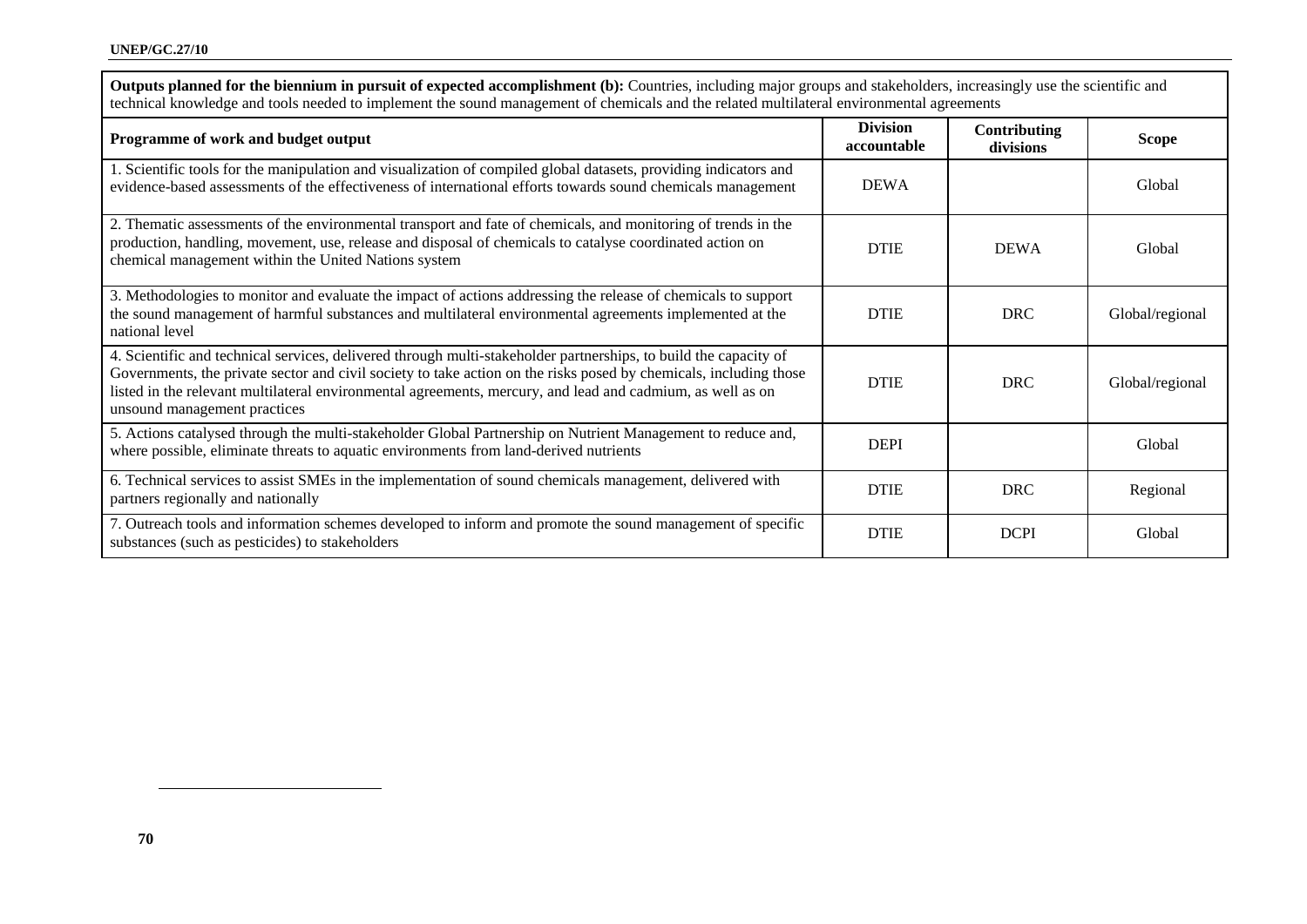**Outputs planned for the biennium in pursuit of expected accomplishment (c):** Countries, including major groups and stakeholders, increasingly use the scientific and technical knowledge and tools needed to implement sound waste management and the related multilateral environmental agreements

| Programme of work and budget output                                                                                                                                                                                                                                                                                                                 | <b>Division</b><br>accountable | <b>Contributing</b><br>divisions | <b>Scope</b>    |
|-----------------------------------------------------------------------------------------------------------------------------------------------------------------------------------------------------------------------------------------------------------------------------------------------------------------------------------------------------|--------------------------------|----------------------------------|-----------------|
| 1. Scientific assessments and secretariat support to the multi-stakeholder Global Partnership on Waste<br>Management to focus attention and coordinate action on wastes and waste management practices of<br>particular concern and to build the capacity of Governments, the private sector and civil society to take up<br>sound waste management | <b>DTIE</b>                    |                                  | Global          |
| 2. Technical guidance on the most appropriate practices in the management of particular waste streams,<br>developed and piloted to catalyse sound waste management and the implementation of waste-related<br>multilateral environmental agreements                                                                                                 | <b>DTIE</b>                    | <b>DRC</b>                       | Global/regional |
| 3. Scientific and technical support provided to public-private partnerships to avoid hazardous waste<br>generation through improved product design, addressing enhanced consumer concerns                                                                                                                                                           | <b>DTIE</b>                    |                                  | Global          |
| 4. Technical services demonstrating and implementing sound waste management techniques delivered<br>regionally and nationally with strategic partners                                                                                                                                                                                               | <b>DRC</b>                     | <b>DTIE</b>                      | Regional        |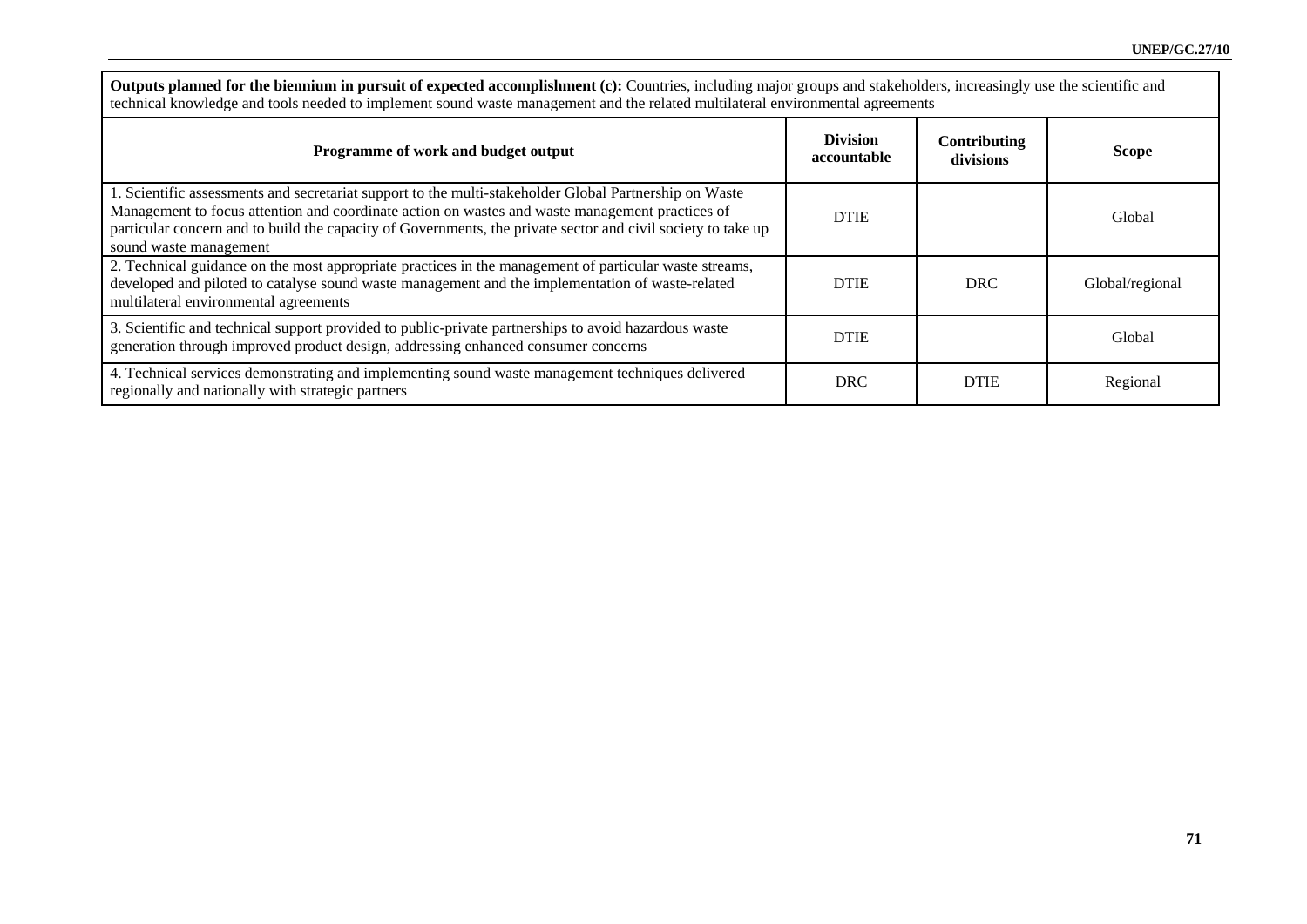# **Resource requirements**

| Resource projections by category: chemicals and waste |
|-------------------------------------------------------|
| Table 18                                              |

|                                                            | Resources<br>(thousands of United States dollars) |         | Posts                    |                |                |           |
|------------------------------------------------------------|---------------------------------------------------|---------|--------------------------|----------------|----------------|-----------|
| Category                                                   | 2012-2013                                         | Changes | 2014-2015                | $2012 - 2013$  | Changes        | 2014-2015 |
| <b>A. Environment Fund</b>                                 |                                                   |         |                          |                |                |           |
| Post                                                       | 13 128                                            | 1 640   | 14 7 69                  | 53             | (4)            | 49        |
| Non-post                                                   | 6415                                              | 9992    | 16 407                   |                |                |           |
| <b>Subtotal A</b>                                          | 19 543                                            | 11 632  | 31 175                   | 53             | (4)            | 49        |
| <b>B.</b> Trust and earmarked<br>funds <sup>a</sup>        |                                                   |         |                          |                |                |           |
| Trust and earmarked funds                                  | 39 960                                            | (8559)  | 31 401                   | 19             | (3)            | 16        |
| <b>Subtotal B</b>                                          | 39 960                                            | (8559)  | 31 401                   | 19             | (3)            | 16        |
| <b>C.</b> Global Environment<br><b>Facility Trust Fund</b> |                                                   |         |                          |                |                |           |
| GEF-administered trust funds                               | 24 644                                            | (14393) | 10 25 1                  | 5              | (2)            | 3         |
| <b>Subtotal C</b>                                          | 24 644                                            | (14393) | 10 251                   | 5              | (2)            | 3         |
| D. Programme support costs                                 |                                                   |         |                          |                |                |           |
| Programme support costs                                    | 637                                               | (637)   | ٠                        |                |                |           |
| <b>Subtotal D</b>                                          | 637                                               | (637)   | $\overline{\phantom{a}}$ |                | $\overline{a}$ |           |
| E. Regular budget <sup>b,c</sup>                           |                                                   |         |                          |                |                |           |
| Post                                                       | 426                                               | 3 605   | 4 0 3 1                  | 2              | 13             | 15        |
| Non-post                                                   | 33                                                | 411     | 443                      |                |                |           |
| <b>Subtotal E</b>                                          | 459                                               | 4016    | 4 4 7 5                  | $\overline{2}$ | 13             | 15        |
| Total $(A+B+C+D+E)$                                        | 85 243                                            | (7941)  | 77 302                   | 79             | 4              | 83        |

*Note:* Figures may vary slightly due to rounding off of both budget figures and posts.

a Posts funded from trust and earmarked funds should be taken as indicative only, as many such posts are of a temporary nature and their

level is subject to frequent change.<br><sup>b</sup> Includes proposed additional regular budget resources as a result of the outcome of Rio +20, inclusive of those pertaining to UNSCEAR.<br><sup>c</sup> New posts under regular budget are budgete Headquarters standard practice.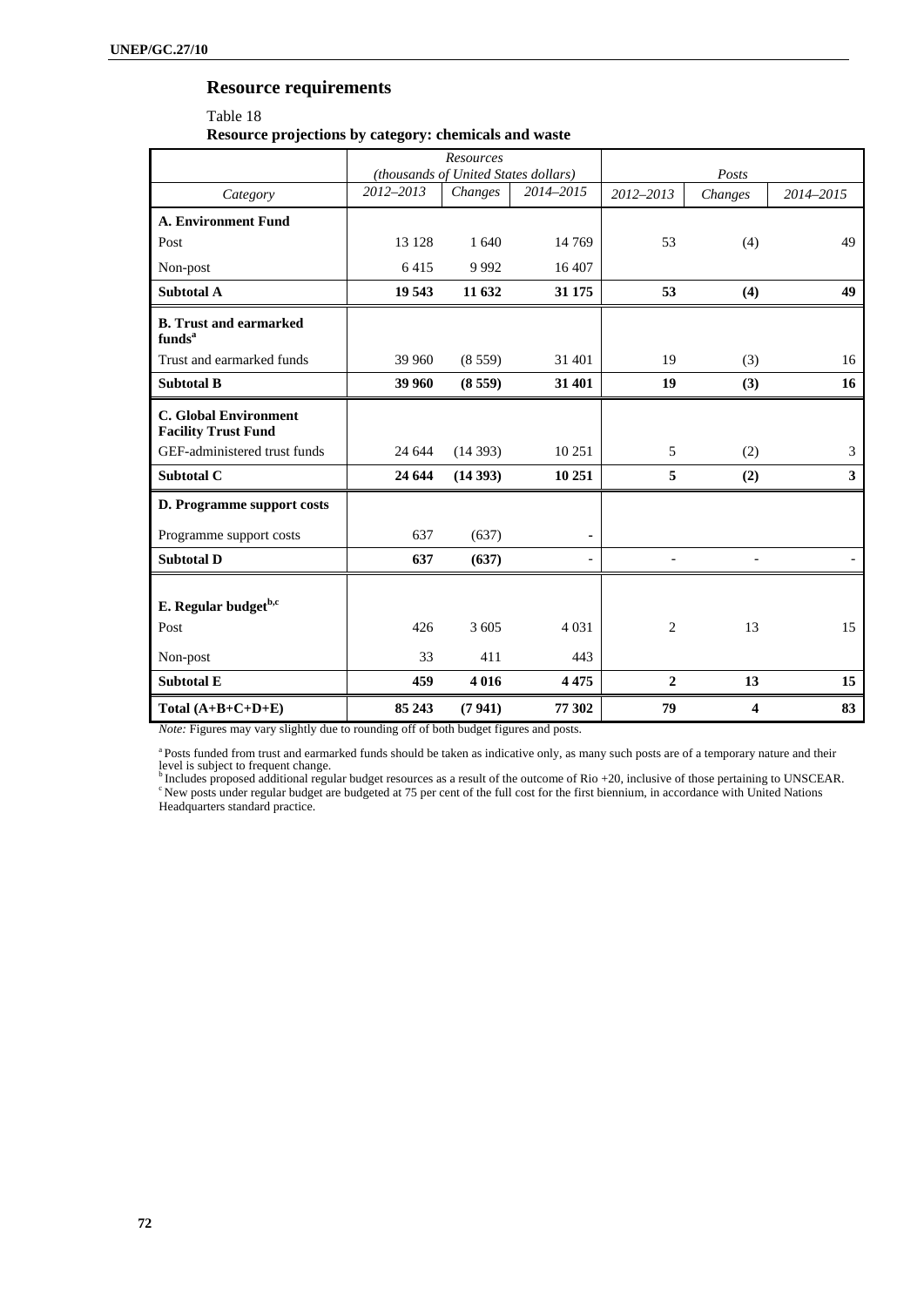|                                                                             |                   | Resources                                       |                  |                  |                  |                  |
|-----------------------------------------------------------------------------|-------------------|-------------------------------------------------|------------------|------------------|------------------|------------------|
|                                                                             | 2012-2013         | (thousands of United States dollars)<br>Changes | 2014-2015        |                  | Posts            |                  |
| Category                                                                    |                   |                                                 |                  | 2012-2013        | Changes          | 2014-2015        |
| A. Division of Early<br><b>Warning and Assessment</b>                       |                   |                                                 |                  |                  |                  |                  |
| <b>Environment Fund</b>                                                     |                   |                                                 |                  |                  |                  |                  |
| Post                                                                        | 1 407             | (522)                                           | 885              | 10               | (6)              | $\overline{4}$   |
| Non-post                                                                    | 452               | 33                                              | 485              |                  |                  |                  |
| Other funds <sup>a</sup>                                                    | 781               | 997                                             | 1779             |                  | $\boldsymbol{0}$ | $\overline{0}$   |
| Subtotal A                                                                  | 2641              | 508                                             | 3 1 4 9          | 10               | (6)              | $\boldsymbol{4}$ |
| <b>B.</b> Division of<br><b>Environmental Law and</b><br><b>Conventions</b> |                   |                                                 |                  |                  |                  |                  |
| <b>Environment Fund</b>                                                     |                   |                                                 |                  |                  |                  |                  |
| Post                                                                        | 1 0 9 2           | 131                                             | 1 2 2 4          | $\sqrt{5}$       | (2)              | 3                |
| Non-post                                                                    | 344               | 554                                             | 898              |                  |                  |                  |
| Other funds <sup>a</sup>                                                    | 1421              | 97                                              | 1518             | $\mathbf{1}$     | $\mathbf{0}$     | $\mathbf{1}$     |
| <b>Subtotal B</b>                                                           | 2858              | 782                                             | 3 6 4 0          | 6                | (2)              | $\overline{4}$   |
| C. Division of<br><b>Environmental Policy</b><br>Implementation             |                   |                                                 |                  |                  |                  |                  |
| <b>Environment Fund</b>                                                     |                   |                                                 |                  |                  |                  |                  |
| Post                                                                        | 993               | (297)                                           | 696              | $\mathfrak{Z}$   | (1)              | 2                |
| Non-post                                                                    | 435               | 264                                             | 699              |                  |                  |                  |
| Other funds <sup>a</sup>                                                    | 921               | (174)                                           | 748              |                  |                  |                  |
| Subtotal C                                                                  | 2 3 4 9           | (207)                                           | 2 1 4 2          | $\mathbf{3}$     | (1)              | $\boldsymbol{2}$ |
| D. Division of Technology,<br><b>Industry and Economics</b>                 |                   |                                                 |                  |                  |                  |                  |
| <b>Environment Fund</b>                                                     |                   |                                                 |                  |                  |                  |                  |
| Post                                                                        | 6216              | 1519                                            | 7735             | 19               | 3                | 22               |
| Non-post<br>Other funds <sup>a</sup>                                        | 3 2 2 5<br>62 087 | 8 0 7 0<br>(24493)                              | 11 295<br>37 594 | 24               | $\overline{4}$   | $28\,$           |
| <b>Subtotal D</b>                                                           | 71 528            | (14905)                                         | 56 623           | 43               | $\overline{7}$   | 50               |
| <b>E. Division of Regional</b>                                              |                   |                                                 |                  |                  |                  |                  |
| Cooperation                                                                 |                   |                                                 |                  |                  |                  |                  |
| <b>Environment Fund</b>                                                     |                   |                                                 |                  |                  |                  |                  |
| Post                                                                        | 3 0 9 4           | 224                                             | 3 3 1 8          | 15               | (1)              | 14               |
| Non-post                                                                    | 1906              | $25\,$                                          | 1932             |                  |                  |                  |
| Other funds <sup>a</sup>                                                    | 391               | 2 0 9 4                                         | 2484             |                  | $\sqrt{2}$       | 2                |
| Subtotal, E                                                                 | 5 3 9 1           | 2 3 4 3                                         | 7733             | 15               | $\mathbf{1}$     | 16               |
| F. Division of<br><b>Communications and Public</b><br><b>Information</b>    |                   |                                                 |                  |                  |                  |                  |
| <b>Environment Fund</b>                                                     |                   |                                                 |                  |                  |                  |                  |
| Post                                                                        | 326               | 586                                             | 912              | $\mathbf{1}$     | 3                | $\overline{4}$   |
| Non-post                                                                    | 52                | 1 0 47                                          | 1 0 9 8          |                  |                  |                  |
| Other funds <sup>a</sup>                                                    | 98                | 1907                                            | 2 0 0 5          | $\mathbf{1}$     | $\mathbf{1}$     | 2                |
| Subtotal F                                                                  | 476               | 3539                                            | 4 0 15           | $\boldsymbol{2}$ | $\boldsymbol{4}$ | 6                |

### Table 19 **Resource projections by organizational unit: chemicals and waste**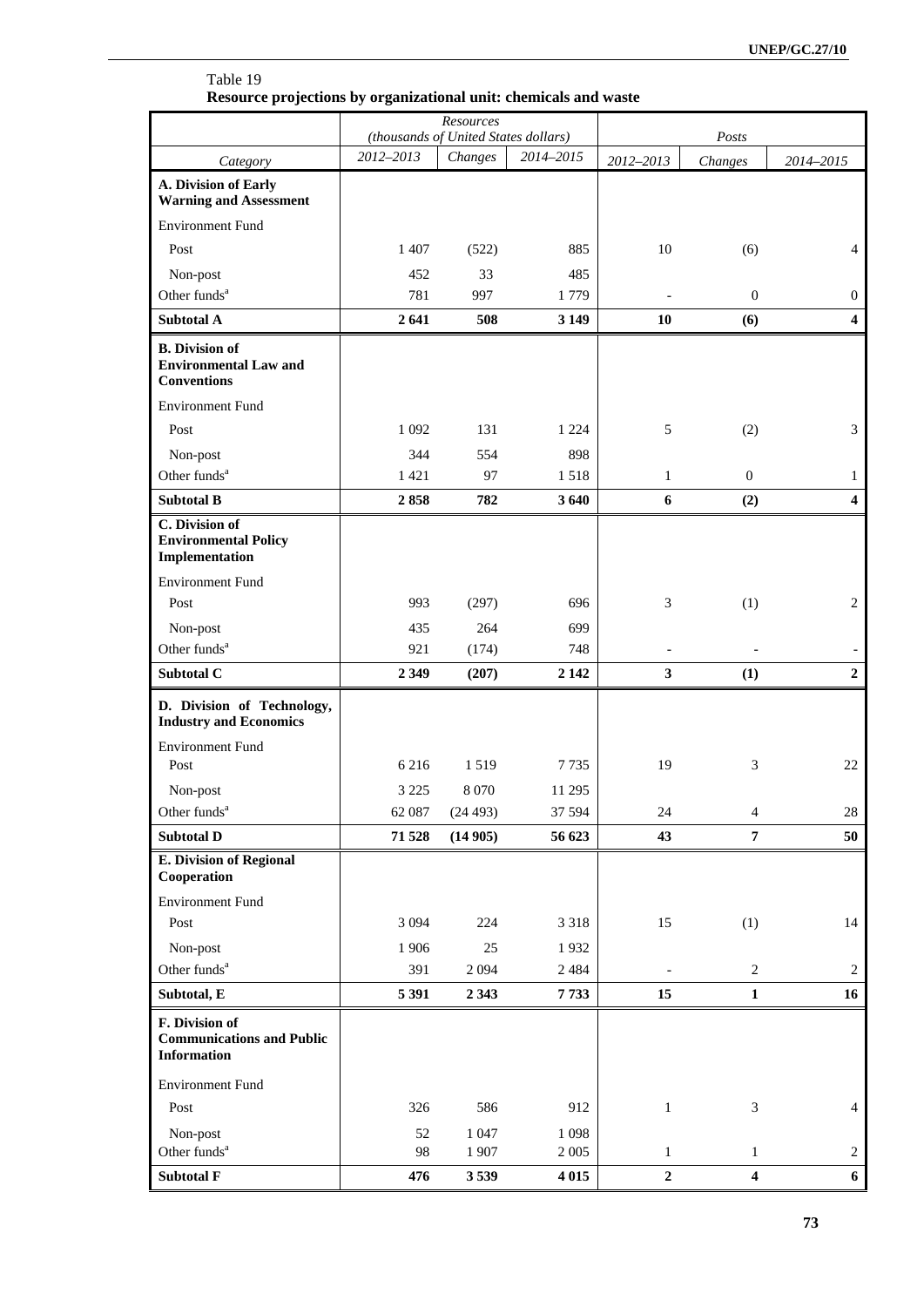|                               | (thousands of United States dollars) | Resources |           |           | Posts   |           |
|-------------------------------|--------------------------------------|-----------|-----------|-----------|---------|-----------|
| Category                      | 2012-2013                            | Changes   | 2014–2015 | 2012-2013 | Changes | 2014-2015 |
| Total $(A+B+C+D+E+F)$         | 85 243                               | (7941)    | 77 302    | 79        |         | 83        |
|                               |                                      |           |           |           |         |           |
| <b>Total Environment Fund</b> | 19 543                               | 11 632    | 31 175    | 53        | (4)     | 49        |
| <b>Total other funds</b>      | 65 700                               | (19573)   | 46 127    | 26        | 8       | 34        |
| <b>Total</b>                  | 85 243                               | (7941)    | 77 302    | 79        |         | 83        |

*Note*: Figures may vary slightly due to rounding off of both budget figures and posts.

<sup>a</sup> In the interests of brevity, and mindful of the focus of the budget on the resources of the Environment Fund, in this table other resources are grouped under "other funds". Other funds is composed of regular budget, tr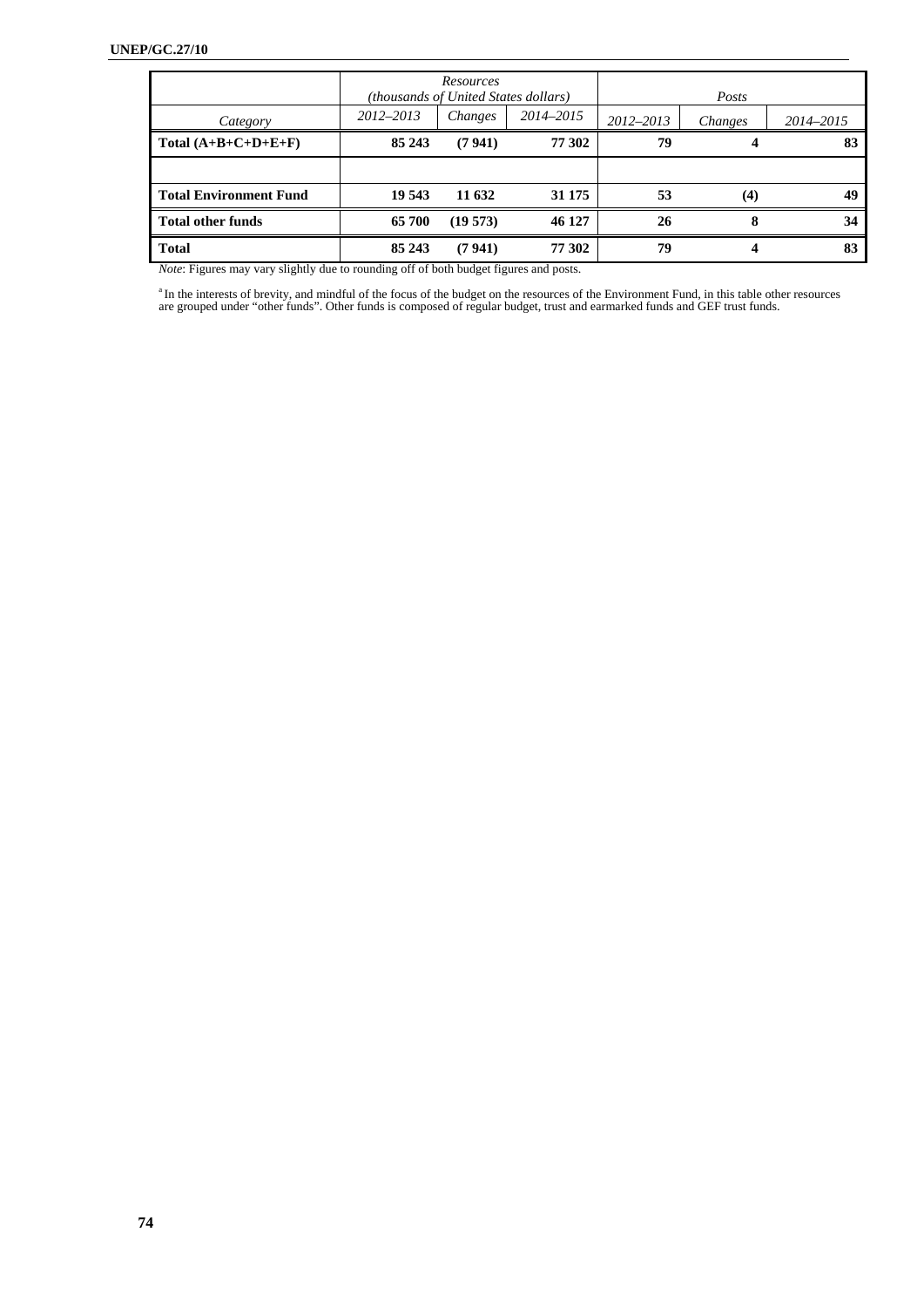### **Subprogramme 6**

### **Resource efficiency**

#### **Objective**

To promote a transition in which goods and services are increasingly produced, processed and consumed in a sustainable way that decouples economic growth from resource use and environmental impact, while improving human well-being.

#### **Strategy**

Responsibility for the coordination of the subprogramme on resource efficiency rests with the Director of the Division of Technology, Industry and Economics. UNEP will support countries and other stakeholders to implement green economy policies within the context of sustainable development and poverty eradication, and to promote changes in unsustainable patterns of production and consumption in order to effect a transition to more inclusive and resource-efficient societies. The scientific foundations of the subprogramme will be strengthened, in particular through the findings of the International Resource Panel. UNEP will work with such key partners as the Department of Economic and Social Affairs of the Secretariat, UNDP, the United Nations Human Settlements Programme (UN-Habitat), ILO, the International Organization for Standardization, OECD, UNESCO, the United Nations Conference on Trade and Development, the United Nations Global Compact, the World Trade Organization and others, including through partnerships or joint initiatives such as the Partnership for Action on Green Economy (PAGE), the International Resource Panel, the FAO-UNEP Agri-food Task-Force on Sustainable Consumption and Production, the Global Partnership for Sustainable Tourism, the joint UNEP-UNIDO Resource Efficient and Cleaner Production programme and Green Industry Platform, the Sustainable Buildings and Climate Initiative, UNEP Finance Initiative, the Global Initiative for Resource Efficient Cities, the joint UNEP-UNESCO YouthXchange Initiative, the joint UNEP-Society of Environmental Toxicology and Chemistry (SETAC) Life Cycle Initiative and the Global Sustainable Public Procurement Initiative to ensure consensus-building and the scaling-up of approaches.

The outcome document of the United Nations Conference on Sustainable Development, entitled "The future we want", will provide overall guidance for the execution of the subprogramme. The implementation of the mandate provided to UNEP with the adoption at the Conference of the ten-year framework of programmes on sustainable consumption and production patterns will be key to the delivery of the subprogramme. UNEP will also further develop PAGE with other United Nations agencies, including ILO, sharing knowledge and best practice on the green economy, and providing technical assistance and capacity-building for countries and stakeholders, upon request, in the implementation of green economy policies within the context of sustainable development and poverty eradication. The strategy of the programme in the area of resource efficiency is threefold:

(a) UNEP will assist Governments and other public institutions at the subnational, national, regional and global levels – taking into account their specifications and priorities – to develop policies that support the transition to a green economy within the context of sustainable development and poverty eradication and that will promote sustainable consumption and production. Using the International Resource Panel as a key delivery mechanism, UNEP will assess material flows, resource pressures and impacts, including through the definition of indicators (taking into account existing internationally recognised work in that area and ongoing data collection efforts) and will provide countries with analyses to enable informed policymaking. The Programme will also continue to support global international processes that promote resource efficiency and contribute to the delivery of the ten-year framework of programmes on sustainable consumption and production patterns, for which the UNEP-led initiatives set out above will provide important implementation mechanisms, including through the provision of secretariat services. UNEP will help to develop capacity at national, regional and, increasingly, city level to put in place the enabling policy frameworks and economic instruments that promote resource efficiency, sustainable consumption and production, and a green economy within the context of sustainable development and poverty eradication. Such frameworks and instruments will include national economic assessments, guidance on fiscal and trade policies, market-based and legislative instruments, and national action plans on sustainable consumption and production, as well as pilot projects that aim to demonstrate the benefits of accelerating the transition towards more resource-efficient societies.

(b) UNEP will also work to advance sustainability at the sectoral level and within and across global value chains (the entire supply chain of services and manufactured goods). To bring about change on the ground, mutually supportive policy tools and instruments and business strategies need to be developed in key sectors. To promote resource efficiency in the internal management practices of the business and financial community in companies of all sizes, UNEP will conduct life-cycle assessments, share knowledge of environmentally sustainable technologies and best practice. It will also provide benchmarking that contributes to the elaboration of voluntary or regulatory international norms and standards, and will support corporate social responsibility and sustainability reporting. Targeted sectors will include food (through the FAO-UNEP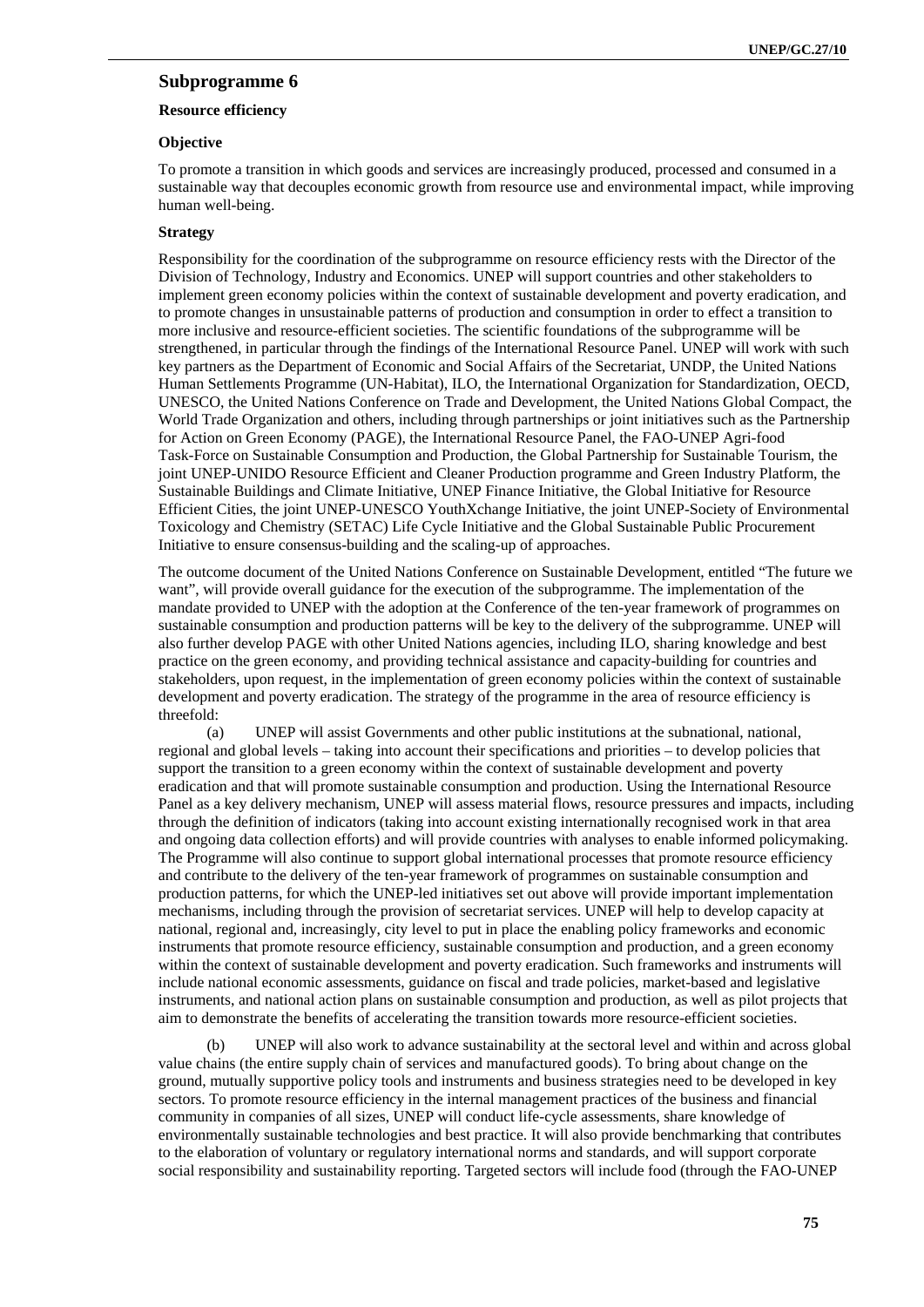Agri-food Task Force on Sustainable Consumption and Production); banking, investment and insurance (through the UNEP Finance Initiative); construction and tourism, as well as related industries and sectors that are heavily dependent on natural resources and have a large environmental footprint. In order to achieve that objective, UNEP will engage with partners to build consensus on sustainability criteria, combining key indicators, such as those on water efficiency and ecotoxicity, and will deliver demonstration projects that illustrate the benefits of synergistic public and private sector approaches and of efficient, clean, responsible and safe production methods. Such activities will build on the work of others in those fields, stimulating and encouraging cooperation between stakeholders, including those in business and academia.

Finally, UNEP will seek to develop favourable policy and business conditions that enable more sustainable lifestyles, identifying the drivers of behavioural change and making the business case for increasing product sustainability and assisting decision makers in assessing the impact of regulations on consumer choice, including economic instruments and pricing. That objective will be achieved by strengthening the capacity of Governments and other public institutions to develop and implement policy measures to stimulate demand for more sustainable products, in particular sustainable public procurement, supporting infrastructure, sustainable lifestyles and other consumption-related policies and tools, including in the formal and informal education sector. The Programme will also work to improve the understanding of the effectiveness and environmental, social and economic impact of such policies on institutional, business and individual consumers, and on access to sustainable products. Furthermore, UNEP will support the use of such life cycle-based sustainable product information tools as eco-labelling and certification for consumers and market supply chain actors, building upon and making more accessible the methodologies and recommendations produced by the UNEP-SETAC Life Cycle Initiative.

The implementation of subprogramme 6 will complement and build upon the activities delivered under several other UNEP subprogrammes. Such complementarity will include the promotion of energy-efficient and other energy-related activities in the transport, mobility, building and manufacturing sectors (subprogramme 1); the integration of biodiversity values and ecosystem services (subprogramme 3) will complement the delivery of the green economy within the context of sustainable development and poverty eradication, and the conservation and preservation of the ecosystem services vital to agricultural production will complement the work on resource efficiency in the food sector; and waste management objectives (subprogramme 5) will be achieved in close relation with activities carried out at the city level and in waste minimization in supply chains.

### **External factors**

The outcome document of the United Nations Conference on Sustainable Development, entitled "The future we want" acknowledges the potential of green economy policies in achieving sustainable development and poverty eradication. It also creates a renewed momentum to bring about change in patterns of sustainable consumption and production through the adoption of the ten-year framework of programmes. However, implementation and actual shifts in the economic paradigm and patterns of sustainable consumption and production will be dependent on the level of support from, and involvement of, individual countries, and will also rely upon Governments, businesses and society at large viewing resource efficiency as an opportunity in the context of the financial crisis, rather than as a limiting factor.

| <b>Expected accomplishments</b>                                                                                                                    | <b>Indicators of achievement</b>                                                                                                                                                                                                                                   |
|----------------------------------------------------------------------------------------------------------------------------------------------------|--------------------------------------------------------------------------------------------------------------------------------------------------------------------------------------------------------------------------------------------------------------------|
| Cross-sectoral scientific<br>(a)<br>assessments, research and tools for<br>sustainable consumption and<br>production and for the green economy     | (a) (i) Increase in the number of cities and countries that develop<br>and integrate into policies, within the context of sustainable<br>development and poverty eradication, the green economy and<br>sustainable consumption and production approaches and tools |
| are developed, shared and applied by<br>policymakers, including in urban<br>practices within the context of<br>sustainable development and poverty | Unit of measure: number of Governments and local authorities<br>that have developed or started to implement new policies,<br>regulations or economic instruments promoting resource<br>efficiency and sustainable consumption and production                       |
| eradication                                                                                                                                        | December 2011 (baseline): 10<br>December 2013 (estimate): 20<br>Progress expected by December 2014: 25<br>December2015 (target): 45                                                                                                                                |
|                                                                                                                                                    | (a) (ii) Increase in the number of references to UNEP<br>assessments and reports in documents by Governments,<br>companies and academics.                                                                                                                          |
|                                                                                                                                                    | Unit of measure: number of references to UNEP assessments and<br>reports in Government and company documents and<br>organizational reports, and in academic publications                                                                                           |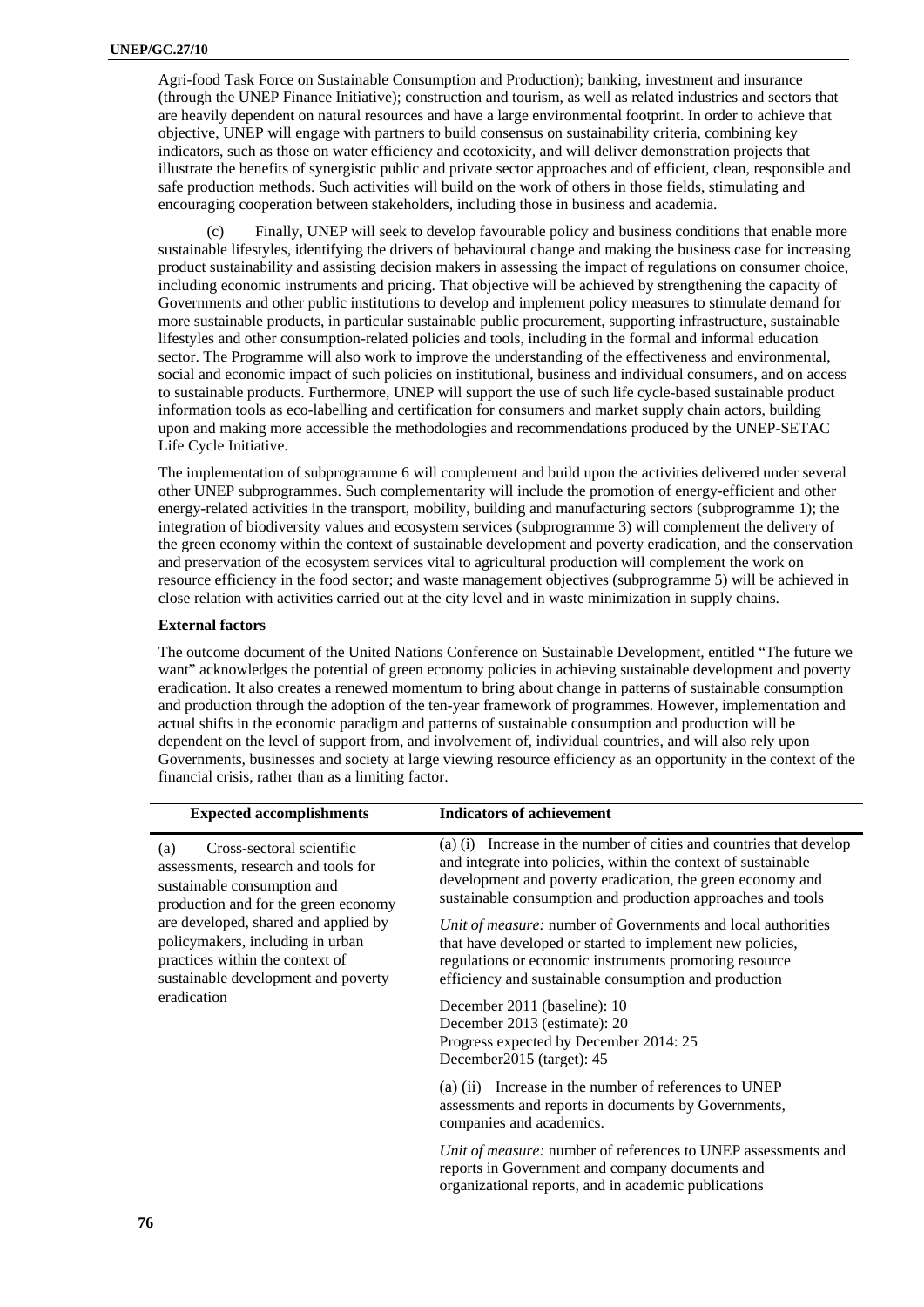December 2011 (baseline): 0 references December 2013 (estimate): 8 references Progress expected by December 2014: 11 references December 2015 (target): 20 references

(b) (ii) Increase in the number of stakeholders reporting improved management practices and adoption of more resource-efficient tools and instruments in sectoral policies

*Unit of measure:* number of Governments, local authorities, companies and organizations reporting changes in their management practices, sectoral policies or strategies, or in their corporate and industrial processes through UNEP partners and technical networks

December 2011 (baseline): 60 December 2013 (estimate): 70 Progress expected by December 2014: 100 December 2015 (target): 200

(c) (i) Increase in the number of public institutions and private sector organizations that develop and implement policies and measures conducive to more sustainable consumption patterns

*Unit of measure:* number of Governments, companies and organizations that report changes in their policies and strategies towards more sustainable consumption patterns and lifestyles

December 2011 (baseline): 20 December 2013 (estimate): 40 Progress expected by December 2014: 50 December 2015 (target): 70

(c) (ii) Increase in the number of projects initiated by stakeholders to promote more sustainable lifestyles that are catalysed by UNEP

*Unit of measure:* number of projects initiated by Governments, companies and other stakeholders to promote more sustainable lifestyles catalysed by UNEP

December 2011 (baseline): 0 December 2013 (estimate): 10 Progress expected by December 2014: 20 December 2015 (target): 35

#### **Causal relationship**

The objective of subprogramme 6 on resource efficiency is to promote a transition in which goods and services are increasingly produced, processed and consumed in a sustainable way that decouples economic growth from resource use and environmental impact, while improving human well-being.

With regard to expected accomplishment (a), in order to move towards such resource efficient societies, there is a need to strengthen the resource efficiency scientific base, providing a better understanding of the ways in which the use of resources and their environmental impact correlate with patterns of production and consumption, informing development opportunities and the potential of sustainable management of natural resources (output 1). In bridging science and policy, it is also critical to address specific knowledge gaps that impede delivery and innovation in policymaking towards more resource-efficient economies. Policymakers need to be provided with credible data and policy recommendations on economic, trade and fiscal policy analysis to support green investment in high-impact sectors, as well as ways to measure progress and evaluate impact. Addressing the practical research questions faced by many countries and sharing those through knowledge platforms will contribute to the emergence of a common framework to support countries to learn from one another (output 2).

The ten-year framework of programmes on sustainable consumption and production patterns, adopted at the Rio +20 conference, is an intergovernmental process that provides guidance, recommendations, exchange of

(b) Uptake of sustainable consumption and production and green economy instruments and management practices in sectoral policies, business and financial operations across global supply chains is increased, in the context of sustainable development and poverty eradication

(c) Enabling conditions for promoting more sustainable consumption choices and lifestyles are enhanced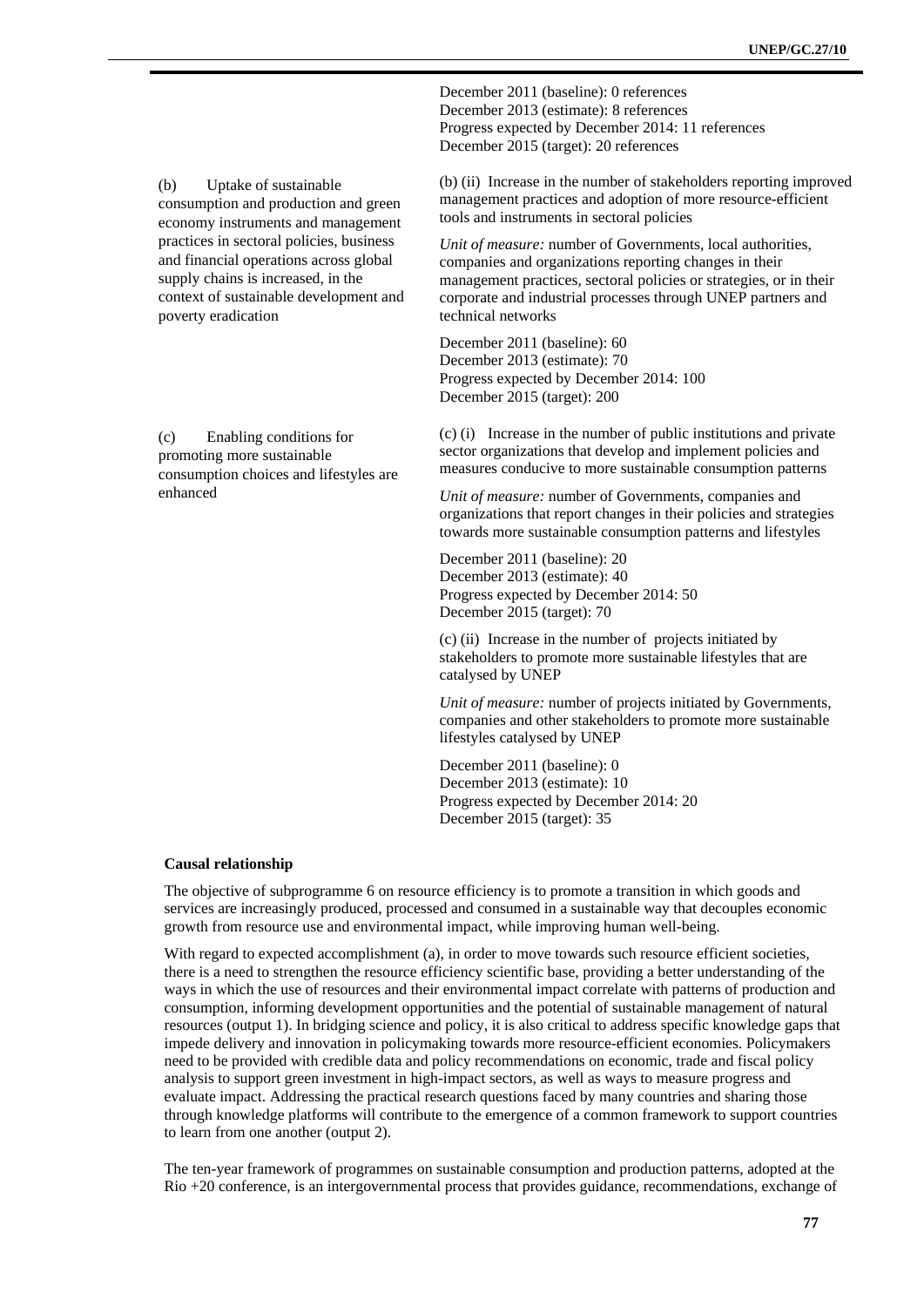best practice and policy tools, and builds capacity on the ground. Implementation of the framework is supported by UNEP, which provides its secretariat functions (output 3).Within the ten-year framework and beyond, resource-efficient policies can only be developed by Governments if they have the appropriate tools and methodologies to help shape their planning, piloting and integration into the delivery of policies and action plans (output 4) so that they can subsequently be replicated and scaled up, including through mainstreaming in UNDAF processes (output 5). In the context of rapid urbanization and growing pressure on natural resources, there is a parallel urgent need for coordinated action, with UN-Habitat in particular, on urban sustainability and to provide cities with a common framework for assessing environmental performance and encouraging innovative sustainability measures (output 6).

Regarding expected accomplishment (b), the enabling policy environment strengthened under expected accomplishment (a) is key to ensuring delivery, including at sectoral level, by both the public and private sectors, as the absence of a level playing field may discourage business from investing in resource efficiency. Bridging science and business, by providing an improved understanding of trends in resource scarcities, disseminating knowledge and sharing best practice in sustainable resource management, is an increasingly important parameter in running a successful business. Adapting the findings of the International Resource Panel to a business audience will be an important source of information in that respect. Furthermore, in order to drive change of corporate strategies and business practices and to identify "hotspots" to be addressed, it is essential to promote awareness and support the design and broader use of life cycle-based tools and methodologies to improve measurement of the environmental impact of organizations and companies (including the related disclosure of information through corporate sustainability reporting), as well as the application of a life cycle approach across supply chains (output 1). The identification of key points and key sectors of intervention can in turn enable the development of tailored technical guidance and tools to target industry sectors and actors at all levels of the supply chain (output 1). In order for such tools to be applied effectively and used optimally, their implementation needs to be accompanied by tailored technical assistance provided to relevant industries at the national and regional level, in particular for SMEs, in coordination with technical partners and United Nations system agencies, including in support of the transfer and dissemination of more resource-efficient technologies (output 2).

To accelerate the transition towards more resource-efficient societies, particular emphasis will be placed on promoting the integration of environmental and social considerations into the management practices of banks, insurance companies and investors (output 3), given the contribution they make to shaping the economy. Target sectors also include food and agriculture (output 4) and the building and construction sectors (output 5), given their high impact on the environment, and the services sector through tourism (output 6). In those sectors, the aim is to bring about change in policies, standard setting, technology and management practices, bringing together public and private sector stakeholders in partnership and close coordination with relevant agencies of the United Nations.

With regard to expected accomplishment (c), gains in resource efficiency are being absorbed by unsustainable consumption patterns and it is thus vital to place increased emphasis on addressing lifestyle changes, both through an enabling infrastructure and appropriate economic incentives. All stakeholders need to be mobilised in this respect. Individuals are key actors in such change, but there is a need to better understand their aspirations, practices and behaviour, and to explore the conditions and potential for lifestyle changes in order to be able to influence them (output 1). In turn, that can serve as a basis for developing campaigns to raise awareness of the benefits of more sustainable purchasing and encourage a shift towards more sustainable lifestyles (output 4). Based on this enhanced understanding, Governments, in their role as regulators and policymakers, will also able to put into place policies that are conducive to more sustainable consumption patterns. Furthermore, as institutional consumers, public authorities can also play a leadership and transforming role in changing their own public procurement practices (output 2). Providing understandable and verifiable information on product sustainability is also needed to guide consumers, both individual and institutional, in their purchasing decisions, thus contributing to improving resource efficiency and sustainable practices along supply chains.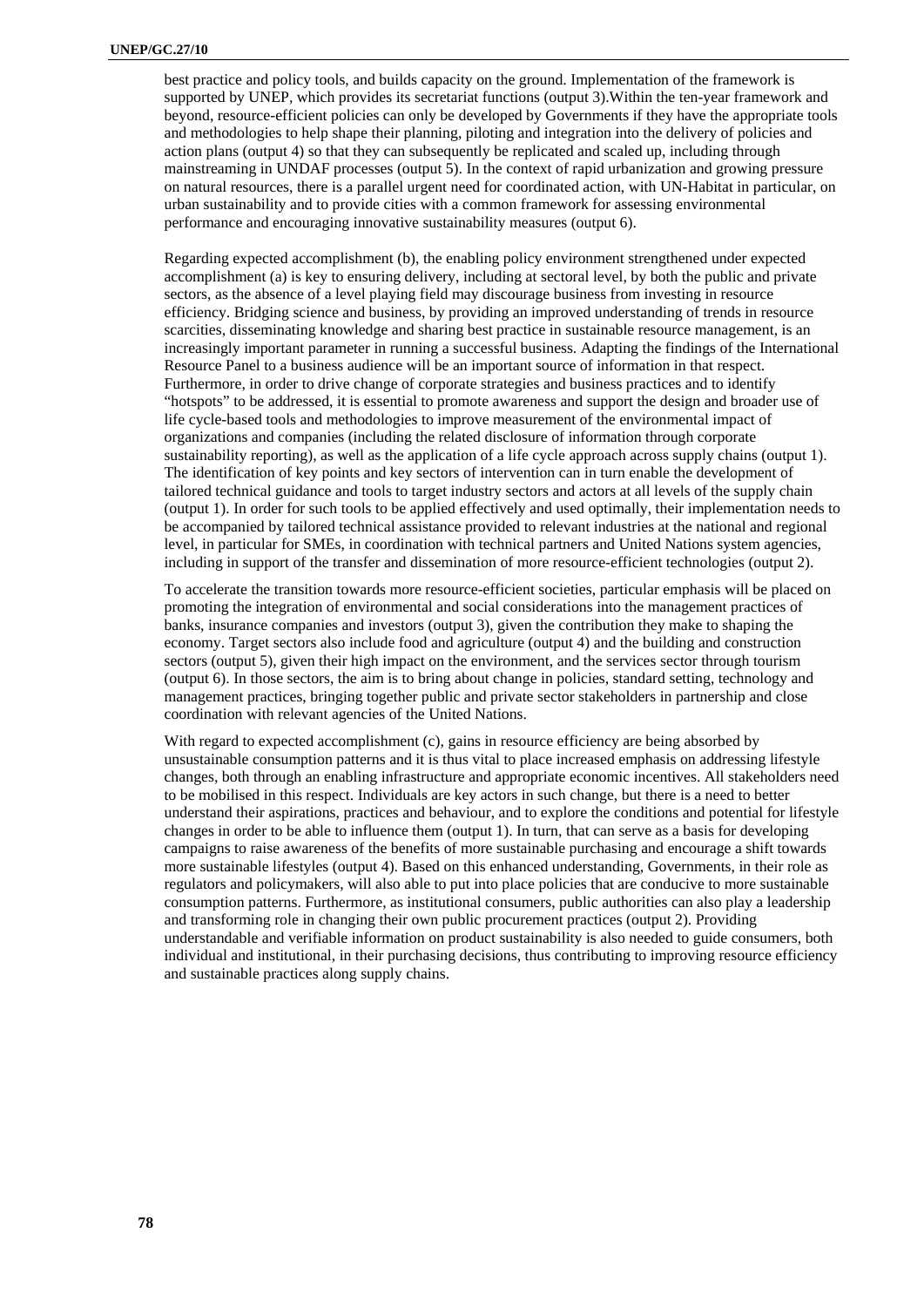**Outputs planned for the biennium in pursuit of expected accomplishment (a):** Cross-sectoral scientific assessments, research and tools for sustainable consumption and production and for the green economy are developed, shared and applied by policymakers, including in urban practices within the context of sustainable development and poverty eradication

| Programme of work and budget output                                                                                                                                    | <b>Division accountable</b> | <b>Contributing divisions</b> | <b>Scope</b>    |
|------------------------------------------------------------------------------------------------------------------------------------------------------------------------|-----------------------------|-------------------------------|-----------------|
| 1. Resource use assessments and related policy options developed and provided to                                                                                       | <b>DTIE</b>                 | <b>DEWA</b>                   | Global/regional |
| countries to support planning and policymaking                                                                                                                         |                             | <b>DRC</b>                    |                 |
|                                                                                                                                                                        |                             | <b>DCPI</b>                   |                 |
| 2. Economic, trade and fiscal policy research, analysis and methodologies developed                                                                                    | <b>DTIE</b>                 | <b>DEWA</b>                   | Global          |
| to share knowledge and support Governments and other stakeholders in developing<br>and implementing green economy policies in the context of sustainable development   |                             | <b>DCPI</b>                   |                 |
| and poverty eradication                                                                                                                                                |                             |                               |                 |
| 3. Secretariat service functions fulfilled and related financial and information-sharing                                                                               | <b>DTIE</b>                 | <b>DRC</b>                    | Global/regional |
| mechanisms provided to support the delivery of the ten-year framework of<br>programmes on sustainable consumption and production patterns                              |                             | <b>DCPI</b>                   |                 |
|                                                                                                                                                                        |                             |                               |                 |
| 4. Green economy and sustainable consumption and production, economic, legal and<br>policy tools developed and provided to countries and regions to support integrated | <b>DTIE</b>                 | <b>DELC</b>                   | Global/regional |
| planning, the prioritization of key sectors of intervention and the development and                                                                                    |                             | <b>DRC</b>                    |                 |
| pilot implementation of related action plans                                                                                                                           |                             |                               |                 |
| 5. Technical support provided to countries to replicate and upscale successfully piloted                                                                               | <b>DRC</b>                  | <b>DTIE</b>                   | Regional        |
| sustainable consumption and green economy approaches and tools and to mainstream                                                                                       |                             | <b>DELC</b>                   |                 |
| resource efficiency in UNDAF processes                                                                                                                                 |                             |                               |                 |
| 6. Policy support, training and technical assistance delivered to cities and local                                                                                     | <b>DTIE</b>                 | <b>DRC</b>                    | Global/regional |
| communities to support them in transitioning towards more resource-efficient policies                                                                                  |                             | <b>DEPI</b>                   |                 |
| and practices                                                                                                                                                          |                             |                               |                 |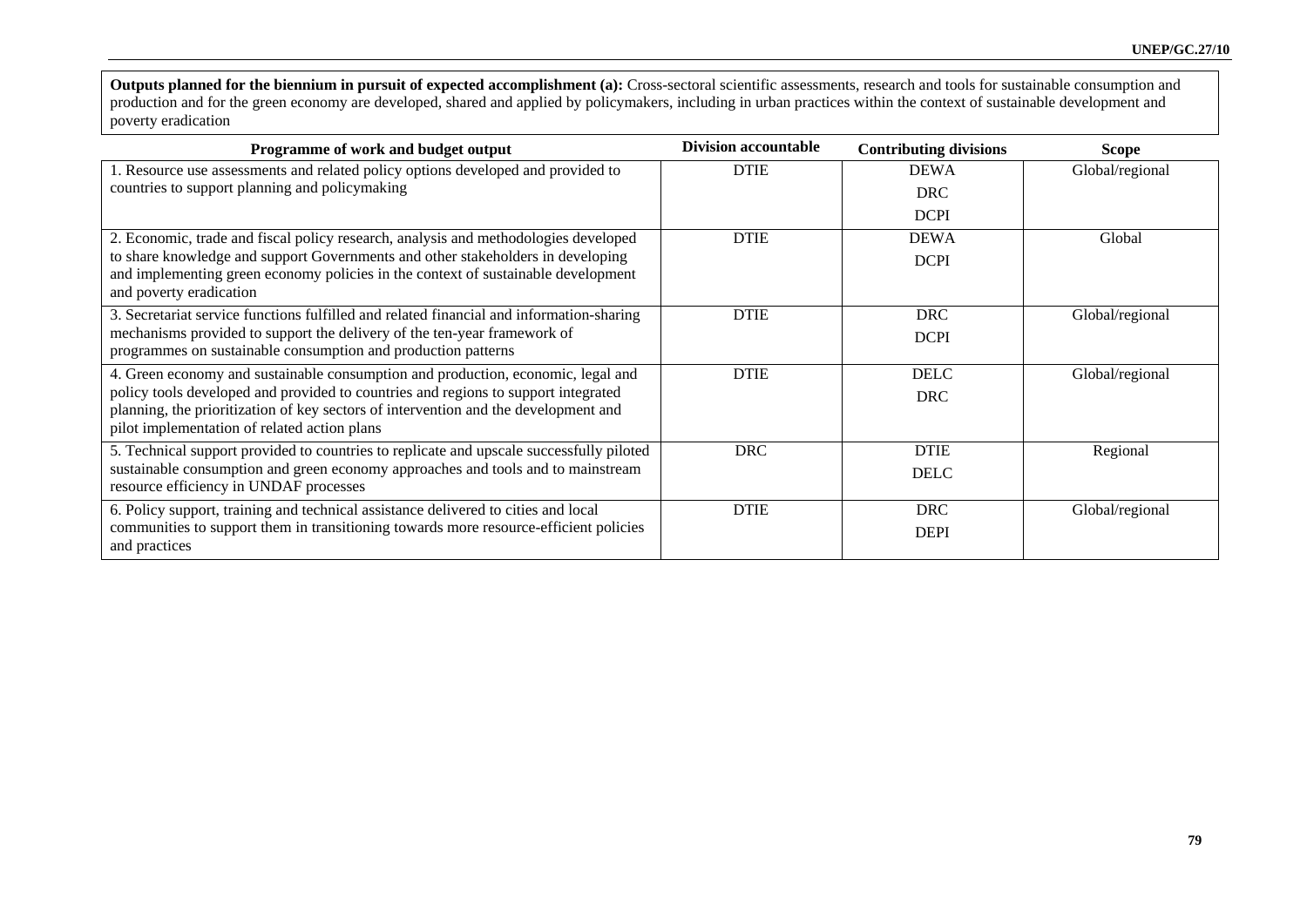**Outputs planned for the biennium in pursuit of expected accomplishment (b):** Uptake of sustainable consumption and production and green economy instruments and management practices in sectoral policies and in business and financial operations across global supply chains is increased in the context of sustainable development and poverty eradication

| Programme of work and budget output                                                                                                                                                                                                                                                                                                                                 | <b>Division accountable</b> | <b>Contributing divisions</b> | <b>Scope</b>    |
|---------------------------------------------------------------------------------------------------------------------------------------------------------------------------------------------------------------------------------------------------------------------------------------------------------------------------------------------------------------------|-----------------------------|-------------------------------|-----------------|
| 1. Resource scarcity trends analyses and life cycle-based tools and methodologies to be<br>developed and provided to businesses to enhance environmental innovation for<br>sustainable development along supply chains and improve the measurement of<br>environmental performance, including through corporate sustainability reporting                            | <b>DTIE</b>                 | <b>DEWA</b><br><b>DRC</b>     | Global/regional |
| 2. Technical assistance provided at the national and regional levels to support the<br>promotion and implementation of resource-efficient and cleaner production<br>technologies and practices in industries, including small and medium-sized enterprises                                                                                                          | <b>DRC</b>                  | <b>DTIE</b>                   | Regional        |
| 3. Technical guidance, tools and best practices developed and provided to financial<br>services and capital markets stakeholders to improve the integration of environmental<br>and social considerations into their business practices                                                                                                                             | <b>DTIE</b>                 | <b>DRC</b>                    | Global/regional |
| 4. Economic analysis, technical and policy guidance provided to construction sector<br>stakeholders and Governments to develop, adopt and implement policies and standards<br>on resource efficiency in buildings and construction practices and related materials<br>through the supply chains                                                                     | <b>DTIE</b>                 | <b>DRC</b>                    | Global/regional |
| 5. Economic analysis, technical and policy guidance provided and innovative practices<br>promoted and supported across and within selected food supply chains for<br>Governments, businesses and other stakeholders to develop, adopt and implement more<br>resource-efficient management and sustainable agriculture practices, including<br>minimizing food waste | <b>DTIE</b>                 | <b>DRC</b>                    | Global/regional |
| 6. Economic analysis, technical and policy guidance provided to Governments and<br>tourism stakeholders to develop, adopt and implement policies and standards on more<br>sustainable tourism practices                                                                                                                                                             | <b>DTIE</b>                 | <b>DRC</b>                    | Global/regional |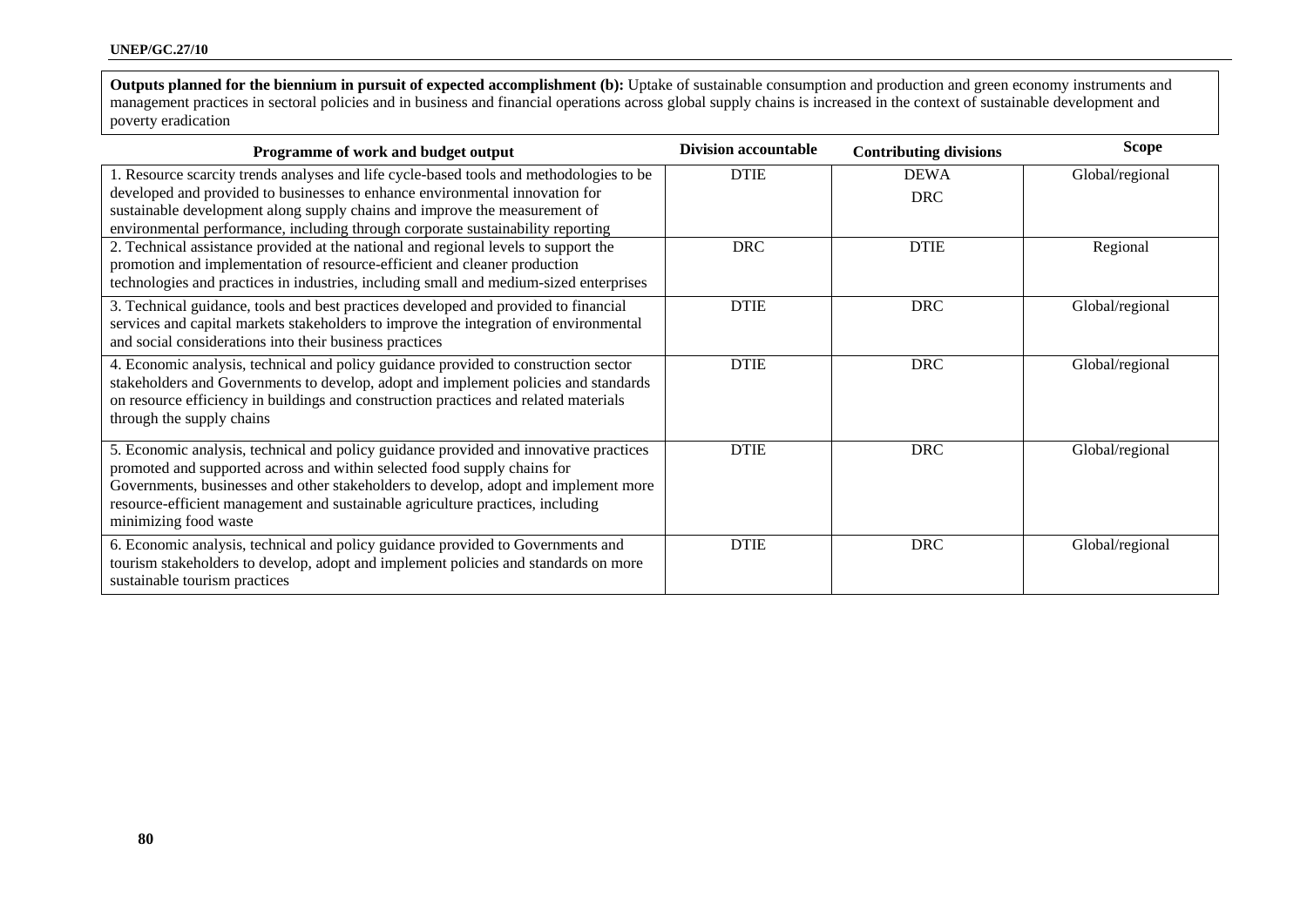**Outputs planned for the biennium in pursuit of expected accomplishment (c):** Enabling conditions for promoting more sustainable consumption choices and lifestyles are enhanced

| Programme of work and budget output                                           | Division accountable | <b>Contributing divisions</b> | <b>Scope</b>    |
|-------------------------------------------------------------------------------|----------------------|-------------------------------|-----------------|
| 1. Research on citizens' individual behaviour with regard to sustainable      | <b>DTIE</b>          | <b>DCPI</b>                   | Global/regional |
| lifestyles and related policy assessments provided to Governments and         |                      | <b>DRC</b>                    |                 |
| stakeholders to support decision-making                                       |                      |                               |                 |
| 2. Global partnership, tools and technical and policy support provided to     | <b>DTIE</b>          | <b>DRC</b>                    | Global/regional |
| Governments and other stakeholders to develop and implement sustainable       |                      |                               |                 |
| public procurement                                                            |                      |                               |                 |
| 3. Life-cycle-based information tools and methodologies, including            | <b>DTIE</b>          | <b>DRC</b>                    | Global/regional |
| eco-labelling, certification and product sustainability indicators, developed |                      |                               |                 |
| with and provided to Governments, businesses and other stakeholders           |                      |                               |                 |
| 4. Outreach and education tools and campaigns developed to raise              | <b>DCPI</b>          | <b>DTIE</b>                   | Global/regional |
| awareness of citizens, particularly of young people, of the benefits of more  |                      | <b>DRC</b>                    |                 |
| sustainable purchasing and a shift towards more sustainable lifestyles        |                      | <b>DEPI</b>                   |                 |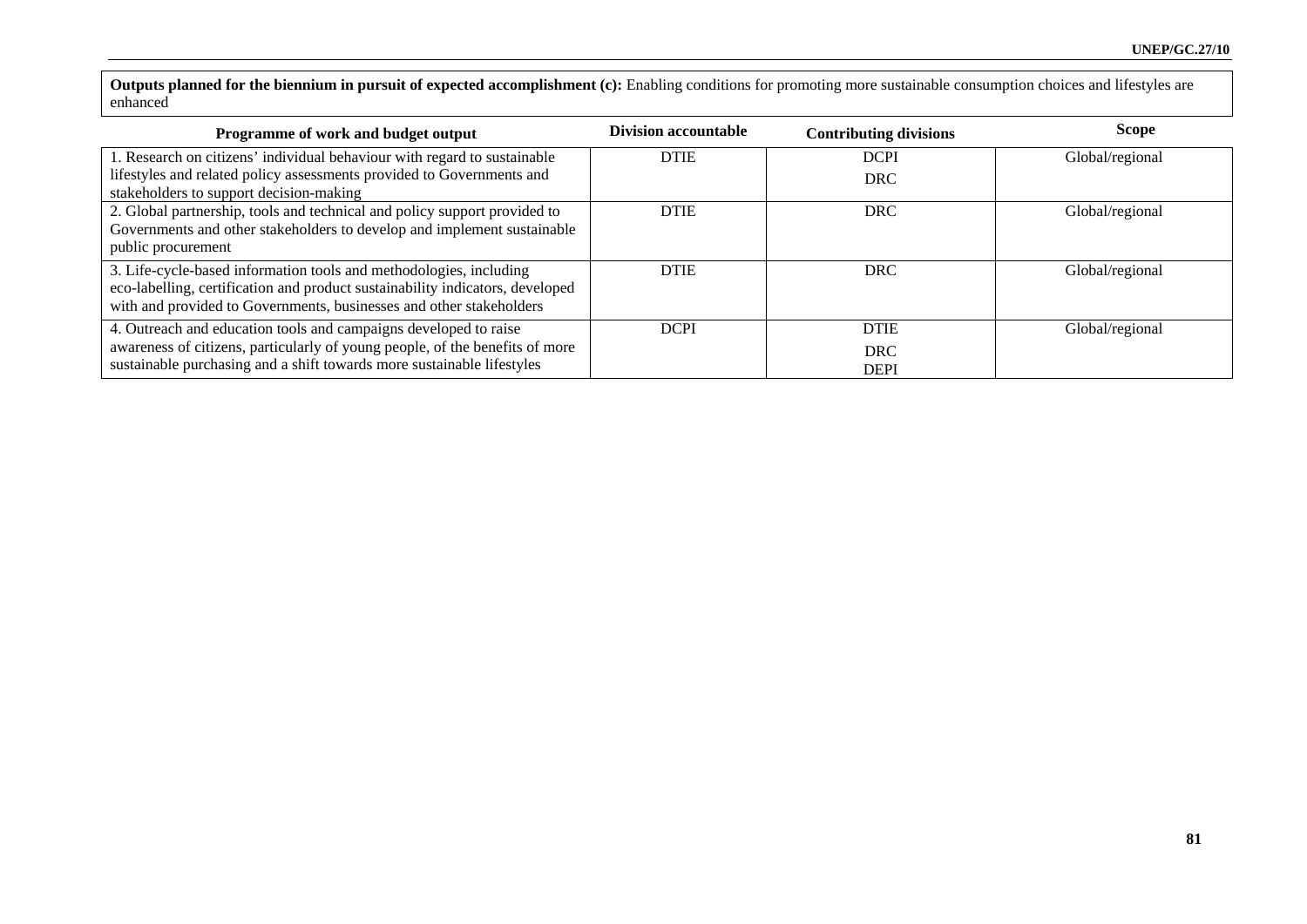# **Resource requirements**

Table 20 **Resource projections by category: resource efficiency** 

|                                                            |           | Resources                            |                          |                          |                          |           |
|------------------------------------------------------------|-----------|--------------------------------------|--------------------------|--------------------------|--------------------------|-----------|
|                                                            |           | (thousands of United States dollars) |                          |                          | Posts                    |           |
| Category                                                   | 2012-2013 | Changes                              | 2014-2015                | 2012-2013                | Changes                  | 2014-2015 |
| <b>A. Environment Fund</b>                                 |           |                                      |                          |                          |                          |           |
| Post                                                       | 18 08 1   | 3 1 2 7                              | 21 208                   | 54                       | 19                       | 73        |
| Non-post                                                   | 8786      | 15 3 36                              | 24 121                   |                          |                          |           |
| <b>Subtotal A</b>                                          | 26 867    | 18 4 63                              | 45 329                   | 54                       | 19                       | 73        |
|                                                            |           |                                      |                          |                          |                          |           |
| <b>B.</b> Trust and earmarked funds <sup>a</sup>           |           |                                      |                          |                          |                          |           |
| Trust and earmarked funds                                  | 44 452    | (16351)                              | 28 101                   | 30                       | (3)                      | 27        |
| <b>Subtotal B</b>                                          | 44 452    | (16351)                              | 28 101                   | 30                       | (3)                      | 27        |
| <b>C. Global Environment Facility</b><br><b>Trust Fund</b> |           |                                      |                          |                          |                          |           |
| GEF-administered trust funds                               |           |                                      |                          |                          |                          |           |
| Subtotal C                                                 |           |                                      | ۰                        |                          |                          |           |
| D. Programme support costs                                 |           |                                      |                          |                          |                          |           |
| Programme support costs                                    | 884       | (884)                                | ٠                        |                          |                          |           |
| <b>Subtotal D</b>                                          | 884       | (884)                                | $\overline{\phantom{a}}$ | $\overline{\phantom{a}}$ | $\overline{\phantom{a}}$ |           |
| E. Regular budget <sup>b,c</sup>                           |           |                                      |                          |                          |                          |           |
| Post                                                       | 403       | 2 3 7 4                              | 2 7 7 7                  | 3                        | 9                        | 12        |
| Non-post                                                   | 80        | 226                                  | 305                      |                          |                          |           |
| <b>Subtotal E</b>                                          | 483       | 2600                                 | 3 0 8 2                  | 3                        | 9                        | 12        |
| Total $(A+B+C+D+E)$                                        | 72 685    | 3827                                 | 76 512                   | 87                       | 25                       | 112       |

*Note*: Figures may vary slightly due to rounding off of both budget figures and posts.

a Posts funded from trust and earmarked funds should be taken as indicative only, as many such posts are of a temporary nature and their

level is subject to frequent change.<br><sup>b</sup> Includes proposed additional regular budget resources as a result of the outcome of Rio +20, inclusive of those pertaining to UNSCEAR.<br><sup>e</sup> New posts under regular budget are budgete Headquarters standard practice.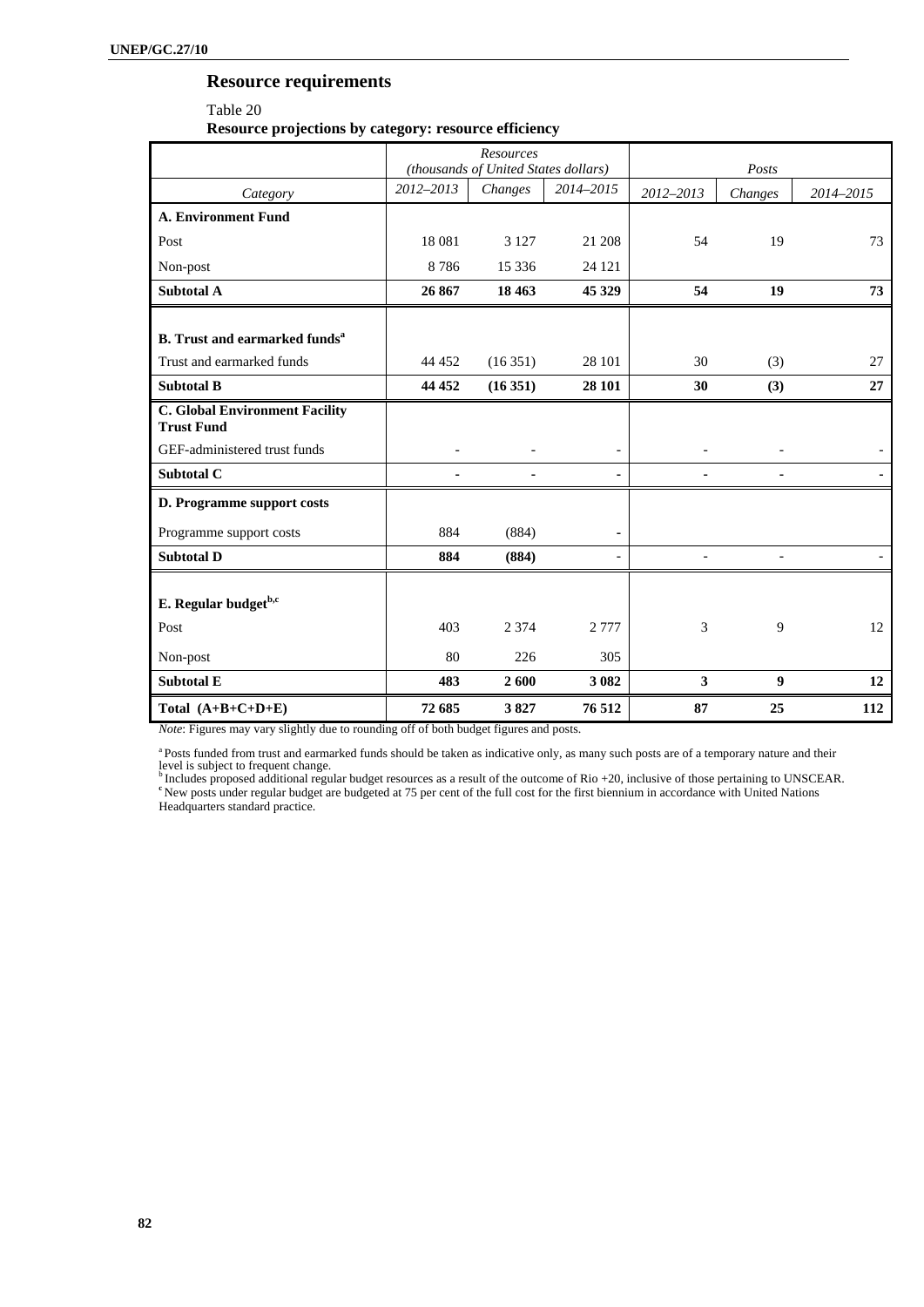|                                                                | Resource projections by organizational unit: resource efficiency<br><b>Resources</b> |                                      |           |                             |                         |              |
|----------------------------------------------------------------|--------------------------------------------------------------------------------------|--------------------------------------|-----------|-----------------------------|-------------------------|--------------|
|                                                                |                                                                                      | (thousands of United States dollars) |           |                             |                         |              |
| Category                                                       | 2012-2013                                                                            | Changes                              | 2014-2015 | 2012-2013                   | Changes                 | 2014-2015    |
| A. Division of Early Warning and<br><b>Assessment</b>          |                                                                                      |                                      |           |                             |                         |              |
| <b>Environment Fund</b>                                        |                                                                                      |                                      |           |                             |                         |              |
| Post                                                           | 1583                                                                                 | 621                                  | 2 2 0 4   | 5                           | 2                       | 7            |
| Non-post                                                       | 508                                                                                  | 701                                  | 1 2 0 8   |                             |                         |              |
| Other funds <sup>a</sup>                                       |                                                                                      | 1 3 9 5                              | 1 3 9 5   |                             | $\overline{0}$          | $\mathbf{0}$ |
| <b>Subtotal A</b>                                              | 2 0 9 0                                                                              | 2717                                 | 4807      | 5                           | $\mathbf{3}$            | 8            |
| <b>B. Division of Environmental Law</b><br>and Conventions     |                                                                                      |                                      |           |                             |                         |              |
| <b>Environment Fund</b>                                        |                                                                                      |                                      |           |                             |                         |              |
| Post                                                           | 455                                                                                  | 686                                  | 1 1 4 1   | $\mathbf{1}$                | 5                       | 6            |
| Non-post                                                       | 135                                                                                  | 702                                  | 837       |                             |                         |              |
| Other funds <sup>a</sup>                                       | 231                                                                                  | 843                                  | 1 0 7 5   | 2                           | $\overline{0}$          | 2            |
| <b>Subtotal B</b>                                              | 821                                                                                  | 2 2 3 1                              | 3 0 5 3   | $\overline{\mathbf{3}}$     | 5                       | 8            |
| <b>C. Division of Environmental Policy</b><br>Implementation   |                                                                                      |                                      |           |                             |                         |              |
| <b>Environment Fund</b>                                        |                                                                                      |                                      |           |                             |                         |              |
| Post                                                           |                                                                                      |                                      |           |                             |                         |              |
| Non-post                                                       |                                                                                      |                                      |           |                             |                         |              |
| Other funds <sup>a</sup>                                       | 1 0 6 1                                                                              | (513)                                | 548       |                             |                         |              |
| Subtotal C                                                     | 1 0 6 1                                                                              | (513)                                | 548       | ä,                          |                         |              |
| D. Division of Technology, Industry<br>and Economics           |                                                                                      |                                      |           |                             |                         |              |
| <b>Environment Fund</b>                                        |                                                                                      |                                      |           |                             |                         |              |
| Post                                                           | 12 9 94                                                                              | (599)                                | 12 3 95   | 37                          | (1)                     | 36           |
| Non-post                                                       |                                                                                      | 6 756 11 342                         | 18 0 99   |                             |                         |              |
| Other funds <sup>a</sup>                                       | 44 275                                                                               | (23 283)                             | 20 993    | $28\,$                      | 3                       | 31           |
| <b>Subtotal D</b>                                              | 64 026                                                                               | (12540)                              | 51 486    | 65                          | $\boldsymbol{2}$        | 67           |
| <b>E. Division of Regional Cooperation</b>                     |                                                                                      |                                      |           |                             |                         |              |
| <b>Environment Fund</b>                                        |                                                                                      |                                      |           |                             |                         |              |
| Post                                                           | 2 1 3 8                                                                              | 2055                                 | 4 1 9 3   | $\,8\,$                     | 9                       | 17           |
| Non-post                                                       | 908                                                                                  | 1533                                 | 2 4 4 1   |                             |                         |              |
| Other funds <sup>a</sup>                                       | $\blacksquare$                                                                       | 5 2 4 3                              | 5 2 4 3   | 2                           | 2                       | 4            |
| Subtotal E                                                     | 3 0 4 6                                                                              | 8831                                 | 11 877    | 10                          | 11                      | 21           |
| F. Division of Communications and<br><b>Public Information</b> |                                                                                      |                                      |           |                             |                         |              |
| <b>Environment Fund</b>                                        |                                                                                      |                                      |           |                             |                         |              |
| Post                                                           | 912                                                                                  | 363                                  | 1 2 7 5   | $\ensuremath{\mathfrak{Z}}$ | 3                       | 6            |
| Non-post                                                       | 478                                                                                  | 1 0 5 9                              | 1536      |                             |                         |              |
| Other funds <sup>a</sup>                                       | 251                                                                                  | 1679                                 | 1930      | $\mathbf{1}$                | $\mathbf{1}$            | 2            |
| <b>Subtotal F</b>                                              | 1641                                                                                 | 3 10 1                               | 4742      | $\overline{\mathbf{4}}$     | $\overline{\mathbf{4}}$ | 8            |

# Table 21 **Resource projections by organizational unit: resource efficiency**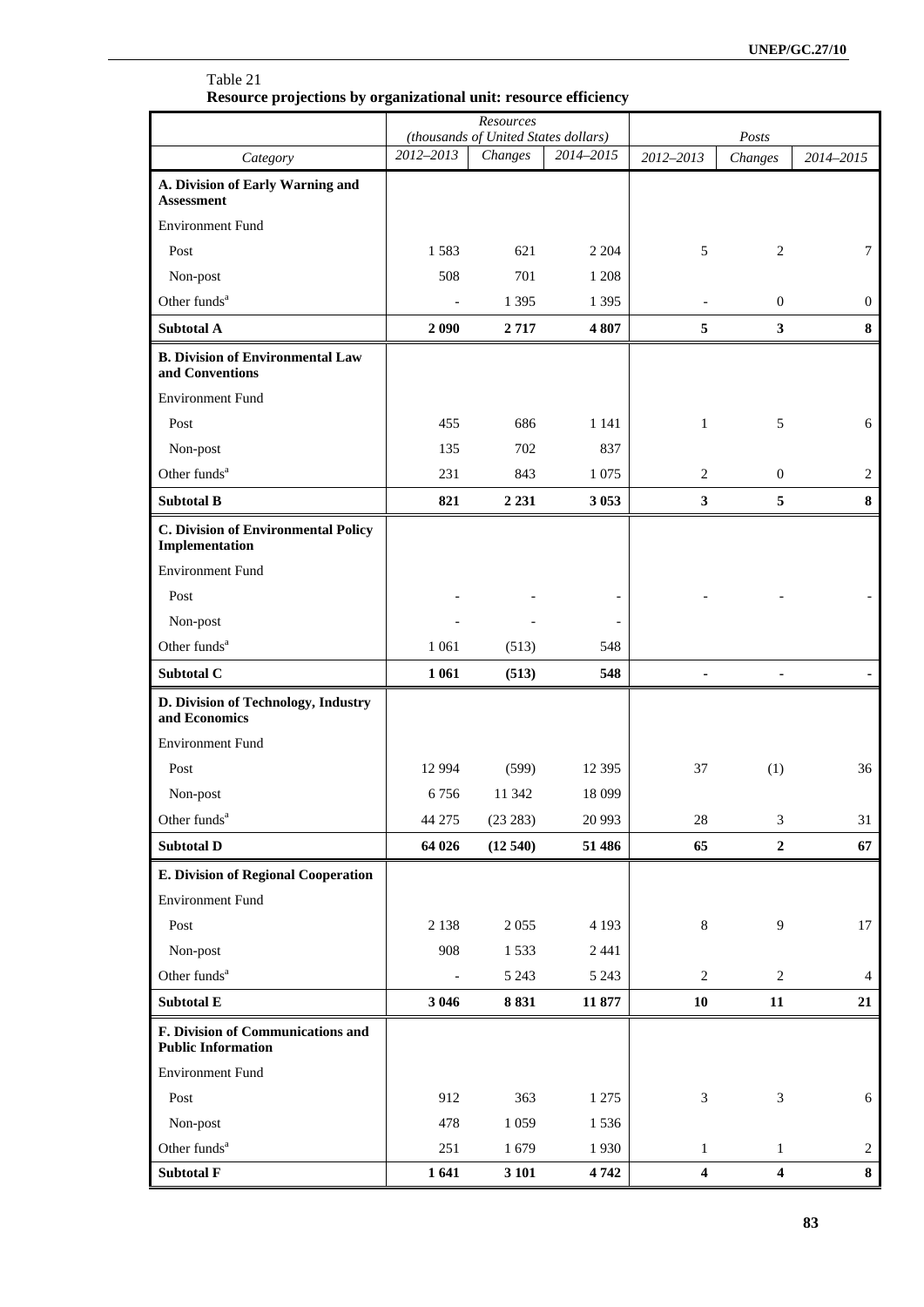|                               |        | Resources<br>(thousands of United States dollars) |         |    | Posts |     |
|-------------------------------|--------|---------------------------------------------------|---------|----|-------|-----|
| Total $(A+B+C+D+E+F)$         | 72 685 | 3827                                              | 76 512  | 87 | 25    | 112 |
|                               |        |                                                   |         |    |       |     |
| <b>Total Environment Fund</b> | 26 867 | 18 4 63                                           | 45 3 29 | 54 | 19    | 73  |
| <b>Total other funds</b>      | 45819  | (14635)                                           | 31 183  | 33 | 6     | 39  |
| <b>Total</b>                  | 72 685 | 3827                                              | 76 512  | 87 | 25    | 112 |

 *Note*: Figures may vary slightly due to rounding off of both budget figures and posts.

<sup>a</sup>In the interests of brevity, and mindful of the focus of the budget on the resources of the Environment Fund, in this table other resources are grouped under "other funds". Other funds is composed of regular budget, tru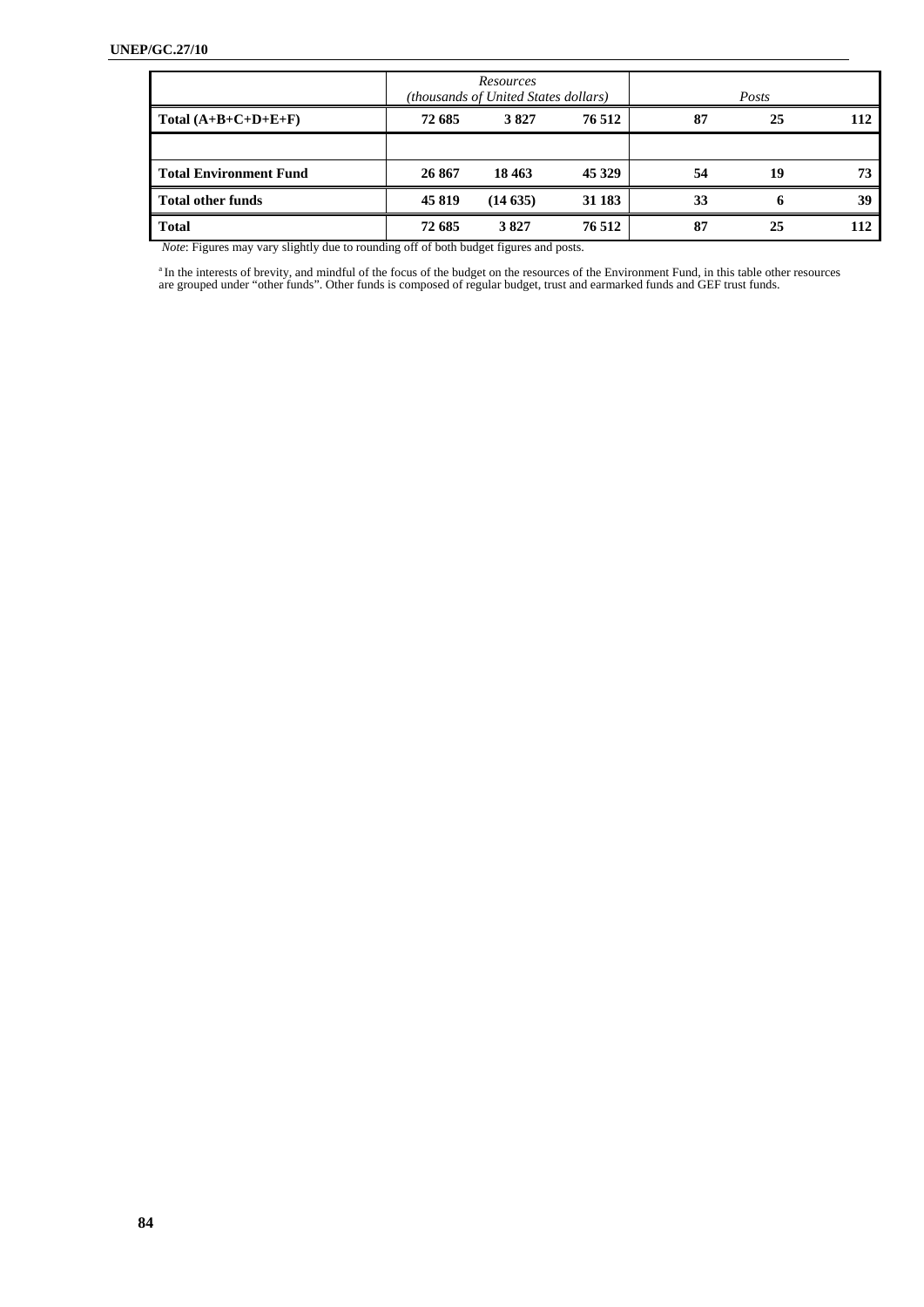### **Subprogramme 7 Environment under review**

#### **Objective**

To empower stakeholders in decision-making and policymaking through the provision of scientific information and knowledge and by maintaining the world environment under review.

### **Strategy**

Responsibility for the coordination of the subprogramme on environment under review rests with the Director of the Division of Early Warning and Assessment. This subprogramme aims to review the state of the global environment to help to ensure that emerging environmental problems of international significance are prioritized and receive consideration by Governments in accordance with UNEP core mandate.<sup>15</sup> To achieve that, the Programme will work with key partners active in the environmental information, communication and policy sphere, including scientific bodies, mechanisms and platforms of the Access Initiative, the three Rio Conventions (CBD, the United Nations Framework Convention on Climate Change and the United Nations Convention to Combat Desertification in Those Countries Experiencing Serious Drought and/or Desertification, Particularly in Africa), the Global Earth Observation System of Systems, the International Council for Science, IPBES, the United Nations regional economic commissions and other relevant regional institutions, OECD, Online Access to Research in the Environment, MEA secretariats and sister United Nations agencies, in particular the United Nations Statistics Division and the Scientific Committee on Problems of the Environment, and national data centres and initiatives. The aim is to provide early warning information on emerging issues, undertake environmental assessments, and provide support to countries to generate environmental data to inform decision-making at all levels. Subprogramme 7 will ensure coherence across all subprogrammes on the generation, analysis and communication of their thematic assessments, which will continue to be budgeted within those subprogrammes. The UNEP strategy in subprogramme 7 is threefold:

(a) UNEP will work to facilitate policymaking at the national, regional and global level through the development of integrated assessments that provide sound science as a basis for decisionmaking. To achieve that, the Programme will develop tools and methods to integrate environmental, economic and social information. UNEP will ensure the scientific credibility and policy relevance of its integrated assessments, including through the utilization of internationally agreed environmental goals to assess the state of the environment. Collaboration with policymakers will therefore be key to understanding their perspectives and needs in order to ensure the utility of the integrated assessments. UNEP will also work with United Nations sister agencies and MEA secretariats to increase coherence across the United Nations system in relation to environmental assessments, and particularly in ensuring the utility of its findings to the work of agencies within the United Nations system. Seeking complementarity and avoiding duplication with other major environmental assessments and GEF prioritysetting processes will be key to achieving the objective of the subprogramme. For example, the Programme will work with CBD secretariat to identify how best to support the analysis of attainment of the Aichi Biodiversity Targets. The work under this subprogramme will provide the science-based information to enhance the implementation of subprogramme 4 on environmental governance. Furthermore, UNEP will use new cutting-edge information and communication technologies to enlarge its information base, and enhance the efficiency of the assessment process and its overall impact;

UNEP will also develop and disseminate scenarios and models on environmental trends by identifying empirical data available in different localities and plugging information gaps to provide early warning of emerging problems. Such activities will develop or consolidate scientific approaches for the identification of critical thresholds, emerging issues and other priorities deemed worthy of consideration by the scientific and policymaking communities. The production of publications and other awareness-raising materials will ensure that the knowledge generated is disseminated and customized for a wide range of stakeholders, including United Nations agencies and other targeted external stakeholders, based on the issues identified, their locality and their relevance to particular groups;

(c) Finally, UNEP will provide countries with policy advice and technical support to increase their ability to generate, access and analyse integrated environmental information, and will continue to work in partnership with United Nations agencies, think-tanks, and scientific and academic institutions to improve the quality and utility of scientific information and knowledge generated at the national, subregional and regional level. Moreover, UNEP will contribute to improving equitable access to information for improved decision-making at the national, regional and global levels in line with principle 10 of the Rio Declaration on Environment and Development. That will be achieved by facilitating the

<sup>&</sup>lt;sup>15</sup> General Assembly resolution 2997 (XXVII).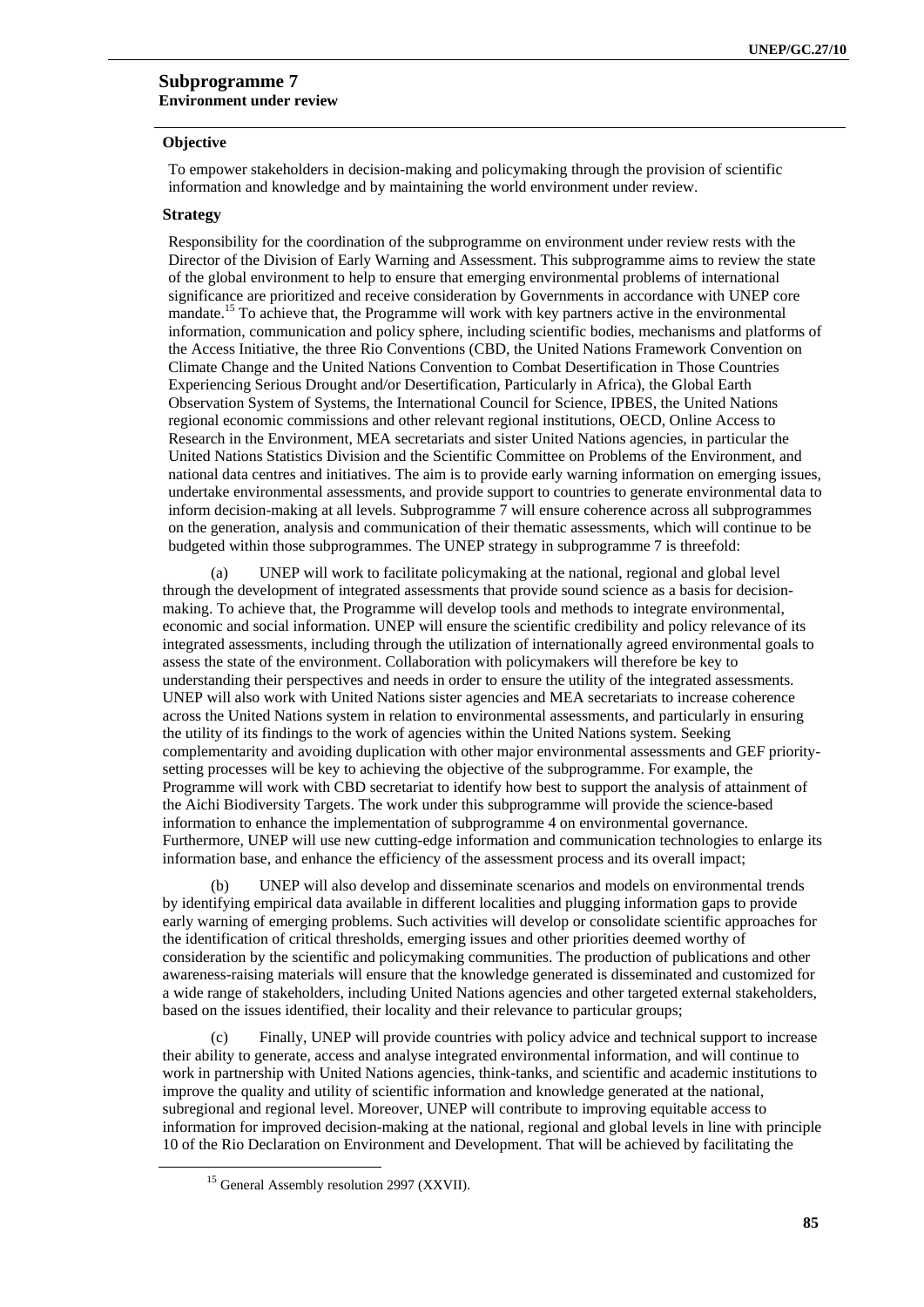participation of major groups and stakeholders of civil society in information needs assessments, the generation and collection of data and information, and the dissemination of information at the local and national level. UNEP will draw on the expertise and networks of its partners, including developed and developing countries and organizations that maintain national, regional and thematic environmental information systems to identify data gaps and build the capacity of stakeholders to better access, generate and use information in shaping decisions that lead toward an equitable and sustainable development pathway.

#### **External factors**

Key external factors over which UNEP does not have control, but which present a potential risk to the success of subprogramme 7 include the willingness of Governments to provide access to the key environmental and related socio-economic data necessary for conducting assessments through interactive platforms; the quality of data and information provided by data owners (including Governments, institutions and the research community); and the extent to which Governments make active use in their decisionmaking and policymaking processes of data and information made accessible through the work of UNEP.

| <b>Expected accomplishments</b>                                                                                                      | <b>Indicators of achievement</b>                                                                                                                                                                                                                                                                 |
|--------------------------------------------------------------------------------------------------------------------------------------|--------------------------------------------------------------------------------------------------------------------------------------------------------------------------------------------------------------------------------------------------------------------------------------------------|
| Global, regional and national<br>(a)<br>policymaking is facilitated by<br>environmental information made                             | (a) (i) Increase in the number of United Nations agencies and<br>MEAs using data on environmental trends identified through<br>UNEP to influence policy                                                                                                                                          |
| available on open platforms                                                                                                          | Unit of measure: number of United Nations agencies and MEAs<br>that cite UNEP online information platforms and UNEP<br>documents or reports containing data on environmental trends in<br>their policy statements and documents (for example, UNDAFs or<br>UNDG training materials)              |
|                                                                                                                                      | December 2011 (baseline): 0<br>December 2013 (estimate): 0<br>Progress expected by December 2014: 8                                                                                                                                                                                              |
|                                                                                                                                      | December 2015 (target): 10                                                                                                                                                                                                                                                                       |
|                                                                                                                                      | (a)(ii) Increase in the number of national, regional and global<br>forums and institutions using data on environmental trends<br>identified through UNEP to influence policy                                                                                                                     |
|                                                                                                                                      | Unit of measure: number of national, regional and global forums<br>and institutions that cite UNEP documents, reports, speeches and<br>press releases on environmental trends in their documents and<br>policy statements                                                                        |
|                                                                                                                                      | December 2011 (baseline): 0<br>December 2013 (estimate): 0<br>Progress expected by December 2014: 25<br>December 2015 (target): 30                                                                                                                                                               |
| Global, regional and national<br>(b)<br>assessment processes and policy<br>planning are informed by emerging<br>environmental issues | (b) (i) Increase in the number of stakeholders surveyed that<br>acknowledge the uptake of scenarios and early warning on<br>emerging environmental issues in their assessment and policy<br>development processes                                                                                |
|                                                                                                                                      | Unit of measure: number of United Nations agencies, MEAs,<br>other forums and networks, institutions and national<br>Governments surveyed that acknowledge the uptake of scenarios<br>and early warning on emerging environmental issues in their<br>assessment and policy development processes |
|                                                                                                                                      | December 2011 (baseline): 0<br>December 2013 (estimate): 3<br>Progress expected by December 2014: 7<br>December 2015 (target): 10                                                                                                                                                                |
|                                                                                                                                      | (b) (ii) Number of registered participants in organizations for<br>children and young people, sports organizations and World                                                                                                                                                                     |

Environment Day that undertake activities on the UNEP website

or report through UNEP networks as a result of targeted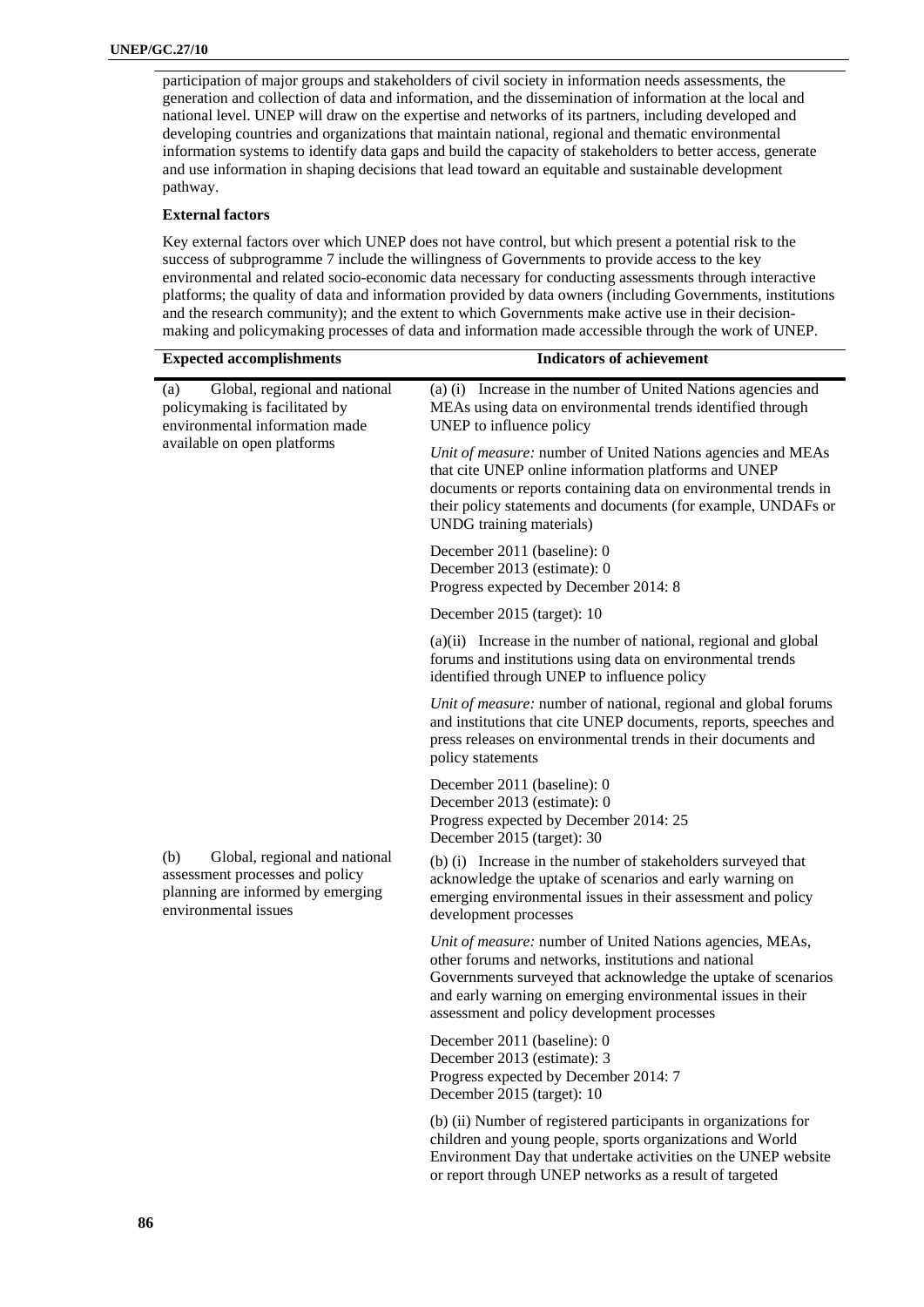messaging on emerging environmental issues

December 2011 (baseline): 4,000 December 2013 (estimate): 4,400 Progress expected by December 2014: 5,000

(c) The capacity of countries to generate, access, analyse, use and communicate environmental information and knowledge is enhanced

(c) (i) Increase in the number of countries that take the lead in generating, analysing, managing and using environmental information in comparable formats and making such information and knowledge available to the public and policymakers

*Unit of measure:* number of countries developing information systems, documents or reports that include analysed data and information originating from UNEP outputs and processes (for example, citations in such documents as green economy transition plans or climate change and disaster risk reduction action plans)

December 2011 (baseline): 0 December 2013 (estimate): 0 Progress expected by December 2014 December 2015 (target): 7

(c) (ii) Increase in the number of countries making available credible, nationally generated data and providing access to country-specific environmental information in comparable formats on public platforms

*Unit of measure:* number of countries making new or additional environmental data sets and public platforms in comparable formats (for example, on websites or in information or data portals) accessible to the public

December 2011 (baseline): 0 December 2013 (estimate): 0 Progress expected by December 2014: 5 December 2015 (target): 7

(c) (iii) Increased number of major groups and stakeholders surveyed that acknowledge their involvement in the generation of, access to and use of environmental information available on public platforms

*Unit of measure:* number of surveyed accredited major groups and stakeholders acknowledging involvement in the generation of, access to and use of environmental information made available on public platforms

December 2011 (baseline): 0 December 2013 (estimate): 0 Progress expected by December 2014: 30 December 2015 (target): 50

(c) (iv) Increase in the number of major UNEP publications in languages other than English made accessible through UNEPdeveloped online platforms.

December 2011 (baseline): 0 December 2013 (estimate): 2 Progress expected by December 2014: 4 December 2015 (target): 5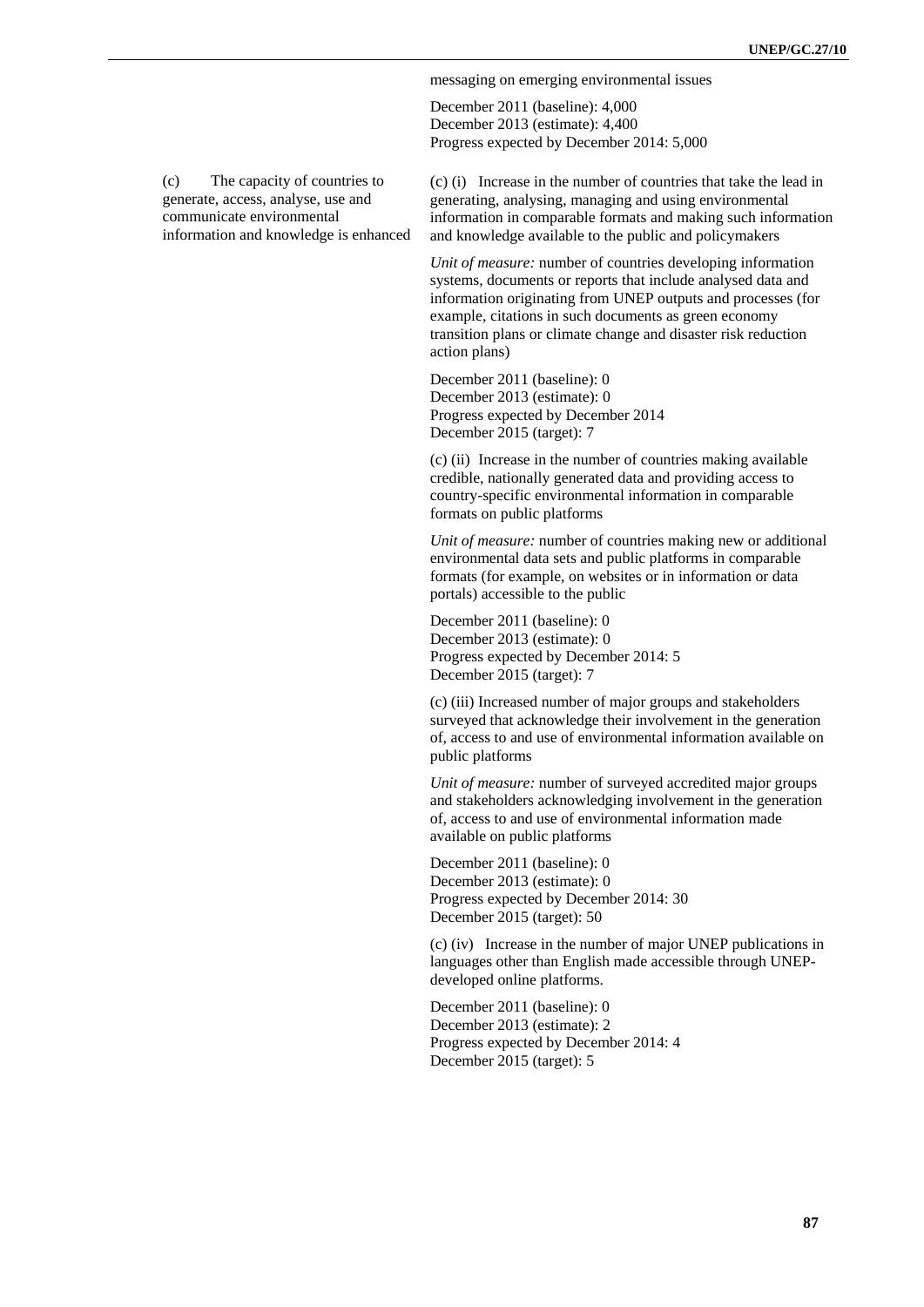### **Causal relationship**

Information, based on the best science available, is most relevant for stakeholders if there is free, easy, timely and appropriate access, and if it is available in a format that allows stakeholders to understand and digest the information for their particular purposes. For that reason, the subprogramme includes not only expected accomplishments and outputs that aim to increase the availability of information on open platforms, but also expected accomplishments and outputs (in line with the Bali Strategic Plan) that aim to build the capacity of Governments, United Nations agencies, major groups and other stakeholders to access, analyse, communicate and use such information in a range of policy, planning and assessment processes. In other words, the subprogramme aims to help bridge the gap between the producers and users of environmental information, and to link science with policy.

To strengthen information based on the best science available, UNEP will produce assessments, publications, and other information tools, and will work with Governments and major groups to strengthen capacity to produce and communicate high-quality environmental data, information and assessments. At the same time, the subprogramme includes a range of outputs that support the use of environmental information by different target groups, including tools, methodologies and technical support to strengthen the capacity of stakeholders, including major groups and Governments, to identify and access relevant information from the public and private sectors and to make best use of the information available within their decision-making processes. The subprogramme also includes targeted dissemination and outreach programmes for a range of groups. Furthermore, with the assistance of the regional offices of UNEP, information products produced by the Programme will be fed into relevant policy, planning and decision-making processes, including national and regional forums, MEAs and the work of UNCTs.

Work under subprogramme 7 will also contribute to the UNEP corporate expected accomplishment of increased use of credible science in implementing the UNEP programme of work and budget, and to a number of expected accomplishments in thematic subprogrammes that depend on the availability and quality of environmental information.

Outputs under expected accomplishment (a) include the establishment of national, regional and global platforms and synthesis of environmental information through assessments and atlases. For example, a gender and environment outlook would use social science information as well as gender-sensitive indicators to review gender-environment links and guide policy actions towards gender equality. To strengthen the ability of and opportunities for different stakeholders to use such information, expected accomplishment (a) also includes targeted communication, tools, methodologies and technical support to Governments, national and regional forums and institutions, major groups and other stakeholders, as well as contribution to joint outputs with United Nations agencies and MEAs. Such activities could potentially include support to a global sustainable development outlook, supporting countries and other partners in reporting on the environmental aspects of SDGs, and reviewing progress against other environmental goals and targets. Based on those outputs, it is expected that the quantity, quality and accessibility of information available on open platforms will increase, and that the use of such information by United Nations agencies, MEAs, major groups, and national and regional forums and institutions in their policy processes will increase, ultimately leading to improved decision-making, based on the best science available.

Outputs under expected accomplishment (b) include processes and tools for reporting on emerging environmental issues; capacity-building to use such information for decision-making; and targeted outreach action to inform stakeholders of emerging issues and critical thresholds so that they can take them into account in their decision-making processes.

Outputs under expected accomplishment (c) include identification and application of global best practice to catalyse broad stakeholder access to information and increase the capacity of and opportunities for major groups and stakeholders to better access and utilize environmental information; building the capacity of regional forums and national institutions to better utilize environmental information for policy and planning processes; and building capacity to develop customized outreach tools and networks. Through such outputs, it is expected that in a range of countries, stakeholders will have better access to information and strengthened capacity to generate, use and communicate relevant information in their policy, planning and decision-making processes.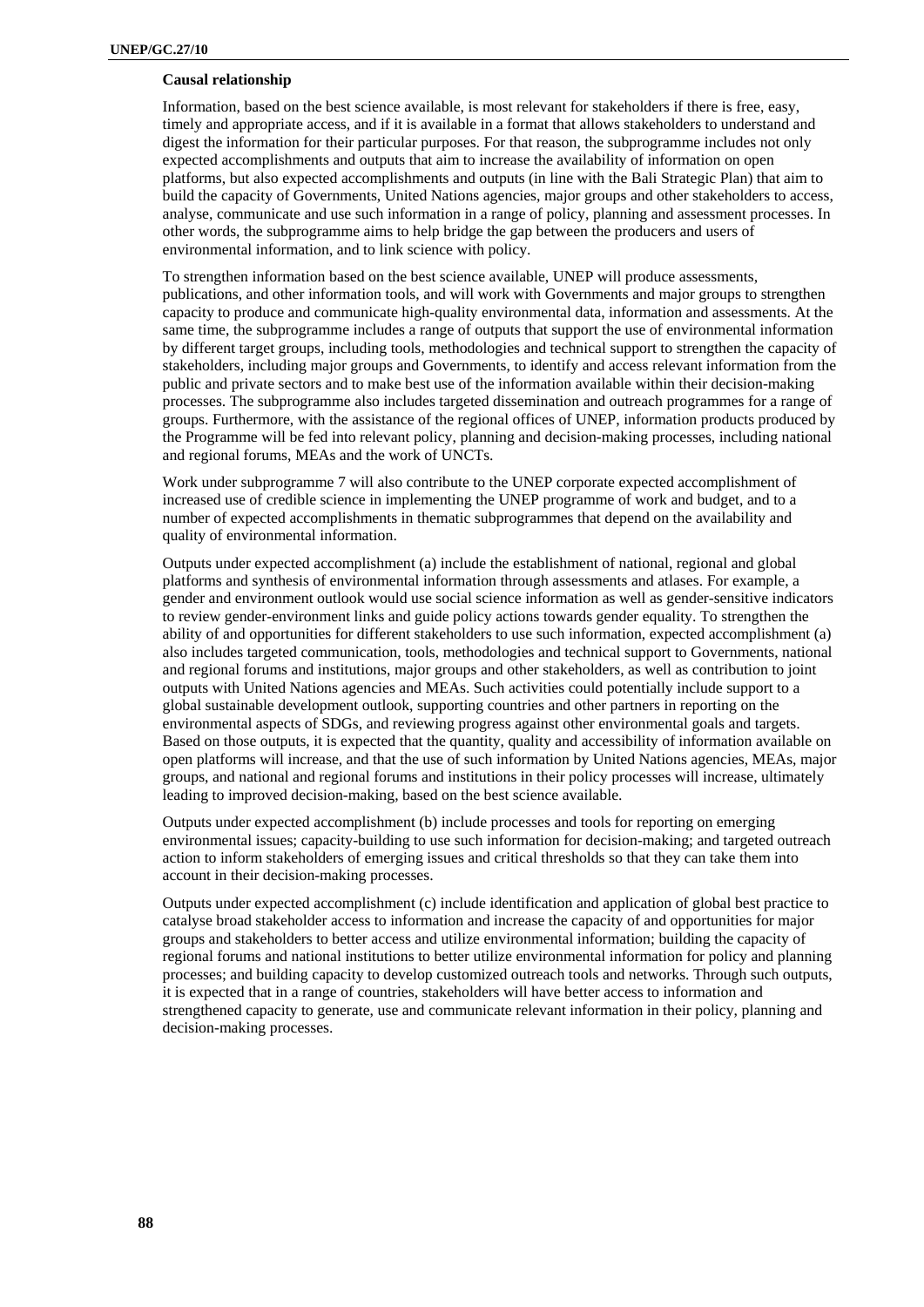**Outputs planned for the biennium in pursuit of expected accomplishment (a):** Global, regional and national policymaking is facilitated by environmental information made available on open platforms

| Programme of work and budget output                                                                                                                                                                                                                                                                                                   | <b>Division accountable</b> | Contributing<br>divisions                | <b>Scope</b>    |
|---------------------------------------------------------------------------------------------------------------------------------------------------------------------------------------------------------------------------------------------------------------------------------------------------------------------------------------|-----------------------------|------------------------------------------|-----------------|
| 1. Operational online platforms available to the public to access environmental data and information<br>at the global, regional and national levels, contributed by UNEP and its partners to satisfy the needs of<br>different user communities                                                                                       | <b>DEWA</b>                 | <b>DRC</b>                               | Global/regional |
| 2. Production of integrated assessment reports, including a gender and environment outlook, atlases,<br>online information and regularly produced data on core indicators to provide sound science and<br>integrate environmental, economic and social information as a basis for decision-making                                     | <b>DEWA</b>                 | <b>DTIE</b><br><b>DEPI</b><br><b>DRC</b> | Global/regional |
| 3. Environmental information identified by UNEP presented and disseminated to different target<br>audiences, in languages, including Governments, academia, United Nations entities, media and the<br>general public                                                                                                                  | <b>DCPI</b>                 | <b>DEWA</b><br><b>DRC</b>                | Global/regional |
| 4. Methodologies, standards, tools and approaches, including those used for the internationally agreed<br>environmental goals identified in GEO-5, refined, developed and disseminated to help different target<br>audiences to generate, validate, access, understand and use environmental information                              | <b>DEWA</b>                 | <b>DRC</b>                               | Global/regional |
| 5. Provision of technical support to enhance accessibility by United Nations entities, including<br>country teams and MEAs, to data on environmental trends identified by UNEP and to use such data to<br>catalyse high-level discussions on environmental sustainability to influence policy and programme<br>development            | <b>DRC</b>                  | <b>DELC</b><br><b>DEWA</b>               | Regional        |
| 6. Major groups and stakeholders are provided with targeted information, knowledge, tools,<br>methodologies and technological support to effectively access, generate and disseminate<br>environmental information to contribute towards improved decision-making within the context of<br>global, regional and national policymaking | <b>DRC</b>                  | <b>DEWA</b>                              | Regional        |

**Outputs planned for the biennium in pursuit of expected accomplishment (b):** Global, regional and national assessment processes and policy planning are informed by emerging environmental issues

| Programme of work and budget output                                                                                                                                                                                        | <b>Division accountable</b> | Contributing<br>divisions | <b>Scope</b>    |
|----------------------------------------------------------------------------------------------------------------------------------------------------------------------------------------------------------------------------|-----------------------------|---------------------------|-----------------|
| 1. Structured processes and tools for the identification, analysis and reporting of emerging<br>environmental issues of global and regional significance developed and support provided for<br>their effective application | <b>DEWA</b>                 | <b>DRC</b>                | Global/regional |
| 2. Technologies developed and capacity enhanced to keep abreast of and use information on<br>emerging environmental issues for decision-making and policy development                                                      | <b>DEWA</b>                 | <b>DRC</b><br><b>DCPI</b> | Global/regional |
| 3. Targeted outreach actions to inform and alert stakeholders to emerging environmental issues                                                                                                                             | <b>DCPI</b>                 | DRC                       | Global/regional |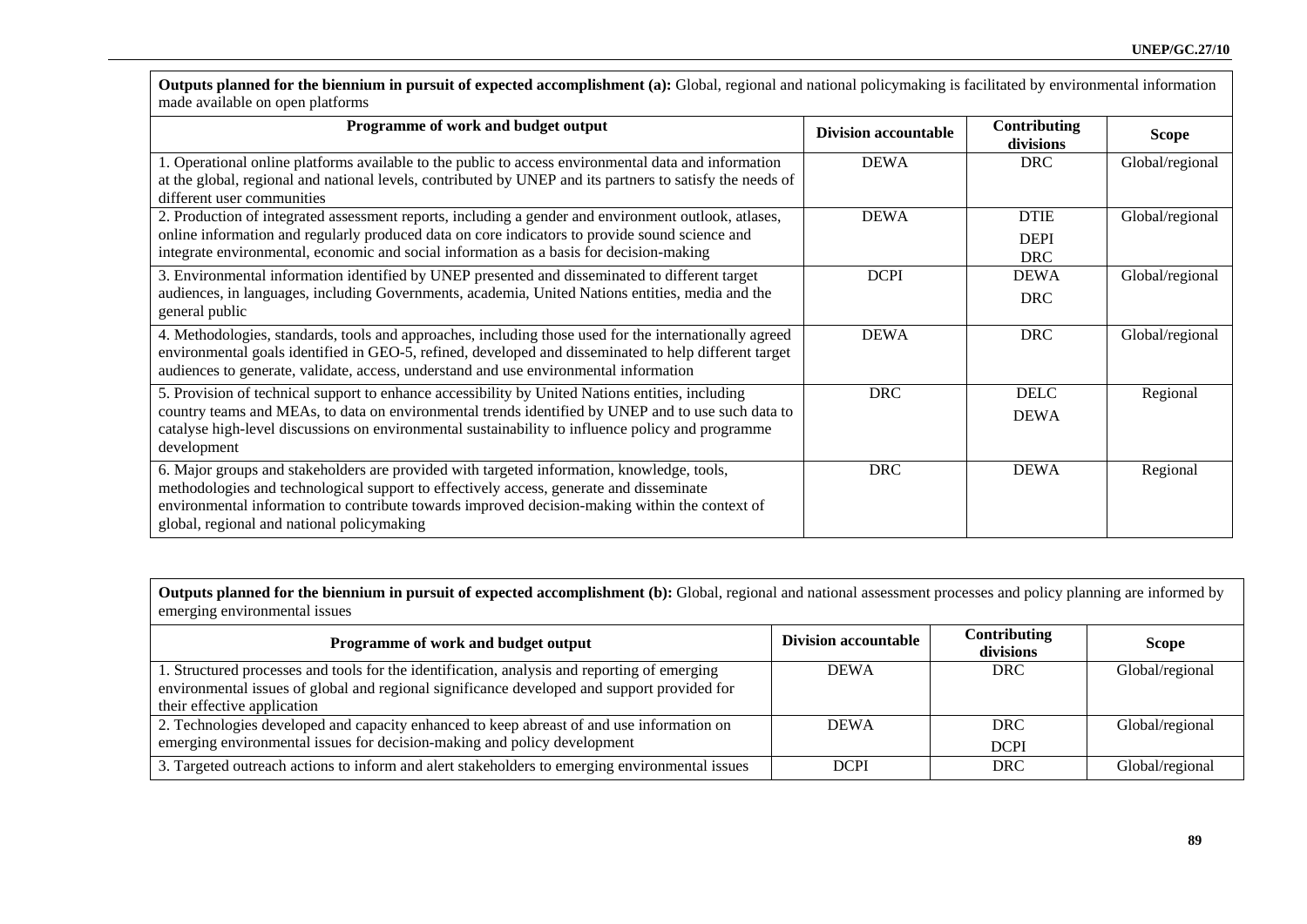**Outputs planned for the biennium in pursuit of expected accomplishment (c):** The capacity of countries to generate, access, analyse, use and communicate environmental information and knowledge is enhanced

| <b>Programme of work and budget output</b>                                                      | <b>Division accountable</b> | Contributing<br>divisions | <b>Scope</b>    |
|-------------------------------------------------------------------------------------------------|-----------------------------|---------------------------|-----------------|
| 1. Identification and development of global best practice to build capacity and catalyse access | <b>DEWA</b>                 | DRC.                      | Global/regional |
| by Governments, major groups, and other stakeholders to information tools, and provision of     |                             |                           |                 |
| technology support to generate, validate, access, contribute to and communicate integrated      |                             |                           |                 |
| environmental data and information                                                              |                             |                           |                 |
| 2. Enhancement of the capacity of regional forums, national institutions, major groups and      | <b>DRC</b>                  | <b>DEWA</b>               | Global/regional |
| other stakeholders to better utilize environmental information, including the knowledge         |                             |                           |                 |
| contained in, and outcomes of, major UNEP-led assessments (such as GEO-5) in regional and       |                             |                           |                 |
| national policy and planning processes                                                          |                             |                           |                 |
| 3. Enhancement of the capacity of major groups and stakeholders to assess and utilize           | <b>DRC</b>                  |                           | Global/regional |
| environmental information and knowledge by identifying global best practices for                |                             |                           |                 |
| information access and utilization and by providing targeted training and capacity-building     |                             |                           |                 |
| activities                                                                                      |                             |                           |                 |
| 4. Development of customized communication and outreach tools, methodologies,                   | <b>DCPI</b>                 | <b>DRC</b>                | Global/regional |
| mechanisms, networks and products to increase national, regional and global capacity            |                             |                           |                 |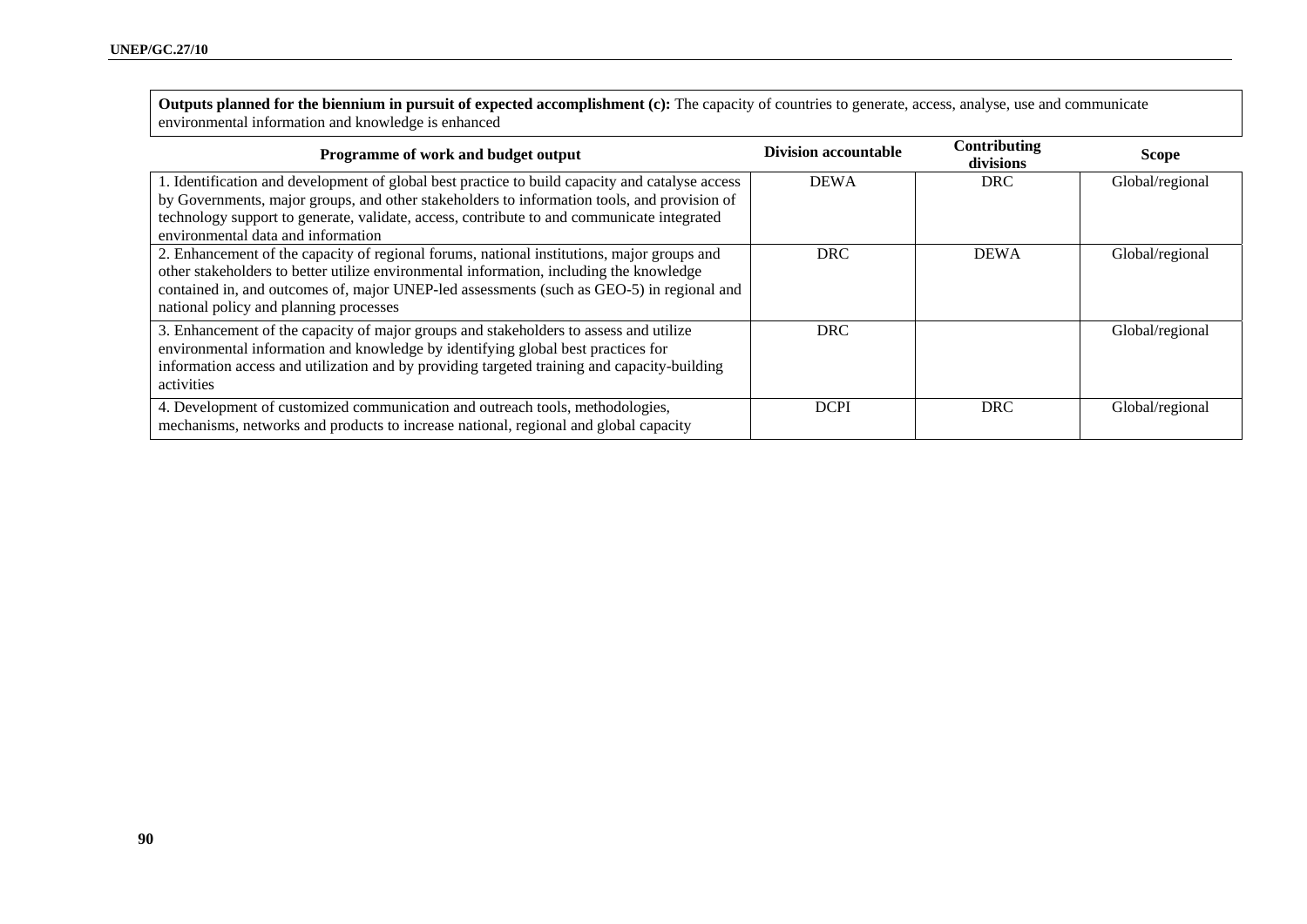|                                                            | (thousands of United States dollars) | Resources            |         | Posts                    |                   |              |
|------------------------------------------------------------|--------------------------------------|----------------------|---------|--------------------------|-------------------|--------------|
| Category                                                   | 2012-2013                            | 2014-2015<br>Changes |         | 2012-2013                | Changes           | 2014-2015    |
| <b>A. Environment Fund</b>                                 |                                      |                      |         |                          |                   |              |
| Post                                                       |                                      | 9888                 | 9888    |                          | 41                | 41           |
| Non-post                                                   |                                      | 6880                 | 6880    |                          |                   |              |
| Subtotal A                                                 | ٠                                    | 16768                | 16768   | $\overline{\phantom{a}}$ | 41                | 41           |
| <b>B.</b> Trust and earmarked funds <sup>a</sup>           |                                      |                      |         |                          |                   |              |
| Trust and earmarked funds                                  |                                      | 11 227               | 11 227  |                          | 2                 | 2            |
| <b>Subtotal B</b>                                          |                                      | 11 227               | 11 227  |                          | $\mathbf{2}$      | $\mathbf{2}$ |
| <b>C. Global Environment Facility</b><br><b>Trust Fund</b> |                                      |                      |         |                          |                   |              |
| GEF-administered trust funds                               |                                      | 5 6 9 5              | 5 6 9 5 |                          |                   |              |
| Subtotal C                                                 | $\overline{\phantom{a}}$             | 5695                 | 5 6 9 5 | $\overline{\phantom{0}}$ | $\qquad \qquad -$ |              |
| D. Programme Support costs                                 |                                      |                      |         |                          |                   |              |
| Programme Support costs                                    |                                      |                      |         |                          |                   |              |
| <b>Subtotal D</b>                                          |                                      |                      |         |                          | ٠                 |              |
| E. Regular budget <sup>b,c</sup>                           |                                      |                      |         |                          |                   |              |
| Post                                                       |                                      | 2922                 | 2922    |                          | 11                | 11           |
| Non-post                                                   |                                      | 4 3 2 1              | 4 3 2 1 |                          |                   |              |
| <b>Subtotal E</b>                                          |                                      | 7 2 4 4              | 7 2 4 4 | $\overline{a}$           | 11                | 11           |
| Total $(A+B+C+D+E)$                                        | ٠                                    | 40 934               | 40 934  |                          | 55                | 55           |

### Table 22 **Resource projections by category: environment under review**

*Note:* Figures may vary slightly due to rounding off of both budget figures and posts.

<sup>a</sup> Posts funded from trust and earmarked funds should be taken as indicative only, as many such posts are of a temporary nature and their

level is subject to frequent change.<br><sup>b</sup> Includes proposed additional regular budget resources as a result of the outcome of Rio +20, inclusive of those pertaining to UNSCEAR.<br><sup>e</sup> New posts under regular budget are budgete

Headquarters standard practice.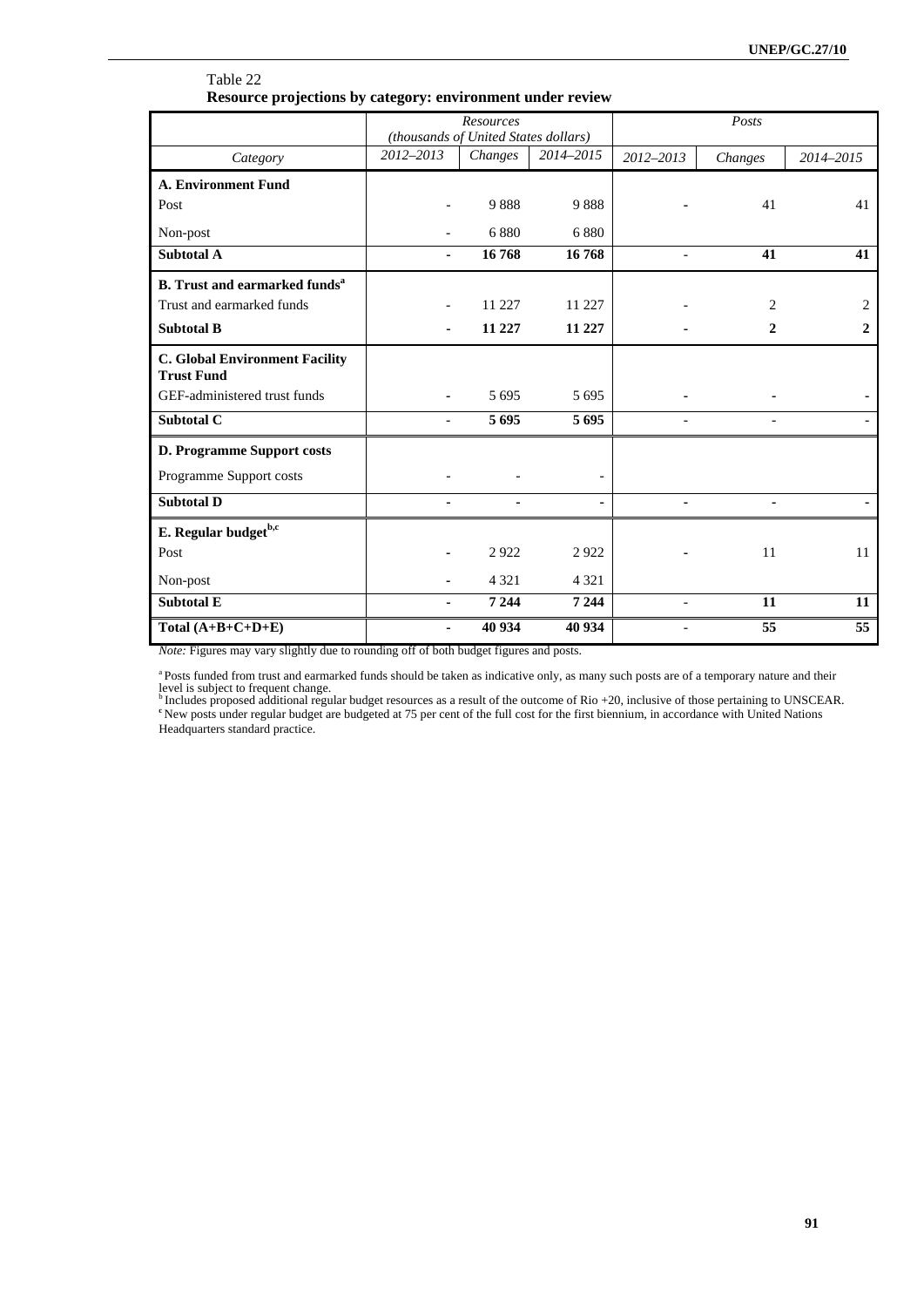### Table 23 **Resource projections by organizational unit: environment under review**

|                                                                     | Resources<br>(thousands of United States dollars) |         | Posts          |                          |                |                |
|---------------------------------------------------------------------|---------------------------------------------------|---------|----------------|--------------------------|----------------|----------------|
| Category                                                            | 2012-2013                                         | Changes | 2014-2015      | 2012-2013                | Changes        | 2014-2015      |
| A. Division of Early Warning<br>and Assessment                      |                                                   |         |                |                          |                |                |
| <b>Environment Fund</b>                                             |                                                   |         |                |                          |                |                |
| Post                                                                |                                                   | 3 9 2 3 | 3 9 2 3        |                          | 17             | 17             |
| Non-post                                                            |                                                   | 2 1 5 1 | 2 1 5 1        |                          |                |                |
| Other funds <sup>a</sup>                                            |                                                   | 17 155  | 17 155         |                          | 10             | 10             |
| <b>Subtotal A</b>                                                   | ä,                                                | 23 229  | 23 229         |                          | 27             | 27             |
| <b>B. Division of Environmental</b><br><b>Law and Conventions</b>   |                                                   |         |                |                          |                |                |
| <b>Environment Fund</b>                                             |                                                   |         |                |                          |                |                |
| Post                                                                |                                                   | 754     | 754            |                          | 3              | 3              |
| Non-post                                                            |                                                   | 553     | 553            |                          |                |                |
| Other funds <sup>a</sup>                                            |                                                   | 1 4 9 0 | 1 4 9 0        |                          |                |                |
| <b>Subtotal B</b>                                                   |                                                   | 2798    | 2798           |                          | 3              | 3 <sup>1</sup> |
| <b>C. Division of Environmental</b><br><b>Policy Implementation</b> |                                                   |         |                |                          |                |                |
| <b>Environment Fund</b>                                             |                                                   |         |                |                          |                |                |
| Post                                                                |                                                   |         | $\blacksquare$ |                          |                |                |
| Non-post                                                            |                                                   |         |                |                          |                |                |
| Other funds <sup>a</sup>                                            |                                                   | 63      | 63             |                          |                |                |
| Subtotal C                                                          | $\overline{a}$                                    | 63      | 63             | $\overline{\phantom{0}}$ |                |                |
| D. Division of Technology,<br><b>Industry and Economics</b>         |                                                   |         |                |                          |                |                |
| <b>Environment Fund</b>                                             |                                                   |         |                |                          |                |                |
| Post                                                                |                                                   | 515     | 515            |                          | 2              | 2              |
| Non-post                                                            |                                                   | 752     | 752            |                          |                |                |
| Other funds <sup>a</sup>                                            |                                                   | 482     | 482            |                          |                |                |
| <b>Subtotal D</b>                                                   | $\blacksquare$                                    | 1748    | 1748           |                          | $\overline{2}$ | $\overline{2}$ |
| <b>E. Division of Regional</b><br>Cooperation                       |                                                   |         |                |                          |                |                |
| <b>Environment Fund</b>                                             |                                                   |         |                |                          |                |                |
| Post                                                                |                                                   | 3588    | 3588           |                          | 15             | 15             |
| Non-post                                                            |                                                   | 2089    | 2089           |                          |                |                |
| Other funds <sup>a</sup>                                            |                                                   | 2 5 6 0 | 2 5 6 0        |                          | $\sqrt{2}$     | 2              |
| Subtotal E                                                          | $\overline{\phantom{a}}$                          | 8 2 3 8 | 8 2 3 8        | $\overline{\phantom{0}}$ | $17\,$         | 17             |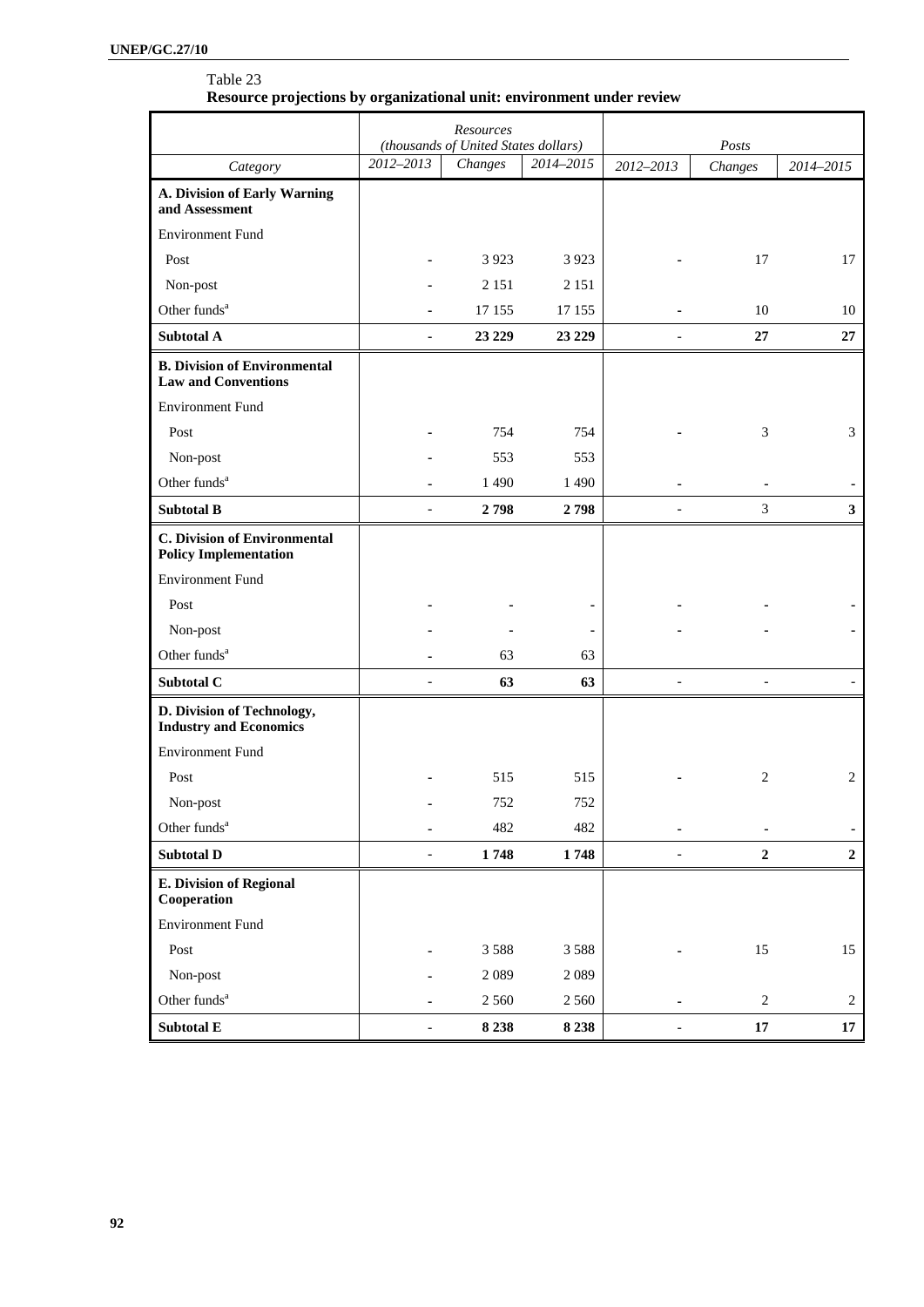|                                                                |                          | Resources<br>(thousands of United States dollars) |         | Posts |    |
|----------------------------------------------------------------|--------------------------|---------------------------------------------------|---------|-------|----|
| <b>F. Division of Communications</b><br>and Public Information |                          |                                                   |         |       |    |
| <b>Environment Fund</b>                                        |                          |                                                   |         |       |    |
| Post                                                           |                          | 1 1 0 8                                           | 1 1 0 8 | 5     | 5  |
| Non-post                                                       |                          | 1 3 3 5                                           | 1 3 3 5 |       |    |
| Other funds $a$                                                |                          | 2416                                              | 2416    |       |    |
| <b>Subtotal F</b>                                              |                          | 4859                                              | 4859    | 6     | 6  |
| Total $(A+B+C+D+E+F)$                                          |                          | 39 186                                            | 39 186  | 53    | 53 |
|                                                                |                          |                                                   |         |       |    |
| <b>Total Environment Fund</b>                                  | $\overline{\phantom{a}}$ | 16768                                             | 16768   | 41    | 41 |
| <b>Total other funds</b>                                       |                          | 24 16 6                                           | 24 16 6 | 13    | 13 |
| <b>Total</b>                                                   |                          | 40 934                                            | 40 934  | 55    | 55 |

 *Note*: Figures may vary slightly due to rounding off of both budget figures and posts.

<sup>a</sup> In the interests of brevity, and mindful of the focus of the budget on the resources of the Environment Fund, in this table other resources are grouped under "other funds". Other funds is composed of regular budget, trust and earmarked funds and GEF trust funds.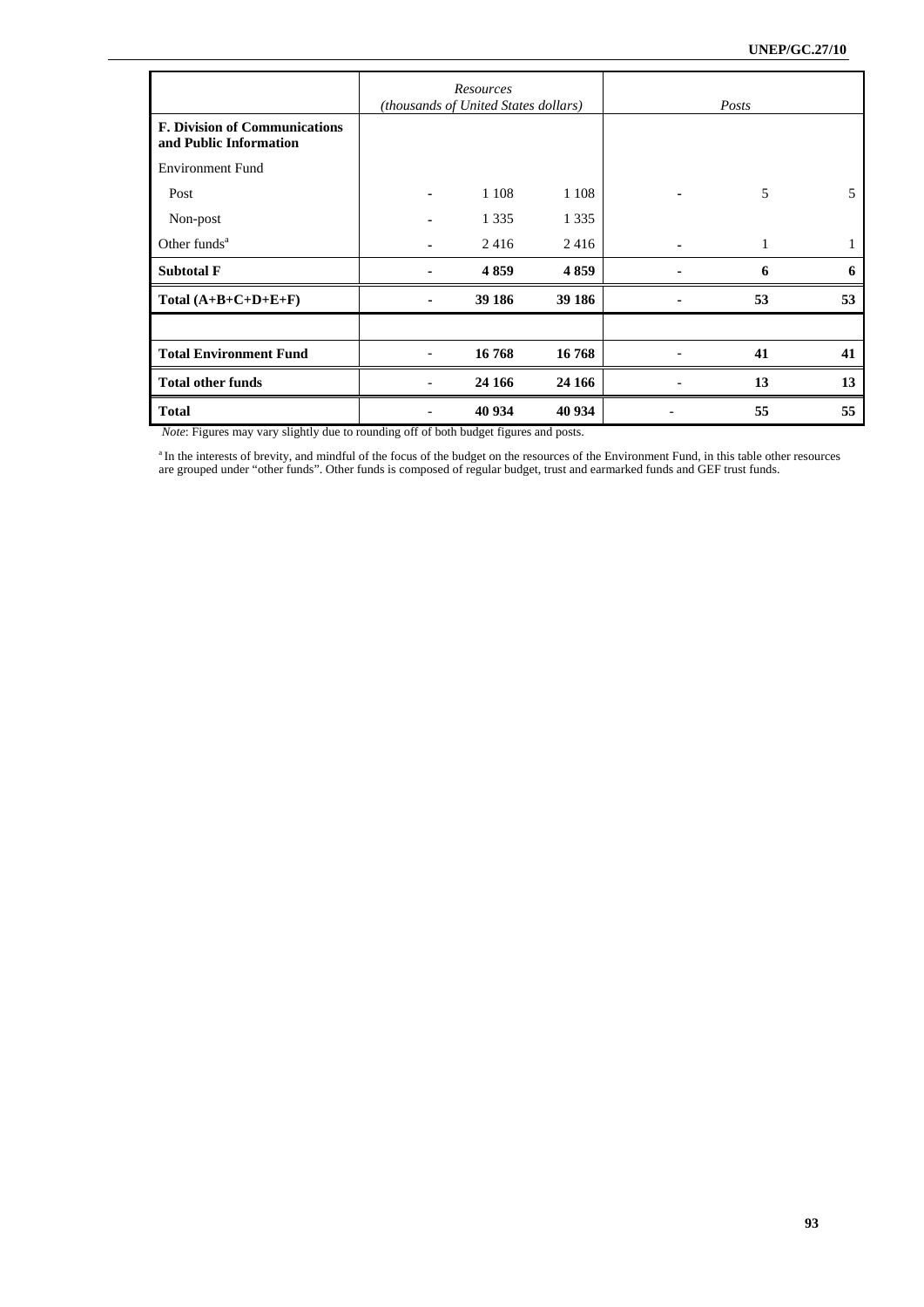# **VI. Programme support**

68. Programme support comprises services provided by the UNEP Office for Operations and services provided by the United Nations Office at Nairobi. The Office for Operations is responsible for establishing standard business practices across the areas of strategic planning and monitoring; partnership selection; management, financial and human resource management; resource mobilization; and information and communication technology support. The Office is also responsible for providing technical support and tools in those areas of work, and has ultimate oversight responsibility for providing management with the information needed to review performance of the Programme and ensure that norms and standards within the organization are followed. The Office for Operations enhances corporate accountability, including by issuing new delegations of authority and undertaking compliance, oversight and reporting. The Office coordinates and services UNEP work in relation to such oversight bodies as the United Nations Office for Internal Oversight Services and the United Nations Board of Auditors.

69. Within the Office for Operations, the Quality Assurance Section is directly responsible for driving and supporting the results-based management reforms of the Programme. The Section establishes standard business practices for UNEP strategic planning, programmes and projects, and manages the related review and approval processes. The Section also establishes the business practices for programme analysis, performance monitoring and reporting, and assures quality in project and programme reporting. It has the authority and means to ensure quality in programmes, projects and programme performance.

70. Also within the Office for Operations is the Resource Mobilization Section, which is responsible for facilitating, supporting and coordinating the resource mobilization efforts undertaken by UNEP programme managers, with the aim of securing adequate and predictable funding, in particular through the Environment Fund and trust and earmarked funds. Such activities entail close communication with donors and programme managers, the development of strategic partnerships with Governments in support of UNEP priority programmes and projects, the diversification of UNEP funding sources through the development of support from non-State actors and the provision of donor and programme information and resource mobilization tools.

71. The Office for Operations is also responsible for the strategic management of UNEP financial, human and information technology resources and is increasingly emphasizing its alignment with programmatic needs. It works in close cooperation and coordination with the United Nations Office at Nairobi, which provides services to UNEP in respect of accounting, payroll and payments, recruitment and staff services, staff development, network and other systems administration, procurement and inventory maintenance. The United Nations Office at Nairobi also provides services to UNEP in the areas of host country relations, buildings management, conference management, medical services, and security and safety.

72. The Office for Operations is the primary driver within the Programme to ensure that the operations component of the medium-term strategy for the period 2014–2017 is implemented. Achieving full implementation will require that results-based approaches are fully integrated, from both the strategic and operational perspectives. The strategy is to enable all planning and delivery efforts within the organization – including programme planning; the mobilization, allocation and management of human and financial resources; partnership management; and the management, monitoring and evaluation of risks **–** to have mutually reinforcing objectives that enable the Programme to better deliver its services to other United Nations agencies and countries within a results-based framework. The objective for programme support, therefore, is to ensure quality and accountability in UNEP programme planning and implementation, and in the associated management of financial, human and information technology resources and partnerships to achieve the results set out in the programme of work and budget and the medium-term strategy.

73. UNEP will also institutionalize environmental and social safeguards, including those relating to gender, with a view to reducing the risks associated with environmental and social sustainability. UNEP is committed to ensuring that gender perspectives are fully integrated into its programmes, policies and operations strategy. A new gender policy and plan of action will be developed, which will focus on the integration of gender considerations into human resources, programme and project planning, implementation, and monitoring and evaluation processes.

74. UNEP also aims to run its operations in line with international best practice in organizational management. This requires the Programme to enhance levels of satisfaction among its customers, which are not only Governments and major groups and stakeholders, but also the United Nations system, in which UNEP plays a key role in bringing coherence and catalysing action on environmental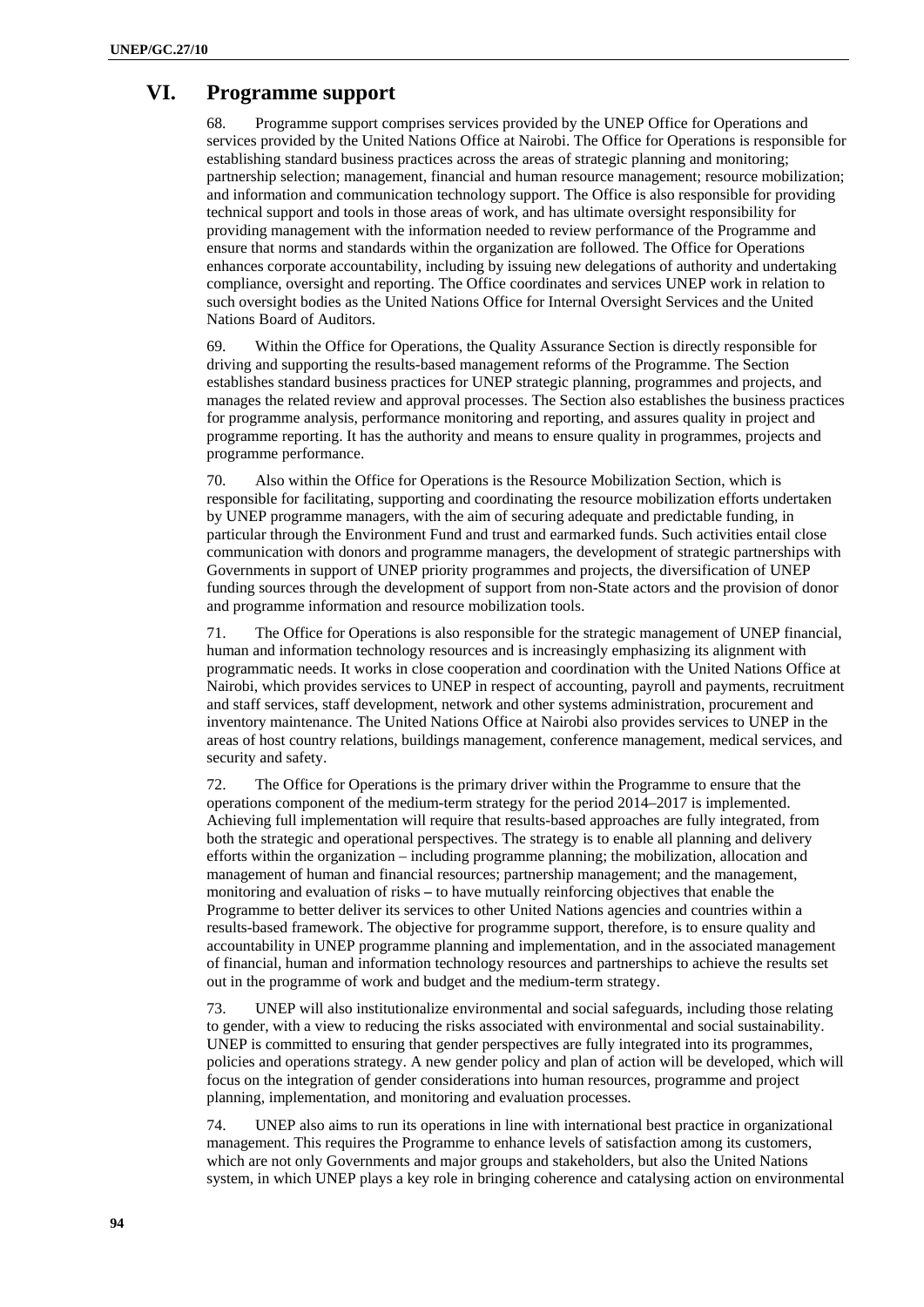issues. The first expected accomplishment of the UNEP Programme is therefore focused on the need to ensure that customer satisfaction is a key driver.

75. International best practice also calls for processes for continual improvement through monitoring and adaptive management to improve performance quality, based on delivery accountability. Such practice requires a systematic, factual approach to decision-making in order to facilitate continuous improvement. The strengthening of the UNEP annual programme reporting process and the six-monthly project performance monitoring and reporting process will require a strong evidence base for performance reporting and a more structured approach to the validation of performance data. In turn, that will strengthen the basis for a systematic approach to the use of performance information so that management action can be taken at both the project and programme level to achieve the results set out in the programme of work and budget. Performance information from the annual programme performance report will include findings related to programme and project management, including financial, human and information technology resource management issues. Those findings will serve as the basis for management action to be taken so that adaptive programme and project management is carried out, and the mobilization, allocation and management of human and financial resources is undertaken with mutually reinforcing objectives in order to achieve the results projected in the programme of work and budget. With accountability as the cornerstone of its results-based management, the Programme will use its programme information management system (PIMS) to systematically track the extent to which management action is taken to adaptively manage programmes and projects to achieve planned results.

76. UNEP will also aim for greater coherence between the programmatic needs identified from programme planning and monitoring and the development of human capacity by ensuring that capacity for effective, results-based management is enhanced. The Programme will therefore include a core budget to ensure that a minimum level of results-based management training is provided each year (see annex V).

77. The UNEP approach to risk management is also in line with international best practice regarding systematic and factual approaches to decision-making. As part of its drive to enhance accountability and performance management, the Programme will put in place the controls and processes necessary to reduce and manage risks relating to programmatic, financial and human resource management, information technology and partnerships that could potentially impinge on the ability of the Programme to achieve the results set out in the medium-term strategy and programme of work and budget. The overall aim is for UNEP to adaptively manage its programmes and projects, and deploy resources optimally in order to ensure efficiency in its operations and value for money.

78. The following table sets out the expected accomplishments and indicators of achievement that will underpin the UNEP operations component of the medium-term strategy.

| Objectives for the biennium, expected accomplishments, indicators of achievement and |
|--------------------------------------------------------------------------------------|
| performance measures                                                                 |

**Objective:** To ensure quality and accountability in UNEP programme planning and implementation, and in the associated management of financial, human and information technology resources and partnerships to achieve the results set out in the programme of work and the medium-term strategy

| <b>Expected accomplishments</b>                                                   |     | <b>Indicators of achievement</b>                                                                                                                                                                                                     |
|-----------------------------------------------------------------------------------|-----|--------------------------------------------------------------------------------------------------------------------------------------------------------------------------------------------------------------------------------------|
| The UNEP programme is<br>(a)<br>increasingly driven by a strong<br>customer focus | (a) | Level of satisfaction expressed by surveyed members of<br>the Committee of Permanent Representatives and UNEP<br>partners on the relevance of UNEP programme planning<br>documents                                                   |
|                                                                                   |     | <i>Performance measures:</i><br>Estimate 2012–2013: not applicable<br>Target 2014–2015: 70 per cent                                                                                                                                  |
| UNEP systematically uses<br>(b)<br>risk information in its decision-<br>making    | (b) | Percentage of significant risks identified by UNEP<br>pertaining to programmatic, financial, human,<br>information technology and partnership issues which<br>could affect the delivery of results that receive<br>management action |
|                                                                                   |     | <i>Performance measures:</i><br>Estimate 2012–2013: not applicable<br>Target 2014–2015: 70 per cent                                                                                                                                  |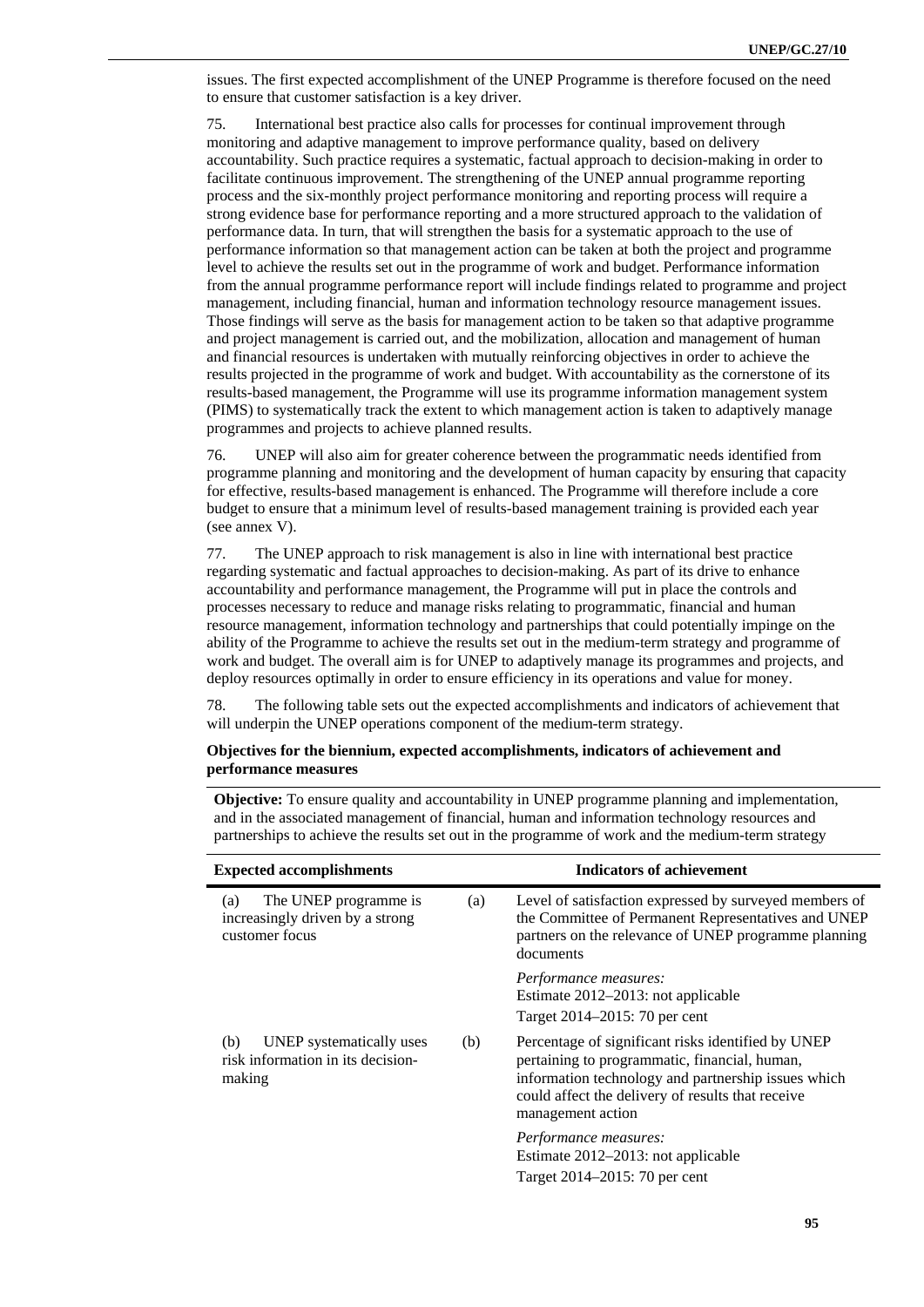| UNEP systematically uses<br>(c)<br>performance information in its<br>decision-making | (c)(i) | Percentage of accepted programme and budget<br>performance issues and evaluation recommendations<br>identified in UNEP programme performance reports and<br>in evaluations that receive management action |
|--------------------------------------------------------------------------------------|--------|-----------------------------------------------------------------------------------------------------------------------------------------------------------------------------------------------------------|
|                                                                                      |        | Performance measures:                                                                                                                                                                                     |

Estimate 2012–2013: not applicable Target 2014–2015: 80 per cent

 $(c)$ (ii) Percentage of UNEP projects that can demonstrate the integration of gender considerations into project implementation

> *Performance measures:*  Estimate 2012–2013: not applicable Target 2014–2015: 50 per cent

- $(c)$ Percentage of non-earmarked extrabudgetary resources
	- (iii) allocated that are based on the use of performance information

*Performance measures:*  Estimate 2012–2013: 80 per cent Target 2014–2015: 90 per cent

#### **Outputs**

(a) Administrative support services (regular budget/extrabudgetary):

- (i) Programme planning, monitoring, budget and accounts:
- a. Programme plan and budget for the biennium 2016–2017 (one programme and budget plan);

 b. Programme and budget performance reports for the biennium 2014–2015 (two annual reports);

(ii) Resource mobilization:

Resource mobilization strategy per subprogramme (seven strategies);

- (b) Internal oversight services (regular budget/extrabudgetary):
	- (i) Management reviews:

 Half-yearly management reviews of UNEP programme performance monitoring (based on UNEP monitoring policy) to assess progress in implementation and accountability and to track management action to improve performance;

- Risk register used to assess risks and take corrective action;
- (ii) Audits:

 Internal and external audits facilitated, and followed by a written response by management, setting out the action taken to implement audit recommendations.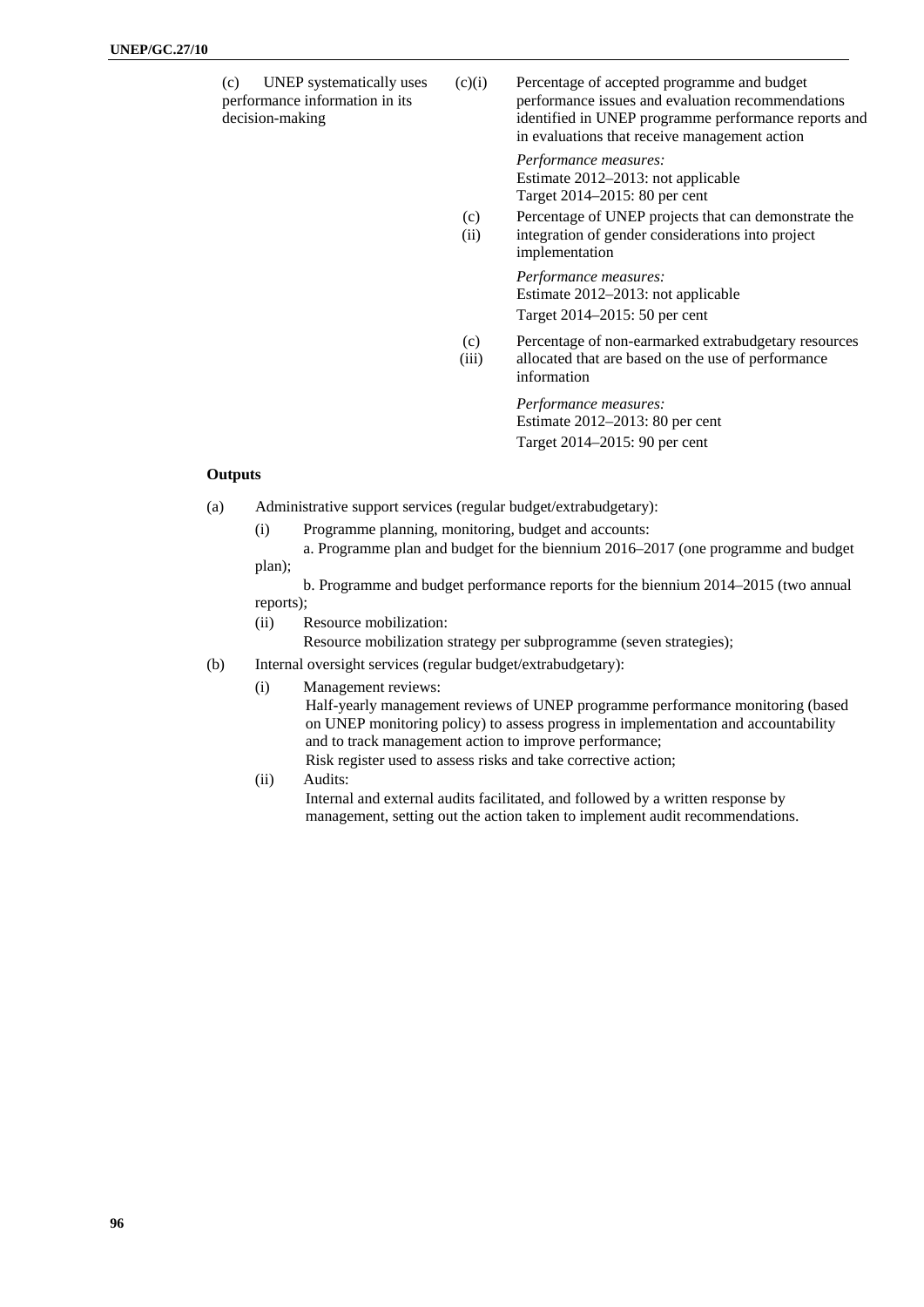## **Resource requirements**

### Table 24

**Resource projections by category: programme support** 

|                                                                                                         | Resources<br>(thousands of United States dollars) |         |           |           | Posts          |           |
|---------------------------------------------------------------------------------------------------------|---------------------------------------------------|---------|-----------|-----------|----------------|-----------|
| Category                                                                                                | $2012 - 2013$                                     | Changes | 2014-2015 | 2012-2013 | Changes        | 2014-2015 |
| <b>A. Environment Fund</b>                                                                              |                                                   |         |           |           |                |           |
| Post                                                                                                    | 6 3 7 0                                           | (567)   | 5 803     | 28        |                | 28        |
| Non-post                                                                                                | 1 1 2 8                                           | 156     | 1 2 8 4   |           |                |           |
| Other (including training, IPSAS and<br>Umoja)                                                          | ä,                                                | 2.575   | 2 5 7 5   |           |                |           |
| Reimbursement for services (United<br>Nations Office at Nairobi and United<br>Nations Office at Geneva) | 2 5 5 8                                           | 3 0 9 2 | 5 6 5 0   |           |                |           |
|                                                                                                         |                                                   |         |           |           |                |           |
| Subtotal A                                                                                              | 10 055                                            | 5 2 5 7 | 15 3 12   | 28        | $\overline{a}$ | 28        |
| <b>B.</b> Trust and earmarked funds <sup>a</sup>                                                        |                                                   |         |           |           |                |           |
| Trust and earmarked funds                                                                               |                                                   |         |           |           |                |           |
| <b>Subtotal B</b>                                                                                       |                                                   |         |           |           |                |           |
| C. Programme support costs                                                                              |                                                   |         |           |           |                |           |
| Programme support costs                                                                                 | 21 260                                            | 1634    | 22 8 94   | 72        | (4)            | 68        |
| Subtotal C                                                                                              | 21 260                                            | 1634    | 22 894    | 72        | (4)            | 68        |
| D. Regular budget <sup>b,c</sup>                                                                        |                                                   |         |           |           |                |           |
| Post                                                                                                    | 1534                                              | 2953    | 4 4 8 7   | 5         | 10             | 15        |
| Non-post                                                                                                |                                                   | 396     | 396       |           |                |           |
| <b>Subtotal D</b>                                                                                       | 1534                                              | 3 3 4 9 | 4883      | 5         | 10             | 15        |
| Total $(A+B+C+D)$                                                                                       | 32848                                             | 10 241  | 43 089    | 105       | 6              | 111       |

*Note:* Figures may vary slightly due to rounding off of both budget figures and posts.

<sup>a</sup> Posts funded from trust and earmarked funds should be taken as indicative only, as many such posts are of a temporary nature and their level is subject to frequent change.<br>
<sup>b</sup> Includes proposed additional regular budget resources as a result of the outcome of Rio +20, inclusive of those pertaining to UNSCEAR.

<sup>b</sup> Includes proposed additional regular budget resources as a result of the outcome of Rio +20, inclusive of those pertaining to UNSCEAR.<br><sup>e</sup>New posts under regular budget are budgeted at 75 per cent of the full cost for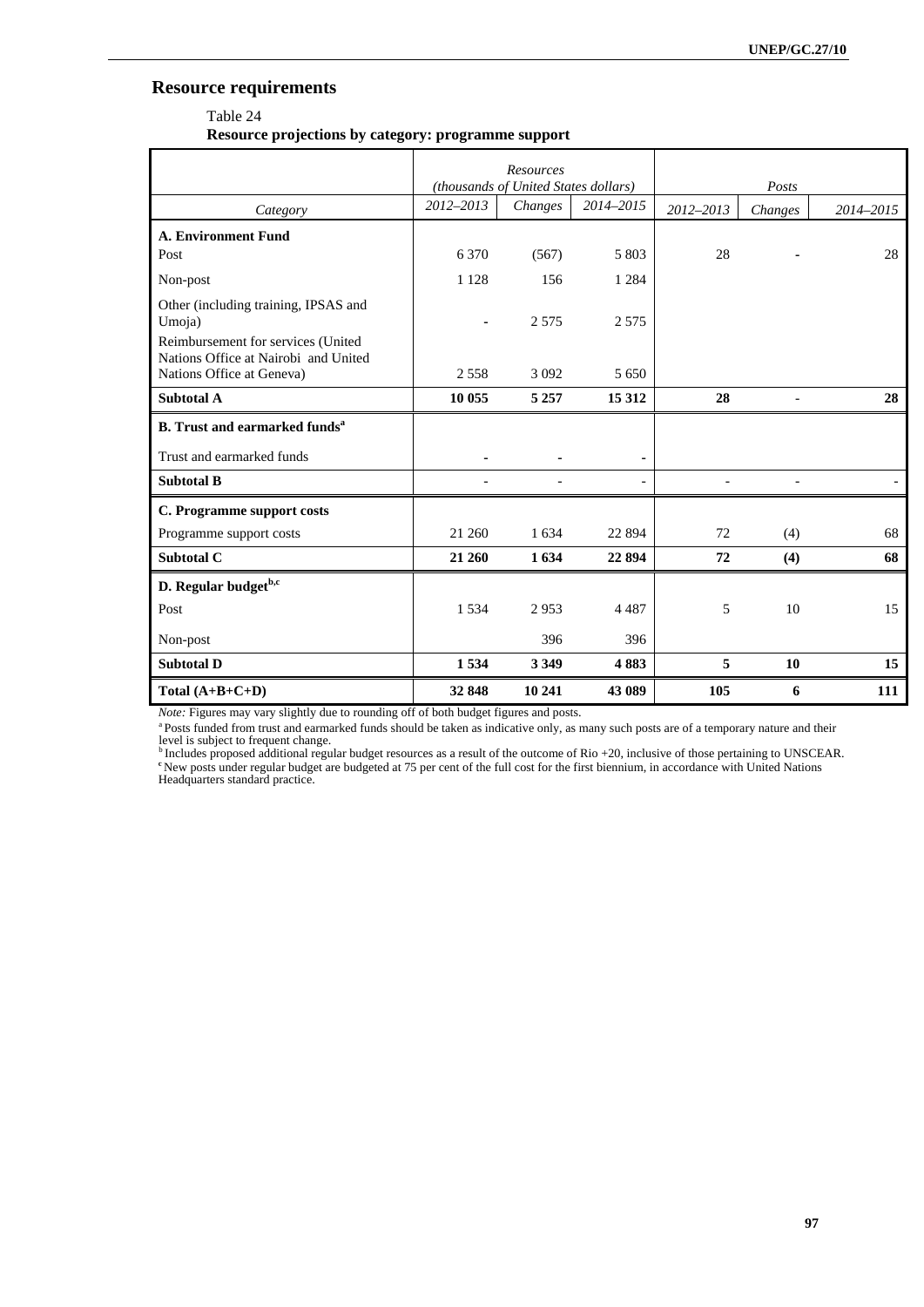#### Table 25

### **Resource projections by organizational unit: programme support**

|                                                   |           | Resources<br>(thousands of United States dollars) |           | Posts          |                  |                |
|---------------------------------------------------|-----------|---------------------------------------------------|-----------|----------------|------------------|----------------|
| Category                                          | 2012-2013 | Changes                                           | 2014-2015 | 2012-2013      | Changes          | 2014-2015      |
| 1. Office for Operations<br>(Chief)               |           |                                                   |           |                |                  |                |
| <b>Environment Fund</b>                           |           |                                                   |           |                |                  |                |
| Post                                              | 511       | (206)                                             | 306       | $\mathbf{1}$   |                  | $\mathbf{1}$   |
| Non-post                                          |           | 46                                                | 46        |                |                  |                |
| Other funds <sup>a</sup>                          |           | 1 1 3 2                                           | 1 1 3 2   |                | $\sqrt{2}$       | $\overline{2}$ |
| Subtotal 1                                        | 511       | 973                                               | 1484      | $\mathbf 1$    | $\boldsymbol{2}$ | $\mathbf{3}$   |
| 2. Quality Assurance Section                      |           |                                                   |           |                |                  |                |
| <b>Environment Fund</b>                           |           |                                                   |           |                |                  |                |
| Post                                              | 2481      | $22\,$                                            | 2 5 0 3   | $10\,$         | (1)              | 9              |
| Non-post                                          | 403       | 56                                                | 459       |                |                  |                |
| Other funds <sup>a</sup>                          | 2 4 0 6   | 462                                               | 2869      | $\overline{4}$ | 3                | $\tau$         |
| Subtotal 2                                        | 5 2 9 1   | 540                                               | 5831      | 14             | $\mathbf 2$      | 16             |
| 3. Administration/finance/<br><b>ICT</b>          |           |                                                   |           |                |                  |                |
| <b>Environment Fund</b>                           |           |                                                   |           |                |                  |                |
| Post                                              | 2 7 7 0   | (660)                                             | 2 1 1 1   | 14             | (2)              | 12             |
| Non-post                                          | 424       | 2687                                              | 3 1 1 2   |                |                  |                |
| Other funds <sup>a</sup>                          | 13 011    | 7 3 8 0                                           | 20 391    | 73             | $\mathbf{1}$     | 74             |
| Subtotal 3                                        | 16 20 6   | 9 4 0 8                                           | 25 6 14   | 87             | (1)              | 86             |
| <b>4. Resource Mobilization</b><br><b>Section</b> |           |                                                   |           |                |                  |                |
| <b>Environment Fund</b>                           |           |                                                   |           |                |                  |                |
| Post                                              | 607       | 277                                               | 884       | 3              | $\sqrt{3}$       | 6              |
| Non-post                                          | 300       | (58)                                              | 242       |                |                  |                |
| Other funds <sup>a</sup>                          | 1 2 6 8   | (312)                                             | 956       |                |                  |                |

**98**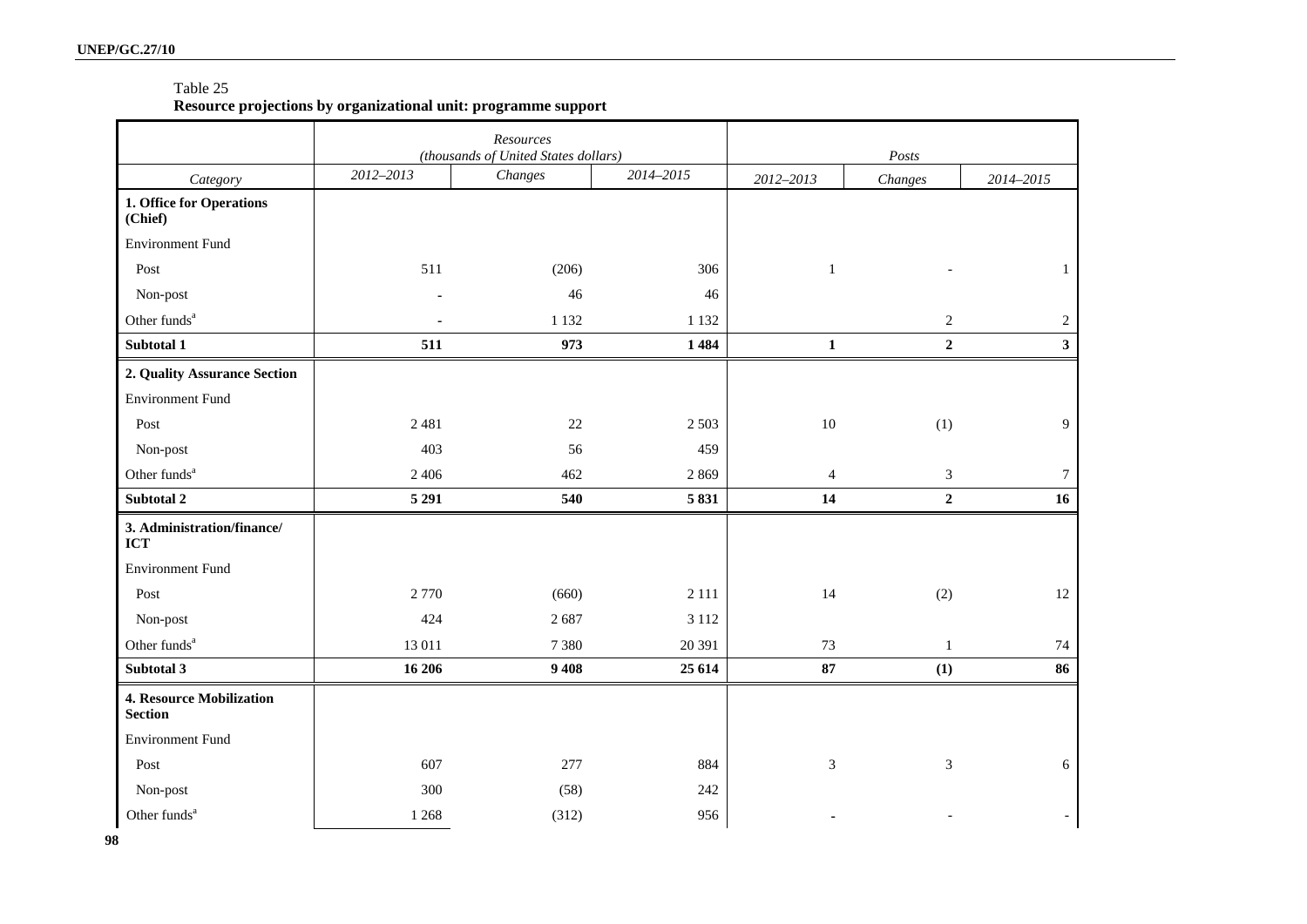|                                  |           | Resources<br>(thousands of United States dollars) |           | Posts          |         |           |
|----------------------------------|-----------|---------------------------------------------------|-----------|----------------|---------|-----------|
| Category                         | 2012-2013 | Changes                                           | 2014-2015 | 2012-2013      | Changes | 2014-2015 |
| Subtotal 4                       | 2 1 7 5   | (93)                                              | 2 0 8 2   | 3              | 3       | 6         |
| 5. Reimbursement for<br>services |           |                                                   |           |                |         |           |
| <b>Environment Fund</b>          |           |                                                   |           |                |         |           |
| Post                             |           |                                                   |           |                |         |           |
| Non-post                         | 2558      | 3 0 9 2                                           | 5 6 5 0   |                |         |           |
| Other funds <sup>a</sup>         | 6 1 0 8   | (3679)                                            | 2429      | $\blacksquare$ |         |           |
| Subtotal 5                       | 8 6 6 6   | (587)                                             | 8 0 7 9   |                |         |           |
| Total $(1+2+3+4+5)$              | 32 848    | 10 241                                            | 43 089    | 105            | 6       | 111       |
|                                  |           |                                                   |           |                |         |           |
| <b>Total Environment Fund</b>    | 10 055    | 5 2 5 7                                           | 15 3 12   | 28             |         | 28        |
| <b>Total other funds</b>         | 22 793    | 4984                                              | 27 777    | 77             | 6       | 83        |
| <b>Total</b>                     | 32 848    | 10 241                                            | 43 089    | 105            | 6       | 111       |

*Note*: Figures may vary slightly due to rounding off of both budget figures and posts.

an the interests of brevity, and mindful of the focus of the budget on the resources of the Environment Fund, in this table other resources are grouped under "other funds". Other funds is composed of regular budget, trust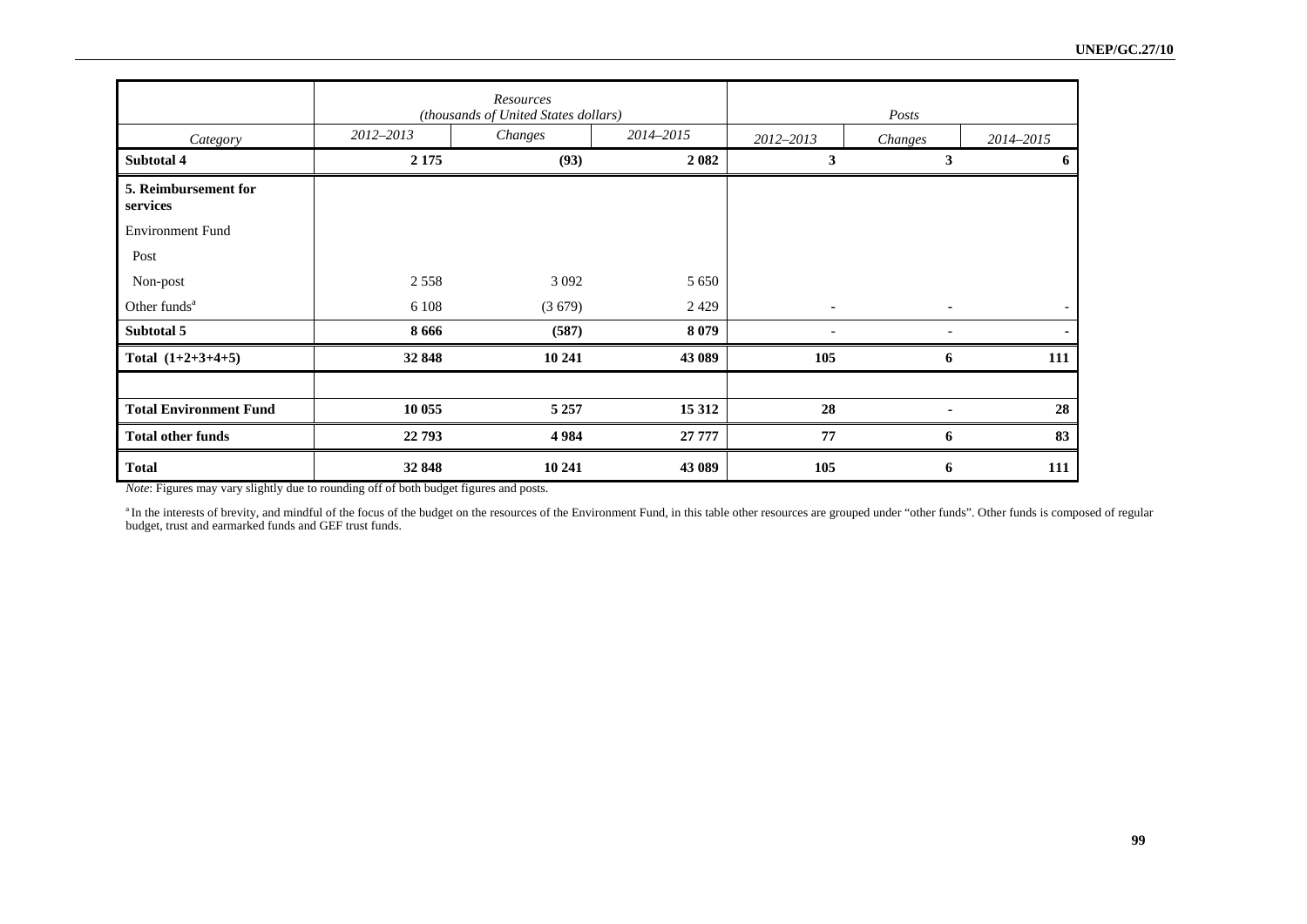# **Annex I**

# **Legislative mandates**

## **General Assembly resolutions**

| 2997 (XXVII) | Institutional and financial arrangements for international environmental cooperation                                                                                                                                    |
|--------------|-------------------------------------------------------------------------------------------------------------------------------------------------------------------------------------------------------------------------|
| $S-19/2$     | Programme for the Further Implementation of Agenda 21                                                                                                                                                                   |
| 47/190       | Report of the United Nations Conference on Environment and Development                                                                                                                                                  |
| 53/242       | Report of the Secretary-General on environment and human settlements                                                                                                                                                    |
| 55/2         | United Nations Millennium Declaration                                                                                                                                                                                   |
| 55/198       | Enhancing complementarities among international instruments related to environment and<br>sustainable development                                                                                                       |
| 57/2         | United Nations Declaration on the New Partnership for Africa's Development                                                                                                                                              |
| 57/144       | Follow-up to the outcome of the Millennium Summit                                                                                                                                                                       |
| 60/1         | 2005 World Summit Outcome                                                                                                                                                                                               |
| 60/47        | Question of Antarctica                                                                                                                                                                                                  |
| 60/142       | Programme of Action for the Second International Decade of the World's Indigenous People                                                                                                                                |
| 62/98        | Non-legally binding instrument on all types of forests                                                                                                                                                                  |
| 62/208       | Triennial comprehensive policy review of operational activities for development of the United<br>Nations system                                                                                                         |
| 65/2         | Outcome Document of the High-level review Meeting on the Implementation of the<br>Programme of Action for the Sustainable Development of Small Island Developing States                                                 |
| 65/128       | Cooperation between the United Nations and the Black Sea Economic Cooperation<br>Organization                                                                                                                           |
| 65/129       | Cooperation between the United Nations and the Economic Cooperation Organization                                                                                                                                        |
| 65/131       | Strengthening of international cooperation and coordination of efforts to study, mitigate and<br>minimize the consequences of the Chernobyl disaster                                                                    |
| 65/284       | New Partnership for Africa's Development: progress in implementation and international<br>support                                                                                                                       |
| 65/278       | Implementation of the recommendations contained in the report of the Secretary-General on the<br>causes of conflict and the promotion of durable peace and sustainable development in Africa<br>(subprogrammes 2 and 4) |
| 66/70        | Effects of atomic radiation                                                                                                                                                                                             |
| 66/71        | International cooperation in the peaceful uses of outer space (subprogrammes 3 and 4)                                                                                                                                   |
| 66/121       | Policies and programmes involving youth                                                                                                                                                                                 |
| 66/125       | Implementation of the outcome of the World Summit for Social Development and of the<br>twenty-fourth special session of the General Assembly                                                                            |
| 66/197       | Implementation of Agenda 21, the Programme for the Further Implementation of Agenda 21<br>and the outcomes of the World Summit on Sustainable Development                                                               |
| 66/203       | Report of the Governing Council of the United Nations Environment Programme on its twenty-<br>fifth session                                                                                                             |
| 66/211       | Science and technology for development                                                                                                                                                                                  |
| 66/213       | Fourth United Nations Conference on the Least Developed Countries                                                                                                                                                       |
| 66/215       | Second United Nations Decade for the Eradication of Poverty (2008-2017)                                                                                                                                                 |
| 66/216       | Women in development                                                                                                                                                                                                    |
| 66/219       | South-South cooperation                                                                                                                                                                                                 |
| 66/223       | Towards global partnerships                                                                                                                                                                                             |
|              |                                                                                                                                                                                                                         |

# **Governing Council decisions**

| 26/9      | Proposed biennial programme of work and budget for 2012–2013                                  |
|-----------|-----------------------------------------------------------------------------------------------|
| SS.VI/1   | Malmö Ministerial Declaration                                                                 |
| SS.VII/5  | Enhancing civil society engagement in the work of the United Nations Environment<br>Programme |
| SS.VIII/1 | Implementation of decision SS.VII/1 on international environmental governance                 |
|           | III: Intergovernmental strategic plan for technology support and capacity-building            |
|           | IV: Strengthening the financing of the United Nations Environment Programme                   |
| SS.X/2    | Sustainable development of the Arctic region                                                  |
| SS.X/3    | Medium-term strategy for the period 2010–2013                                                 |
| 19/1      | Nairobi Declaration on the Role and Mandate of the United Nations Environment Programme       |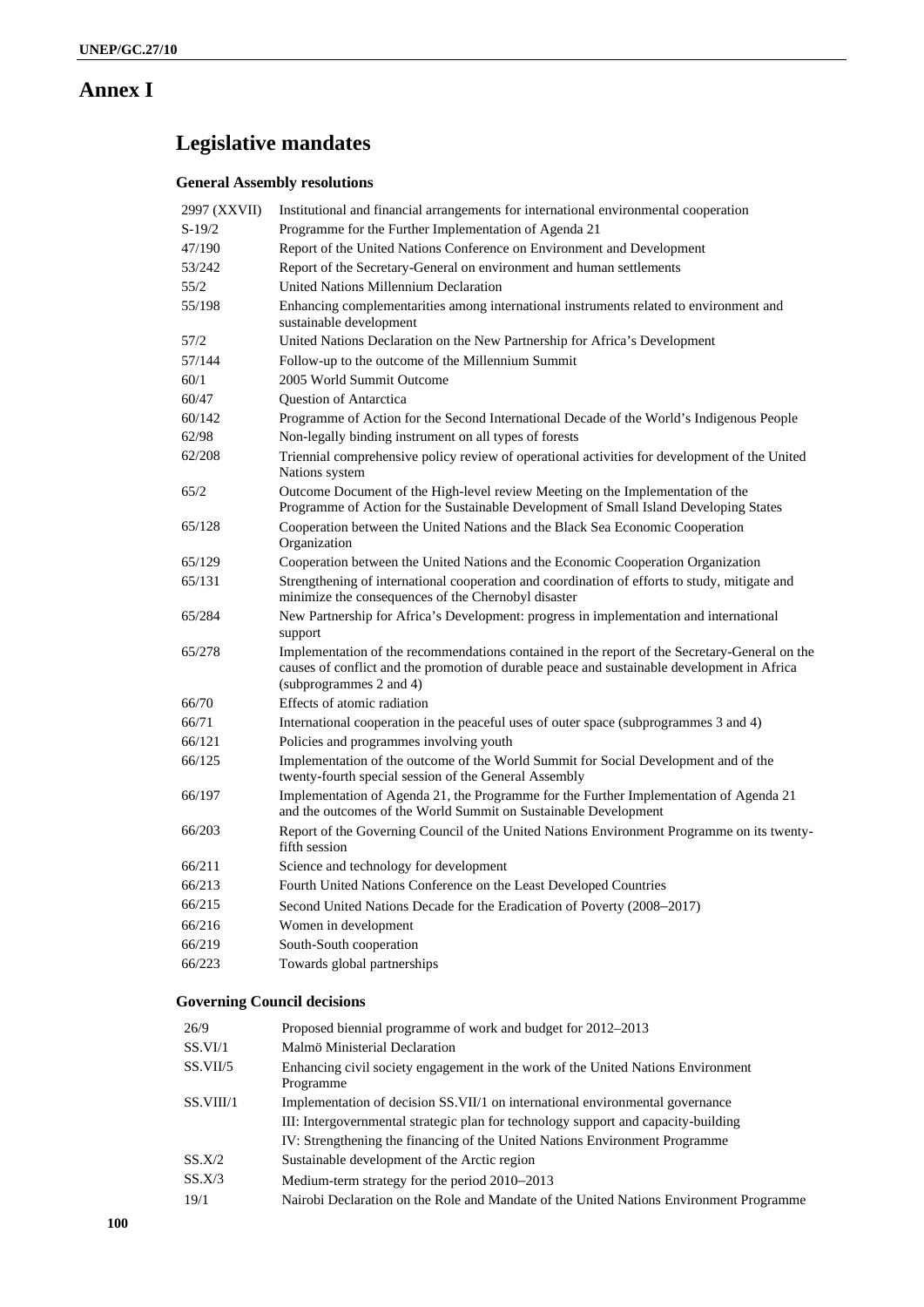| 20/6           | Policy and advisory services of the United Nations Environment Programme in key areas of<br>institution-building                                         |  |
|----------------|----------------------------------------------------------------------------------------------------------------------------------------------------------|--|
| 20/12          | Implementation of the environmental dimension of sustainable development within the United<br>Nations system                                             |  |
| 20/17          | Views of the Governing Council on the report of the Secretary-General on environment and<br>human settlements                                            |  |
| 20/27          | Support to Africa                                                                                                                                        |  |
| 20/28          | Promoting interlinkages among global environmental issues and human needs                                                                                |  |
| 20/33          | Stable, adequate and predictable funding for the United Nations Environment Programme                                                                    |  |
| 20/39          | Functioning of the regional offices and proposed measures for the strengthening of<br>regionalization and Decentralization                               |  |
| 21/18          | Implementation of the Malmö Ministerial Declaration                                                                                                      |  |
| 21/20          | Governance of the United Nations Environment Programme and implementation of General<br>Assembly resolution 53/242                                       |  |
| 21/24          | Policy and advisory services in key areas of institution-building                                                                                        |  |
| 22/7           | Engaging business and industry                                                                                                                           |  |
| 22/9           | Support to Africa                                                                                                                                        |  |
| 22/10          | Poverty and the environment in Africa                                                                                                                    |  |
| 22/11          | Sustainable development of the Arctic                                                                                                                    |  |
| 22/12          | Brussels Declaration and the Programme of Action for Least Developed Countries for the<br>Decade 2001-2010                                               |  |
| 22/14          | Role of the United Nations Environment Programme in strengthening regional activities and<br>cooperation in the Economic Cooperation Organization region |  |
| 22/18          | Civil society                                                                                                                                            |  |
|                | II: Long-term strategy on engagement and involvement of young people in environmental<br>issues                                                          |  |
|                | III: Long-term strategy for sport and the environment                                                                                                    |  |
| 22/21          | Regional implementation of the programme of work of the United Nations Environment<br>Programme                                                          |  |
| 23/6           | Keeping the world environmental situation under review                                                                                                   |  |
| 23/10<br>23/11 | Poverty and the environment<br>Gender equality in the field of the environment                                                                           |  |
| 24/6           | Small island developing States                                                                                                                           |  |
| 25/1           | Implementation of decision SS.VII/1 on international environmental governance                                                                            |  |
| 25/9           | South-South cooperation in achieving sustainable development                                                                                             |  |
| 25/16          | Support to Africa in environmental management and protection                                                                                             |  |
|                |                                                                                                                                                          |  |

# **Subprogramme 1. Climate change**

# **General Assembly resolutions**

| 61/199 | International cooperation to reduce the impact of the El Niño phenomenon     |
|--------|------------------------------------------------------------------------------|
| 66/200 | Protection of global climate for present and future generations of humankind |
| 66/206 | Promotion of new and renewable sources of energy                             |

## **Governing Council decisions**

| Climate and atmosphere                                           |
|------------------------------------------------------------------|
| I: Adaptation to climate change                                  |
| II: Intergovernmental Panel on Climate Change                    |
| Bali Strategic Plan for Technology Support and Capacity-building |
|                                                                  |

# **Subprogramme 2. Disasters and conflicts**

### **General Assembly resolutions**

| 53/242 | Report of the Secretary-General on environment and human settlements                                                                                 |
|--------|------------------------------------------------------------------------------------------------------------------------------------------------------|
| 63/137 | Strengthening emergency relief, rehabilitation, reconstruction and prevention in the aftermath<br>of the Indian Ocean tsunami disaster               |
| 63/217 | Natural disasters and vulnerability                                                                                                                  |
| 65/131 | Strengthening of international cooperation and coordination of efforts to study, mitigate and<br>minimize the consequences of the Chernobyl disaster |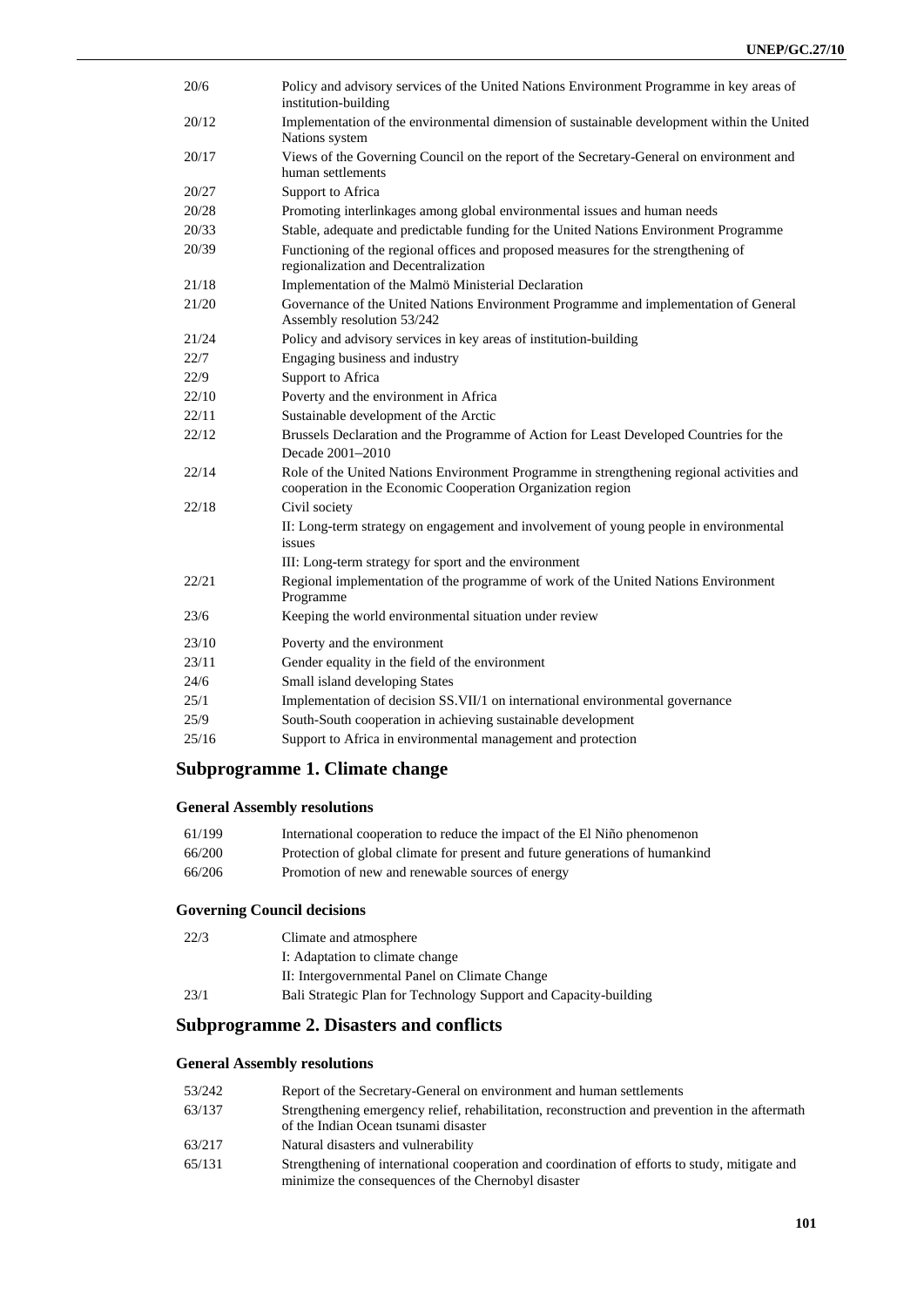| 66/31  | Observance of environmental norms in the drafting and implementation of agreements on<br>disarmament and arms control                                                                 |
|--------|---------------------------------------------------------------------------------------------------------------------------------------------------------------------------------------|
| 66/119 | Strengthening of the coordination of emergency humanitarian assistance of the United<br><b>Nations</b>                                                                                |
| 66/199 | <b>International Strategy for Disaster Reduction</b>                                                                                                                                  |
| 66/227 | International cooperation on humanitarian assistance in the field of natural disasters, from<br>relief to development                                                                 |
|        | <b>Governing Council decisions</b>                                                                                                                                                    |
| 21/17  | Further improvement of environmental emergency prevention, preparedness,<br>assessment, response and mitigation                                                                       |
| 22/1   | Early warning, assessment and monitoring                                                                                                                                              |
|        | IV: Post-conflict environmental assessment                                                                                                                                            |
|        | V: Environmental situation in the Occupied Palestinian Territories                                                                                                                    |
| 22/8   | Further improvement of environmental emergency prevention, preparedness, assessment,<br>response and mitigation                                                                       |
| 23/7   | Strengthening environmental emergency response and developing disaster prevention,<br>preparedness, mitigation and early warning systems in the aftermath of the Indian Ocean tsunami |

|       | disaster                                                                                                       |
|-------|----------------------------------------------------------------------------------------------------------------|
| 23/11 | Gender equality in the field of the environment                                                                |
| 25/12 | Environmental situation in the Gaza Strip                                                                      |
| 26/15 | Strengthening International Cooperation on the Environmental Aspects of Emergency Response<br>and Preparedness |

# **Subprogramme 3. Ecosystem management**

# **General Assembly resolutions**

| 58/217 | International Decade for Action, "Water for Life", 2005–2015                                                                                                                                                                                                                                                             |
|--------|--------------------------------------------------------------------------------------------------------------------------------------------------------------------------------------------------------------------------------------------------------------------------------------------------------------------------|
| 64/198 | Midterm comprehensive review of the implementation of the International Decade for Action,<br>"Water for Life", 2005–2015                                                                                                                                                                                                |
| 65/155 | Towards the sustainable development of the Caribbean Sea for present and future generations                                                                                                                                                                                                                              |
| 66/68  | Sustainable fisheries, including through the 1995 Agreement for the Implementation of the<br>Provisions of the United Nations Convention on the Law of the Sea of 10 December 1982<br>relating to the Conservation and Management of Straddling Fish Stocks and Highly Migratory<br>Fish Stocks, and related instruments |
| 66/205 | Sustainable mountain development                                                                                                                                                                                                                                                                                         |
| 66/231 | Oceans and the law of the sea                                                                                                                                                                                                                                                                                            |

# **Governing Council decisions**

| 20/25 | Freshwater                                                                                                                                                                                                                                                |
|-------|-----------------------------------------------------------------------------------------------------------------------------------------------------------------------------------------------------------------------------------------------------------|
| 21/28 | Further development and strengthening of regional seas programmes: promoting the<br>conservation and sustainable use of the marine and coastal environment, building partnerships<br>and establishing linkages with multilateral environmental agreements |
| 21/29 | Establishment of a regional seas programme for the Central-East Pacific region                                                                                                                                                                            |
| 22/1  | Early warning, assessment and monitoring                                                                                                                                                                                                                  |
|       | II: Global assessment of the state of the marine environment                                                                                                                                                                                              |
|       | III: World Conservation Monitoring Centre                                                                                                                                                                                                                 |
| 22/2  | Water                                                                                                                                                                                                                                                     |
|       | I: Water policy and strategy of the United Nations Environment Programme                                                                                                                                                                                  |
|       | II: The Global Programme of Action for the Protection of the Marine Environment from<br>Land-based Activities                                                                                                                                             |
|       | III: Regional seas programmes                                                                                                                                                                                                                             |
|       | IV: Coral reefs                                                                                                                                                                                                                                           |
|       | V: Marine safety and protection of the marine environment from accidental pollution                                                                                                                                                                       |
| 22/5  | Enhancing the role of the United Nations Environment Programme on forest-related issues                                                                                                                                                                   |
| 24/16 | Updated water policy and strategy of the United Nations Environment Programme                                                                                                                                                                             |
|       | A: Freshwater                                                                                                                                                                                                                                             |
|       | B: Coasts, oceans and islands                                                                                                                                                                                                                             |
| 25/10 | Intergovernmental science-policy platform on biodiversity and ecosystem services                                                                                                                                                                          |
|       |                                                                                                                                                                                                                                                           |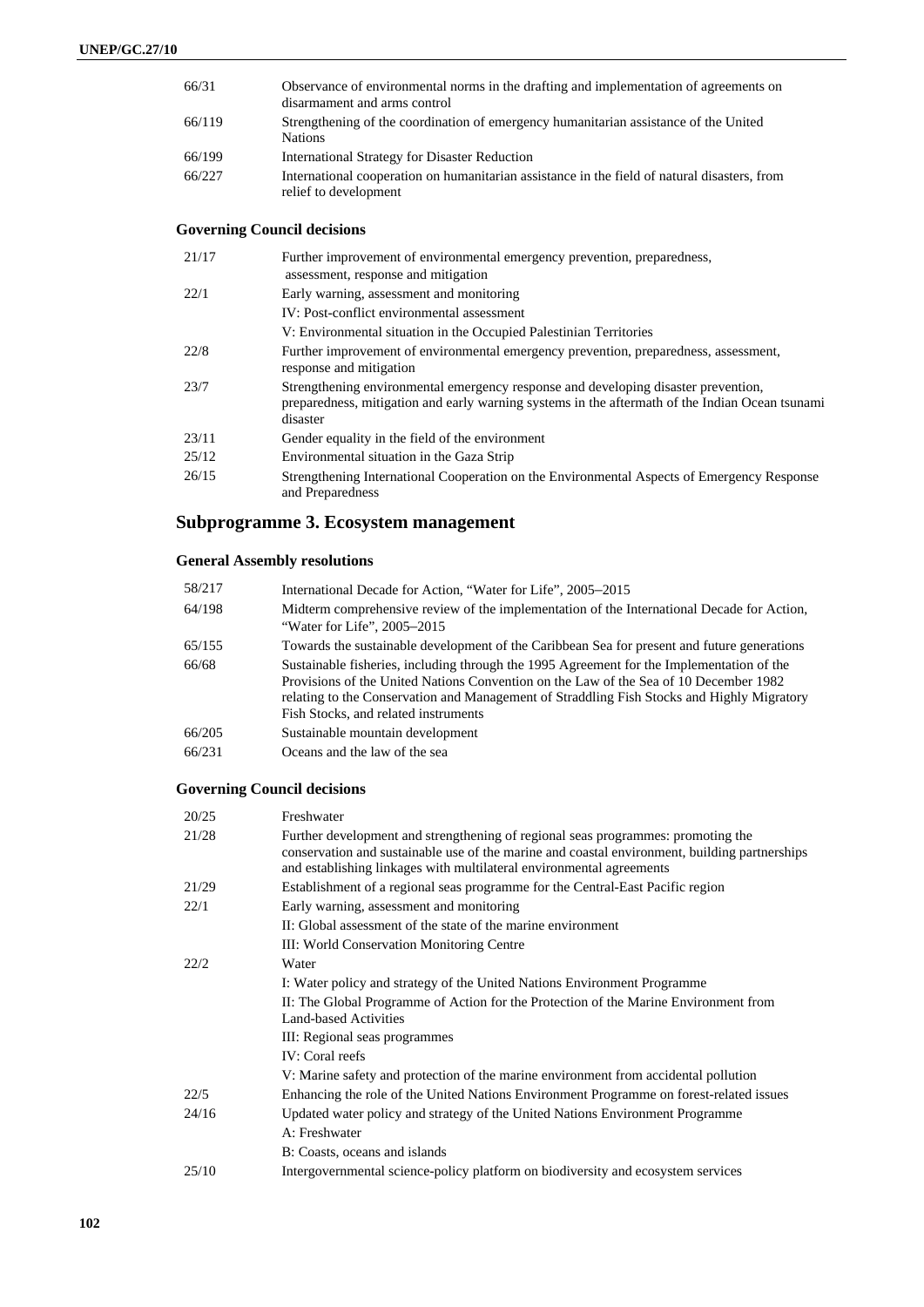# **Subprogramme 4. Environmental governance**

### **General Assembly resolutions**

| 59/237 | United Nations Decade of Education for Sustainable Development                                                                                                              |
|--------|-----------------------------------------------------------------------------------------------------------------------------------------------------------------------------|
| 64/201 | United Nations Decade for Deserts and the Fight against Desertification (2010–2020)                                                                                         |
| 66/201 | Implementation of the United Nations Convention to Combat Desertification in Those<br>Countries Experiencing Serious Drought and/or Desertification, Particularly in Africa |
| 66/202 | Convention on Biological Diversity                                                                                                                                          |

## **Governing Council decision**

| SS.VII/1  | International environmental governance                                                                                                                                                                           |  |
|-----------|------------------------------------------------------------------------------------------------------------------------------------------------------------------------------------------------------------------|--|
| SS.VII/4  | Compliance with and enforcement of multilateral environmental agreements                                                                                                                                         |  |
| SS.VIII/1 | Implementation of decision SS.VII/1 on international environmental governance                                                                                                                                    |  |
|           | I: Universal membership of the Governing Council/Global Ministerial Environment Forum of<br>the United Nations Environment Programme                                                                             |  |
|           | II: Strengthening the scientific base of the United Nations Environment Programme                                                                                                                                |  |
|           | V: Multilateral environmental agreements                                                                                                                                                                         |  |
|           | VI: Enhanced coordination across the United Nations system and the Environmental<br>Management Group                                                                                                             |  |
| SS.X/5    | Global Environment Outlook: environment for development                                                                                                                                                          |  |
| 20/18     | <b>Environmental conventions</b>                                                                                                                                                                                 |  |
| 21/1      | Land degradation: support for the implementation of the United Nations Convention to Combat<br>Desertification in Those Countries Experiencing Serious Drought and/or Desertification,<br>particularly in Africa |  |
| 21/8      | <b>Biosafety</b>                                                                                                                                                                                                 |  |
| 21/23     | Programme for the Development and Periodic Review of Environmental Law for the First<br>Decade of the Twenty-first Century (Montevideo Programme III)                                                            |  |
| 21/27     | Compliance with and enforcement of multilateral environmental agreements                                                                                                                                         |  |
| 22/1      | Early-warning, assessment and monitoring                                                                                                                                                                         |  |
|           | IA: Strengthening the scientific base of the United Nations Environment Programme                                                                                                                                |  |
|           | IB: Early warning and assessment process of the United Nations Environment Programme                                                                                                                             |  |
| 22/17     | Governance and law                                                                                                                                                                                               |  |
|           | I: Follow-up to General Assembly resolution 57/251 on the report of the seventh special session<br>of the United Nations Environment Programme Governing Council/Global Ministerial<br><b>Environment Forum</b>  |  |
|           | II: Implementation of the Programme for the Development and Periodic Review of<br>Environmental Law for the First Decade of the Twenty-first Century (Montevideo Programme<br>III                                |  |
| 23/6      | Keeping the world environmental situation under review                                                                                                                                                           |  |
| 24/1      | Implementation of decision SS.VII/1 on international environmental governance                                                                                                                                    |  |
|           | III: Strengthening the scientific base of the United Nations Environment Programme                                                                                                                               |  |
|           | V: Issues related to multilateral environmental agreements                                                                                                                                                       |  |
|           | VI: Enhanced coordination across the United Nations system, including the Environmental<br>Management Group                                                                                                      |  |
| 24/11     | Intensified environmental education for achieving sustainable development                                                                                                                                        |  |
| 25/2      | World environmental situation                                                                                                                                                                                    |  |
| 25/11     | fourth Programme for the Development and Periodic Review of Environmental Law<br>(Montevideo Programme IV)                                                                                                       |  |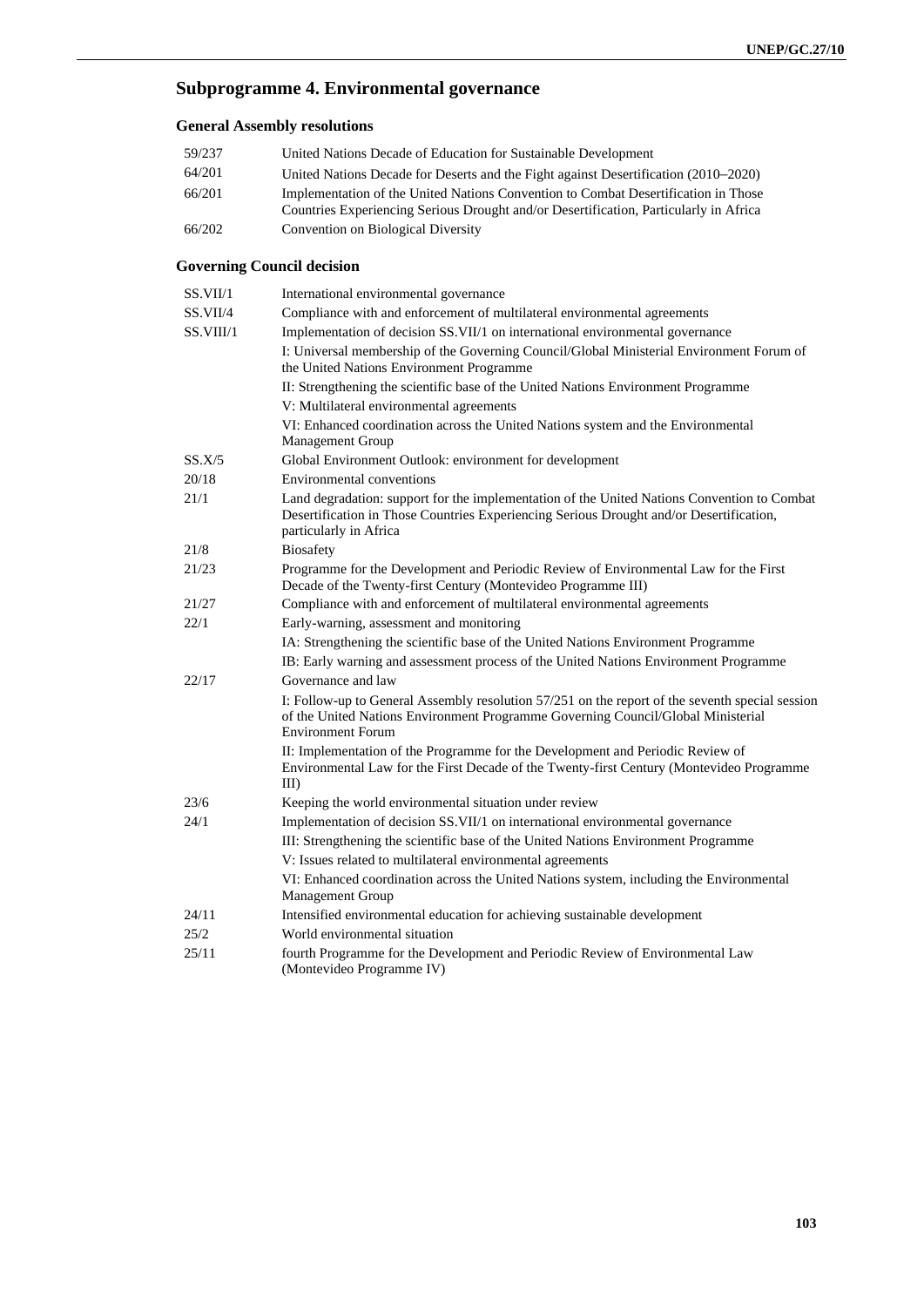## **Subprogramme 5. Chemicals and waste**

#### **Governing Council decisions**

| SS.IX/1 | Strategic approach to international chemicals management                                                                                   |  |
|---------|--------------------------------------------------------------------------------------------------------------------------------------------|--|
| SS.X/1  | Chemicals management, including mercury and waste management                                                                               |  |
| 22/4    | Chemicals                                                                                                                                  |  |
|         | I: Rotterdam Convention on the Prior Informed Consent Procedure for Certain Hazardous<br>Chemicals and Pesticides in International Trade   |  |
|         | II: Stockholm Convention on Persistent Organic Pollutants                                                                                  |  |
| 23/9    | Chemicals management                                                                                                                       |  |
|         | I: Cooperation between the United Nations Environment Programme, relevant multilateral<br>environmental agreements and other organizations |  |
| 24/4    | Prevention of illegal international trade                                                                                                  |  |
| 25/5    | Chemicals management, including mercury                                                                                                    |  |
| 25/8    | Waste management                                                                                                                           |  |
| 26/3    | Chemicals and wastes management                                                                                                            |  |
| 26/7    | 26/7 Consultative process on financing options for chemicals and wastes                                                                    |  |
| 26/12   | Enhancing cooperation and coordination within the chemicals and wastes cluster                                                             |  |

# **Subprogramme 6. Resource efficiency**

### **General Assembly resolutions**

| 60/190 | Global Code of Ethics for Tourism   |
|--------|-------------------------------------|
| 66/185 | International trade and development |

### **Governing Council decisions**

| 20/19     | Contribution of the United Nations Environment Programme to the Commission on<br>Sustainable Development at its seventh session     |
|-----------|-------------------------------------------------------------------------------------------------------------------------------------|
|           | E: Changing production and consumption patterns                                                                                     |
| 20/29     | Policy and advisory services of the United Nations Environment Programme in key areas of<br>economics, trade and financial services |
| 21/14     | Trade and environment                                                                                                               |
| 22/6      | Promotion of sustainable consumption and production patterns                                                                        |
| 26/5      | Ten-year framework of programmes on sustainable consumption and production                                                          |
| SS. XII/7 | Work by the United Nations Environment Programme on sustainable consumption and<br>production                                       |

# **Subprogramme 7. Environment under review**

### **General Assembly resolutions**

| 66/203 | Report of the Governing Council of the United Nations Environment Programme on its |
|--------|------------------------------------------------------------------------------------|
|        | twenty-sixth session (para. 4)                                                     |

### **Governing Council decisions**

| SS.VIII/1 | II: Strengthening the scientific base of the United Nations Environment Programme    |
|-----------|--------------------------------------------------------------------------------------|
| SS.X/5    | Global Environment Outlook: environment for development                              |
| 22/1      | Early-warning, assessment and monitoring                                             |
|           | IA: Strengthening the scientific base of the United Nations Environment Programme    |
|           | IB: Early warning and assessment process of the United Nations Environment Programme |
| 23/6      | Keeping the world environmental situation under review                               |
| 24/1      | III: Strengthening the scientific base of the United Nations Environment Programme   |
| 24/11     | Intensified environmental education for achieving sustainable development            |
| 25/2      | World environmental situation                                                        |
|           |                                                                                      |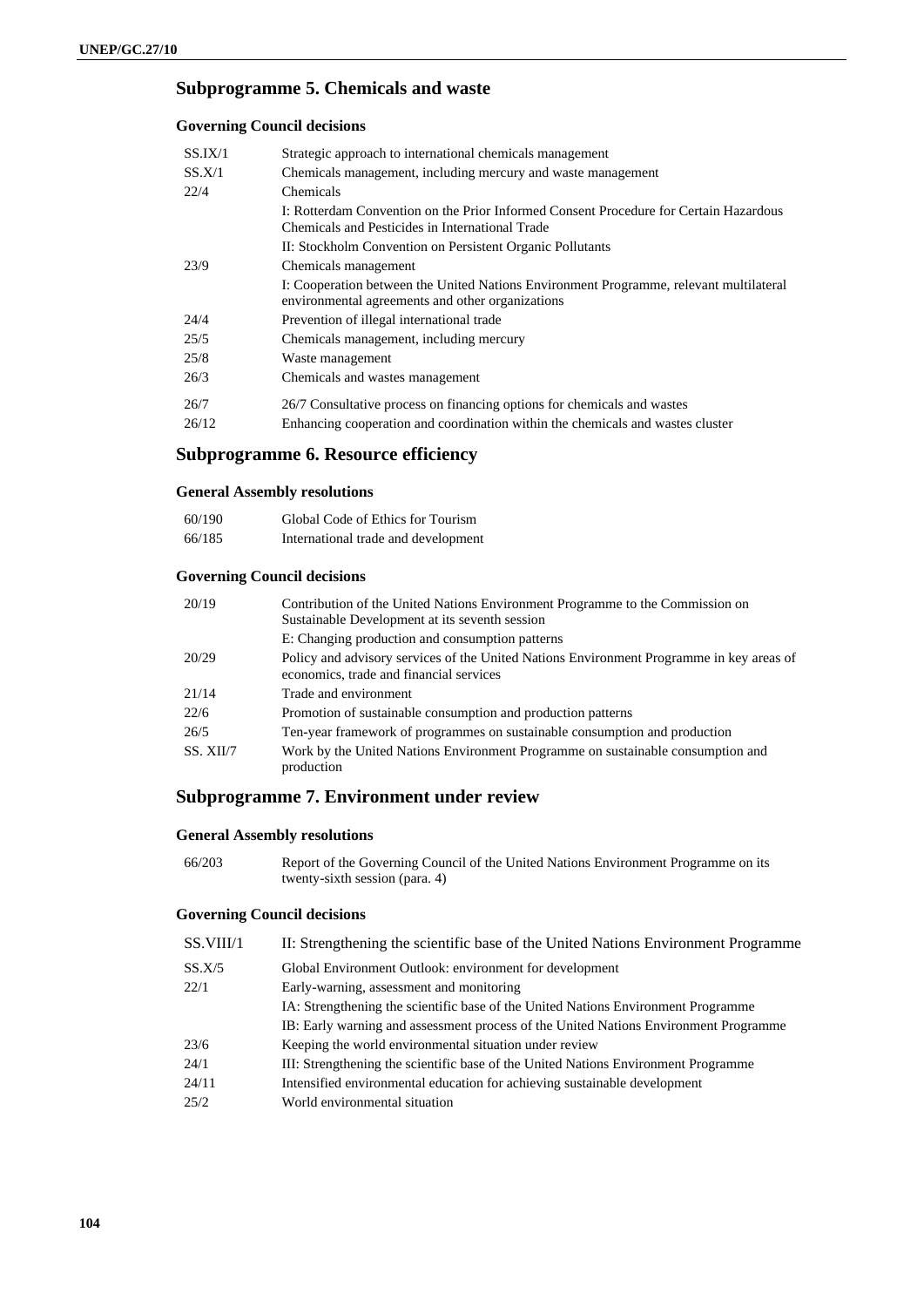# **Annex II**

# **Recommendations of the United Nations Board of Auditors (A/67/5/Add.6 and Corr.1))**

# **Audited financial statements of the United Nations Environment Programme for the biennium ended 31 December 2011**

The Board of Auditors of the United Nations audited the financial statements of UNEP for the biennium 2010–2011, recommending that a number of actions be taken. The table below summarizes those of the Board's recommendations that have not yet been fully implemented and the steps taken in response to those recommendations. Except where specified otherwise, the recommended action and the action taken to implement the recommendation refer to action by UNEP.

| Action recommended by the Board of Auditors                                                                                                                                                                                                                                                                                                                                                                                                                                                                                                                                                                                                                                                                                                                                                                       | Action taken in response to the<br>recommendation                                                                                                                                                                                                                                                                                                  |
|-------------------------------------------------------------------------------------------------------------------------------------------------------------------------------------------------------------------------------------------------------------------------------------------------------------------------------------------------------------------------------------------------------------------------------------------------------------------------------------------------------------------------------------------------------------------------------------------------------------------------------------------------------------------------------------------------------------------------------------------------------------------------------------------------------------------|----------------------------------------------------------------------------------------------------------------------------------------------------------------------------------------------------------------------------------------------------------------------------------------------------------------------------------------------------|
| In paragraph 46 of the report, the Board reported that UNEP agreed<br>with its recommendation that UNEP (a) continue to review the nature<br>of its relationship with each of the multilateral environmental<br>agreements (MEAs) taking full account of the extent to which the<br>MEAs have already implemented procedures that place them outside<br>the scope of UNEP operational and financial control, and (b) determine<br>for the purposes of IPSAS transition whether the MEAs concerned<br>remain within or under the operational and financial control of UNEP                                                                                                                                                                                                                                         | Department responsible: UNEP<br>Office for Operations/DELC<br>Status: in progress<br>Target date: 31 December 2013                                                                                                                                                                                                                                 |
| In paragraph 51, the Board recommended that for future financial<br>statements, UNEP request that the United Nations Office at Nairobi<br>enhance the disclosures within its financial statements by (a) inserting a<br>footnote to statement I to state the value of negative entries caused by<br>the cancellation of obligations created in previous periods and from<br>projects that remain ongoing, and (b) amend the line entry entitled<br>"Savings on or cancellation of prior period obligations" on its financial<br>statement I to reflect that the balance relates only to completed<br>projects. However, UNEP and the United Nations Office at Nairobi do<br>not accept the recommendation, as they follow United Nations<br>Headquarters reporting format, which does not include such disclosure | Department responsible: United<br>Nations Office at Nairobi/UNEP<br>Office for Operations<br>Status: not accepted<br>Target date: not applicable                                                                                                                                                                                                   |
| In paragraph 66 of the report, the Board recommended that UNEP<br>consider the feasibility of introducing procedures to mitigate exchange<br>rate risks; subject to guidance from United Nations Headquarters and a<br>consideration of the costs and benefits                                                                                                                                                                                                                                                                                                                                                                                                                                                                                                                                                    | Department responsible: United<br>Nations Office at Nairobi/UNEP<br>Office for Operations/United<br>Nations Controller/United<br><b>Nations Treasury</b><br>Status: in progress<br>Target date: 31 December 2012                                                                                                                                   |
| In paragraph 69 of the report, the Board reiterated its previous<br>recommendation that UNEP set up specific arrangements to fund its<br>liabilities for end-of-service and post-retirement benefits, for consideration<br>and approval by its Governing Council and the General Assembly. The<br>Board recognized that UNEP would need to seek guidance from United<br>Nations Headquarters on the matter                                                                                                                                                                                                                                                                                                                                                                                                        | Department responsible:<br>Department of Management of<br>the Secretariat<br>Status: in progress (dependent<br>on direction from the Office of<br>Programme Planning, Budget<br>and Accounts of the Department<br>of Management)<br>Target date: none (dependent on<br>direction from the Office of<br>Programme Planning, Budget<br>and Accounts) |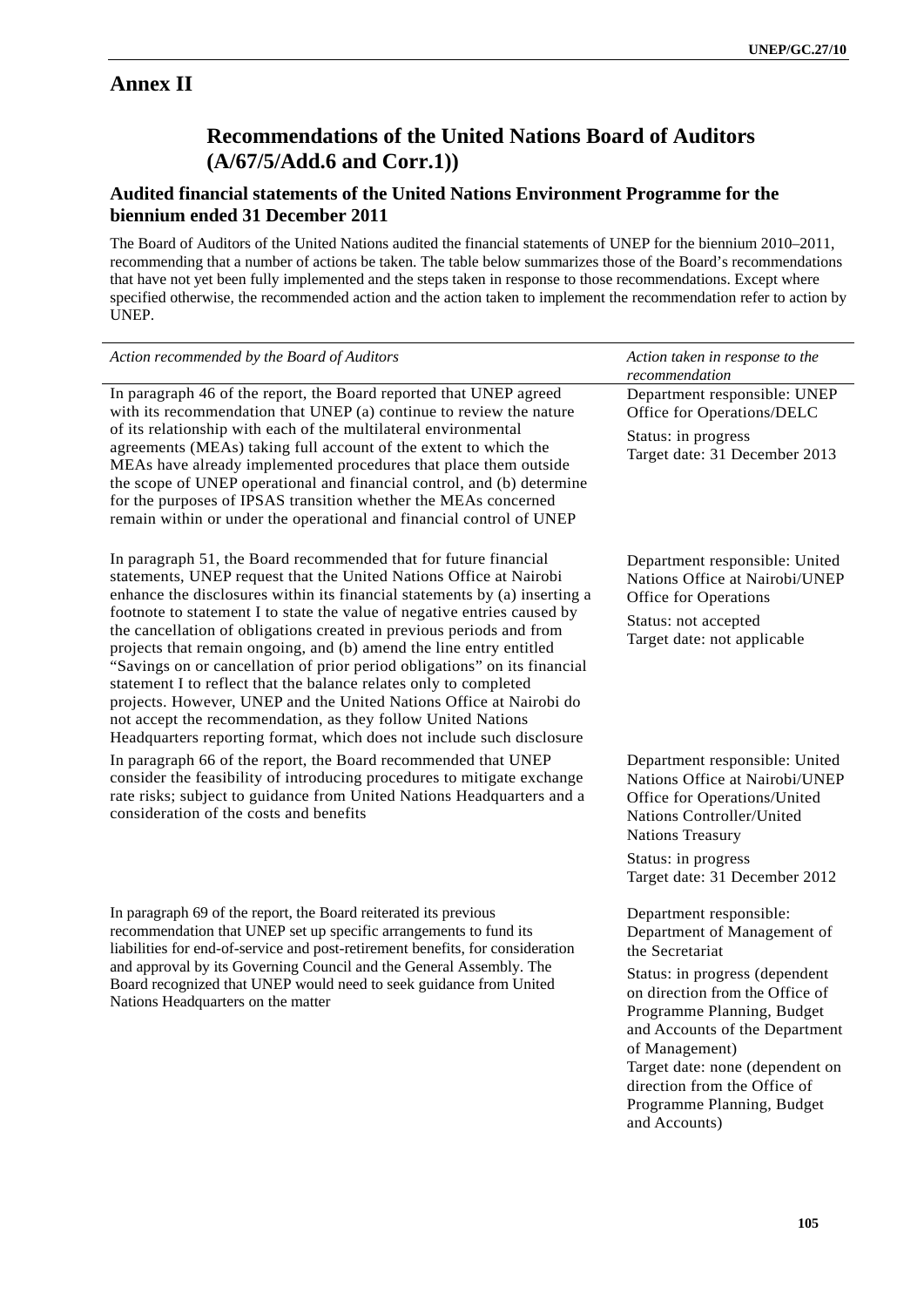*Action recommended by the Board of Auditors* Action taken in response to the **Action** taken in response to the

In paragraph 74 of the report, the Board reported that UNEP agreed with its recommendation that UNEP and the United Nations Office at Nairobi each assign an appropriate individual to monitor the impact of exchange rate fluctuations on its cash balances, as translated into United States dollars, and to alert senior management on any action needed to avoid losses

In paragraph 76 of the report, the Board also recommended that UNEP, in liaison with the United Nations Office at Nairobi, seek guidance and clarification from Headquarters on the management of currency exchange risk on all large non-United States dollars balances within its investment pool

In paragraph 79 of the report, the Board reported that UNEP agreed with its recommendation that UNEP review all cash balances paid out to its implementing partners and recover all sums which are not due to be expended within a reasonable period, and at most within a six month period

In paragraph 83 of the report, the Board reported that UNEP agreed with its recommendation that UNEP and the United Nations Office at Nairobi investigate all unsupported balances within its ledgers, and cleanse the ledgers through appropriate write-offs

In paragraph 90 of the report, the Board reported that UNEP agreed with its recommendation that UNEP, with the input of the United Nations Office at Nairobi, strengthen the controls around the capture and recording of its assets, and address the underlying reasons for the omission of assets from asset registers, identified during 2010–2011

In paragraph 93 of the report, the Board reported that UNEP agreed with its recommendation that UNEP proceed with the development and implementation of enterprise risk management and develop, during 2012, a specific plan for implementation, including timescales and allocation of responsibilities to individuals for implementation

In paragraph 102 of the report, the Board reported that UNEP agreed with its recommendation that UNEP (a) require requisitioners to channel through the United Nations Office at Nairobi Procurement Section all procurement requirements that fall under the delegated procurement authority of the Office, so that only the Procurement Section would create commitments to vendors, in accordance with existing rules, and (b) review regularly, and at least quarterly, its use of waivers and ex post facto approvals, to assure itself that the use is justified

In paragraph 107 of the report, the Board reported that UNEP agreed with its recommendation that UNEP and the United Nations Office at Nairobi, before the end of 2012, agree a detailed and costed delivery plan that covers all aspects of IPSAS implementation, setting out the key milestones to be achieved from the present time until the delivery of the first set of IPSAScompliant financial statements in 2014.

*recommendation* 

Department responsible: United Nations Office at Nairobi/UNEP Office for Operations/United Nations Treasury

Status: in progress Target date: 31 December 2012

Department responsible: United Nations Office at Nairobi/UNEP Office for Operations/United Nations Controller/United Nations Treasury Status: in progress Target date: 31 December 2012

Department responsible: All UNEP Divisions/UNEP Office for Operations

Status: in progress Target date: 31 December 2013

Department responsible: United Nations Office at Nairobi/UNEP Office for Operations

Status: in progress Target date: 31 December 2013

Department responsible: United Nations Office at Nairobi/UNEP Office for Operations

Status: in progress Target date: 31 December 2013

Department responsible: UNEP Office for Operations

Status: in progress Target date: 31 December 2012

Department responsible: United Nations Office at Nairobi/UNEP Office for Operations

Status: in progress Target date: 30 June 2013

Department responsible: United Nations Office at Nairobi/UNEP Office for Operations

Status: in progress Target date: 31 December 2012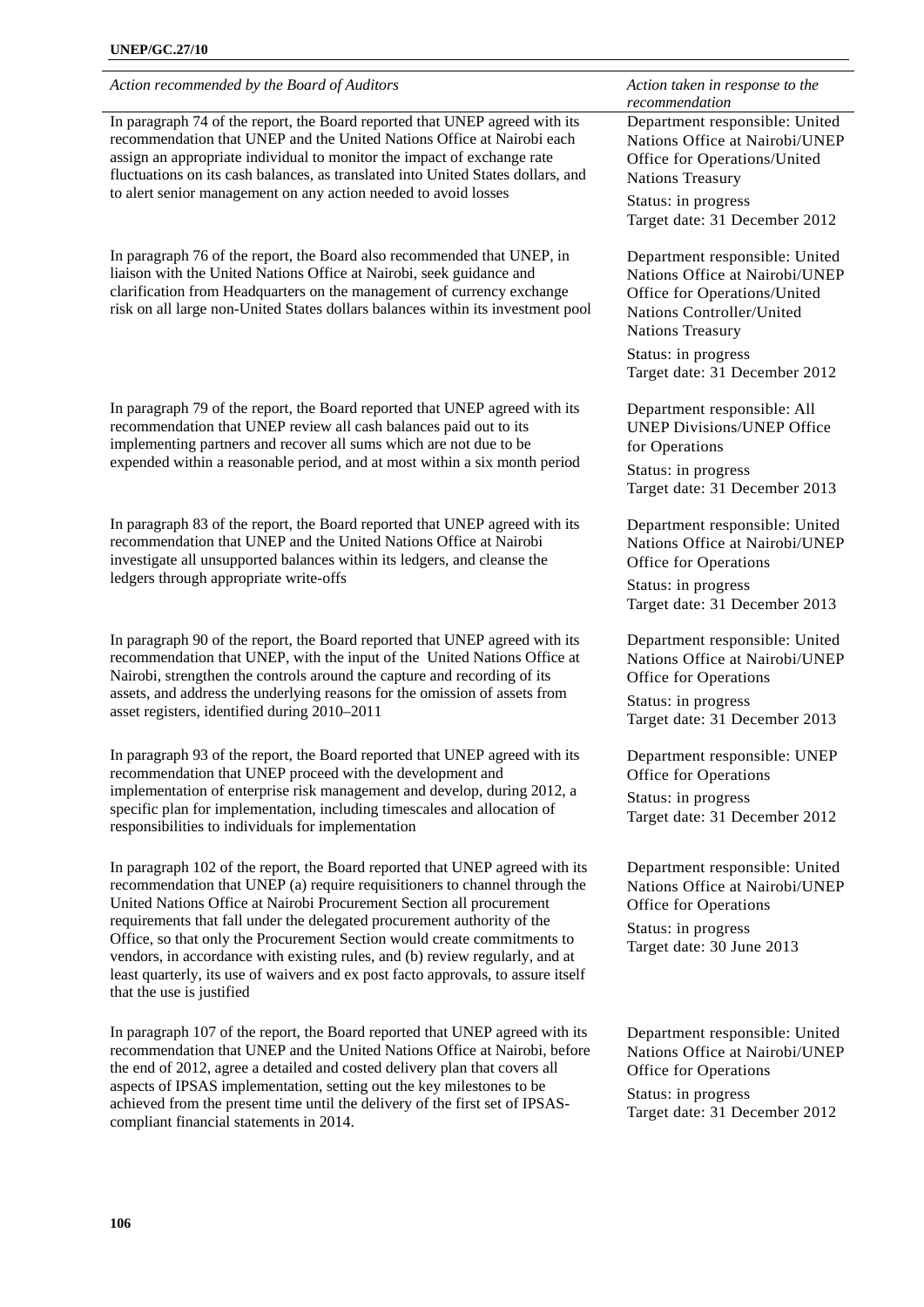| Action recommended by the Board of Auditors                                                                                                                                                                                                                                                                                                                                      | Action taken in response to the<br>recommendation    |
|----------------------------------------------------------------------------------------------------------------------------------------------------------------------------------------------------------------------------------------------------------------------------------------------------------------------------------------------------------------------------------|------------------------------------------------------|
| In paragraph 110 of the report, the Board reported that UNEP agreed with its                                                                                                                                                                                                                                                                                                     | Department responsible: United                       |
| recommendation that UNEP, in liaison with the United Nations Office at                                                                                                                                                                                                                                                                                                           | Nations Office at Nairobi/UNEP                       |
| Nairobi, clarify its plan for funding its implementation of IPSAS before the                                                                                                                                                                                                                                                                                                     | Office for Operations                                |
| end of 2012                                                                                                                                                                                                                                                                                                                                                                      | Status: in progress<br>Target date: 31 December 2013 |
| In paragraph 121 of the report, the Board reported that UNEP agreed with its                                                                                                                                                                                                                                                                                                     | Department responsible: UNEP                         |
| recommendation that it articulate clearly in future project proposals the                                                                                                                                                                                                                                                                                                        | Office for Operations                                |
| baselines, targets, data sources and methods to be used to measure progress                                                                                                                                                                                                                                                                                                      | Status: in progress                                  |
| towards intended results                                                                                                                                                                                                                                                                                                                                                         | Target date: 31 December 2012                        |
| In paragraph 127 of the report, the Board reported that UNEP agreed                                                                                                                                                                                                                                                                                                              | Department responsible: UNEP                         |
| with its recommendation that (a) UNEP project managers notify senior                                                                                                                                                                                                                                                                                                             | Office for Operations                                |
| management of all projects that are not progressing well in terms of<br>time, cost and/or quality, the reasons for the problems, and actions<br>proposed to address them; and (b) senior management review progress<br>to assess whether the proposed actions have been addressed and require<br>that such action to be reported as part of the programme performance<br>reports | Status: in progress<br>Target date: 31 December 2012 |
| In paragraph 129 of the report, the Board reported that UNEP agreed with its                                                                                                                                                                                                                                                                                                     | Department responsible: UNEP                         |
| recommendation that UNEP senior management team review performance                                                                                                                                                                                                                                                                                                               | Office for Operations                                |
| and progress against its strategic plan, at least every six months, and that it<br>document its consideration, including any actions to be taken. UNEP had<br>begun to implement this recommendation at the time of the Board's final<br>audit                                                                                                                                   | Status: in progress<br>Target date: 31 December 2012 |
| In paragraph 134 of the report, the Board reported that UNEP agreed with its                                                                                                                                                                                                                                                                                                     | Department responsible: UNEP                         |
| recommendation that, before the end of 2012, it determine the best way to                                                                                                                                                                                                                                                                                                        | Office for Operations                                |
| embed learning across portfolios, allocating responsibility to the relevant                                                                                                                                                                                                                                                                                                      | Status: in progress                                  |
| sections to implement actions to address the areas for improvement                                                                                                                                                                                                                                                                                                               | Target date: 31 December 2012                        |

# **Status of implementation of recommendations of the Board of Auditors for prior financial periods**

| Action recommended by the Board of Auditors                                                                                                                                                                                                                                                                                                                               | Action taken in response to the<br>recommendation                                                                                                                                                    |
|---------------------------------------------------------------------------------------------------------------------------------------------------------------------------------------------------------------------------------------------------------------------------------------------------------------------------------------------------------------------------|------------------------------------------------------------------------------------------------------------------------------------------------------------------------------------------------------|
| A/65/Add.6                                                                                                                                                                                                                                                                                                                                                                |                                                                                                                                                                                                      |
| In paragraph 29 of its report for the biennium $2008-2009$ (A/65/Add.6),<br>the Board reported that UNEP agreed with the its recommendation that it<br>take advantage of the installation of the new enterprise resource planning<br>system to set up indicators for the regular monitoring of the cash<br>situation                                                      | Department responsible:<br>United Nations Office at<br>Nairobi/UNEP Office for<br>Operations/Department of<br>Management<br>Status: in progress<br>Target date: 2014 (on<br>implementation of Umoja) |
| In paragraph 38, the Board reported that UNEP agreed with the its<br>recommendation that it (a) continue to prepare for the implementation of<br>IPSAS in collaboration with the United Nations Office at Nairobi; and<br>(b) specify its needs for the migration of the Crystal software to the<br>future enterprise resource planning system of the Secretariat (Umoja) | Department responsible:<br>United Nations Office at<br>Nairobi/UNEP Office for<br>Operations<br>Status: in progress<br>Target date: 31 December 2013                                                 |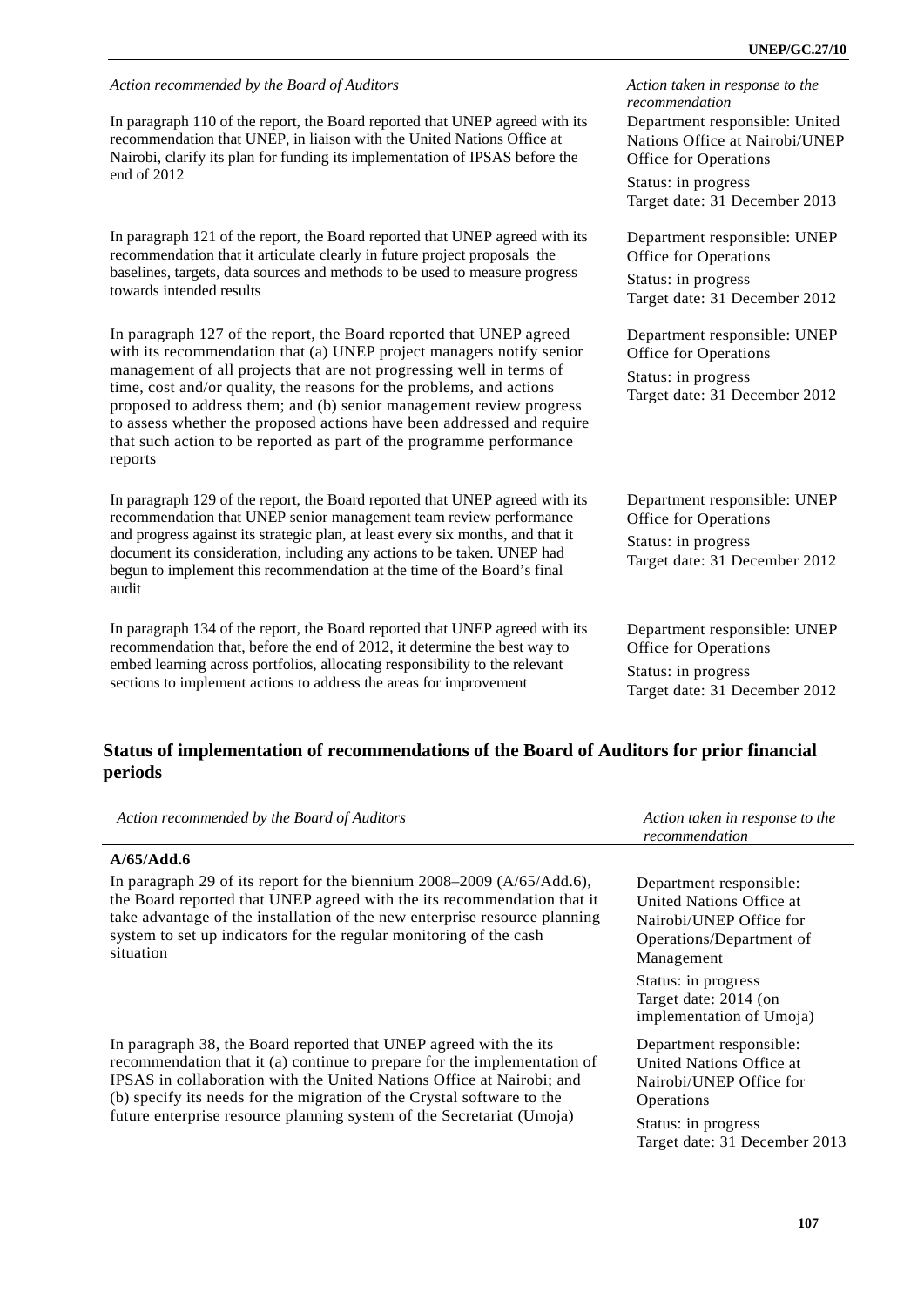*Action recommended by the Board of Auditors* Action taken in response to the **Action** taken in response to the

In paragraph 88, the Board recommended that UNEP, in collaboration with the United Nations Headquarters Administration, revise its accounting treatment of education grants. However, in its report for the biennium 2010–2011, the Board acknowledged that the recommendation could not be implemented without a change in procedures at Headquarters ( $A/67/5/Add.6$ , para. 13)

In paragraph 112, the Board reiterated its previous recommendation that UNEP set up specific funding to balance its liabilities for end-of-service and post-retirement benefits, for consideration and approval by its Governing Council and the General Assembly. However, in its report for the biennium 2010–2011, the Board acknowledged that guidance from Headquarters was required in this regard before UNEP could take any action (A/67/5/Add.6, paras. 14 and 15). Guidance from the Office of Programme Planning, Budget and Accounts of the Department of Management is required and, in turn, the Office requires direction from the General Assembly. Such guidance/direction has yet to be provided

In paragraph 129, the Board reported that UNEP agreed with its recommendation that UNEP consider a review of its policy for the valuation of leave liability in its implementation of IPSAS. However, in its report for the biennium 2010–2011, the Board acknowledged that the recommendation could not be implemented without a change in procedures at Headquarters (A/67/5/Add.6, para. 13)

In paragraph 134, the Board reported that UNEP agreed with its recommendation that UNEP ensure that all indicators of achievement are supported by documentary evidence

In paragraph 156, the Board reported that UNEP agreed with the its recommendation that UNEP, in coordination with the United Nations Office at Nairobi: (a) add a required field in the IMIS system so that the relevant contract number can be entered for goods and services orders associated with a particular contract; and (b) keep the contract management database up to date

In paragraph 163, the Board reported that UNEP agreed with its recommendation that UNEP extend the inventory management system to outposted and liaison offices

In paragraph 177, the Board reported that UNEP agreed with its recommendation that, in coordination with the United Nations Office at Nairobi, it: (a) take advantage of the upcoming implementation of the new enterprise resource planning system to eliminate journal voucher entries; and (b) strengthen internal control over journal voucher entries and the access rights to make them

*recommendation*  Department responsible: Department of Management of the Secretariat Status: not accepted Target date: not applicable

Department responsible: Department of Management of the Secretariat

Status: in progress (dependent on direction from the Office of Programme Planning, Budget and Accounts of the Department of Management)

Target date: none (dependent on direction from the Office of Programme Planning, Budget and Accounts)

Department responsible: Department of Management of the Secretariat

Status: not accepted Target date: not applicable

Department responsible: UNEP Office for Operations

Status: in progress Target date: 31 December 2012

Department responsible: United Nations Office at Nairobi/UNEP Office for **Operations** Status: in progress Target date: 31 December 2013

Department responsible: United Nations Office at Nairobi/UNEP Office for **Operations** 

Status: in progress Target date: 31 December 2013

Department responsible: United Nations Office at Nairobi/UNEP Office for **Operations** Status: in progress Target date: 2014 (on implementation of Umoja)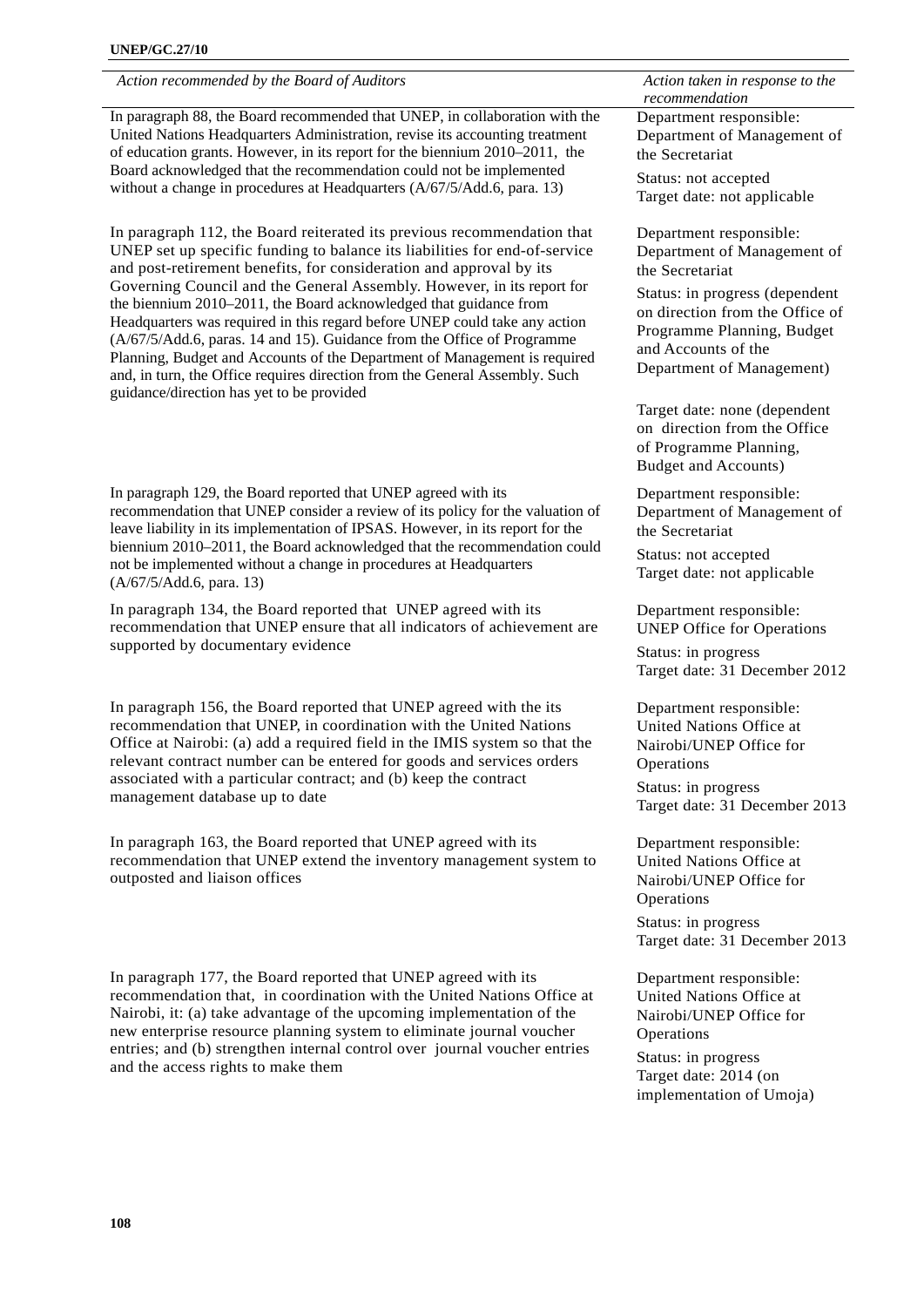# **Annex III**

## **Assignment by division and subprogramme**

**Statutory obligations related to monitoring and reporting of the programme of work 2014–2015** 

|                                                                                                                                            | (I)<br>Climate<br>change: DTIE                                                         | (2)<br><b>Disasters</b><br>and<br>conflicts:<br><b>DEPI</b> | (3)<br>Ecosystems<br>management:<br><b>DEPI</b>                                                                              | (4)<br>Environmental<br>governance:<br><b>DELC</b>                                        | (5)<br>Chemicals<br>and waste:<br><b>DTIE</b>                                                                | (6)<br>Resource<br>efficiency:<br><b>DTIE</b>                                                                                         | (7)<br>Environment<br>under review:<br><b>DEWA</b>   |
|--------------------------------------------------------------------------------------------------------------------------------------------|----------------------------------------------------------------------------------------|-------------------------------------------------------------|------------------------------------------------------------------------------------------------------------------------------|-------------------------------------------------------------------------------------------|--------------------------------------------------------------------------------------------------------------|---------------------------------------------------------------------------------------------------------------------------------------|------------------------------------------------------|
| <b>Division of Early</b><br><b>Warning</b> and<br><b>Assessment</b><br>Expected<br>accomplishments                                         |                                                                                        |                                                             |                                                                                                                              |                                                                                           |                                                                                                              |                                                                                                                                       | EA 1, EA 2,<br>EA 3,                                 |
| Programme of<br>work outputs                                                                                                               | 1/b/2                                                                                  |                                                             |                                                                                                                              |                                                                                           | 5/b/1                                                                                                        |                                                                                                                                       | 7/a/1, 7/a/2,<br>$7/a/4$ , $7/b/1$ ,<br>7/b/2, 7/c/1 |
| <b>Division of</b><br><b>Environmental</b><br>Law and<br><b>Conventions</b><br>Expected<br>accomplishments<br>Programme of<br>work outputs |                                                                                        |                                                             | 3/c/5                                                                                                                        | EA 1, EA 2<br>4/a/1, 4/a/2,<br>$4/a/3$ , $4/a/4$ ,<br>$4/a/5$ , $4/b/1$ ,<br>4/b/2, 4/b/3 |                                                                                                              |                                                                                                                                       |                                                      |
| Division of<br><b>Environmental</b><br><b>Policy</b><br>Implementation<br>Expected<br>accomplishments<br>Programme of<br>work outputs      | EA 1, EA 3<br>$1/a/1$ , $1/a/2$ ,<br>$1/a/4$ , $1/a/5$ ,<br>$1/c/1$ , $1/c/2$<br>1/c/3 | EA 1, EA 2<br>$2/a/1$ , $2/a/2$ ,<br>2/b/1, 2/b/2,<br>2/b/3 | EA 1, EA 2,<br>EA <sub>3</sub><br>$3/a/1$ , $3/a/2$ ,<br>$3/a/3$ , $3/b/1$ ,<br>3/b/2, 3/b/3<br>$3/c/1$ , $3/c/3$ ,<br>3/c/4 |                                                                                           | 5/b/5                                                                                                        |                                                                                                                                       |                                                      |
| Division of<br>Technology,<br><b>Industry</b> and<br><b>Economics</b><br>Expected<br>accomplishments                                       | EA <sub>2</sub>                                                                        |                                                             |                                                                                                                              |                                                                                           | EA 1, EA 2,<br>EA <sub>3</sub>                                                                               | EA 1, EA<br>2, EA 3                                                                                                                   |                                                      |
| Programme of<br>work outputs                                                                                                               | 1/b/1, 1/b/3,<br>$1/b/4$ , $1/b/6$                                                     | 2/a/3                                                       | $3/a/5$ , $3/b/5$ ,<br>3/c/2                                                                                                 |                                                                                           | 5/a/1, 5/a/2,<br>$5/a/3$ , $5/a/4$ ,<br>5/b/2, 5/b/3,<br>5/b/4, 5/b/6,<br>5/b/7, 5/c/1,<br>$5/c/2$ , $5/c/3$ | $6/a/1$ ,<br>$6/a/2$ , $6/a/3$ ,<br>$6/a/4$ , $6/a/6$ ,<br>6/b/1,<br>6/b/3,<br>6/b/4,<br>6/b/5,<br>6/b/6, 6/c/1,<br>$6/c/2$ $6/c/3$ , |                                                      |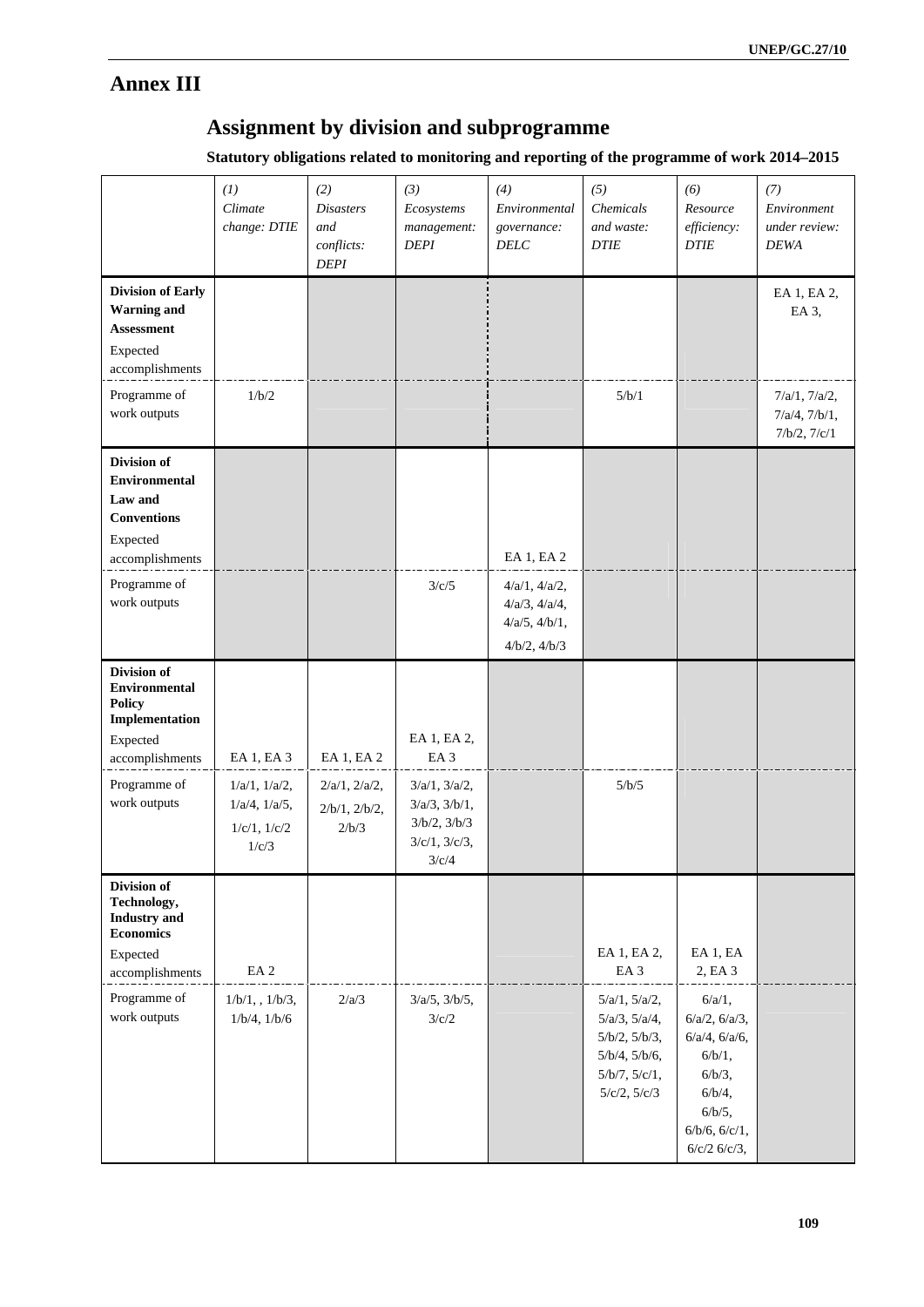#### **UNEP/GC.27/10**

|                                                                          | (1)<br>Climate<br>change: DTIE | (2)<br><i>Disasters</i><br>and<br>conflicts:<br><b>DEPI</b> | (3)<br>Ecosystems<br>management:<br><b>DEPI</b> | (4)<br>Environmental<br>governance:<br><b>DELC</b>  | (5)<br>Chemicals<br>and waste:<br><b>DTIE</b> | (6)<br>Resource<br>efficiency:<br><b>DTIE</b> | (7)<br>Environment<br>under review:<br><b>DEWA</b> |
|--------------------------------------------------------------------------|--------------------------------|-------------------------------------------------------------|-------------------------------------------------|-----------------------------------------------------|-----------------------------------------------|-----------------------------------------------|----------------------------------------------------|
| Division of<br><b>Regional</b><br>Cooperation                            |                                |                                                             |                                                 |                                                     |                                               |                                               |                                                    |
| Expected<br>accomplishments                                              |                                |                                                             |                                                 | EA 3,                                               |                                               |                                               |                                                    |
| Programme of<br>work outputs                                             | $1/a/3$ , $1/b/5$              |                                                             | $3/a/4$ , $3/b/4$                               | $4/a/6$ , $4/b/4$ ,<br>$4/c/1$ , $4/c/2$ ,<br>4/c/3 | $5/a/5$ , $5/a/6$ ,<br>$5/c/4$ ,              | $6/a/5$ , $6/b/2$                             | $7/a/5$ , $7/a/6$ ,<br>$7/c/2$ , $7/c/2$           |
| Division of<br><b>Communications</b><br>and Public<br><b>Information</b> |                                |                                                             |                                                 |                                                     |                                               |                                               | $7/a/3$ , $7/b/3$ ,<br>7/c/4                       |
| Programme of<br>work outputs                                             | $1/a/6$ , $1/b/7$              | 2/a/4                                                       |                                                 |                                                     |                                               | 6/c/4                                         |                                                    |

*Note*: ST/SGB/2000/8 defines the regulations and rules under which monitoring is undertaken throughout the Secretariat. It requires programmes to be assessed in terms of results achieved and outputs delivered.

The sequential numbering of programme of work outputs, e.g., 1/a/1, corresponds to subprogramme/expected accomplishment/output.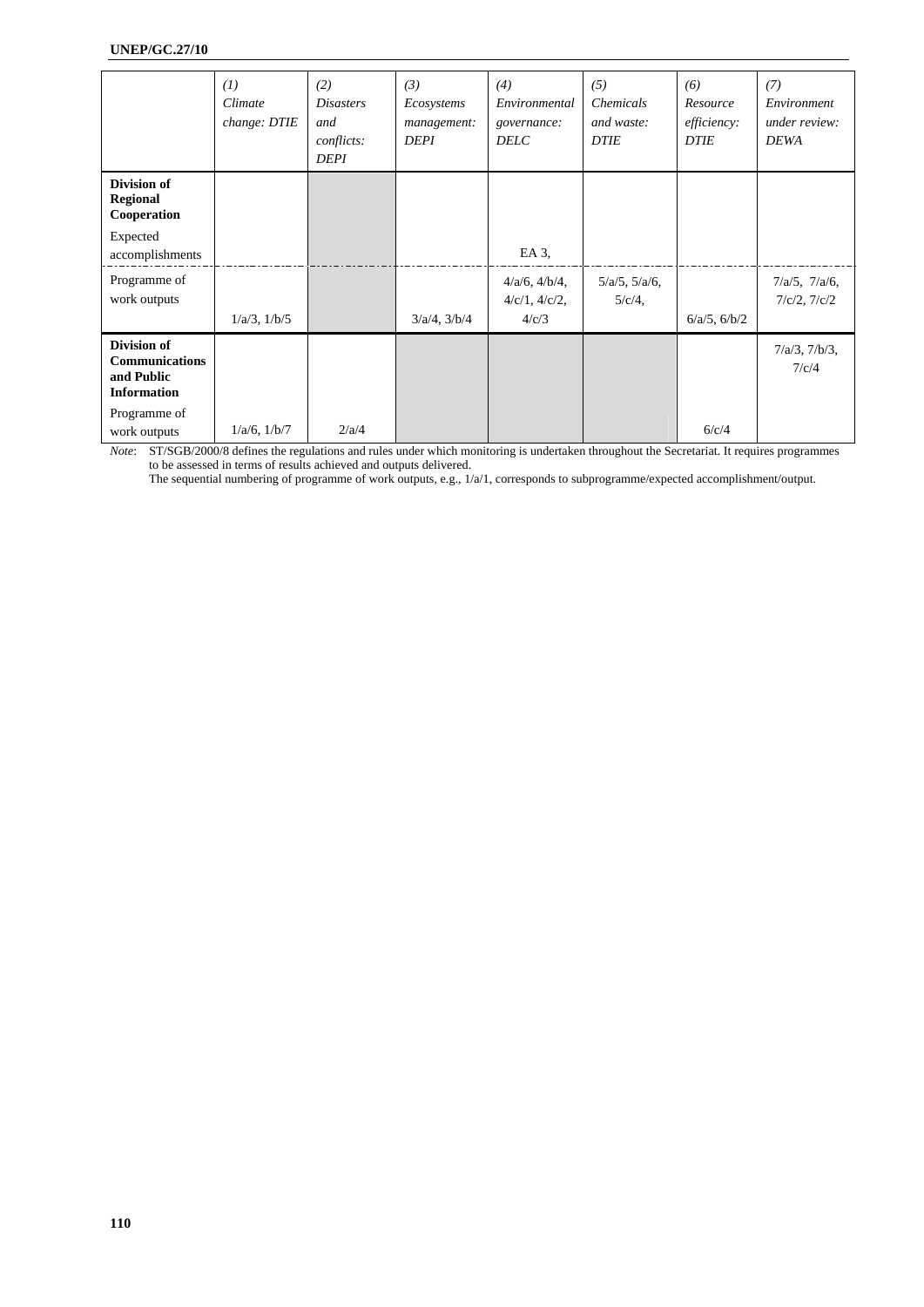**Annex IV** 

## **Organizational structure**<sup>a</sup>



a.i - Ad Interim CO- Country Office LO- Liaison Office

<sup>&</sup>lt;sup>a</sup> Information on "RB" (United Nations regular budget) for the biennium 2012–2013 is projected for indicative purposes into the biennium 2014–2015 and has not been recosted.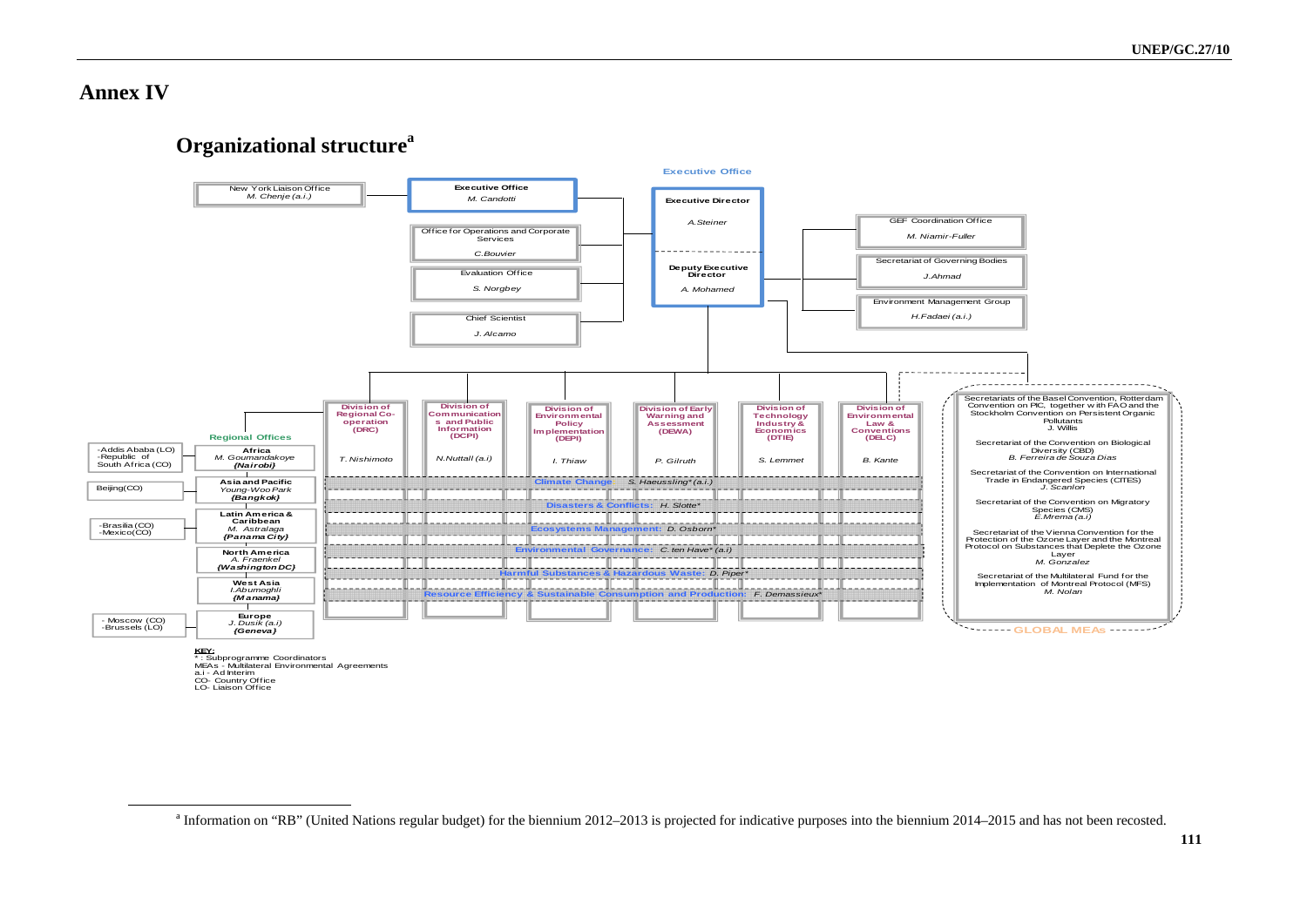### **Annex V**

## **Evaluation plan**

1. A prominent feature of the UNEP medium-term strategy is its results-based approach. This approach is mirrored by the UNEP approach to evaluation, which has a strong focus on performance in achieving results. The current approach to evaluating UNEP performance in delivering the mediumterm strategy objectives and expected accomplishments proposes a combination of evaluations at different levels which are complementary to each other. The approach to evaluating the medium-term strategy is designed to address several key questions and issues that are critical to determining the extent to which UNEP has delivered on its programmes of work. Key among them are the following:

(a) How relevant were the interventions implemented by UNEP and how efficiently and effectively have the interventions been implemented? In evaluating efficiency and effectiveness, issues related to partnerships forged, delivery of outputs, cost-effectiveness and adaptive management, among other things, will be considered;

(b) To what extent have stated programme objectives been met taking into account the "achievement indicators" in the programme of work? The analysis of outcomes achieved would include, inter alia, an assessment of the extent to which the programme has directly or indirectly influenced policy and decision-making, with particular attention paid to the actual use of UNEP products and services;

(c) As a cross-cutting theme, the evaluations will seek to establish the extent to which progress has been made in delivering the Bali Strategic Plan on Capacity Building and Technology Support;

(d) The evaluations will identify and assess the key conditions or factors that are likely to contribute to or undermine the persistence of benefits (sustainability) after the UNEP interventions come to an end. Some of these factors might be outcomes of the programmes, e.g. stronger institutional capacities or better informed decision-making;

How effectively has UNEP delivered on its work programme as "One UNEP" through effective collaboration across divisions and with collaborating partners?

(f) Are UNEP interventions likely to have any lasting impacts in relation to the environment and poverty?

2. Are UNEP interventions likely to have any lasting differential impacts in relation to gender equity and equality? We are interested in gender issues if they are relevant to the programme outcomes or are of key importance to the processes that aim to achieve those outcomes. The questions set out above shape the specific focus and scope of the different evaluations that constitute the evaluation work programme. The approach to evaluating the programmes of work and budget within the medium-term strategy will involve systematic assessments of the projects and subprogrammes using information and data collected to measure performance indicators at the subprogramme level (see fig. I). With plans to deliver the programme of work and budget outputs and contribute to the delivery of expected accomplishments through a project modality, the evaluation of projects will continue using earmarked resources from within the project budgets. All evaluations will be conducted in accordance with the United Nations standards for evaluation to ensure consistency in the quality of evaluations and to enable the findings to be used for evaluations at the subprogramme and expected accomplishment levels.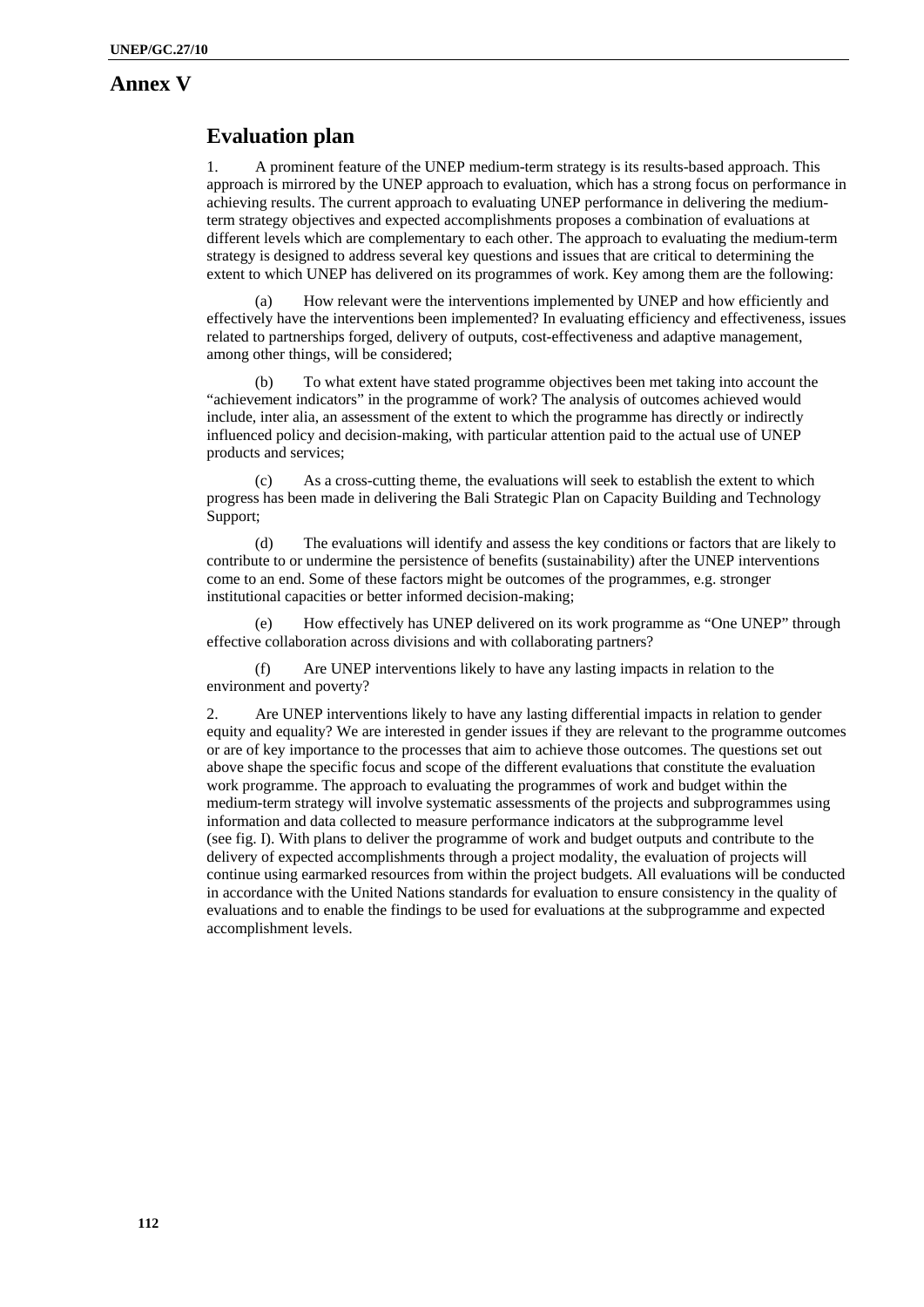

#### Figure I **Approach to evaluating the programme of work and budget output within the medium-term strategy**

#### **Evaluating performance**

3. A set of standard evaluation parameters will be applied to evaluate performance and aid attempts to aggregate results across different UNEP interventions that contribute to the expected accomplishments of the programme of work and budget and the medium-term strategy. These are<br>generally applicable analytical measures that are used for most types of UNEP evaluations and are<br>consistent with international be generally applicable analytical measures that are used for most types of UNER evaluations and are consistent with international best practice and the **Standards for Evaluation in the United** Nations System. The evaluation parameters include: of MTS

| (a) | Extent of achievement of objectives and<br>planned results                            | (g) | Efficiency in financial planning and<br>management                                                 |
|-----|---------------------------------------------------------------------------------------|-----|----------------------------------------------------------------------------------------------------|
| (b) | Sustainability of programme outcomes                                                  | (h) | Implementation approach and adaptive                                                               |
| (c) | Level of attainment of outputs and activities                                         |     | managemer Subprogramme                                                                             |
| (d) | Cost effectiveness of the intervention                                                | (i) | Effectiveness in the article throm to ring<br>Evaluations<br>Extent to which the interventions are |
| (e) | Extent of country ownership                                                           | (j) | replicable                                                                                         |
| (f) | Gender issues relevant to the outcomes<br>themselves or processes to achieve outcomes | (k) | Extent of stakeholder involvement                                                                  |

4. Those parameters are routinely used in the evaluations, and ratings are given for each on a sixpoint scale that runs from "Highly satisfactory" to "Highly unsatisfactory". The Evaluation Office will apply its well-established quality control processes  $\mathbb{F}$   $\mathbb{F}$ presented in the evaluation reports and make  $\mathbb{R}$   $\mathbb{R}$  in the quality of such reports in relation to international best practice.

#### **Workplan**

5. The work programme translates the generic evaluation approach into a work programme for implementation over the two bienniums, covering the medium-term strategy period. It takes account of the resources available and what the Office determines would facilitate the evaluation of the programme of work and budget for 2014-15 and 2016-17 as part of the overall evaluation of the medium-term strategy.

Mic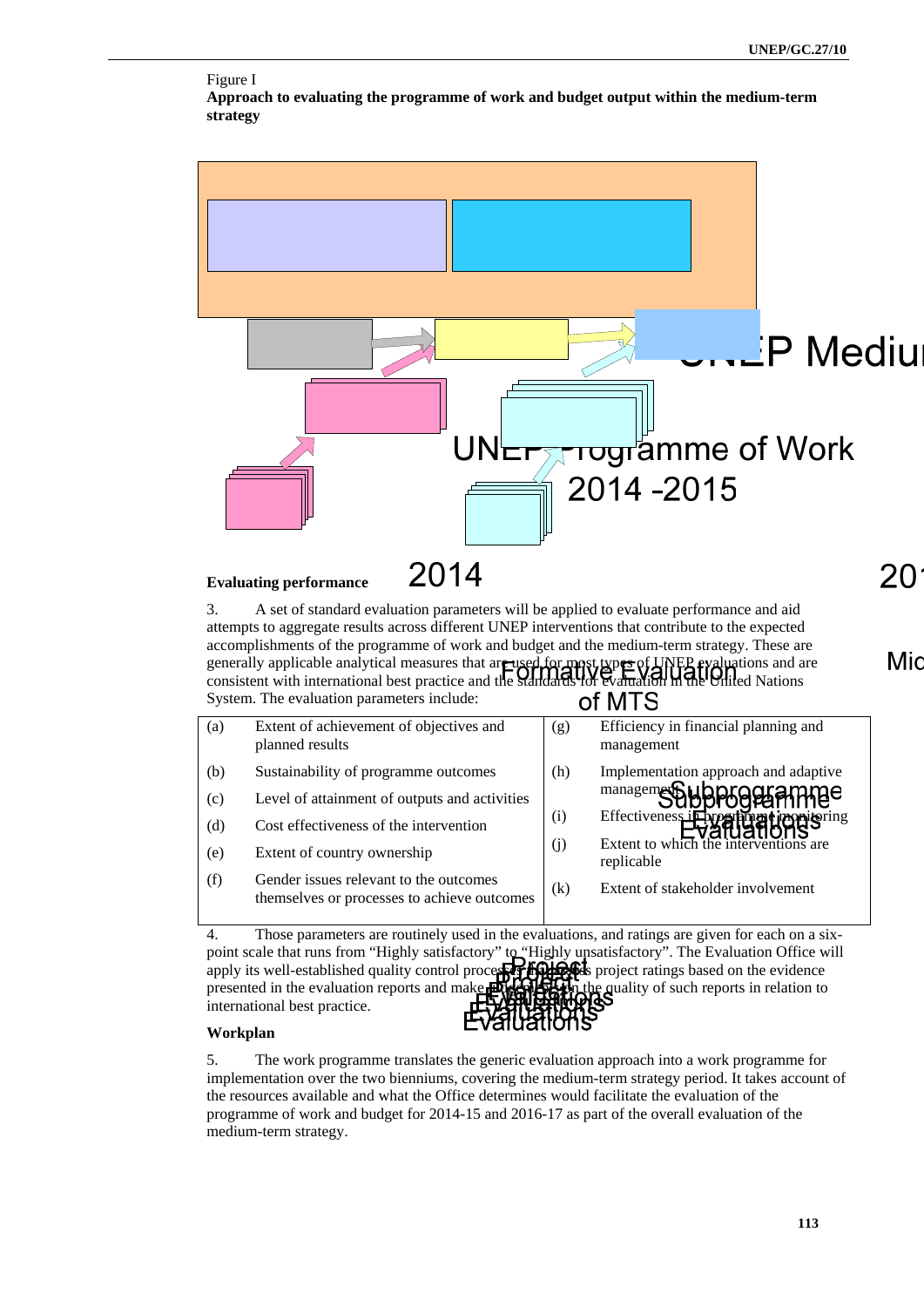#### **Scope and objectives**

6. The scope of the work of the evaluation function of UNEP comprises the programmes and projects of the Environment Fund and related trust funds as well as projects of the Global Environmental Facility (GEF) that are implemented by UNEP.

7. Specifically, the objectives of the plan are:

(a) To assess the effectiveness, efficiency, relevance, quality, usefulness and impact of UNEP programmes;

(b) To derive and share lessons learned from the implementation of programme and project activities;

(c) To ensure that evaluation recommendations issued and accepted by UNEP programme management and division directors are implemented;

(d) To ensure that, in liaison and cooperation with UNEP divisions and the Joint Inspection Unit (JIU), that recommendations provided by JIU are implemented and that major issues and emerging trends are brought to the attention of senior management for action.

#### **Principles**

8. The human resources available to the Evaluation Office are the principal limiting factor in the design of the evaluation work programme. Since the volume of work on the evaluation work programme exceeds the available capacity to complete it, priorities must be clearly set.

9. The following principles were used to inform a simple scoring approach to rank the prospective evaluation activities in the rolling Evaluation Office workplan:

(a) Accord the highest priority to subprogramme evaluations;

(b) Accord high priority to project evaluations, as they are essential to subprogramme evaluations;

(c) Evaluations of projects that have already been completed should be undertaken before those that are yet to finish;

- (d) Prioritize projects with larger total budgets over smaller ones;
- (e) Prioritise projects where the magnitude/distribution of benefits are likely to be greater.

10. It is proposed that since one post in the Evaluation Office has been allocated specifically for GEF evaluations, at least 12 GEF evaluations will feature in the priority evaluations annually. Demand for the evaluation of the GEF project is in the order of 30 annually. It is estimated from experience in previous years and analysis of staff time required to oversee the evaluation processes that one staff equivalent can complete a maximum of 12 project evaluations per year. To complete all required GEF evaluations in any one year would require an additional staff member or an individual contractor paid for by GEF to provide evaluation oversight on the remaining GEF project evaluations. Priorities within the GEF evaluation portfolio will be discussed with the GEF Coordination Office prior to the completion of this exercise. The Evaluation Office will henceforth conduct only those mid-term evaluations for GEF full-sized projects that have been reported to the GEFSEC as being at risk or those that are jointly implemented.

11. Evaluations that have already started are automatically incorporated into the workplan, as they are no longer prospective, together with an estimate of the staff time required for completion.

12. Prospective evaluations are scored against the criteria associated with these principles and ranked in order of priority. A staff time estimate for each evaluation will be made. The scope of the feasible workplan is estimated by considering evaluations in order of priority. The feasible workplan is defined as the point at which the cumulative staff time required equates to the total staff time available within the Evaluation Office.

#### **Planned activities and related outputs**

#### **Formative evaluation**

13. Early in the first biennium, the Evaluation Office will undertake a formative evaluation of the causal relationships embedded in the projects within each programme framework to understand whether those projects are optimally linked to the expected accomplishments. By mapping out each project's causal pathways, it will become clear how those projects are likely to contribute to the expected accomplishments and whether the interventions utilize common actors, are mutually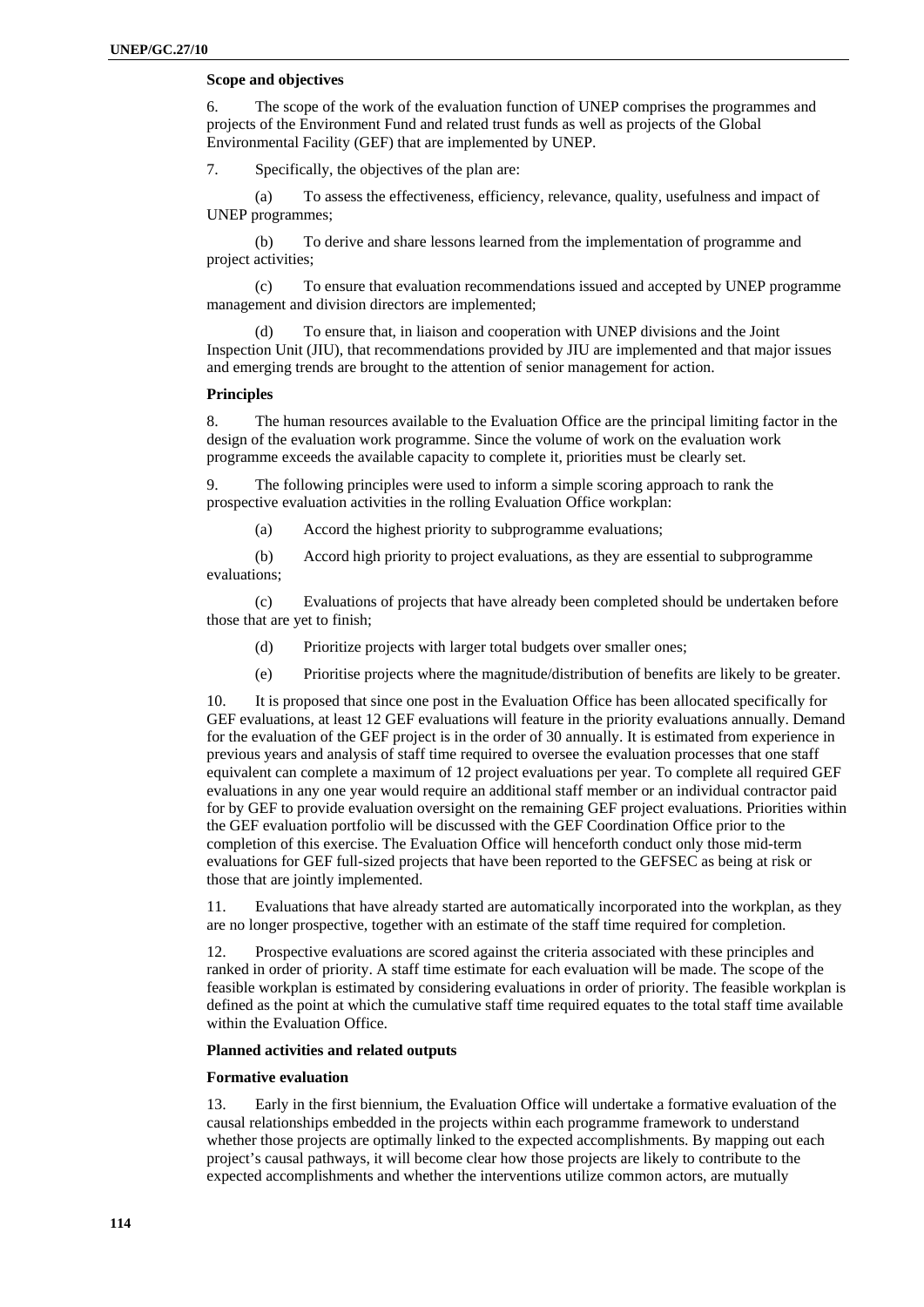reinforcing and converge/synergize with one another to deliver against the expected accomplishments. At the same time, this analysis will highlight possible linkages from projects within a programme framework to other expected accomplishments. The formative evaluation will also help with the identification of performance measures and key "impact drivers" for use by project/programme managers in the delivery of the expected accomplishments. The formative evaluation will be undertaken internally by the Evaluation Office.

#### **Subprogramme evaluations**

14. The work included in some subprogrammes of the programme of work and budget for the biennium 2014–2015 builds upon previous and ongoing UNEP efforts (for example, those in the area of disasters and conflict and environmental governance). Nevertheless, those efforts are consistent with the expected accomplishments defined in the medium-term strategy 2014–2017 and the programme of work and budget for the biennium 2014–2015, and UNEP contributions to the expected accomplishments can be assessed earlier in the evaluation cycle. The evaluation of a third subprogramme, on climate change, will be initiated late in 2015 and be completed by mid–2016. The evaluation of those 3 subprogrammes will be undertaken in 2014–2015. The three3 evaluations fall within the evaluation architecture designed for the medium-term strategy (see fig.II).

15. As in previous years, all subprogramme evaluation reports and recommendations therein will be circulated to the SMT and presented to the CPR. A plan for the implementation of evaluation recommendations will be developed together with the respective Divisions.

#### Figure II

#### **Schedule of subprogramme evaluations**



#### **Project evaluations**

16. Projects designed to implement the medium-term strategy for the period 2014–2017 span the two bienniums of the period, and most will have come to an end by 2017. The Evaluation Office will evaluate projects that started during previous bienniums and which have clear links to the expected accomplishments articulated in the medium-term strategy. In this way, UNEP will still be able to report on its performance against the intended results for the programme of work and budget for the biennium 2014–2015 and make recommendations on potential modification to the frameworks. On the basis of the principles and methods defined above, the Evaluation office will undertake 96 project evaluations over the medium-term strategy period (48 under the Environment Fund and counterpart contributions and 48 under GEF).

17. The results of the project evaluations are presented in reports providing information on the success of the projects against their own objectives. They are prepared in close cooperation with the relevant programme management, circulated to SMT and posted on the Evaluation Office website. The Evaluation Office will continue to draw lessons from the evaluations and include them in PIMS as lessons learned.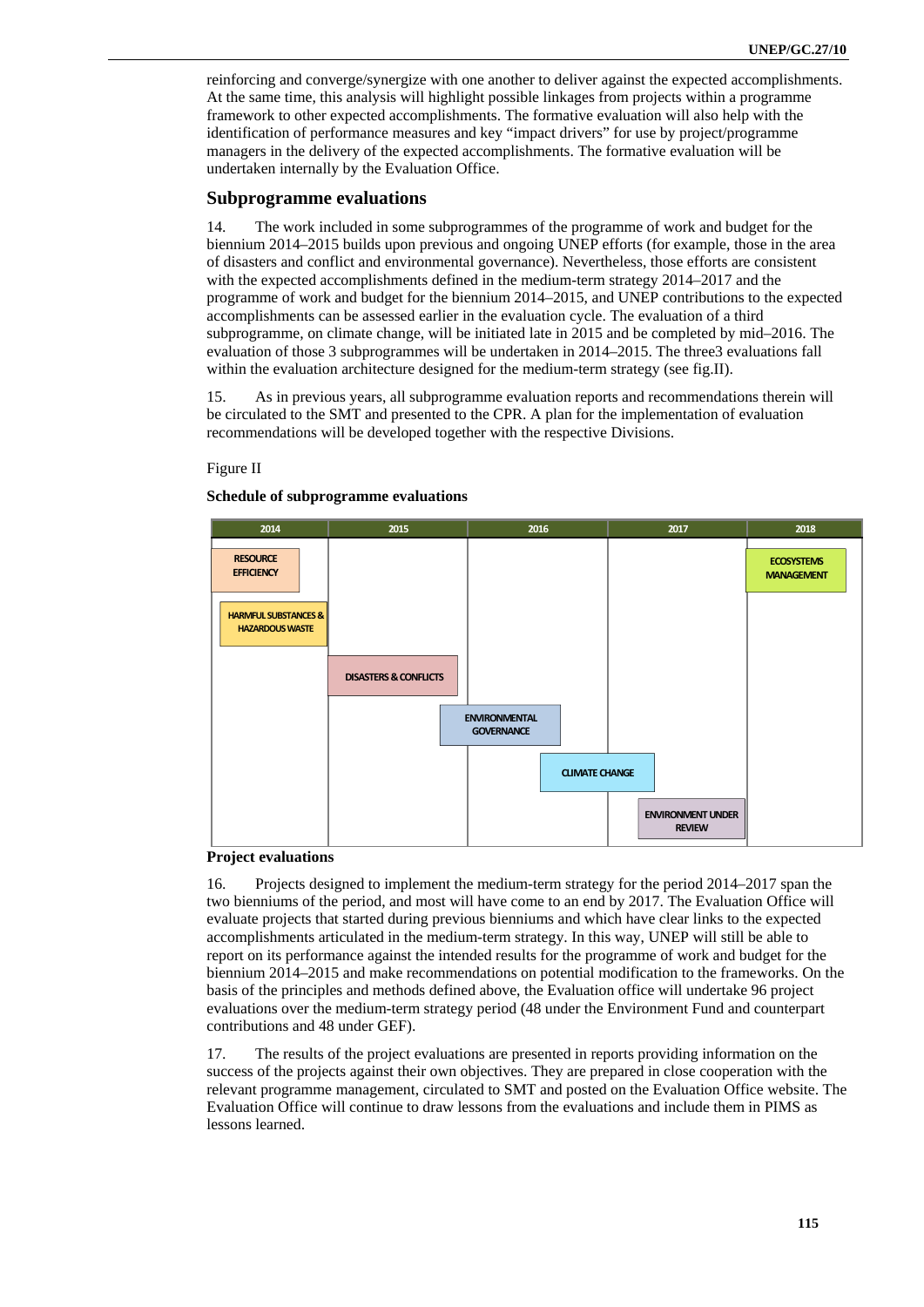#### **Evaluation of the medium-term strategy**

18. In order to assess progress made towards the implementation of the strategy, with the objective of providing evaluative evidence on the effectiveness and efficiency of the mechanisms installed for delivering against the objectives of the medium-term strategy, an overall evaluation of the medium-term strategy will be undertaken at mid-term and at the end of the period covered. The evaluation will identify challenges in medium-term strategy implementation and provide lessons and recommendations to improve programme implementation and subsequent delivery of the objectives of the medium-term strategy and inform the strategic direction of the organization in the future. Both evaluations will be presented to the Committee of Permanent Representatives.

#### **Other evaluations and activities**

19. The Evaluation Office plans to undertake an evaluation of UNEPs strategic presence in the first biennium of the period covering the medium-term strategy. The evaluation will assess how well UNEP is organized and the extent to which it has been successful in delivering its mandate at the regional, subregional and country levels. The evaluation will identify challenges and opportunities for enhanced strategic presence and provide lessons and recommendations to improve programme implementation at the regional, subregional and country levels.

#### **Evaluation synthesis report**

20. At the end of each biennium the Evaluation Office will prepare an evaluation synthesis report, which report will summarize the performance of the organization through trends and patterns observed during the biennium from completed evaluations at all levels. The patterns and trends will be used to identify recommendations and lessons to be brought to the attention of, and discussed with, subprogramme coordinators and UNEP senior management. The report, which constitutes a document of the Governing Council, will be reviewed by members of the Committee of Permanent Representatives and disseminated to national Governments and UNEP staff. As in previous years, the report will contain information on the level of compliance with procedures for implementing recommendations issued prior to the medium-term strategy period.

#### **Monitoring of implementation of evaluation recommendations**

21. The Evaluation Office will follow up on the implementation of the recommendations in order to ensure that actions required to improve programme performance and management are taken in a timely manner. The Evaluation Office will report on the status of the recommendations to the Executive Director on a quarterly basis and publish information about compliance with the evaluation recommendations in the evaluation synthesis report and on the Evaluation Office website. The Evaluation Office has recently revamped its website. We will continue to update and upgrade the website to provide relevant and up-to-date information on UNEP programme performance and management.

#### **Lessons learned**

22. The Office will continue to review and update its Internet database and framework of lessons identified from project and subprogramme evaluations to ensure that the lessons are useful for future project planning and programming. This database is accessible through the Evaluation Office website (http://www.unep.org/eou).

#### **Joint Inspection Unit**

23. With regard to JIU activities, the Evaluation Office will continue to serve as focal point and serve a coordinating role for JIU activities in the organization during the biennium. The most resourceintensive role for the Evaluation Office with regard to JIU is the follow-up of management responses to inspection and evaluation reports required by the General Assembly and the numerous requests by the JIU to organize interviews and the administration of questionnaires for its inspection and evaluation work.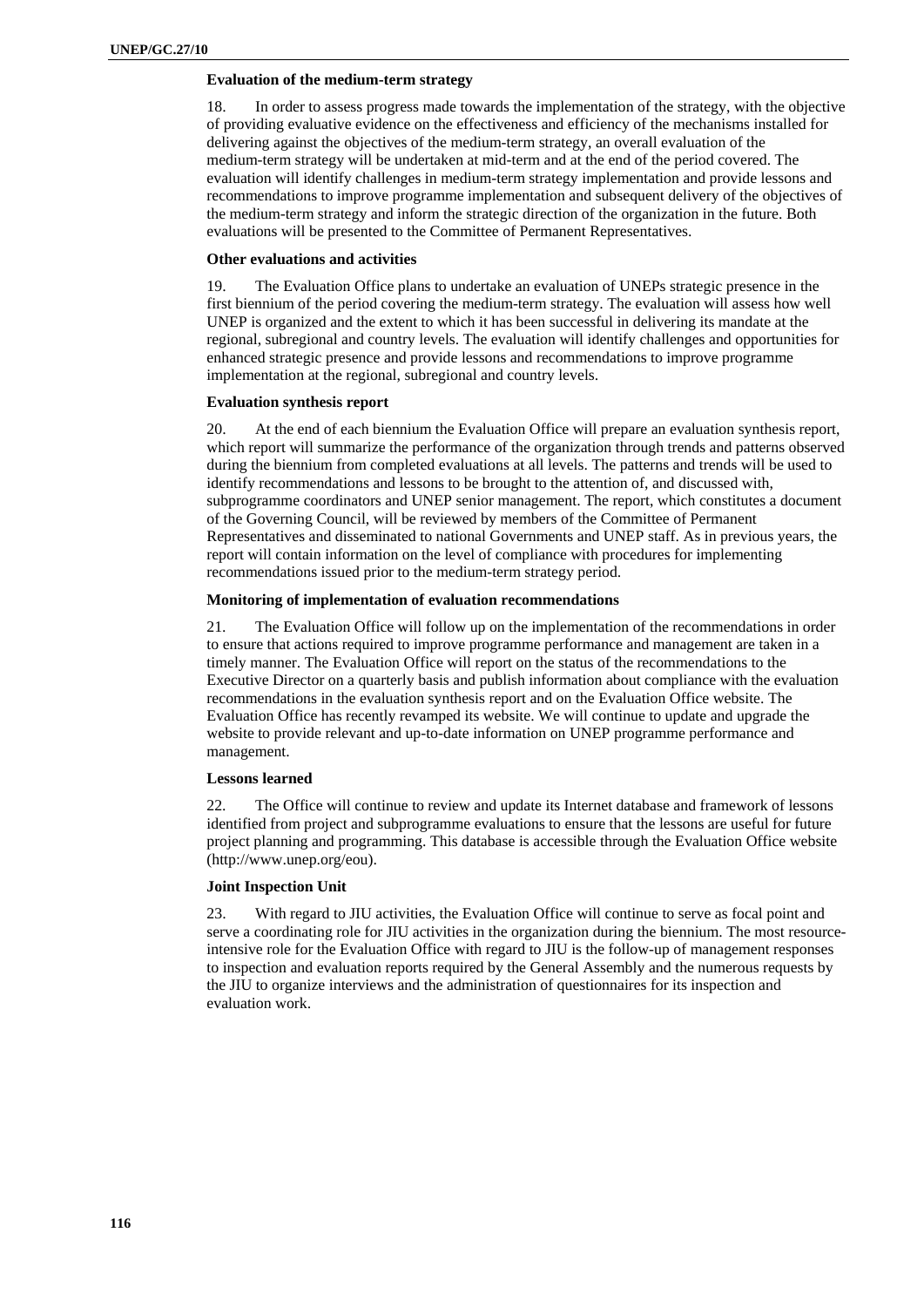## **Resources**

#### **Budget summary (2014–2017)**

| Budget for 2014-2017 workplan                                                                               |               |                     |                             |
|-------------------------------------------------------------------------------------------------------------|---------------|---------------------|-----------------------------|
| Type of evaluation                                                                                          | <b>Number</b> |                     | Cost                        |
| Formative evaluations                                                                                       |               |                     | 20,000                      |
| Subprogramme evaluations                                                                                    | 7             |                     | 1 050 000                   |
| Evaluation of UNEP strategic presence                                                                       |               |                     | 180 000                     |
| Outcome/impact evaluation<br>Biennial evaluation synthesis report<br>Evaluation of the medium-term strategy | 2             |                     | 60 000<br>40 000<br>300 000 |
| Total, strategic evaluation costs                                                                           |               |                     | 1 650 000                   |
| <b>UNEP</b> project evaluations<br>2014-15                                                                  |               | <b>Number</b><br>24 |                             |
| 2016-17                                                                                                     |               | 24                  |                             |
| <b>UNEP/GEF</b> project evaluations                                                                         |               |                     |                             |
| 2014-15                                                                                                     |               | 24                  |                             |
| 2016-17                                                                                                     |               | 24                  |                             |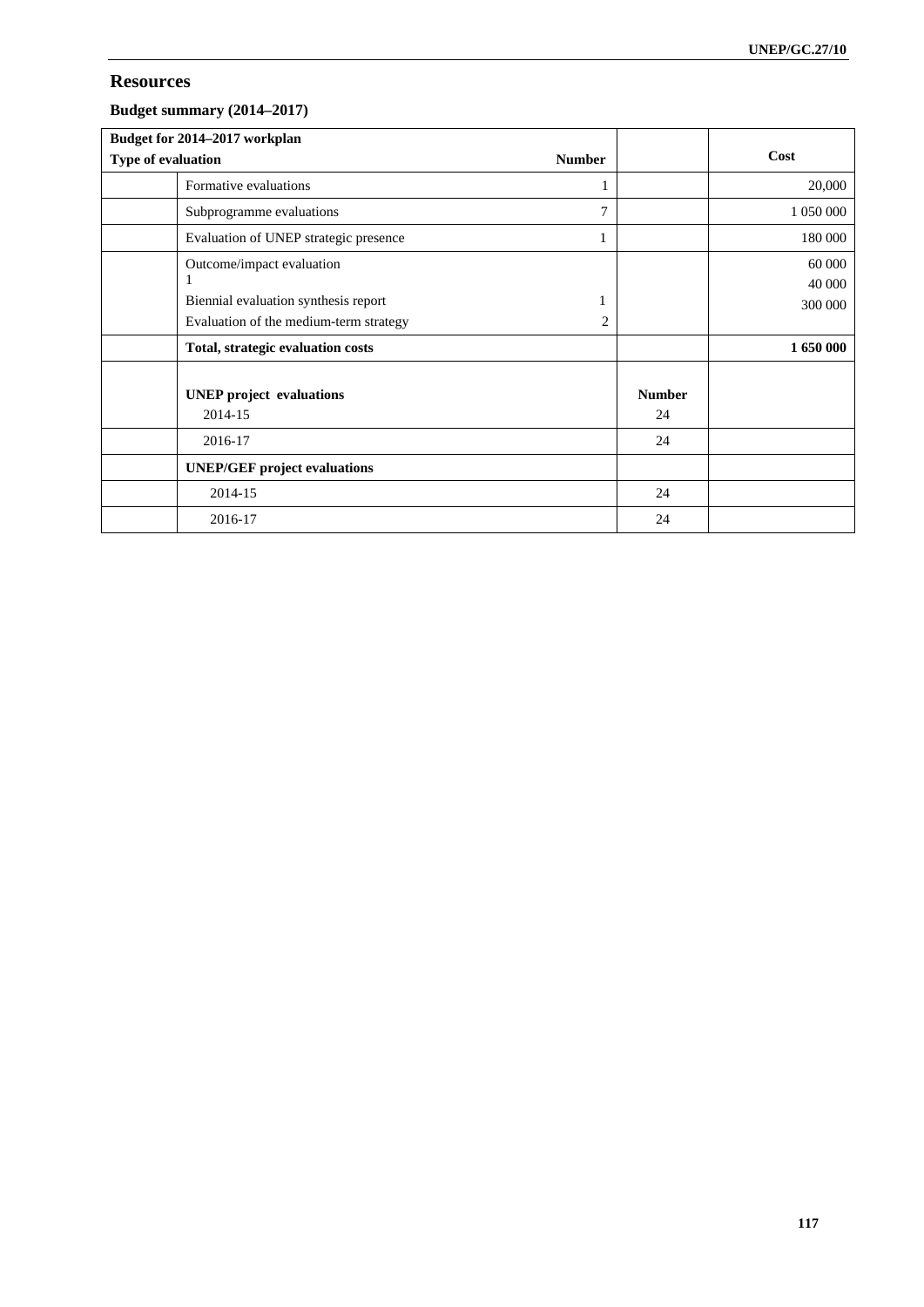### **Annex VI**

## **Training plan 2014–2017**

1. The United Nations Environment Programme (UNEP) drive to deepen results-based management over the period 2014–2017 will require the institutionalization of training within the organization. While training has been conducted over the current medium-term strategy period 2010-2013, those efforts have been carried out with funds that had to be mobilized from interested donors, a situation that is unsustainable. The training plan is established to institutionalize capacity development in house so that a core set of Environment Fund resources are dedicated to the effort to drive results-based management at all levels in the organization. The training plan is budgeted at a cost of 1 per cent of Environment Fund (\$687,500 per year) with the UNEP Office for Operations serving as the coordinating entity, drawing on the expertise that exists in house. The training revolves around results-based management as the conceptual approach to deliver the UNEP programme of work in all areas of project and fund management. Given the transition to the International Public Sector Accounting Standards (IPSAS) and the introduction of the new United Nations Secretariat-wide enterprise resource planning system (Umoja), the UNEP training plan will also include training on IPSAS and the use of Umoja.

#### **Objectives**

2. The overall objective of UNEP training is to complement that provided at the United Nations Office at Nairobi by providing staff with skills to:

(a) Understand results-based planning, budgeting and management to ensure that all aspects of programme, project and fund management are geared to the results in the medium-term strategy and programme of work and budget;

(b) Allow and enable the effective use of PIMS as a tool for project management;

(c) Improve skills and knowledge in various interest areas for both on the job benefit and staff's personal development and career growth, allowing staff members to fully utilize the attained competencies to further organization's goals;

(d) Boost the credibility of the professionals and the organization;

(e) Develop in-house expertise by training- the trainers and encourage distance learning through the intranet ;

(f) Pay specific attention to improving the capacity of women in the organization;

(g) Implement the recommendation of the Secretary-General that all staff, regardless of their location or source of funding, be trained to the same standard (see A/61/255).

3. **Planned training** will centre around project management, fund management, career development and job training, including the mandated International Public Sector Accounting Standards (IPSAS) compliance and the enterprise resource planning system, which will be replace IMIS.

#### **Onboarding, orientation and induction**

4. New employees in UNEP are introduced into the organization through the induction programme of the United Nations Office at Nairobi. That induction is vital for new employees. The gap in the induction of new UNEP employees is that it does not, and cannot be expected to, provide much information on UNEP itself—what it stands for, what it aims to achieve and how it operates as a programme. The lack of UNEP-specific components in the induction course provided by the United Nations Office at Nairobi means that new UNEP employees cannot not necessarily identify how their work fits into the organization's broader objectives and how each employee's work enables the organization to achieve its planned results. In other words, the organization risks not achieving the broader results of its medium-term strategy and programme of work in the most efficient way possible.

5. UNEP will institutionalize an induction programme for new UNEP employees that covers UNEP-specific issues to complement the induction training the United Nations Office at Nairobi delivers. The onboarding, orientation, induction and coaching programmes will be in place at different intervals and available to all staff joining the organization, signalling the organization's commitment to the following objectives: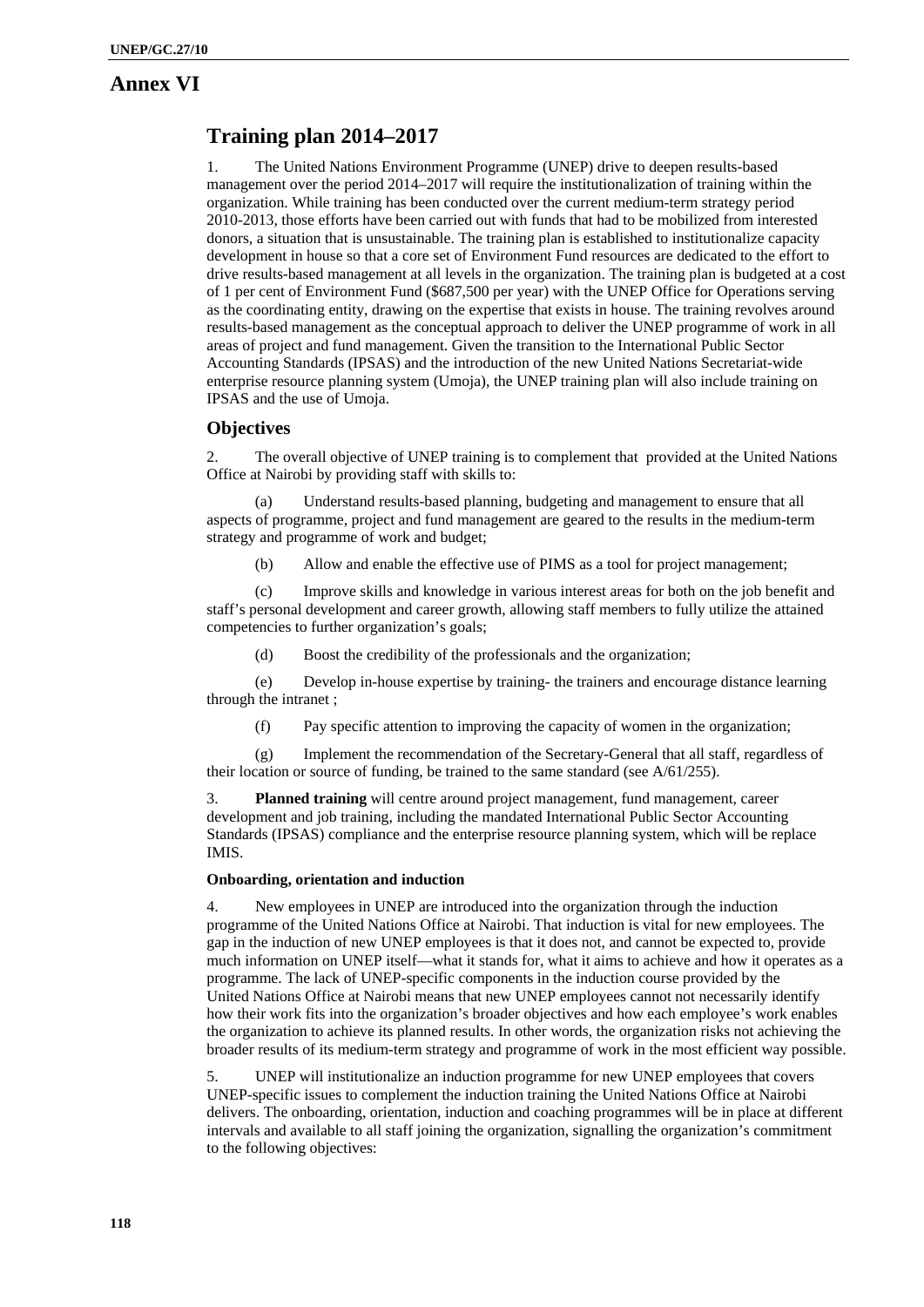(a) Ensuring that all new UNEP employees quickly gain an understanding of the UNEP mandate, its relation to the wider United Nations system, its organizational set-up and key delivery mechanisms to achieve the planned results in the UNEP medium-term strategy and programme of work and budget;

(b) Providing corporate orientation to newly hired staff members to enable the organization to maximize productivity, staff motivation and retention, achieve a shorter learning curve;

(c) Caring for and investing in its staff and help them to succeed and advance in the organization;

(d) Promoting knowledge transfer, speeding up productivity, better aligning staff members' expectations with organizational needs, encouraging a positive work attitude and improving productivity;

(e) Promoting social integration, organizational attachment and commitment, role clarity, task master and overall job satisfaction and increasing retention;

6. All new employees will attend a UNEP familiarization seminar within six months of their entry on duty. That seminar will be preceded by briefing material sent to new entrants before their arrival on duty, standardized briefings by the United Nations Office at Nairobi upon arrival, together with information packages and an introduction to the divisions to which they were recruited. In addition, new employees would have a local induction, which would be tailored to their regions and area of work but delivered in a consistent corporate manner.

7. Those programmes will consist of interrelated components coordinated by Office for Operations/human resources training.

#### **Project management using results-based management framework**

8. The training on project management will focus on results-based management with an emphasis on project design and management. Areas of weakness currently identified in project management in UNEP that hinder good results-based management relate to the creation of a theory of change or causal pathway that shows what activities are needed to deliver the outputs and achieve outcomes. This in turn affects the quality of the results framework in project logframes and the associated indicators to measure progress against baselines and milestones. Stronger project management skills are also needed to ensure regular focus on monitoring and risk management and strengthened processes that take into account the needs, perspectives, opportunities and challenges in working with stakeholders and partners across multiple sectors.

#### **Fund management training**

9. Fund management forms the basis of financial accountability to the United Nations and must ensure that resources are used efficiently and effectively in accordance with United Nations rules and requirements. Annual training is currently provided to fund managers in UNEP but for the period 2014–2017 it will be tailored towards fund management in a results-based context, with support provided on the use of information technology tools for fund management. Attention will be placed on what elements of this training are relevant for project managers (results-based budgeting),given the interrelationship between programmatic and fund management.

10. Other training needs will be identified over the course of the biennium with a view of complementing the training offered by the United Nations Office at Nairobi on language, procurement, information technology and management and leadership development. They are likely to include training on risk management, as that will constitute a key driver in the UNEP operations strategy as documented in the medium-term strategy.